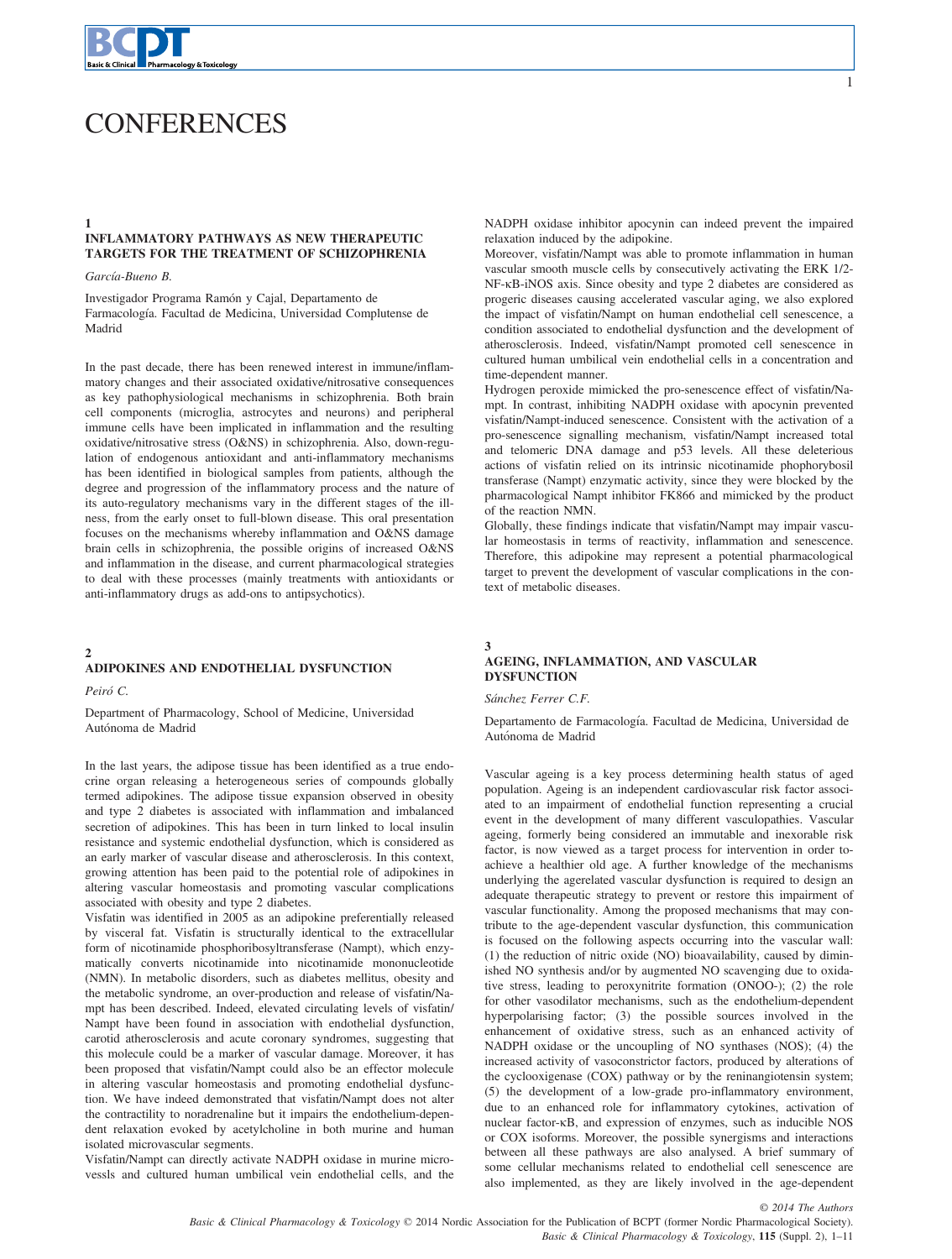vascular dysfunction, as well as in the lower vascular repairing capacity observed in the elderly. Finally, some new pharmacological interventions that could interfere with some of those mechanisms leading to vascular dysfunction are discussed, in order to suggest some future therapeutic approaches that can improve the cardiovascular health in older people.

#### 4

#### BIOLOGICAL MEDICINAL PRODUCTS: CONCEPT AND REGULATION

#### Gonzalez Correa J.A.

Departamento de Farmacología, Facultad de Medicina, Universidad de Malaga

Biological medicinal products (BMP) are those in which the participation of living organisms or their extracts (cells, tissues, fluids) are necessary to produce the active ingredient and are obtained by biotechnological methods from recombinant DNA and hybridization processes (1).

To obtain biological medicinal products, recombinant DNA and hybridoma techniques are usually used, mainly incorporating genetic material from living organisms (bacteria, fungi, etc..). In this way these organisms synthesize a product.

The basic chemical structure of these drugs are glycoproteins, because the amino acids necessary for their production are linked forming sequences essential for its correct functions and, therefore, a minimum change in folding cause alterations in their efficacy and tolerability. This explains that throughout the production process strict control in order to preserve the inherent pharmacokinetic and pharmacodynamic product also ensuring their effectiveness, tolerability and safety are required (2).

Moreover, the immunogenicity plays a critical role in the effectiveness of biological medicine, because it can induce a loss of effectiveness, causing it to have to adjust the dose or prolonging treatment administration time (3, 4).

Due to the complex and precise process involving the development and production of biological drugs, they have substantial differences from the standard drugs. These latter consist of molecules of smaller size, have a more simple chemical structure, its molecular weight is smaller and are obtained by physicochemical synthesis (5).

There are several points in the production process of a biological drug that must be carefully considered, especially stability, compatibility and biological activity in pre-formulation or formulation studies.

Characterization, on the nature and properties of the active substance and the excipients in the formulation of the product: molecular size, charge and surface properties. Furthermore, it must describe the structural elements responsible for the biological activity, active sites, receptor and ligand binding sites and the features responsible for signal transduction. They should also be evaluated interactions between the active ingredient and excipients, and to identify and characterize the existence of immunogenicity.

Manufacturing process. The quality of biological products is defined by the kind of production and manufacturing process. Small changes in the process may significantly affect the quality of the product. The development of the manufacturing process is very important in this type of products. Therefore, the parameters defining the manufacturing processes must be well specified for assess the issues related to product quality. Essential part in the process is to maintain aseptic conditions during the manufacturing process, since in most cases it is not possible to subject the products to sterilization.

Compatibility. It is very important to establish the possible interaction of the active substance with the excipients of the final pharmaceutical formulation form of the product. The appearance of adducts or modifications in the activity of the protein surface could be the explanation of some immunogenicity events and possible changes in their biological activities.

Stability of the active substance must be clearly defined, including degradation pathways, and the formulation and the conditions of manufacture and storage, they can influence their possible degradation. The stability of the formulated product or active substance should be evaluated under different process conditions.

The development and administration of the BMP is subject to specific regulations and requirements by regulatory agencies to ensure their effectiveness and safety (3,6). Due to its characteristics and the increasingly frequent use of molecular biology techniques, regulatory agencies have imposed new demands on the manufacturing technology of these drugs (7). The special regulation is conditioned by the lability and complexity inherent in the biotechnological and biological products.

#### References:

- 1. Ferro A, Boyce M. Biological therapies: a long way on from Jenner. Br J Clin Pharmacol. 2013;76:161–3.
- 2. Brown KR. The regulation of biological products. Eur J Clin Microbiol Infect Dis. 1990;9:502–5.
- 3. Chirino AJ, Mire-Sluis A. Characterizing biological products and assessing comparability following manufacturing changes. Nat Biotechnol. 2004 Nov;22(11):1383–91.
- 4. Schellekens H. Bioequivalence and the immunogenicity of biopharmaceuticals. Nat Rev Drug Discov. 2002;1(6):457–62.
- 5. Honorato J. Diferencias entre medicamentos de síntesis química y de origen biotecnologico. Rev Esp Econ Salud. 2007;6:334–8.
- 6. Johnson IS. The trials and tribulations of producing the first genetically engineered drug. Nat Rev Drug Discov. 2003;2:747–51.
- 7. Iglesias MC, Gonzalez-Correa JA, Medina U, Tejerina T. Desarrollo y Regulación de Medicamentos Biotecnológicos. Actualidad en Farmacología y Terapéutica. 2013;11:223-8.

#### 5

### CONTRIBUTION AND CLINICAL USE OF BIOLOGICAL DRUGS: MILESTONES AND PROSPECTS

Alvarez F.C.

University Hospital Virgen de la Arrixaca, Murcia, Spain

A biological drug is a medical product of biotechnological origin developed from DNA-derived proteins and hybridization processes, which require living organisms as a key component in the production process. The importance of biological drugs can easily be established by its simple enumeration. The list of biologicals include blood factors, thrombolytic agents, hormones, as insulin or growth hormone, hematopoietic growth factors, including erythropoietin and colony stimulating factors, interferon, interleukins, vaccines, monoclonal antibodies and some additional products as tumor necrosis factor or therapeutic enzymes. The biologicals permit a wide access to own biological components as insulin or erythropoietin, a fundamental change in the equitative access to health market, but especially are very innovative in the topic of new therapeutic targets based on advanced biotechnology.

A good example of the relevance of biologicals is the use of monoclonal antibodies against tumor necrosis factor alpha in the field of inflammatory bowel diseases (IBD). This treatment has represented a therapeutic revolution for the control of IBD. At present in Spain, two biologicals are largely used in this indication: Infliximab (IFX) and Adalimumab (ADA). Effectiveness data are strong for both therapies, with maximum levels of scientific evidence. Recently, Golimumab, a third monoclonal antibody, has also been approved for ulcerative colitis. These monoclonal antibodies have changed the lives of millions of people around the world that signifies more life, more quality of life and less adverse effects. As prospect, a better understanding of IBD pathogenesis is facilitating the research of novel therapeutic targets not only focused on the inhibition of inflammation mediators but also intended to enhance cell repair mechanisms.

The research and clinical application of biologicals require a strong cooperation between biotechnological industry, basic researchers, clinical researchers, practitioners and regulatory and authorities agencies. The biologicals are very complex and expensive treatments. We need excellent evidence, a very careful patient selection, good registries and specially a validated system to evaluate its results and costs.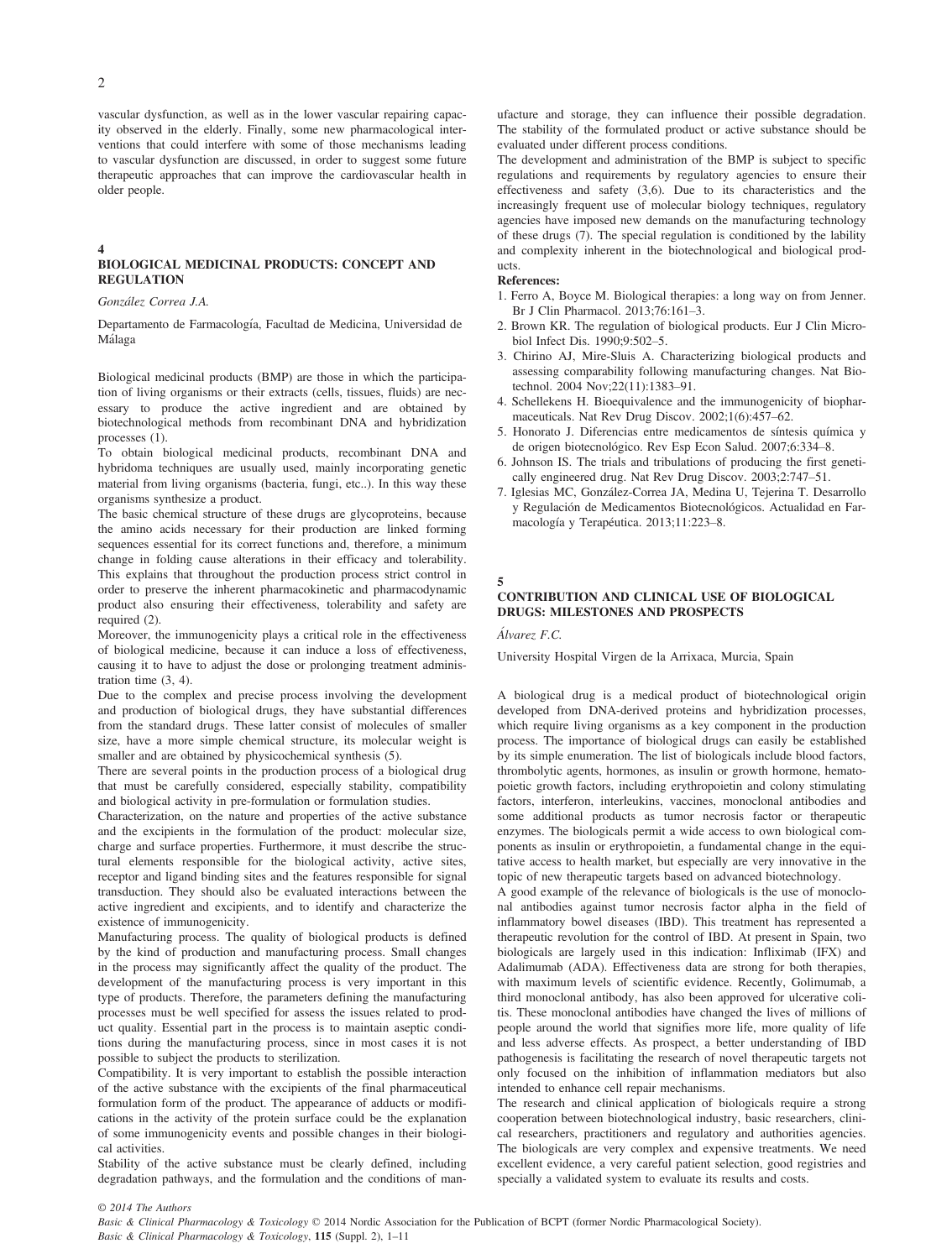The approved biologicals have demonstrated efficacy in clinical trials, but their true long term effectiveness only can be demonstrated by the clinical use. And that implies a strong clinical vigilance. This clinical pharmacovigilance is especially important for the biosimilars. A biosimilar is not identical to its original. If a biosimilar is approved only in the basis of this biosimilarity without the traditional extended clinical research, the possible differences in practice need to be tested in the clinical supervision. The practical conclusion is that the clinicians must always take the decision about its use.

# 6

# CHALLENGE AND OPPORTUNITIES OF MODEL BASED DRUG DEVELOPMENT

Pérez-Ruixo J.J.

Scientific Director, AMGEN, Thousand Oaks, CA, USA

The concept of model-based drug development has evolved as a way to improve drug development knowledge management and decision making processes through the use modeling and simulation techniques. This approach has been recognized by pharmaceutical industry as one of the emerging technologies that can contribute to improve the business model for developing new therapeutically and commercially successful drugs, which ultimately will benefit the patients. In recent years, the field of pharmacokinetic and pharmacodynamic (PK/PD) modeling has advanced from using empirical functions to describe and summarize the data to the utilization of mechanism-based models. Mechanism-based PKPD modeling is expected to provide meaningful model parameter estimates and improved predictions of the drug disposition and drug effects, as it incorporates underlying principles of pharmacology, physiology and pathology. Rigorous management of the knowledge generated with the modeling techniques requires the exploration of different scenarios of interest via simulations, which can be utilized to inform many key decisions during drug development.

The added value of implementing MBDD with pharmaceutical industry is illustrated in several case studies. Each of these examples reflects an actual situation with key decisions made based on the knowledge obtained from these models and illustrates the state-of-the art developments that pave the way for the future application of MBDD in pharmaceutical industry. This approach will facilitate the development of better dosing regimens of new medicines, which may lead to enhanced benefit of the drug therapy and improvements in the quality of life of the patients.

### 7

### DELAY OF ALZHEIMER-LIKE PATHOLOGY IN MICE WITH 7,8-DIHYDROXYFLAVONE

Delgado-Morales R.

Max Planck Institute of Psychiatry, Munich, Germany

Alzheimer's disease (AD), a devastating age-related neurodegenerative disorder, is the most common form of dementia, currently afflicting 35.6 million people worldwide and with an incidence rate that doubles every 20 years. Global increases in lifespan make the challenge to prevent and treat Alzheimer's disease (AD) urgent. At present, there is no known cure for the disease, owing to poor mechanistic understanding of its pathogenesis. Synaptic degeneration is a major pathophysiological hallmark in AD. Thus, promoting synaptic transmission, synaptic plasticity or synaptic growth through BDNF-based "synaptic repair" strategies might provide a novel therapeutic approach for AD. The neurotrophic function of BDNF is mainly mediated by TrkB receptor which is widely expressed in the CNS and small molecules that can modulate TrkB receptors would be valuable candidates for diseasemodifying therapies. Among several ligands targeting the TrkB receptor, 7,8-Dihydroxyflavone (7,8DHF) was recently shown to be specific and to be able to penetrate the blood-brain barrier when administered peripherally. By using an APP (amyloid precursor protein) transgenic model of AD (arcAbeta mice) we examined whether sub-chronic oral treatment with 7,8DHF, during the asymptomatic phase, would delay or prevent the overproduction of Abeta and cognitive decline. Our data show that transient oral treatment with the small molecule prevents age-associated decline in hippocampus- and prefrontal-dependent learning and memory. Importantly, drug effects were observable for at least 5 months after discontinuation of the treatment. Importantly, those effects were accompanied by a reduction of Abeta levels in Hipp and PFC and restructuring of dendritic arborization that provide a potential explanation for the cognition-improving effects of the drug. The treatment also normalized expression levels of BACE1, a key proteolytic enzyme involved in the generation of pathogenic derivatives of APP. Ongoing analysis of the BACE1 promoter suggests that epigenetic alterations may be responsible for the long-term effects of 7,8DHF. To our knowledge, this is the first demonstration that a transient, systemically-administered compound can prevent the appearance of AD-like behavioral impairments.

# EVALUATION EXPERIENCE IN RESEARCH PROJECTS

Gabilondo  $A.M.<sup>1,2</sup>$ 

8

<sup>1</sup>Department of Pharmacology, University of the Basque Country (UPV/EHU), Leioa, Bizkaia; <sup>2</sup>Centro de Investigación Biomédica en Red de Salud Mental CIBERSAM, Spain and BioCruces Health Research Institute, Bizkaia

The Department of Pharmacology at the UPV/EHU has a nearly 20 years experience in developing a practical activity within the teaching of General Pharmacology in the third year of the former Degree in Medicine and Surgery. This practical activity consists of the performing by the students of a small research project and it was taken as an active method of getting knowledge, skills and attitudes. Students, in small groups of 5 and with the guidance of a teacher, select a topic; propose a research project (background, hypothesis, objectives, methodology, working plan and economical estimate), perform the experiments, data analysis and interpretation of the results and prepare the presentation of their work for its exhibition and defense in the "Congress of Pharmacology Students" at the end of the academic year. Following the regulations that govern the development of curricula for adaptation to the European Higher Education Area (EHEA), and that establish the requirements for official University Medical Degrees, the UPV/EHU considered the value of this teaching methodology and included the subject "Research Project" into the Module 2 of the new Degree in Medicine. Nowadays, "Research Project" is an interdepartmental annual subject of 6 ECTS in the third year of this Degree. Its overall objective is the acquisition of basic training for research activities by the Medical student. This new subject represents a challenge for the objective individual student assessment for several reasons: 1) it basically consists of practical work with few theoretical content; 2) it is mainly a teamwork which makes difficult to distinguish the individual contribution of each student; 3) the evaluation is by continuous assessment, without exams; 4) the high number of students lead to many groups of work and to the requirement of a quite large number of tutors for their supervision that, in addition, belong to different departments. This last factor is an important additional difficulty that reinforces the need to standardize as much as possible the method for student assessment in order to avoid inequalities. Among the aspects evaluated in this subject there are four basic points: 1) Attendance at theoretical and practical sessions (80% minimal attendance, 20% of final mark); 2) The student involvement in teamwork and the aptitudes displayed (some different items evaluated, 25% of the final mark); 3) Each student must prepare a report about the activities conducted throughout the course (questionnaires, bibliography search, laboratory notebook, etc.; some different items evaluated; 30% of the final mark) and 4) The communication skills and command of techniques in knowledge dissemination are evaluated by some specific documents prepared by the research group such as the research project application

Basic & Clinical Pharmacology & Toxicology © 2014 Nordic Association for the Publication of BCPT (former Nordic Pharmacological Society). Basic & Clinical Pharmacology & Toxicology, 115 (Suppl. 2), 1–11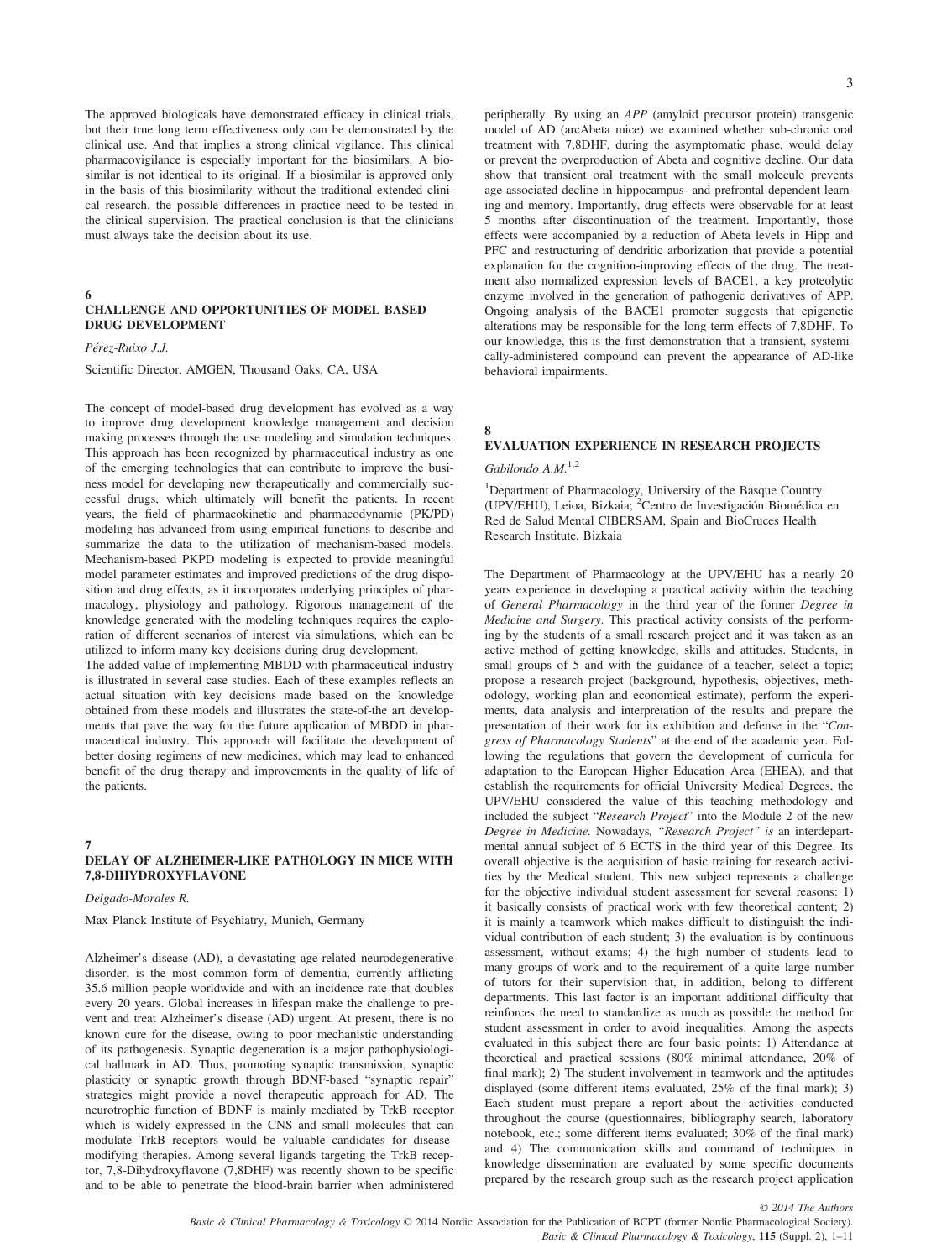form and the congress abstract, poster, and oral communication (some different items evaluated, 25% of the final mark). The periodical revision of this evaluation system is necessary for the identification of its gaps and for its improvement.

### 9

# EXPERIENCES OF EVALUATION IN CLINICAL PHARMACOLOGY: OUR MODEL IN THE JOINT DEGREE OF MEDICINE UAB-UPF

Farré M.<sup>1</sup>, Pérez-Mañá C.<sup>1</sup>, Papaseit E.<sup>1</sup>, Baños J.-E.<sup>2</sup>

1 Department of Pharmacology, Therapeutics and Toxicology. Universitat Autonoma de Barcelona and Hospital del Mar Medical Research Institute-IMIM; <sup>2</sup>Department of Experimental and Health Sciences. Universitat Pompeu Fabra

Teaching of clinical pharmacology has some singularities as a consequence of being a bridge discipline between basic and clinical subjects, and it has an intrinsic value in showing medical students which is the better use of drugs in their future patients. The picture is still complicated by the continuous change in marketed drugs. In consequence, the evaluation should consider the acquisition of the basic knowledge as well as the ability to maximize the effectiveness of pharmacological treatments. Our clinical pharmacology course is based in three pedagogical methods: lectures, practical activities and seminars. Lectures are used to introduce the basic clinical pharmacology concepts and this is the most important objective of this activity. Some lectures introduced mini-cases. These consist of a five-line text with two questions on the subject of the lecture. They were delivered just before the lecture, and students were given five minutes to answer the questions at the end. Practical activities include the basic skills that can be learned in pharmacology and simulation laboratories. Seminars allow the work in small groups to discussing specific aspects which are of special importance for the rational prescribing as, for example, the critical reading of medical literature, the preparation of therapeutic plans or beliefs of general population on drug treatments.

We follow the model based in the formative and evaluative assessments using a polynomial approach. Each term of the polynomial consider the relative weight of teaching activities to the total number of ECTS credits. Formative assessments are optional and allow information about the reaching of educational objectives to students and teachers. Lecture content is evaluated using the traditional multiple choice question approach and a short essay discussing a clinical case. Practical activities are evaluated using a case report form designed for each activity and also in a specific session in the final evaluative assessment. Finally, seminars are assessed by short essays prepared by each group of students and delivered a week later of the end of the activity. In the evaluative assessment, several scenarios with questions are given to the students.

In summary, we consider that the structure of the assessment may allow to establish if the students have acquired the basic concepts, are able to perform the basic procedures and get the abilities to practice a rational therapeutics and not only a spinal reflex-based prescription.

#### 10

# FACING VARIABILITY IN PHARMACOLOGY: USES AND CHALLENGES OF MODELLING AND SIMULATION

Muñoz S.F.

PharmaMar, S.A. Colmenar Viejo, Madrid, Spain

Nowadays, biology is seen as a complex interaction of nonlinear systems, thus leading to an important source of interindividual variability. Hence, as biological systems, our way of falling ill and of responding to drugs, is continuously challenging clinical practice as each one of us can be considered as a unique case.

Recent advances in modelling and simulation (M&S) techniques in biomedicine integrate clinical and pharmacokinetic data, as a way to foresee interindividual variation in treatment response in the real life population. With the addition of a Bayesian perspective, robust models can be achieved by integrating prior knowledge with the data in hand. M&S are sometimes used synonymously because they both transform a real system in mathematical equations for its control and prediction. In fact, they are distinct in that a model is any mathematical abstraction built from data relating inputs to outputs, whilst simulation builds upon these models by incorporating random variability as a way to understand its long-term impact. In other words, modelling looks back in time, whereas simulation looks forward in time allowing us to make better predictions of future outcomes.

Many in the biomedical community are embracing M&S for different purposes; therapeutic drug monitoring (TDM) is a clear example. This clinical discipline has a strong theoretical framework for improving patient outcomes by assuming that circulating drug concentrations better predict the effect of pharmaceutical agents and clinical outcome than doses.

However, just measuring drug concentrations may not be enough to estimate the optimal systemic exposure for a given patient. Pharmacodynamics (PD) variability proves to be as relevant or even more so than PK variability. In this sense, applying M&S to TDM can contribute to the process of selecting an initial dosage regimen, estimate dosage adaptation from drug concentrations and establish relationships between patient characteristics and PK and PD parameters.

As TDM is a core activity of clinical pharmacology departments in many medical facilities, we decided to learn more about how it is approached. First of all, Dr. A. Terleira will address TDM at a large public hospital, where many patients of many specialties though with scarce clinical data have to be attended to. On the other hand, Dr. B. Valenzuela will comment on her practice in TDM from a M&S approach at a private in-patient facility specialized in oncology. Both lectures are meant to provide us with an overview of TDM as it is practiced currently and may serve to explore the suitability of M&S in different settings such as those with a very demanding workload.

By managing variability, M&S techniques are offering pharmaceutical companies to reduce the number of required studies and to efficiently design them, thus minimizing failure rates and drug development costs significantly. Moreover, M&S is being used as part of regulatory submissions relating to a wide range of areas such as dose non-linearity, dosage adjustment in pediatrics, genotypic differences and propensity for drug-drug or drug-disease interactions.

In this sense, Dr. J.J. Pérez-Ruixo will highlight the challenges, progress, and future of model based drug development (MBDD) in the decision making processes during drug development.

#### 11

# GENETIC SCREENS AS A POWERFUL TOOL TO UNCOVER PHARMACEUTICAL TARGETS

Escandell Planells J.M.

Telomere and Genome Stability Lab, Instituto Gulbenkian de Ciência, Lisbon, Portugal

Cancer arises when a set of biological capabilities that include evading growth suppressors, resisting cell death or enabling replicative immortality are acquired. Underlying all the main cancer hallmarks is the generation of genomic instability, which can have multiple sources, including loss of telomere integrity and inactivation of some genes involved in DNA repair (e.g. BRCA1 and BRCA2).

Telomere integrity is crucial to prevent cells from entering senescence, apoptosis or tumorigenesis. When telomeres become dysfunctional, for e.g. due to loss of telomeric proteins, end-to-end fusions occur. These fusions promote genomic instability either through repetitive breakagefusion-bridge cycles or through tetraploidization and consequent aneuploidy. Importantly, there is a thin line between telomere homeostasis and dysfunctional telomeres, known to cause disease. Understanding the mechanisms by which telomeres become uncapped and how

© 2014 The Authors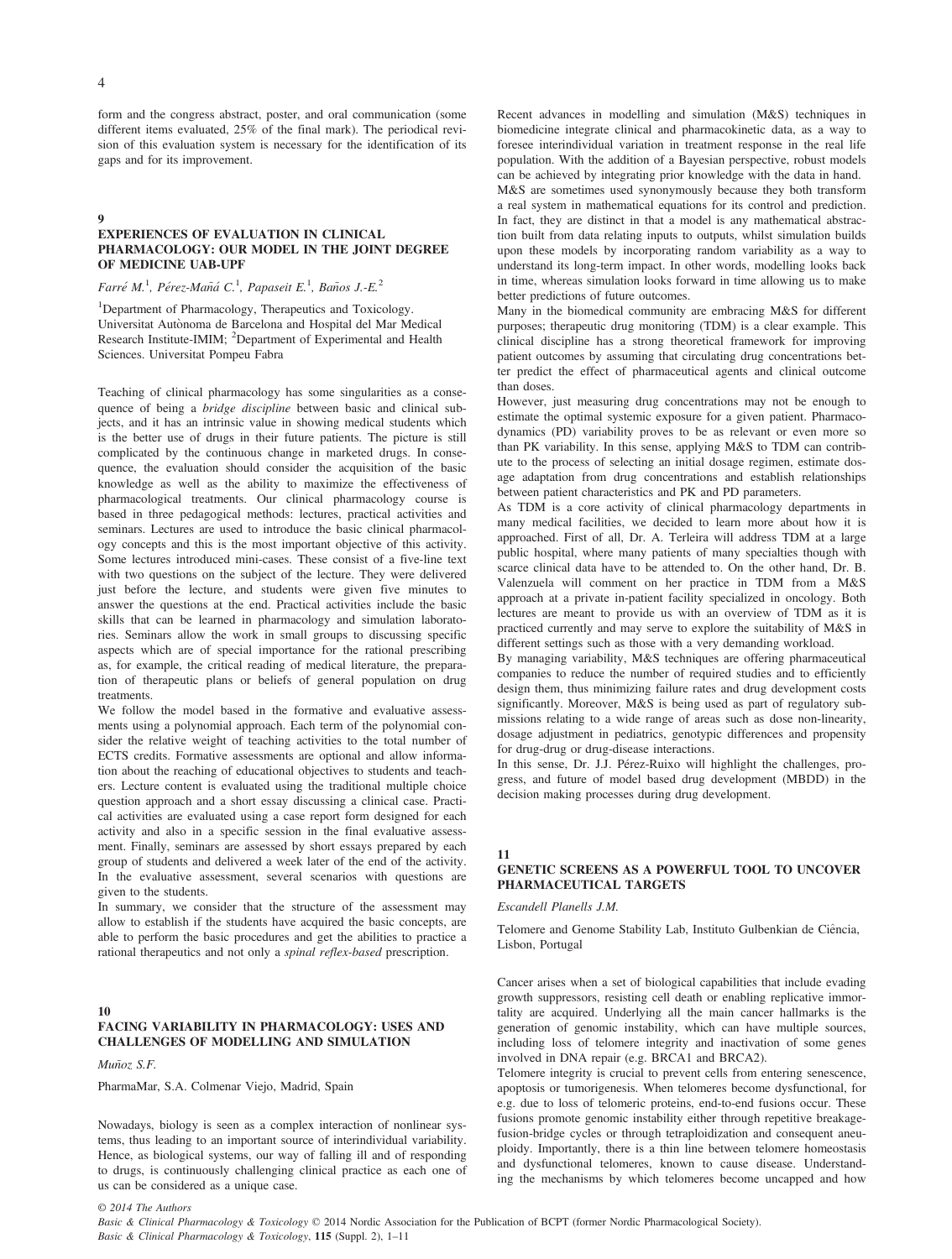dysfunctional telomeres escape senescence or apoptosis and trigger tumorigenesis is a crucial quest that is still far from being completed. Inactivation of DNA repair proteins also greatly impacts in the loss of genomic stability and directly contributes to telomere dysfunction. In the last years several studies have shown genetic interactions between specific proteins involved in DNA damage response. Uncovering more of these interactions is extremely important in order not only to prevent tumorigenesis, but also to contribute for a patient-specific treatment related to the specific mutations or telomere dysfunction.

Here I will present a state of the art strategy to unravel new factors that trigger telomere dysfunction and key molecular mechanisms behind this process. In addition, I will show how the use of genetic screens can be a powerful tool to identify new targets for drug development. Altogether the aim of my work is to develop new tools and strategies and to identify new factors directly involved with telomere dysfunction and ultimately with tumorigenesis.

12

#### INTERACTION OF SEROTONIN 5-HT2A RECEPTOR AND METABOTROPIC GLUTAMATE RECEPTOR MGLUR2 IN THE PHARMACOLOGICAL ACTIONS OF HALLUCINOGENIC AND ANTIPSYCHOTIC DRUGS

Rivero G.<sup>1,2</sup>, Miranda-Azpiazu P.<sup>1,2</sup>, Gil-Pisa I.<sup>1,2</sup>, Mollinedo I.<sup>1,2</sup>, Muguruza  $C^{1,2}$ 

<sup>1</sup>Department of Pharmacology, University of the Basque Country (UPV/EHU), Leioa, Bizkaia; <sup>2</sup>Centro de Investigación Biomédica en Red de Salud Mental CIBERSAM, Spain and BioCruces Health Research Institute, Bizkaia

LSD-like hallucinogenic drugs are agonists of serotonin 5-HT2A receptors (2AR) and can reproduce some of the symptoms associated with schizophrenia. Moreover, atypical antipsychotics display high affinity for 2AR. Drugs that interact with metabotropic glutamate receptors (mGluR) also have potential for the treatment of schizophrenia. Previous work has shown that mGluR2 interacts through specific amino acids with 2AR, to form functional complexes in cortical pyramidal neurons of mouse brain cortex [1]. In postmortem human prefrontal cortex (PFC) of schizophrenic subjects, the described upregulation of 2AR and downregulation of mGluR2 represents a pattern that could predispose to psychosis [2]. However, information about the functionality of 2AR–mGluR2 complex is still scarce and its role and modulation in human brain, further unknown.

Experiments evaluating functional coupling of 2AR to different G-proteins in membranes of human PFC have revealed that hallucinogenic drug ( $\pm$ )DOI signalling through 2AR activates Goi1/2/3/0/z as well as canonical pathway Gaq showing clear evidence of agonist-directed signalling [3]. In the present study, we observed that  $(\pm)$ DOI (10  $\mu$ M)exerted activation of Gai1 and Gaz proteins was abolished in cortical membranes of mGlu2R KO mice (but unaffected in KO mice of related mGluR3) revealing that  $2AR$  activation by  $(\pm)$ DOI might involve the specific interaction with mGluR2. In membranes of human PFC, co-incubation of  $(\pm)$ DOI (10  $\mu$ M) with mGluR2/3 agonist LY379268 (10  $\mu$ M) specifically decreased LY379268 signalling towards Goi1/z subunits, the pharmacological interaction of  $(\pm)$ DOI+LY379268 being blocked by 2AR antagonist ketanserin (10 µM). These experiments suggest the existence of a 2AR/mGluR2 heteromeric complex in cortical neurons that would enable: first,  $(\pm)$ DOI signalling to inhibitory G proteins and second, the modulation exerted by  $(\pm)$ DOI on mGluR2 agonist signalling through Gai1/z.

Microdyalisis experiments in mouse cortex showed that local  $(\pm)$ DOI (300 µM)-induced increases in extracellular dopamine concentration were reduced in mGluR2 KO animals, showing the relevance of the 2AR-mGluR2 complex in vivo. Evaluation of prepulse inhibition (PPI) in mice showed that  $(\pm)$ DOI (0.5 mg/kg)-induced PPI disruption was absent in mGluR2 KO mice. Also, clozapine did not revert MK801 (0.35 mg/kg)-disrupted PPI in mGluR2 KO mice opposing the effect observed in wild type animals. In line with this, previous work demonstrated that head-twitch response by  $(\pm)$ DOI and LSD required the expression of mGluR2 [4]. Thus, these results suggest that the effect of hallucinogenic  $(\pm)$ DOI and antipsychotic clozapine in vivo is supported by the existence of 2AR–mGluR2 complex.

In human PFC, competition studies of radioligand binding showed that the affinity of LY379268 displacing  $[^3$ HJLY341495 was reduced in the presence of  $(\pm)$ DOI (10  $\mu$ M), the effect of  $(\pm)$ DOI being higher in subjects with schizophrenia. Consistent with a dysregulated 2AR– mGluR2 complex in schizophrenia, competition studies of  $(\pm)$ DOI displacing [<sup>3</sup>H]ketanserin showed a higher fraction of high-affinity binding sites for  $(\pm)$ DOI in subjects with schizophrenia. Interestingly, high-affinity binding fraction of  $(\pm)$ DOI was absent upon co-incubation of membranes with LY379268 (10 µM). Thus, the dysregulated 2AR–mGluR2 complex in schizophrenia can be modulated by drugs acting at the involved receptors with antipsychotic potential as suggested for 2AR antagonists and mGluR2 agonists.

Acknowledgements: Supported by Spanish MINECO SAF2009- 08460, SAF2013-48586-R, the Basque Government (IT616/13) and NARSAD.

# References:

- 1. Moreno JL, Muguruza C, Umali A, Mortillo S, Holloway T, Pilar-Cuellar F, Mocci G, Seto J, Callado LF, Neve RL, Milligan G, Sealfon SC, López-Giménez JF, Meana JJ, Benson DL and González-Maeso J. Identification of three residues essential for 5-hydroxytryptamine 2A-metabotropic glutamate 2 (5-HT2A·mGlu2) receptor heteromerization and its psychoactive behavioral function. The Journal Of Biological Chemistry 2012; 287: 44301–44319.
- 2. Gonzalez-Maeso J, Ang RL, Yuen T, Chan P, Weisstaub NV, López-Giménez JF, Zhou M, Okawa Y, Callado L F, Milligan G, Gingrich JA, Filizola M, Meana JJ, and Sealfon SC. Identification of a serotonin/glutamate receptor complex implicated in psychosis. Nature 2008; 452: 93–97.
- 3. Meana JJ. Agonist signal trafficking at serotonin 5-HT2A receptor in human brain: implications for schizophrenia and antipsychotic treatment. Basic and Clinical Pharmacology and Toxicology (2013); 113, Issue Supplement s1, 6.
- 4. Moreno JL, Holloway T, Albizu L, Sealfon SC, and Gonzalez-Maeso J. Metabotropic glutamate mGlu2 receptor is necessary for the pharmacological and behavioral effects induced by hallucinogenic 5-HT2A receptor agonists. Neuroscience Letters 2011; 493: 76–79.

#### 13

# LONG-ACTING INJECTABLE ANTIPSYCHOTICS: FROM PHARMACOKINETICS TO THE BENEFITS FOR THE PATIENT

Fraguas D.

Child and Adolelescent Psychiatry Department, Hospital General Universitario Gregorio Marañón, Instituto de Investigación Sanitaria Gregorio Marañón, IiSGM, Ciber del Área de Salud Mental, CIBERSAM

Medication compliance is a critical issue across all chronic conditions, including schizophrenia, with non-compliance rates ranging from 55% to 75%. However, compliance is not an all-or-nothing phenomenon, with a continuum from taking all medications as prescribed to partial compliance to complete noncompliance. Partial and non-adherence to medication is a common problem in schizophrenia, leading to an increased risk of relapse, increased likelihood of hospitalization and poorer long-term outcomes. On the contrary, continuous medication in the treatment of schizophrenia is associated with positive outcomes, including improved clinical status, improved quality of life and functioning, and reduced risk of relapse and rehospitalization. Long-acting injectable (LAI) antipsychotics are a pharmacologic strategy for treating patients with schizophrenia with partial or non-compliance to antipsychotic medication. Rather than the daily pill-taking required with oral antipsychotics, LAI antipsychotics are administered by injection at two to four week intervals. LAI antipsychotics may minimize the fluctuations in peak and overall plasma levels compared with oral agents, indicating they may allow more consistent and predictable administration.

© 2014 The Authors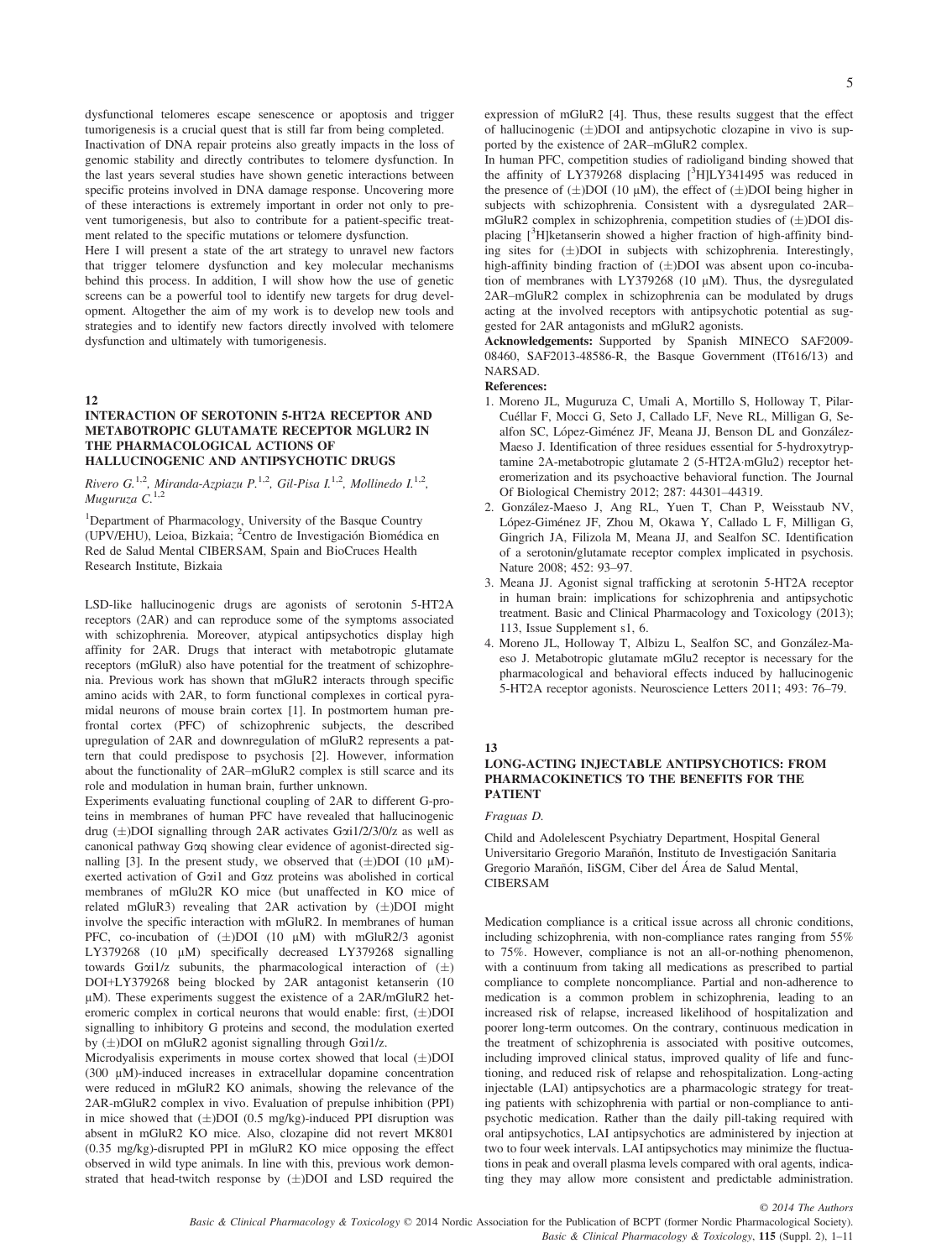The absorption rate constant is slower than the elimination rate constant and therefore, the LAI antipsychotics exhibit 'flip-flop' kinetics where the time to steady-state is a function of the absorption rate, and the concentration at steady-state is a function of the elimination rate. LAI antipsychotics should maximize pharmacokinetic coverage and minimize antipsychotic withdrawal symptoms resulting from partial compliance. In addition, LAI antipsychotics are not influenced by first-pass metabolism, decreasing the potential for drug-drug interactions. Finally, because the slow rate of absorption associated with LAI antipsychotics leads to reductions in differences between (peak) and (trough) plasma levels, they should induce less side effects (an important predictor of poor quality of life), relative to oral antipsychotics.

#### References:

- 1. Citrome L. New second-generation long-acting injectable antipsychotics for the treatment of schizophrenia. Expert Rev Neurother. 2013 Jul;13(7):767–83.
- 2. Dold M, Leucht S. Pharmacotherapy of treatment-resistant schizophrenia: a clinical perspective. Evid Based Ment Health. 2014 May;17(2):33–7.
- 3. Kishimoto T, Nitta M, Borenstein M, Kane JM, Correll CU. Longacting injectable versus oral antipsychotics in schizophrenia: a systematic review and meta-analysis of mirror-image studies. J Clin Psychiatry. 2013 Oct;74(10):957–65.
- 4. Sheehan JJ, Reilly KR, Fu DJ, Alphs L. Comparison of the peak-totrough fluctuation in plasma concentration of long-acting injectable antipsychotics and their oral equivalents. Innov Clin Neurosci. 2012 Jul;9(7–8):17–23.
- 5. Spanarello S, La Ferla T. The Pharmacokinetics of Long-Acting Antipsychotic Medications. Curr Clin Pharmacol. 2013 Jan 4.

#### 14

### MECHANISMS OF ACTION OF TAPENTADOL. AN OPIOID AND MORE...

García C.G.

Área de Farmacología. Facultad de Ciencias de la Salud, Universidad Rey Juan Carlos

According to a recent Internet-based Europe-centered survey, on 2008, 1 of 5 European citizens was suffering from chronic pain (Langley, 2011). This estimation suppose than more than 49 millions of persons have pain almost every single day. Despite the existence of a considerable amount of drugs to treat different types of pain (from inflammatory to neuropathic), frequently patients do not receive adequate pain alleviation. There are multiple causes for this lack of efficacy, from individual aspects (from genetic background to personal situations or even social environment), to others directly drug-related, as side effects or lack of efficacy due to tolerance development.

Among all available drugs to treat chronic severe pain, opioids are one of the most used and more efficient ones. Unfortunately, these drugs are not free from side effects, some of them so uncomfortable that can even suppose the abandon of the drug treatment. Those effects include peripheral ones (as constipation, almost always present in chronic treatment and that suppose a severe and potentially dangerous side effect) as well as central ones (from tolerance to addiction).

Despite the fact that doctors expert in pain treatment are able to adequately treat these side effects in almost all situations (from adding laxatives or peripheral opioid antagonists to rotate pain drugs to adequately solve the problem of tolerance or addiction), the need for new opioids, with less side effects and a broader profile, to be used in a more general situations, still a quest for basic research.

Tapentadol is a centrally acting analgesic that shows a dual mode of action: this drug is a mu-opioid receptor agonist and is also able to inhibit noradrenaline reuptake (Tzschentke et al., 2009). This double mechanism offers a singular profile, since its analgesic effect is evident, not only in the situations where an opioid drug offers good pain relief, but also in other chronic pain situations where opioids classically are not so useful, as neuropathic pain.

Tapentadol has been tested in different animal models of pain, from pure nociceptive ones, as tail flick, to more complex-clinically relevant as ostheoarthritis or neuropathic pain (spinal nerve ligation) ((Schröder et al., 2010). Its dual mechanism of action permits tapentadol to show analgesic efficacy in all these pain situations, combining the efficacy of opioid agonism with the inhibition of noradrenaline reuptake, the well-known mechanism of action or antidepressants that is supposed to be the reason of the efficacy of antidepressants on neuropathic pain (Vorobeychik et al., 2011).

The clinical trials have confirm that this drug posses analgesic effect in chronic pain situations, as ostheoarthritis, low back pain of cancer pain. Recent results demonstrate its ability not only to show good analgesic profile, but a lesser incidence of side effects, mainly constipation, and other central effects (Afilalo et al., 2010; Baron et al., 2014).

#### References:

- 1. Tzschentke TM, Jahnel U, Kogel B, Christoph T, Englberger W, De Vry J, Schiene K, Okamoto A, Upmalis D, Weber H, Lange C, Stegmann JU, Kleinert R. Tapentadol hydrochloride: a next-generation, centrally acting analgesic with two mechanisms of action in a single molecule. Drugs Today (Barc). 2009;45(7):483–96.
- 2. Schröder W, Vry JD, Tzschentke TM, Jahnel U, Christoph T. Differential contribution of opioid and noradrenergic mechanisms of tapentadol in rat models of nociceptive and neuropathic pain. Eur J Pain. 2010;14(8):814–21.
- 3. Vorobeychik Y, Gordin V, Mao J, Chen L. Combination therapy for neuropathic pain: a review of current evidence. CNS Drugs. 2011; 25(12):1023–34.
- 4. Afilalo M, Etropolski MS, Kuperwasser B, Kelly K, Okamoto A, Van Hove I, Steup A, Lange B, Rauschkolb C, Haeussler J. Efficacy and safety of Tapentadol extended release compared with oxycodone controlled release for the management of moderate to severe chronic pain related to osteoarthritis of the knee: a randomized, double-blind, placebo- and active-controlled phase III study. Clin Drug Investig. 2010;30(8):489–505.
- 5. Baron R, Martin-Mola E, Müller M, Dubois C, Falke D, Steigerwald I. Effectiveness and Safety of Tapentadol Prolonged Release (PR) Versus a Combination of Tapentadol PR and Pregabalin for the Management of Severe, Chronic Low Back Pain With a Neuropathic Component: A Randomized, Double-blind, Phase 3b Study. Pain Pract. 2014 Apr 17. doi: 10.1111/papr.12200.

#### 15

#### MENOPAUSE, SEX HORMONES AND ENDOTHELIAL **FUNCTION**

Hermenegildo C.

Department of Fisiología, University of Valencia

During their fertile stage, women show a lower incidence of cardiovascular diseases than aged matched men, benefit that disappears after menopause. Therefore, age- and sex-related differences point to sexual hormones as possible cardiovascular protective factors. Among them, estrogen has been long studied in basic and clinical studies.

Estrogens, used as contraceptive agents or as principal constituents of hormone replacement therapy formulations in postmenopausal women, have shown a cardiovascular protective effect in a considerable number of observational clinical studies. However it has not been confirmed by randomized placebo-controlled trials designed to study the effects of hormonal therapy in either secondary or primary prevention<sup>1</sup>.

Most of the cardiovascular protective effects shown by 17ß-estradiol, the most widely used estrogen molecule, regards to the regulation of vascular endothelium functions<sup>2</sup>. Estrogen promotes the release of vasoactive compounds, such as endothelial-derived nitric oxide (NO) through an increased expression and activity of endothelial NO synthase, and prostacyclin and thromboxane A2, through the regulation of cyclooxygenases expression and activity.

The wide range of vascular actions mediated by estrogens are mainly exerted by estrogen receptors (ER) through rapid and/or genomic mechanisms. Vascular cells, both endothelial and smooth muscle,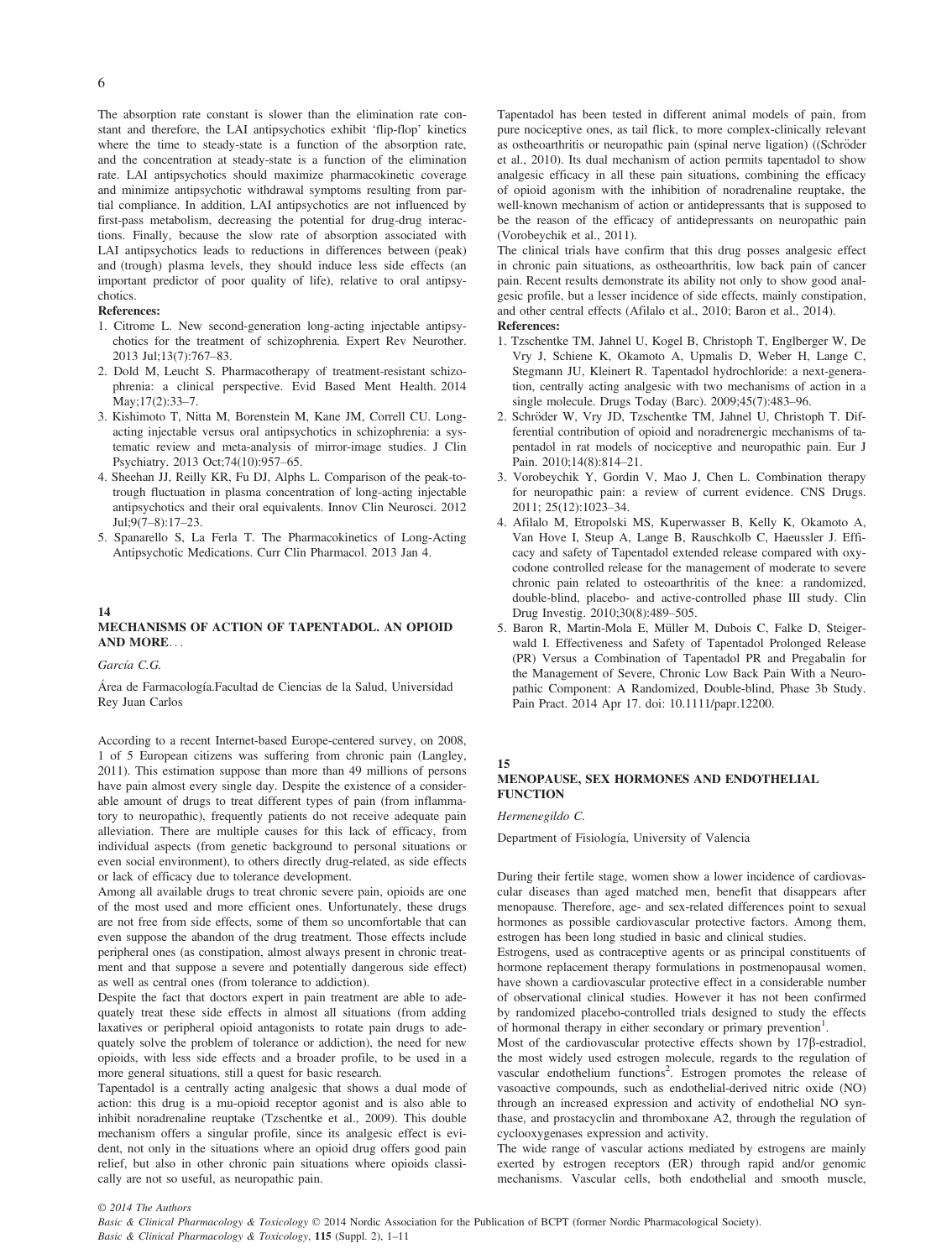express the classic ER,  $\alpha$  and  $\beta^1$ , but also the newly described GPER, a G-protein coupled membrane ER<sup>3</sup>. Likewise, a number of ER isoforms have been described so far. In addition, estrogens differently interplay with other sex hormones, mainly with, by modifying the expression of ER and progesterone receptors and by regulating the hormone levels.

Therefore, the current cardiovascular approach in menopause is to resolve discrepancies between the cardiovascular beneficial profile exhibited by estrogens in experimental and some clinical studies and the large randomized trials that could be explained, at least, by two, non-exclusive evidences<sup>4</sup>. On the one hand, the "Timing Hypothesis", which states that estrogen-mediated vascular benefits occur only before the detrimental effects of aging are established in the vasculature. On the other hand, changes in the expression of ER, associated to aging and/or hormone status, that could led to a deleterious balance of  $ER\beta$ over ERa, generally associated with higher oxidative stress and atherosclerotic plaque formation.

Supported by the Spanish Ministerio de Economía y Competitividad, Instituto de Salud Carlos III –FEDER-ERDF (grants FIS PI13/00617 and RD12/0042/0052).

#### References:

- 1. Sobrino, A., Laguna-Fernandez, A., Oviedo, P. J., Novella, S., Cano, A. & Hermenegildo, C. (2009). Gene expression profile induced by estradiol in cultured human endothelial cells. Acta Physiol. 195 (suppl. 667), 117.
- 2. Novella, S., Dantas, A. P., Segarra, G., Medina, P. & Hermenegildo, C. (2012). Vascular aging in women: is estrogen the fountain of youth? Frontiers in Physiology 3.
- 3. Han, G., Li, F., Yu, X. & White, R. E. (2013). GPER: a novel target for non-genomic estrogen action in the cardiovascular system. Pharmacol Res 71, 53–60.
- 4. Novella, S., Heras, M., Hermenegildo, C. & Dantas, A. P. (2012). Effects of Estrogen on Vascular Inflammation. Arteriosclerosis, thrombosis, and vascular biology 32, 2035–2042.

#### 16

# MODELING & SIMULATION FOR THE DOSE PERSONALIZATION IN ONCOLOGY THERAPIES

Belén Valenzuela D.

Responsable de la Unidad de Farmacoterapia Personalizada, Plataforma de Oncología, Hospital Quirón Torrevieja, Alicante, España

Numerous studies have found a clear relationship between systemic exposure and the toxicity and/or the efficacy of anticancer agents. Moreover, the clearance of most of these drugs differs widely between patients. These findings, combined with the narrow therapeutic index of anticancer drugs, suggest that patient outcome would be improved if doses were individualized to achieve a target systemic exposure. Thus, real tailored treatments for cancer should take into account genetic information of the tumor and drug systemic exposure that can be controlled by therapeutic drug monitoring levels (TDM). TDM is the measurement and interpretation of drug concentrations in biological fluids so as to determine the correct drug dosage for an individual patient. TDM is an important tool in personalized tumor therapy because: 1) after selecting the correct patient and the correct drug, we often fail to confirm the correct exposure; 2) the majority of cancer patients have exposures outside the therapeutic window and approximately 40% of these are under-dosed and 3) failure of phase III trials is, at least in part, a result of low drug efficacy due to underdosing and not necessarily a result of toxicity.

Bayesian maximum a posteriori probability forecasting is an efficient and robust method for the optimization of drug therapy, but its use for anticancer drugs is not yet extensive. Bayesian estimation takes into account the pharmacokinetic characteristics of a typical population that represent all the patients included afterwards in a given study. Then, to estimate individual pharmacokinetic parameter values, the Bayesian estimator combines the prior knowledge of the population parameters and the individual patient information from drug plasma concentrations

measured after drug administration and, possibly, physiological parameters, such as bodyweight, age, gender, or others. After determining the individual pharmacokinetic parameters, the use of modeling and simulation techniques allows to anticipate the individual patient exposure after several dosing schedules in order to administer the right dose to the individual patient.

#### 17 MULTIFUNCTIONAL ANALGESICS

Gonzalez M.A.H.

Departamento de Fisiología y Farmacología, Facultad de Medicina, Universidad de Cantabria. Santander

Worldwide, chronic pain is the main reason for seeking healthcare, and pain relief represents an unmet clinical need. Pain has been classically viewed as a symptom accompanying another disease and, therefore, therapy has been geared towards symptom reduction as opposed to treating the underlying cause. More recently, it was recognized that chronic pain is a disease itself. For many years drug discovery was based on the principle "one molecule-one target-one disease", but many diseases remain inadequately treated by such an approach. It has become clear that single compounds that interact with multiple targets can result in a more effective and safer therapeutic approach for pain management. Compared with drug combinations, multitargeted drugs may have a much improved potency and efficacy, fewer side effects and better compliance. A distinction must be made between bifunctional compounds and bivalent ligands. Bifunctional drugs interact in a monovalent fashion with two different targets. Bivalent compounds, which contain two distinct pharmacophores linked by a spacer, interact simultaneously with two receptor binding sites. The usefulness of multitargeted compounds as promising analgesics is herein illustrated with examples from the field of opioids. Early studies showing that morphine-mediated antinociception could be potentiated by both activation and blockade of the  $\delta$ -opioid receptor (OR) suggested a functional interaction between  $\mu$ OR and  $\delta$ OR. Bivalent ligands targeting  $\mu$ OR- $\delta$ OR heteromers, composed of two pharmacophores with  $\mu$ OR agonistic activity and  $\delta$ OR agonistic or antagonistic activity have been synthesized and extensively investigated. Such µOR- $\delta$ OR–biased ligands exhibit antinociceptive activity similar to morphine but develop lesser antinociceptive tolerance following chronic administration. Opioids have also been combined with non-opioid pharmacophores acting as agonists or antagonists of other signaling pathways involved in pain perception (e.g. receptors for substance P, neurotensin, cholecystokinin, cannabinoids, melanocortin, bradykinin, glutamate, etc.). Such chimeras may interact independently with their respective receptors and potentially result in more effective antinociceptive properties. Multifunctional compounds with µOR agonist activity and monoamine-reuptake inhibitor properties, such as tramadol and tapentadol, are currently available analgesics in the clinic. Both mechanisms of action contribute to the analgesic activity in a synergistic manner. [Dmt]DALDA is a new synthetic peptide with high affinity and selectivity for spinal lOR, which inhibits noradrenaline reuptake, is a mitochondria-targeted antioxidant and promotes the release of endogenous opioid peptides. [Dmt]DALDA is 3000 times more potent than spinal morphine in experimental models of pain. In summary, the multifactorial etiology of chronic pain disorders has determined a shift of paradigm from the "magic bullet", single-mechanism-drugs, to the rationally designed multi-target-directed ligands ("magic shotguns") as a strategy for developing new analgesic drugs.

#### References:

- 1. Fujita et al. Mu-Delta opioid receptor heteromers: New pharmacology and novel therapeutic possibilities. Br J Pharmacol. 2014. doi: 10.1111/bph.12663.
- 2. Kleczkowska et al. Hybrid opioid/non-opioid ligands in pain research. Curr Pharm Des. 2013;19:7435–50.
- Schiller PW. Bi- or multifunctional opioid peptide drugs. Life Sci. 2010;86:598–603.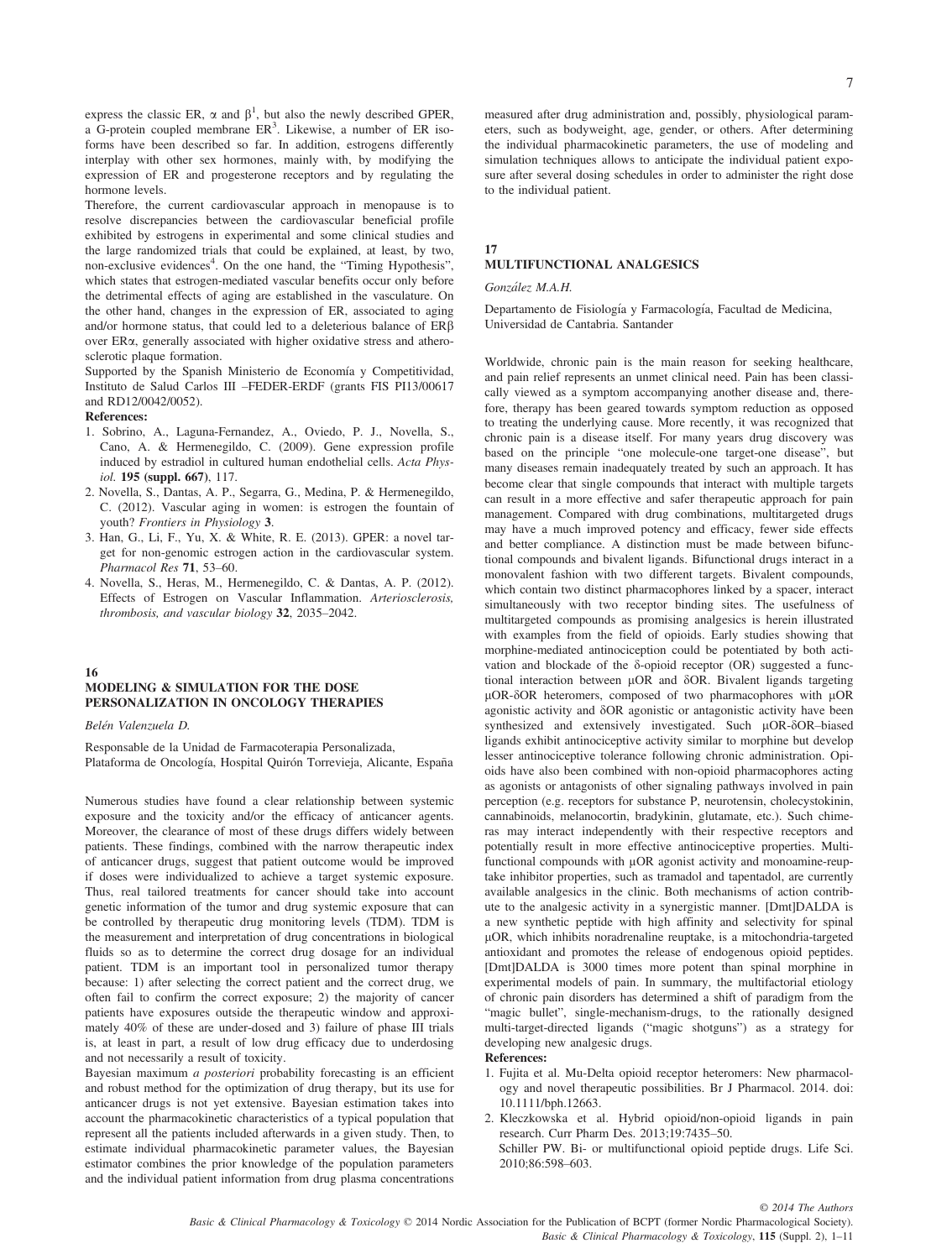3. Tzschentke et al. The Mu-Opioid Receptor Agonist/Noradrenaline Reuptake Inhibition (MOR-NRI) Concept in Analgesia: The Case of Tapentadol. CNS Drugs. 2014;28:319–29.

#### 18 NALMELFENE BLOCKS THE NEUROINFLAMMATION INDUCED BY ETHANOL

Guerri C., Montesinos J., Gil A.

Centro de Investigación Príncipe Felipe, Valencia

We have previously reported that ethanol, by activating the innate immune receptor tall-like 4 (TLR4) signalling in glial cells, triggers the production of cytokines and inflammatory mediators in the brain and causes brain damage and behavioural dysfunctions. The in vivo relevance of these findings was demonstrated by eliminating TLR4 function (TLR4-KO) in mice, since these mice are protected against neuroinflammation, gliosis, myelin disruptions, neural death and behavioural dysfunctions induced by chronic ethanol treatment. Our results also provide evidence of the role of TLR4 signalling in the alterations of brain plasticity and cognitive/behavioural dysfunctions induced by binge drinking during adolescence.

Recent findings demonstrate that opioids are also capable to activate TLR4 receptor signalling causing neuroinflamation and contributing to drug reinforcement. Interestingly, naloxone has been shown to inhibit TLR4 signalling response suppressing opioid-induced conditioned place preference and morphine-induced elevations of extracellular dopamine in rat nucleus accumbens (NAc). These findings raise the question as to whether nalmelfene by inhibiting TLR4 receptors can block the neuroinflammation and behavioral dysfunctions induced by ethanol consumption.

Our preliminary results demonstrate that both nalmelfene  $(0.1 \mu M)$  and naloxone (150  $\mu$ M) are capable to inhibit TLR4 signalling response (MAPKs and NFkB) and the induction of inflammatory mediators (iNOS, COX-2) in glial cells in primary culture, although nalmelfene shows greater efficacy that naloxone in the TLR4 inhibition. Furthermore, using an experimental model of binge drinking during adolescence, our results demonstrate that administration of nalmelfene (0.1 gr/kg) prior to ethanol (3 gr/kg) ip injection prevents ethanol-induced elevation of cytokines (IL- $\beta$ , TNF- $\alpha$ , IL-17A) and chemokines (Fractalkina orCX3CL1, CXCL12, MCP-1, MIP  $1\alpha$ , KC) in the mice cerebral cortex, striatum (containing NAc) and plasma and reduces neural death. Nalmelfene administration also decreases the preference to alcohol (two bottle choice test) and prevents the alterations in the glutamatergic and dopaminergic systems induced by ethanol. These results suggest that nalmelfene by blocking TLR4 response, prevents neuroinflammation and brain damage. The findings also support the role of the central proinflammatory immune signaling in alcohol consumption/ addiction (RTA-Network 2013-16).

#### 19

# PHARMACOLOGICAL MODULATION OF THE ENDOTHELIAL DYSFUNCTION THROUGH NUCLEAR RECEPTOR ACTIVATION

Sanz Ferrando M.J.<sup>1,2</sup>

<sup>1</sup>Department of Pharmacology, Faculty of Medicine, University of Valencia, Valencia, Spain; <sup>2</sup>Institute of Health Research INCLIVA, University Clinic Hospital of Valencia, Valencia, Spain

Endothelial dysfunction is a pro-thrombotic and pro-inflammatory state of the endothelium that contributes to the early stages of atherogenesis<sup>1</sup>. Angiotensin II (Ang-II) is implicated in atherogenesis and mononuclear leukocyte infiltration into the subendothelial space is a key event in this process<sup>2</sup>. Consequently, pharmacological modulation of inflammatory cell infiltration of the subendothelial space may impede the atherogenic process. Statins can exert anti-inflammatory and anti-oxidant activities and, a potential interplay between statins and peroxisome proliferator-activated receptors (PPARs) has been described<sup>3</sup>. Though statins in general are well tolerated, myopathy and acute renal events have been a significant concern with the use of high potency statins, in particular simvastatin and rosuvastatin (Rosu). Since these adverse effects are frequently dose-related, there remains an overt need to identify agents that, when combined with statins, can provide the greatest benefit on cardiovascular disease with the least added risk. In this regard, bexarotene (Bex) is a retinoid X receptor (RXR) selective agonist that inhibit mononuclear leukocyte attachment to the stimulated arterial endothelium<sup>4</sup> although causes dyslipidemia. However, it is well established that PPARs form permissive RXR heterodimers which synergistically respond to agonists of RXR and the partner receptor. In an attempt to identify more effective strategies to treat and prevent atherosclerosis, coronary heart disease, and co-morbid metabolic disorders characterized by endothelial dysfunction, we have evaluated the effect of combined use of both Rosu and Bex on Ang-II-induced arterial mononuclear cell recruitment.

**Results:** Vehicle, Rosu (10–30 nM), Bex (0.3–1  $\mu$ M) or a combination of both, were administered to human umbilical arterial endothelial cells (HUAECs) 20h prior to stimulation with  $1 \mu M$  Ang-II (4h). Surprisingly, a combination of Rosu (10 nM)+Bex (0.3  $\mu$ M), which did not influence Ang-II-induced MC recruitment when either stimulus was studied alone, significantly reduced this response. This effect was accompanied by diminished Ang-II-induced ICAM-1, VCAM-1 and CX3CL1 endothelial expression and CXCL1, CXCL8, CCL2 and CCL5 production. Preincubation of HUAECs with Rosu+Bex inhibited Nox5 expression and Nox5-induced RhoA activation stimulated by Ang-II through increased RXR $\alpha$ , PPAR $\alpha$  and PPAR $\gamma$  expression in addition to RXRa/PPARa and RXRa/PPAR $\gamma$  interactions. Chronic Ang-II administration to mice (500 ng/kg/min, 14 days) increased cremasteric arteriolar leukocyte adhesion. While chronic Rosu (1.25 mg/kg/day) or Bex (10 mg/kg/day) treatment did not exert any significant effect on this parameter, their combined administration reduced leukocyte adhesion by 65%.

Conclusion: Combined administration of two clinically available drugs, rosuvastatin and bexarotene, at suboptimal doses may constitute a new alternative and effective therapy in the control of the vascular inflammation associated to cardiometabolic disorders since they synergize in their anti-inflammatory actions and counteract their associated adverse effects.

References:

- 1. Landmesser U, Hornig B, Drexler H. Endothelial function: a critical determinant in atherosclerosis? Circulation. 2004;109:II27–33.
- 2. Libby P. Inflammation in atherosclerosis. Nature. 2002;420:868– 874.
- 3. Balakumar P, Mahadevan N. Interplay between statins and PPARs in improving cardiovascular outcomes: a double-edged sword? Br J Pharmacol. 2012;165:373–379.
- 4. Sanz MJ, Albertos F, Otero E, Juez M, Morcillo EJ, Piqueras L. Retinoid X receptor agonists impair arterial mononuclear cell recruitment through peroxisome proliferator-activated receptorgamma activation. J Immunol. 2012;189:411–424.

#### 20

# REGULACIÓN NEUROFARMACOLÓGICA DE LA ACTIVIDAD CORTICAL CEREBRAL Y SU INTERES EN LA BUSQUEDA DE NUEVAS DIANAS EN ESQUIZOFRENIA

Artigas F., Troyano-Rodríguez E., Santana N., Riga M., Núñez M., Llado-Pelfort L., Celada P.

Department of Neurochemistry and Neuropharmacology, Institut d'Investigacions Biomediques de Barcelona (CSIC-IDIBAPS)

Non-competitive NMDA receptor antagonists are widely used as pharmacological tools in schizophrenia research due to their ability to evoke the symptoms of the illness in healthy individuals and to aggravate the clinical state in schizophrenic patients. Likewise, these drugs evoke a series of behavioral alterations in laboratory animals which are

© 2014 The Authors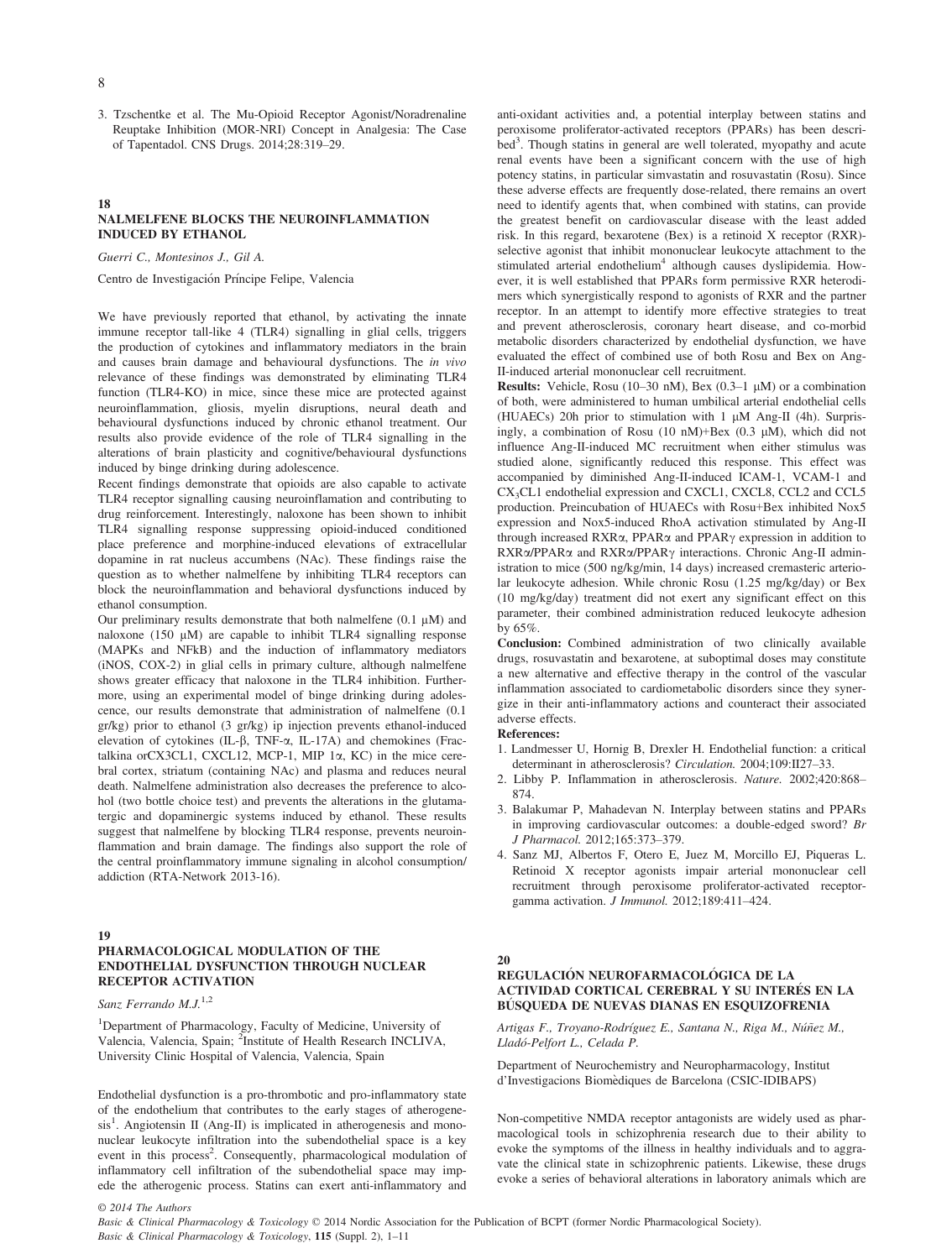antagonized by antipsychotic drugs. Likewise, serotonergic hallucinogens, acting on  $5-HT_{2A}$  receptors, induce perceptual and behavioral alterations that may underlie some psychotic symptoms. Despite the wide use of these agents in antipsychotic drug development, the neurobiological basis of these alterations is not fully elucidated. Data obtained in recent years revealed that the NMDA receptor antagonist phencyclidine (PCP) and the serotonergic hallucinogens DOI (1-[2,5 dimethoxy-4-iodophenyl-2-aminopropane]) and 5-MeO-DMT (5-methoxy-N,N-dimethyltryptamine) produce a series of common actions in rodent prefrontal cortex (PFC) that may underlie psychotomimetic effects [1–4]. Hence, these agents markedly disrupt PFC function by altering pyramidal neuron discharge (with an overall increase in activity) and reducing the power of low frequency oscillations (LFO;  $\sim$ 1 Hz). In parallel, PCP increased  $c$ -fos expression in excitatory neurons of various cortical areas, the thalamus and other subcortical structures, such as the amygdala [5]. Electrophysiological studies revealed that PCP altered similarly the function of the centromedial and mediodorsal nuclei of the thalamus, reciprocally connected with PFC, suggesting that its psychotomimetic properties are mediated by an alteration of thalamocortical activity (the effect of serotonergic hallucinogens was not examined in thalamus). Interestingly, the observed effects were prevented or reversed by the antipsychotic drugs clozapine and haloperidol, supporting that the disruption of PFC activity is intimately related to the psychotomimetic activity of these agents. We recently extended these observations by showing that classical (chlorpromazine, haloperidol, perphenazine) and atypical (clozapine, olanzapine, quetiapine, risperidone, ziprasidone) antipsychotic drugs countered PCPevoked fall of LFO in rat medial prefrontal cortex (mPFC). Classical antipsychotic action may involve the concurrent blockade of D1-R and D2-R since raclopride and SCH-23390 partially reversed PCP effect. Atypical drug reversal may additionally involve  $5-HT<sub>1A</sub>-R$  activation (but not  $5-HT_{2A}$ -R blockade) since 8-OH-DPAT and BAYx3702 (but not M100907) fully countered PCP effects. Blockade of histamine H1-R and  $\alpha_1$ -adrenoceptors –for which antipsychotic drugs exhibit moderate affinity- appears unlikely to account since pyrilamine and prazosin were ineffective. Recent results indicate that PCP preferentially inhibits GABAergic neurons of the reticular nucleus of the thalamus, which provides feed-forward inhibition to the rest of thalamic neurons. Hence, NMDA receptor blockade by PCP disinhibits thalamocortical networks, thus producing aa uncontrolled increase of nerve activity in the neocortex, an effect likely involved in its psychotomimetic activity. Overall, the present experimental model can be successfully used to elucidate the neurobiological basis of schizophrenia symptoms and to examine the potential antipsychotic activity of new drugs in development.

#### References:

- 1. Kargieman et al., Proc Natl Acad Sci USA, 2007; 104:14843– 14848.
- 2. Celada et al., Biol Psychiatry 2008; 64:392–400.
- 3. Riga et al., Int J Neuropsychopharmacol 2014 ; Mar 20:1–14. [Epub ahead of print].
- 4. Kargieman et al., Neuropsychopharmacology 2012: 37:723–733.
- 5. Santana et al. Biol Psychiatry 2011; 69:918–27.

# SIMULATION AND THERAPEUTIC DRUG MONITORING NEEDS IN CLINICAL PRACTICE

Terleira A.I.

21

Hospital Clínico San Carlos, Madrid

Certain drugs exist that, due to their narrow therapeutic range, need a more stringent control of plasma concentration. The reason is that above the upper limit of the therapeutic range, the drug could be toxic and may lead to irreversible toxicity (e.g. aminoglycoside nephrotoxicity) and, on the other hand, below certain concentration the drug can be ineffective. Therefore, the principal objective of therapeutic drug monitoring (TDM) is to give an individualized dosage recommendation, taking into account the drug plasma concentration, so that the 9

drug will be safe and effective. TDM is based on the principle that for some drugs there is a close relationship between the plasma level of the drug and the pharmacological or toxic effects. If such a relationship does not exist or the pharmacological effects can be clinically quantified, TDM is of little value. Another major criteria, among others, is that appropriate analytical techniques are available to determine the drug levels in a reasonable amount of time. That means, in clinical practice, performing a therapeutic recommendation before doctors give the patient's new treatment to nurses.

Moreover, for a correct interpretation of drug plasma concentration, the sample must be obtained in the proper way. Therefore, it is not uncommon that in the daily clinical practice and, due to the huge workload, the timing of sample collection may be incorrect, leading to a mistake in the therapeutic recommendation. An example could be a theoretical "through level" obtained after the drug administration because it has been forgotten that the patient has a request for a drug monitoring. In this case the plasma concentration could be in toxic range without any sign or symptom and it is difficult to verify how the sample was obtained because the nurse shift has changed.

For these reasons it is essential that, together with plasma concentration, information regarding clinical data and timing of sample collection should be recorded. All this information will provide a correct interpretation of plasma levels and an individualization of treatment. However, all this information is not easy to obtain. Sometimes it is difficult to access the patient files, the nurse in charge of the sample collection is not available, there is not a recent analysis test, and so on. Therefore, the interpretation of results and therapeutic recommendation will be more empirical than real and there is no reliable method, unfortunately, but the experience of the personnel in charge of monitoring, in our case, Clinical Pharmacologists.

Taking into account the variety of scenarios in clinical practice, creating pharmacokinetic models for every situation may be unaffordable. Thus only with those patients for whom there is adequate information, could their data be used as much with more or less complex models as with simple methods of adjusting maintenance dose.

#### 22 STRATEGIES FOR THE SYNTHESIS OF DUAL ACTING DRUGS

Laza P.G.

Instituto de Quımica Medica, CSIC, Madrid

Drug discovery has traditionally been based on the "one target one disease approach", that is identifying a particular process, either physiological or pathological that can be augmented or reduced by targeting a specific macromolecule (enzyme, receptor or protein). Illustrative examples are the use of inhibitors of DHFR to suppress the growth of bacteria, or the use of statins which interfere with HMG-A Co reductase thus blocking the biosynthesis of cholesterol. However, a recent trend in drug dscovery is to shift from this paradigm to develop agents that address, simultaneously, multiple drug targets that are involved in the complex pathophysiology of certain diseases such as cancer, obesity etc.

From a simple point of view, there are three possibilities to deal with polypharmacology: treating patients with more than one active principle, the cocktails of drugs; the administration of multicomponent drugs in which two or more active principles are coformulated in a single tablet, and a third strategy, the most challenging for a synthetic chemist, which is to design ligands that can act, simultaneously, on multiple targets. These kind of drugs have been referred to by different names such as hybrid molecules, dual-acting drugs, dual ligands etc., but the best established defintion is that of Morphy and Rankovic who have termed them DMLs, designed multiple ligands.

From a synthetic point of view there are three possibilities for joining two pharmacophoric groups: linking, fusing or merging, and so two groups can be separated by a linker which will be metabolized to provide two independent ligands. When the size of the linker is small or even non existent, the two frameworks are very close or fused. The

Basic & Clinical Pharmacology & Toxicology, 115 (Suppl. 2), 1–11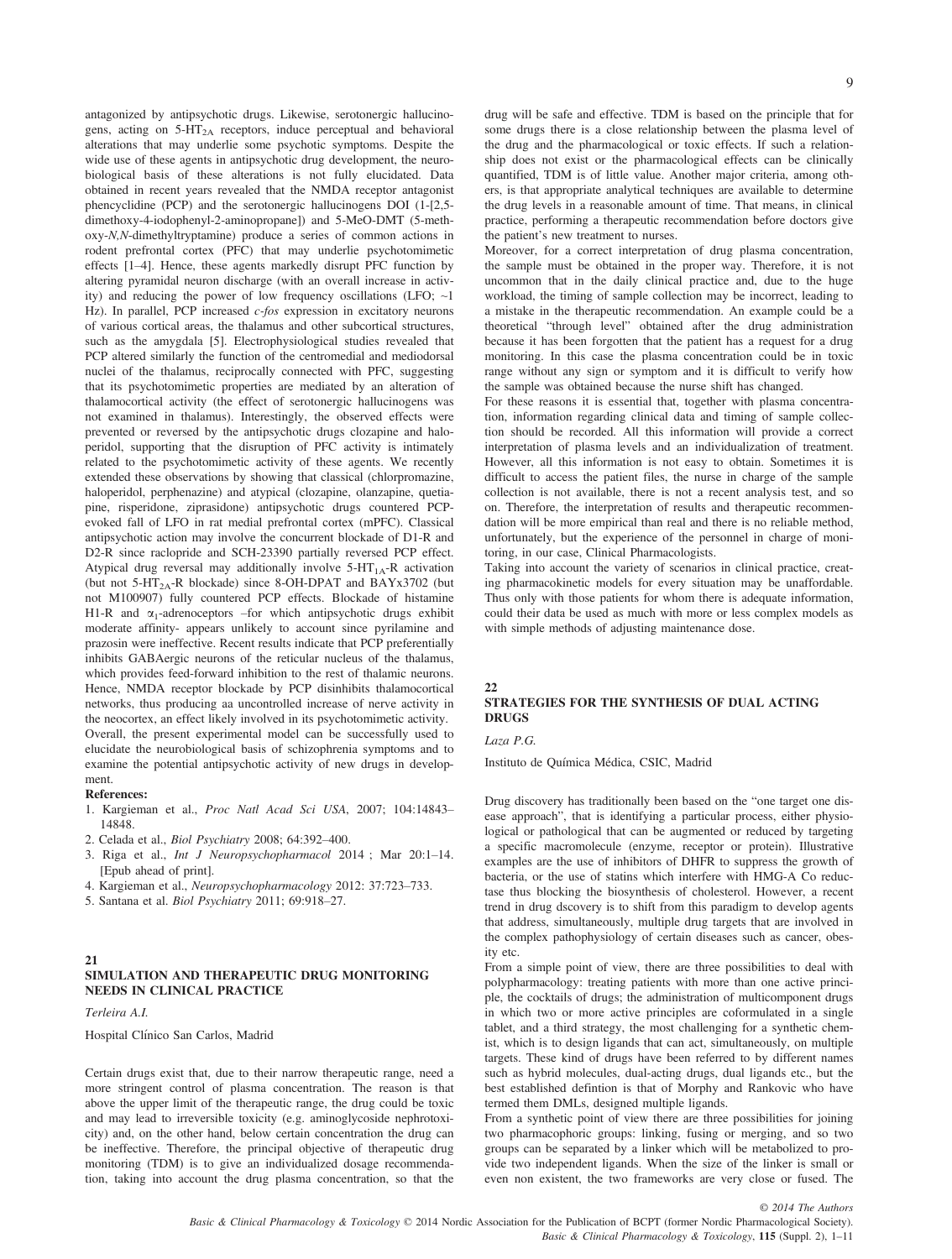10

third possibility is to use some of the common features of the starting compounds and merge them.

Our first example dates from 2002 in which we combined agonism at two G protein coupled receptors, the mu opioid and the I2 imidazoline receptor, in our quest for an oipioid analgesic with reduced side effects. Thus, a guanidinium group from agmatine was incorporated in the opioid fentanyl and the resulting compounds showed activity at both receptors, although they had higher affinity for the opioid receptor.

We have also worked with the other two strategies mainly by fusing/ merging PPAR alpha and cannabinoid ligands, because it has been reported that combining cannabinoids with other compounds (other cannabinoids or PPAR agonists) increases their therapeutic potential. For example, the combination of OEA (PPAR alpha agonist) with rimonabant (a CB1 antagonist/inverse agonist) resulted to be more effective suppressing feeding and increasing weight loss. The coadministration of anandamide (CB1 agonist) and GW7647 (PPAR lpha agonist) led to synergistic effects on reducing pain behaviour.

In this presentation, examples will be discussed of the synthesis of DMLs combining cannabinoids and PPAR alpha ligands (structural motif of rimonabant) with the pharmacophore of the fibrates, fenofibrate (PPAR lpha agonist) and, also, cannabinoids and opioids (rimonabant and fentanyl).

#### $23$ THE ACADEMIC CAREER: WHICH SHOULD BE THE FORMATION OF A UNIVERSITY TEACHER?

Luisa Ferrándiz Manglano M.

Catedrática Universitaria en el Departamento de Farmacología de la Universitat de Valencia

When a student finishes his or her studies of Degree and considers to continue studying, doing a Master and a Doctorate, already he or she starts sowing a seed that can give place, with time and suitable dedication, to a good university teacher; one of the most complete and exciting career opportunities that one may have.

To increase knowledge, to have doubts and try to solve them, to learn to work in order to obtain a few aims, to have a project and not to spare efforts and spirits to develop it... These are important training milestones to become a university teacher. But, in addition, another important characteristic that one who is going to pursue an academic career must have is the desire to transmit his or her knowledge, doubts and worries to others, specially to those younger students that are joining the research group.

Those who want to devote their lives to teaching at university must have clear that their professional lives need to be developed at three different levels, each one with a different orientation and dedication during the diverse stages: teaching, research and management. They are going to compose a triad that, in some occasions, can be easily reconciled, although in others not so much, creating tensions that force oneself to constantly re-balance and reorganize the professional life.

As I said, it is a complete career opportunity because you will always keep on learning and allows you to develop skills and a variety of capacities; it is exciting because, in any of the 3 pilars on which this career rests, your achievements cause much satisfaction and can impact and improve the lives of others.

Normally, the first thing that attracts us is research, the possibility of a doctoral thesis; but gradually, especially if one is lucky enough to be part of a Department with good teachers, becomes aware of the importance of teaching at University. The realization of how important good teachers have been in your path and how much they contribute to awaken concerns, draws you to see things from another perspective. One begins to discover that imparting knowledge and sharing the learning process with others may be part of his professional life.

The road is long and sometimes uncertain: collaboration scholarship, predoctoral scholarship, postdoctoral fellowship, stays abroad, sometimes extending more than we would like ..., the return!!... But all the effort and dedication is worth it!

# THE ASSESSMENT OF PHARMACOLOGY'S LEARNING UNDER REVIEW

Bellido I.

 $24$ 

Department of Pharmacology, Medicine School, Malaga, Spain

Nowadays one of the problems that most worries teachers is to ensure appropriate means to establish to what extent learners reach the pre-set educational goals, the famous key or target skills or competencies; in other words, how to reach a fair and valid assessment of learning. The main objective of the evaluation is the feedback the teachinglearning process. This means that the data obtained in the evaluation will serve to those involved in this process, both teachers and students,

in a direct way to improve the deficiencies that arise in the implementation of the teaching learning and have an impact on the improvement of the quality and thus the performance in the teaching-learning process. For this purpose, it is important to differentiate the term measurement of evaluation, as well as the classification of the latter and their didactic function. It is important to defined which type (diagnostic, formative and summary), who (teachers, students, the school or the State), when, how (diagnostic, formative, summary, theoretical, practical) and by which assessment techniques (oral evaluation, written assessment by test or theme development, clinical cases, problem-based learning, simulations, virtual assessment, role-playing games, prior learning assessment, self-assessment, peer to peer evaluation) in each student.

By the evaluation you can learn to what extent students have modified their duct as a result, planned and direct the educational action. The teaching-learning process includes a continuous and interconnected series of decisions concerning the statement that seek to increase the quality of the student learning. However, this effectiveness depends in large middle of the quality of information provided by the assessment on which the decisions that systematize and regulate every stage of this process must be based.

The assessment thus allows to the teacher to: -Know what were the objectives achieved and to what extent was the achievement. -Have an analysis of the causes that could have caused deficiencies in the proposed goals and decisions. -Avoid incurring the same mistakes in subsequent experiences. -Timely strengthening the areas of study in which the learning has been insufficient (detectable with relative ease in the group performance evaluation tools). -Judge the feasibility of schemes in the light of the circumstances and real operating conditions. And it allows to the student to: Have a source of information that will reaffirm the successes and errors will be corrected (to review the exams). Direct their attention toward the central aspects of the study material. -Keep it aware of its stage of completion. -Strengthening the areas of study in which the learning has been insufficient.

Conclusion: Evaluation not as "an act whereby a teacher deems a student, but a process through which the teacher and the student appreciated in what degree achieved the latter learning both chasing" and that "as essential in the educational process activity can provide a clear view of errors to correct them, obstacles to overcome and the successes to improve them" and thus fulfil functions that have the evaluation education in the teaching-learning process which is essential for effective education in pharmacology.

# 25

## THE BASIS OF THE TEACHING ASSESSMENT

Perez J.

Facultad de Ciencias de la Salud y de la Vida, Universidad Pompeu Fabra, Barcelona

Assessment of students' academic learning is a very important step in any educational project since it provides information about the success in the attainment of our specific teaching objectives. It is well known that students adjust their learning processes according to the particular type of assessment used so the choice of the most suitable type of assessment is very important.

#### © 2014 The Authors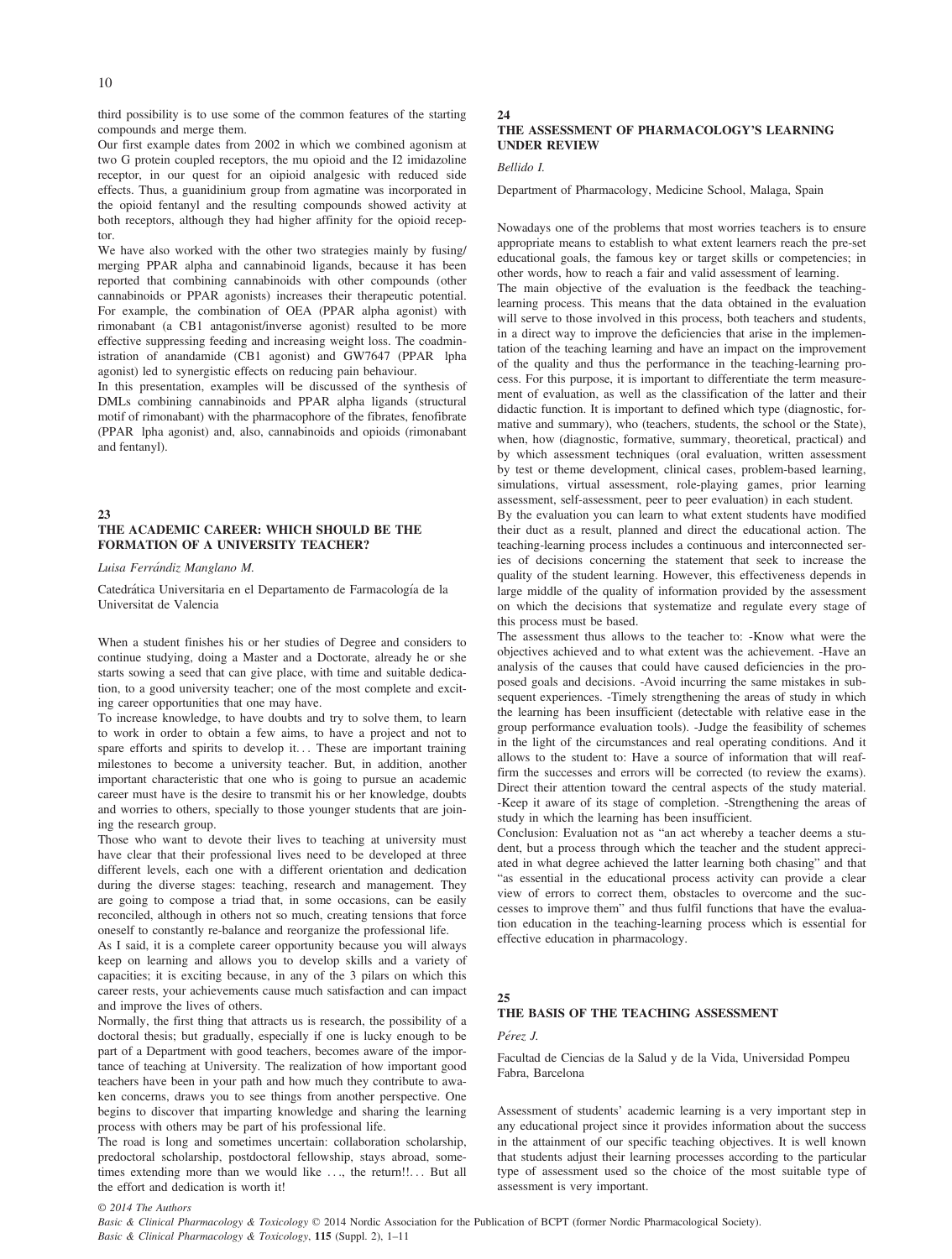The communication summarizes the basis of the learning assessment trying to answer five questions: What, Why, How, When, and by whom.

It will stress in selecting methods depending on the type of educational objectives to evaluate (knowledge, skills or behavior).

#### 26

#### THE EVALUATION IN PROBLEM-BASED LEARNING TEACHING: A PRAGMATIC APPROACH

Baños J.-E.<sup>1</sup>, Bosch F.<sup>1,2</sup>

<sup>1</sup>Department of Experimental and Health Sciences, Universitat Pompeu Fabra; <sup>2</sup>Dr. Antonio Esteve Foundation, Barcelona

The use of problem-based learning (PBL) in teaching students of health sciences has increasingly been used since McMaster University started its implementation in the Bachelor in Medicine in late sixties<sup>1</sup>. Since this initial experience, PBL has spread in universities of around the world and especially in the schools of health sciences. In short, PBL consists in teaching small groups of students under the supervision of a tutor using scenarios (problems). Scenarios are prepared after establishing the educative objectives and the available time to discuss and solve them. Real or fictional plots are used to allow that students acquire content knowledge and improve their generic competences, such as oral communication, writing skills, group management or time deadlines.<sup>2</sup>

Implementation of PBL has several limitations. One of the most difficult to overcome is how to organize an adequate assessment in order to assure that educational objectives have been reached. The main paradox is how to evaluate factual content using the same approach that has been used to teach the students. This is especially relevant when PBL is the only pedagogical method used in teaching. We have used PBL in a hybrid model which combines this method with traditional teaching approaches (i.e. lectures and seminars), both at undergraduate and postgraduate courses, since 1998<sup>3-5</sup>. Assessment considered several dimensions, as factual knowledge, writing and oral communication skills, analytical thinking, information search, working group and time management.

Our evaluation included formative and summative evaluations. In the first we considered the work during the full trimester. Students prepared final reports individually or in group after each problem was solved. Their tutor reviewed them and gave feedback on its weaknesses and strengths, both in formal and content aspects. Before the summative assessment, a wrap-up session was scheduled to assure that students had reached the educative objectives of each problem. This also allowed them to clarify any aspect that remained difficult to understand. In the summative assessment, we used a multiple choice question to assess the factual knowledge. A text with a new scenario was also included and students should to identify the relevant questions and answer one of them. In some courses, a questionnaire of ten questions about the content of an article, previously delivered to students, was also included.

In conclusion, a multiple and hybrid assessment was used to evaluate PBL courses. This approach allowed considering the different dimensions of this teaching method and a better understanding of how students learn both factual knowledge and generic skills.

#### References:

- 1. Neufeld VR, Barrows HS. The 'McMaster Philosophy': an approach to medical education. J Med Educ 1974; 49:1040–50.
- 2. Branda LA. El abc del ABP Lo esencial del aprendizaje basado en problemas. En Carrió M, Branda L, Baños JE (coor.) El aprendizaje basado en problemas en sus textos. Ejemplos de su empleo en biomedicina. Cuadernos de la Fundación Dr. Antonio Esteve. Barcelona: Fundacion Dr. Antonio Esteve, 203; pp. 1–16.
- 3. Vivas NM, Badia A, Vila E, Baños JE. El aprendizaje basado en problemas como método docente en Farmacología: la opinión de los estudiantes de Medicina. Educ Med 2001; 4:194–201.
- 4. Aramburu J, Bosch F, Sentí M, Baños JE. Los itinerarios profesionales en Biología: un ejemplo de formación académica orientada a la inserción profesional. Educ Med 2006; 9 (4B):23-30.
- 5. Bosch F, Baños JE. Tendiendo puentes: la utilidad de la historia de la ciencia para comprender el proceso de investigación y desarrollo de medicamentos. Educ Med 2010; 13:255–62.
- 6. Carrió M, Larramona P, Baños JE, Pérez J. The effectiveness of hybrid problem-based learning approach in the teaching of biology: a comparison with lecture-based learning. J Biol Educ 2011; i:1–7.

# 27

# THE TRANSCRIPTION FACTOR T-BET IN INNATE LYMPHOID CELLS: A POTENTIAL THERAPEUTIC TARGET FOR INTESTINAL INFLAMMATORY DISEASES

Garrido Mesa N.

Postdoctoral Fellow Fundación Ramón Areces, King's College London, London, UK

Innate lymphoid cells (ILCs) are a recently recognized group of lymphocytes commonly located at mucosal surfaces, where they play a key role in epithelial homeostasis and responses to intestinal infections. Additionally, ILCs have been proposed to be potentially pathogenic in autoimmune and inflammatory diseases. T-bet is an immune cell-specific member of the T-box family of transcription factors. Originally described as a master regulator of commitment to the T helper 1 cell lineage, T-bet is now recognized as having an important role in many cells of the adaptive and innate immune system.

We have shown that T-bet regulates the effector function of ILCs and modulates immunopathology in vivo. Mice lacking the transcription factor T-bet in the innate immune system develop microbiota-dependent colitis. We have found that colitis in the in  $Tbx21(-/-)Rag2$  $(-/-)$  ulcerative colitis (TRUC) mice is dependent on interleukin- (IL) 17A-producing ILCs, and it is abrogated by genetic or antibody-mediated depletion of ILCs. In this model, T-bet controls the plasticity of ROR $\gamma t$ + ILCs, by inducing IFN $\gamma$  expression and repressing IL-17A production. However, in non-colitis mice  $(Tbx21(-/-)Rag2(-/-))$ non-ulcerative colitis or TRnUC), deletion of T-bet in ILCs leads to increased numbers of IL-13- and IL-5-producing ILCs (termed ILC2s), not only in mucosal surfaces (colon lamina propria), but also in the spleen and mesenteric lymph nodes.

These data identify T-bet as a critical regulator of ILC lineage relationships during inflammatory processes, which has significant implications for the understanding of mucosal pathology and the development of new therapies for inflammatory bowel diseases.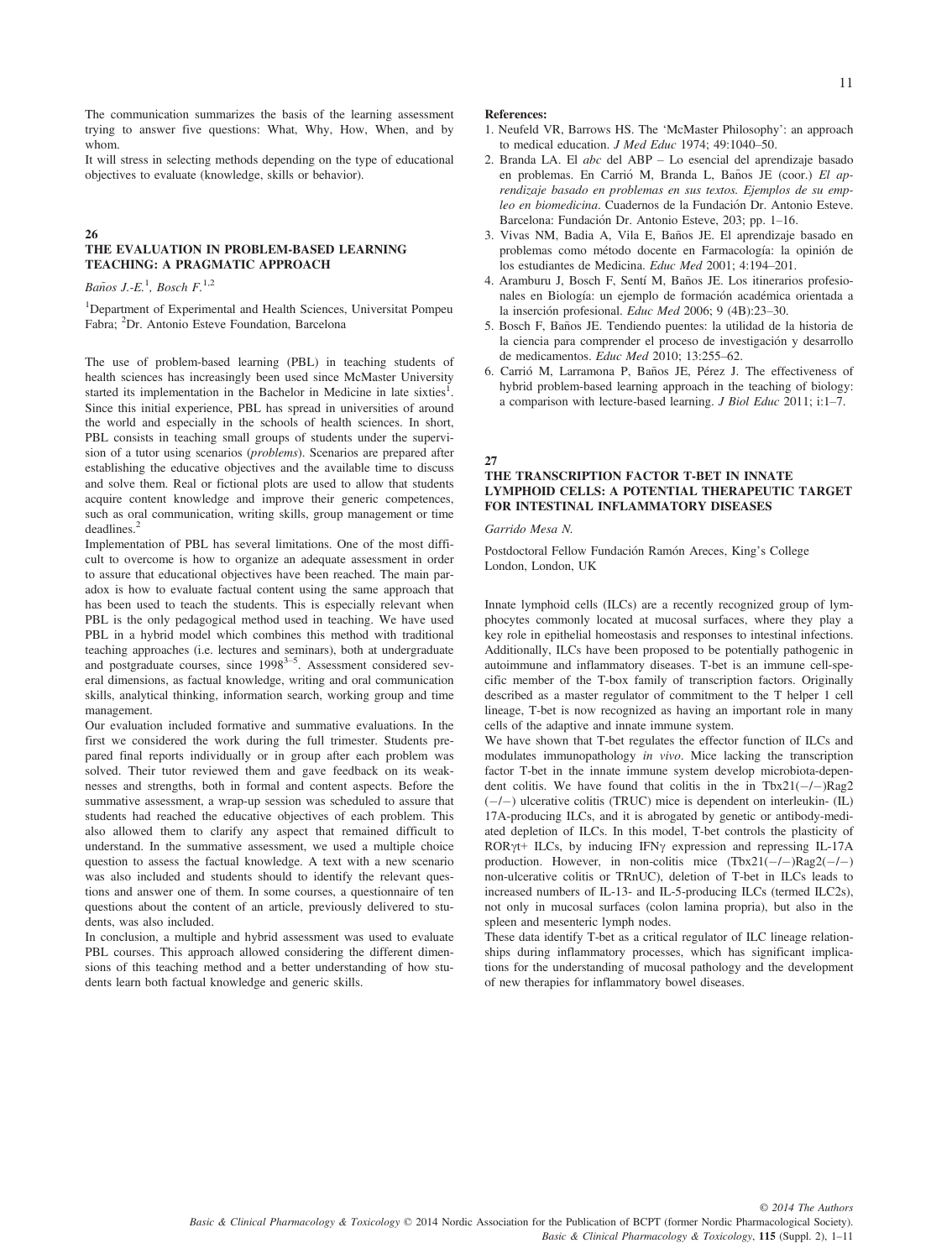# ORAL ABSTRACTS CARDIOVASCULAR PHARMACOLOGY

#### 28 5-HT2 RECEPTOR BLOCKADE ENHANCES SYMPATHO-INHIBITORY SEROTONERGIC ACTIONS AT CARDIOVASCULAR LEVEL IN RAT

García-Pedraza J.A., García M., Martín M.L., Morán A.

Facultad de Farmacia, Universidad de Salamanca, Salamanca, España

Introduction/Objectives: 5-HT evokes a variety of responses influencing vascular tone. 5-HT<sub>2</sub> receptors are associated with platelet aggregation, vasoconstriction, adrenaline release and tachycardia<sup> $(1,2,3)$ </sup>. The aim of this study was to evaluate whether  $5-HT_2$  receptor blockade changes serotonergic modulation of sympathetic neurotransmission in pithed rats.

Material/Methods: Wistar rats were orally treated with sarpogrelate (a  $5-\text{HT}_2$  receptor antagonist) during 14 days (30 mg/kg/day). After CNS destruction<sup>(4)</sup>, electrical stimulation of sympathetic outflow (monophasic pulses, 1 ms duration,  $15 \pm 3$  V at increasing frequencies 0.1, 0.5, 1 and 5 Hz) or administration of exogenous noradrenaline (0.01, 0.05, 0.1 and 0.5 μg/kg) were performed. Western blotting for  $5-HT<sub>1A/1B/1D/7</sub>$  receptors was also carried out.

Results: Electrical stimulation or administration of noradrenaline resulted in frequency- or dose-dependent increases in mean blood pressure. Continuous infusion of 5-carboxamidotryptamine (5-CT, 5-HT $_{1/7}$ ) receptor agonist; 0.005, 0.1 and 5 μg/kg/min) exerted a dose-dependent inhibition of sympathetic outflow, significantly greater in sarpogrelate-treated rats than in non-treated rats $(4)$ . This effect was mimicked by L-694,247 and AS-19, 5-HT<sub>1D</sub> and 5-HT<sub>7</sub> receptor agonists respectively (0.1, 5 and 10 μg/kg/min each). However, 1-Phenylbiguanide, CGS-12066B and 8-OH-DPAT,  $(5-HT_3, 5-HT_{1B})$  and  $5-HT_{1A}$  receptor agonists, respectively; 5 μg/kg/min each) failed to reproduce 5-CT inhibitory action. A mixture of LY310762 and SB258719 (5-HT<sub>1D</sub> and  $5-HT<sub>7</sub>$  receptor antagonists, respectively; 1 mg/kg each) completely abolished 5-CT inhibitory effect. None of the agonists modified the pressor responses induced by exogenous noradrenaline. Western blot showed increased expression of 5-HT<sub>1D</sub> receptors in sarpogrelate-treated animals.

Conclusions: In conclusion,  $5-HT_2$  receptor blockade potentiates sympatho-inhibitory 5-carboxamidotryptamine actions at cardiovascular level, mainly mediated by prejunctional  $5-HT_{1D}$  and  $5-HT_{7}$  receptors. References:

- 1. Saini et al., 2004. Cardiovasc. Drug Rev. 22:27-54.
- 2. Restrepo et al., 2011. Eur. J. Pharmacol. 659:37-44.
- 3. Watts et al., 2012. Pharmacol. Rev. 64:359-388.
- 4. Morán et al., 1998. Br. J. Pharmacol. 113:1358-1362.

### 29 RICE BRAN ENZYMATIC EXTRACT REDUCES ATHEROSCLEROTIC LESIONS IN APO E  $(-/-)$  MICE

Perez-Ternero C.<sup>1</sup>, Claro C.<sup>1</sup>, Parrado J.<sup>2</sup>, Herrera M.D.<sup>1</sup>,

Alvarez de Sotomayor  $M<sup>1</sup>$ 

<sup>1</sup>Department of Pharmacology, School of Pharmacy, University of Seville, Seville, Spain; <sup>2</sup>Department of Biochemistry and Molecular Biology, School of Pharmacy, University of Seville, Seville, Spain

Background and aims: rice bran is a byproduct of rice milling rich in antioxidants, sterols and  $\gamma$ -oryzanol that is underused mainly due to its low water solubility. We aimed to evaluate the effect of a novel water soluble rice bran enzymatic extract (RBEE) supplemented diet on atherosclerosis.

Methods: Apo $E^{-/-}$  mice were fed standard (ST) or high fat (HF) diet supplemented or not with 1% or 5% RBEE for 23 weeks. Serum lipids, oxLDL and nitrites were measured using spectrophotometry, ELISA and Griess reaction, respectively. Atherosclerotic lesions were assessed in the aortic sinus and brachiocephalic artery by Mac-3 inmunostaining and Oil Red O staining. ICAM-1 and VCAM-1 expression were measured by WB in aorta homogenates.

Results: 1% and 5% RBEE supplementation reduced the elevation of nitrites observed in HF fed animals ( $P < 0.05$  and  $P < 0.01$ , respectively) and augmented HDL cholesterol  $(P < 0.05)$  while total cholesterol and triglycerides decreased only in HF 5% ( $P \le 0.05$ ). ApoE<sup>-/</sup> showed increased serum and aorta oxLDL that was reduced by 1% and 5% RBEE supplementation in serum in ST diet ( $P < 0.05$ ) and in aorta in HF fed mice ( $P < 0.001$ ). Macrophage infiltration and lipid deposition in the aortic sinus was reduced by 1% and 5% RBEE supplementation in HF fed mice. However, in the brachiocephalic artery, only ST 5% showed reduced lipid deposition ( $P < 0.01$ ) while macrophage infiltration was also reduced in HF 1% and HF 5% ( $P < 0.01$ ). VCAM-1 and ICAM-1 expression was reduced in HF 5% ( $P < 0.01$ ) and  $P < 0.05$ , respectively).

Conclusions: RBEE supplemented diet improved lipid profile and prevented atherosclerotic lesions development showing its interest as functional food in atherosclerosis disease.

### 30

# PHARMACOPHORE OF DRUGS THAT INCREASE I<sub>KIR2.1</sub>

Matamoros M.<sup>1</sup>, Pérez-Hernández M.<sup>1</sup>, Barana A.<sup>1</sup>, Amorós I.<sup>1</sup>, Núñez M.<sup>1</sup>, Iriepa I.<sup>2</sup>, Tamargo J.<sup>1</sup>, Caballero R.<sup>1</sup>, Delpón E.<sup>1</sup>

<sup>1</sup>Facultad de Medicina. Universidad Complutense, Madrid; <sup>2</sup>Facultad de Farmacia. Universidad de Alcalá, Alcalá de Henares

Introduction: Drug-induced increase of the inward rectifier current  $(I_{K1})$  generated by Kir2.1 homotetramers  $(I_{Kir2.1})$  is a mechanism of drug-induced proarrhythmic effects that we recently identified. Here we analyzed whether propafenone, similarly to flecainide, also increases  $I_{\text{Kir2.1}}$ . Furthermore, by testing the effects of timolol, atenolol, and dronedarone we identified the chemical determinants of drug affinity to the receptor within Kir2.1 channels.

Material and Methods: Currents were recorded with the patch-clamp technique using whole-cell, inside-out, and cell-attached configurations in transfected Chinese hamster ovary CHO cells and cardiac myocytes. **Results:** Propafenone (0.1 nM–1  $\mu$ M) did not modify either  $I_{K1}$ recorded in human right atrial myocytes or the current generated by homo- or heterotetramers of Kir2.2 and Kir2.3 channels recorded in CHO cells. Conversely, propafenone increased  $I_{\text{Kir2.1}}$  $(EC_{50} = 12.0 \pm 3.0 \text{ nM})$  as a consequence of its interaction with Cys311, an effect which decreased inward rectification of the current. Propafenone significantly increased mean open time and opening frequency at all the voltages tested which resulted in a significant increase of the mean open probability of the channel. Timolol, which interacted with Cys311, was also able to increase  $I_{\text{Kir2.1}}$ . On the contrary, neither atenolol nor dronedarone modified IKir2.1. Molecular modeling of the Kir2.1-drugs interaction allowed to the proposal of the pharmacophore of drugs that increase  $I_{\text{Ki}r2.1}$ .

Conclusions: The results demonstrated that those drugs that are able to increase  $I_{\text{Kir2.1}}$  exhibit an L-like structure with electronegative and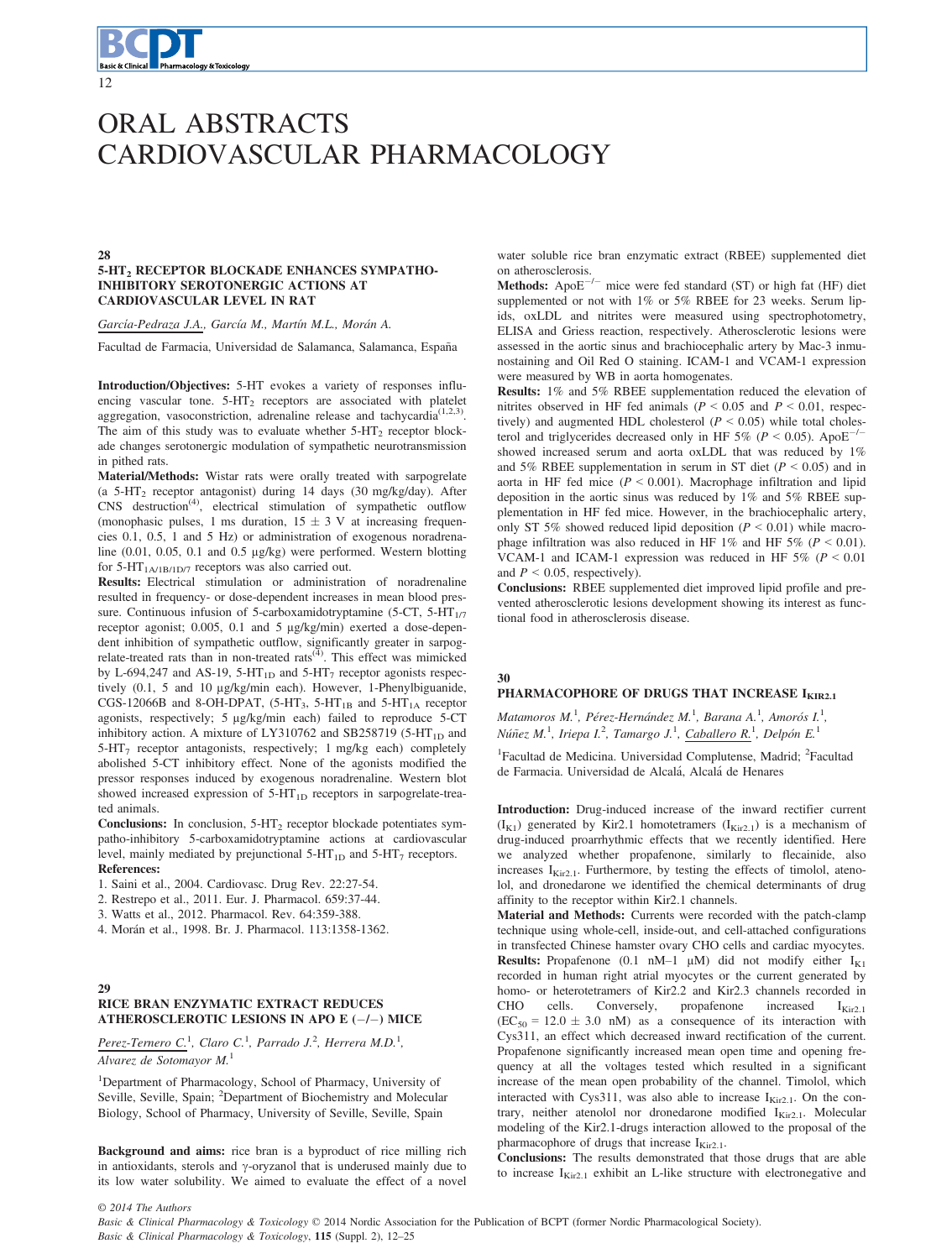hydrophobic groups in their short and long arms, respectively. Both arms must be linked by an aromatic ring.

#### 31

#### ROLE OF RGS5 IN THE ANTIHYPERTENSIVE EFFECTS OF PEROXISOME PROLIFERATOR-ACTIVATED RECEPTOR (PPAR)-b ACTIVATION IN ANGIOTENSIN II-INFUSED MICE

Romero M.<sup>1</sup>, Gómez-Guzmán M.<sup>1</sup>, León-Gómez E.<sup>2</sup>, Toral M.<sup>1</sup>, Sánchez M.<sup>1</sup>, Zarzuelo M.J.<sup>1</sup>, Pérez-Vizcaíno F.<sup>3</sup>, Dessy C.<sup>2</sup>, Jiménez  $R<sup>1</sup>$ , Duarte J.<sup>1</sup>

<sup>1</sup>School of Pharmacy, University of Granada, Granada. Spain.; <sup>2</sup>Medical School, University of Louvain, Brussels. Belgium; <sup>3</sup>School of Medicine, University Complutense of Madrid, Madrid. Spain.

Introduction and Objective: Activation of nuclear hormone receptor peroxisome proliferator-activated receptor- $\beta$  (PPAR $\beta$ ) lowers blood pressure in genetic and mineralcorticoid-induced hypertension. These effects may be mediated by overexpression of key regulators of G-protein-coupled receptor signaling (RGSs) proteins through the vasculature. Whether PPAR $\beta$  activation prevents angiotensin (Ang)II-induced hypertension regulating resistance artery tone is not clear.

The aim of this study was to analyze the effects of the PPAR $\beta$  agonist GW0742 on blood pressure, vascular remodeling and function in AngII-infused mice by modulating of RGS proteins expression.

Methods: C57BL/6J male mice were divided into 5 groups, controlmice, GW0742-treated-mice, AngII-infused-mice, GW0742-treated-AngII-infused-mice, and AngII-infused-mice-treated with GW0742 plus PPAR $\beta$  antagonist GSK0660, and were followed for 3 weeks.

Results: GW0742 prevented the increase in arterial blood pressure, reduced the mesenteric arterial remodeling and improved the endothelial dysfunction, and the hyperresponse to vasoconstrictors (AngII, and endothelin-1) in AngII-infused mice. These effects were accompanied by an increase on NO bioactivity through an inhibition of NADPH oxidase-driven vascular superoxide production. Gene expression profiling revealed a marked loss of vascular RGS4 and RGS5 in AngIIinfused mice, which was restored by GW0742. GW0742-induced effects were abolished by GSK0660. Small interfering RNA targeting RGS5 caused augmented contractile response to AngII in resistance mesenteric artery, but blunted both, the upregulation of RGS5 and the inhibition of the contractile response to AngII induced by GW0742.

Conclusions: PPAR $\beta$  activation exerted antihypertensive effects, and restored the vascular structure and function in AngII-infused mice. These effects are associated with interference with the AngII signaling as a result of RGS5 upregulation.

#### 32

### MITOCHONDRIAL DYSFUNCTION AFFECTS THE CAPACITATIVE CALCIUM ENTRY AND INDUCE CALCIUM OVERLOAD IN HYPERTENSIVE RATS

# Méndez-López I.<sup>1</sup>, Bomfim G.H.S.<sup>1,2</sup>, Musial D.C.<sup>1</sup>, Arranz-Tagarro  $\overline{J.A.}$ <sup>1</sup>, Jurkiewicz N.H.<sup>2</sup>, Jurkiewicz A.<sup>2</sup>, García A.G.<sup>1,3,4</sup>, Padín J.F.<sup>1</sup>

<sup>1</sup>Instituto Teófilo Hernando de I + D del Medicamento, Universidad Autónoma de Madrid (UAM), Madrid, Spain; <sup>2</sup>Escola Paulista de Medicina, Universidade Federal de São Paulo, São Paulo, Brasil; Facultad de Medicina, Universidad Autónoma de Madrid, Madrid, Spain; <sup>4</sup>Instituto de investigación Sanitaria, Hospital Universitario la Princesa, UAM, Madrid, Spain

Introduction: Mitochondria located in close proximity to calcium microdomains are exposed to high Ca<sup>2+</sup> concentrations, and therefore they are able to buffer it. We hypothesized that mitochondria  $Ca^{2+}$  buffering are impaired in vascular cells and induce adaptive changes that affect capacitative calcium entry (CCE) and cytosolic calcium overload, in spontaneously hypertensive rats (SHR) compared with normotensive Wistar Kyoto rats (WKY).

Material and Methods: All procedures in animals were conducted in accordance with the European Communities Council Directive 2010/63/ UE, and Royal Decree RD 53/2013. Changes in isometric tension were recorded by force transducers FT202 connected to an amplifier ETH 400 (CB Sciences-U.S.A.) and to an analogical/digital converter PowerLab (AD Instruments-U.S.A.) linked to a computer. The setup for fluorescence recordings was composed of a Leica DMI 4000 B inverted light microscope. Fura-2 was excited alternatively at 340 and 387 nm using a Küber CODIX xenon 8 lamp (Leica). Emitted fluorescence was collected through a 540 nm emission filter. Rhod2 and TMRE were excited at 480 and collected through a 660 nm emission filter.

Results: In the present work, we have observed that SHR shows an organelle and cytosolic calcium overload which may be due to mito-chondrial damage and a consequent  $Ca<sup>2+</sup>$  homeostasis dysfunction mediated by CCE-mitochondria interaction in aorta rings. This conclusion is supported by the following findings in SHR, compared with WKY rats: 1) augmented contraction of vascular tone after depletion of intracellular  $Ca^{2+}$  stores with successive stimulation with caffeine, ryanodine or thapsigargin in 0  $Ca^{2+}$  solutions; 2) reintroduction of 2.5  $Ca^{2+}$  in store-depleted vessels at 0  $Ca^{2+}$ , induce more potent contractions; 3) contractions of aortic rings induced by  $Ca^{2+}$  reintroduction were antagonized by  $Gd^{3+}$ ,  $La^{3+}$  and SKF-96365 (a Stromal Interaction Molecules inhibitor; STIM inhibitor); 4) FCCP (a mitochondrial protonophore) induced greater contractions; 5) western-blot shows that STIM-1 expression is up-regulated in vascular tissue of SHR; 6) This result is also supported by immunohistochemistry studies in aortic rings and cell cultures of myocytes.

Conclusion: These results support the hypothesis that mitochondrial  $Ca<sup>2+</sup>$  imbalance affect the regulation of CCE which is an important factor in calcium overload and cell damage. Thus, mitochondria and STIM could be new targets for the treatment of arterial hypertension. This work was supported by the following grants to AGG: (1) SAF 2010-21795, Ministerio de Economía y Competitividad, Spain; (2) Fundación Teófilo Hernando, Madrid, Spain.

33

#### ROLE OF  $ET_A$  and  $ET_B$  receptors in the ENDOTHELIN-1-INDUCED AUGMENTED REACTIVE OXYGEN SPECIES (ROS) PRODUCTION AND ENDOTHELIAL DYSFUNCTION IN OBESITY

Sánchez Pina A.<sup>1</sup>, Muñoz Picos M.<sup>1</sup>, Martínez Saínz P.<sup>2</sup>, Benedito Castellote M.S.<sup>1</sup>, García-Sacristán A.<sup>1</sup>, Hernández Rodriguez M.<sup>1</sup>, Prieto Ocejo  $D^{1,*}$ 

<sup>1</sup>Departamento de Fisiología, Facultad de Farmacia; <sup>2</sup>Departamento de Anatomía and Anatomía Patológica Comparadas, Facultad de Veterinaria, Universidad Complutense de Madrid, 28040-Madrid, Spain

Enhanced endogenous activity of the vasoconstrictor, proinflammatory and mitogenic endothelial peptide endothelin 1 (ET-1) has been reported in human overweight, obesity and type 2 diabetes (Mather et al, Diabetes 53: 2060, 2004; Rafnsson et al., Diabetologia 55: 600, 2012).

In the present study we assessed whether ET-1 may restrain endothelial NO bioavailability and contribute to endothelial dysfunction through its ability to stimulate ROS generation in insulin resistant obese Zucker rats (OZR). Penile arteries from OZR and lean Zucker rats (LZR) were mounted in microvascular myographs to assess function.

Changes in basal and stimulated levels of superoxide  $(O<sup>2</sup>-)$  were detected by lucigenin-enhanced chemiluminescence and ET receptors expression was determined by immunohistochemistry. ET-1 stimulated acute  $O_2$ <sup>-</sup> production that was reduced by tempol and by the NADPH oxidase inhibitor, apocynin and markedly enhanced in obese animals. ET-1 (0.3 nM) blunted the vasorelaxant effects of acetylcholine and of NO donors in arteries from both LZR and OZR. Both  $ET_A$  (BQ-123) and  $ET_B$  receptor (BQ-788) antagonists reduced ET-1-stimulated ROS generation and restored NO-mediated relaxations blunted by ET-1- in OZR. ET-1-induced vasoconstriction was markedly enhanced by NO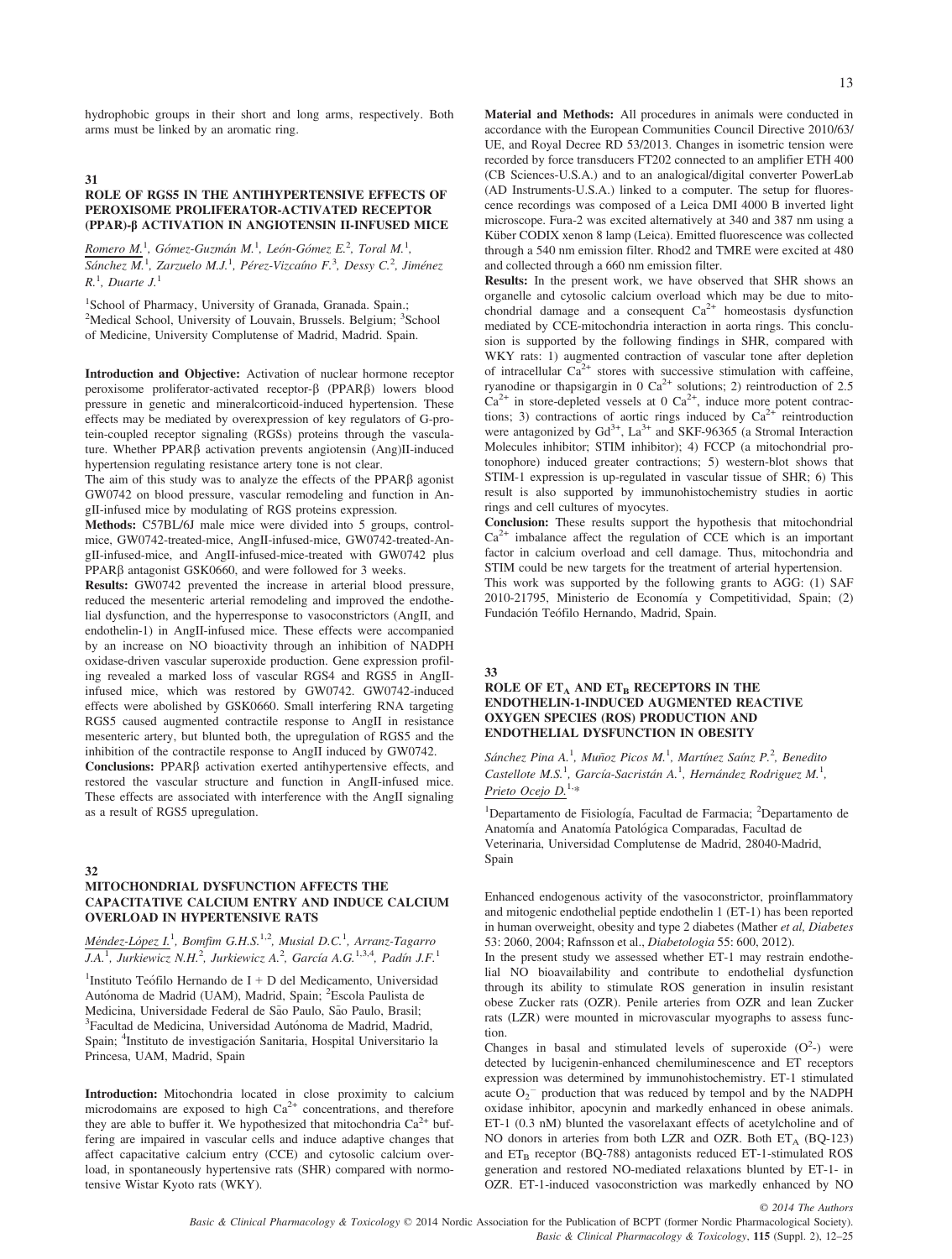synthase blockade and reduced by endothelium removal and apocynin treatment to a larger extent in OZR arteries. Both  $ET_A$  and  $ET_B$  receptors were expressed in both smooth muscle and endothelial layer and up-regulated in arteries from OZR.

Up-regulation of vascular  $ET_A$  and  $ET_B$  receptors is involved in the ET-1 stimulated NADPH oxidase-dependent ROS generation that restrains endothelial NO and induces endothelial dysfunction and enhanced vasoconstriction in insulin resistant obese rats.

This work was supported by grant SAF 2012-31631 from MINECO, Spain.

#### 34

#### CHRONIC CARVEDILOL TREATMENT DECREASES THE EXPRESSION OF  $\beta_1$ -ADRENOCEPTORS AND GRKS IN LEFT VENTRICLE FROM HEART FAILURE PATIENTS AND WISTAR RATS

Monto F.<sup>1</sup>, Arce C.<sup>1</sup>, Noguera M.A.<sup>1</sup>, Ivorra D.<sup>1</sup>, Rueda J.<sup>2</sup>, Almenar L.<sup>2</sup>, Agüero J.<sup>2</sup>, D'Ocon P.<sup>1</sup>

<sup>1</sup>Facultad de Farmacia, Universitat de Valencia, Valencia, Spain; 2 Hospital Universitari la Fe de Valencia, Valencia, Spain

**Background:** Carvedilol antagonizes  $\alpha_1$ ,  $\beta_1$ , and  $\beta_2$  adrenoceptors  $(AR)$  and is recognized as a biased agonist that induces  $\beta$ -AR-mediated activation of the GRK/  $\beta$ -arrestin pathway but inhibits Gos-coupled/cAMP pathway [1, 2]. This peculiar pharmacological profile, unique among  $\beta$ -blockers, could justify the better survival profile of carvedilol in heart failure patients,  $\nu s$  the older  $\beta$ -blockers.

**Objective:** To analyze changes in the expression of  $\beta$ -ARs and GRKs induced by chronic carvedilol treatment.

Methods: Heart and circulating lymphocytes were obtained from heart failure patients treated ( $n = 13$ ) or not ( $n = 18$ ) with carvedilol. Heart and aorta were obtained from Wistar rats orally treated  $(n = 5)$  or not  $(n = 5)$  with carvedilol (20 mg/kg) for 4 weeks. HEK293 cells were incubated with carvedilol  $10^{-6}$  M for 48 h. mRNA levels for each gene was obtained and quantified as previously published [3]. Results: Table 1. mRNA levels of  $\beta$ -ARs and GRKs

|                |           |         | $B1-AR$            | <b>B2-AR</b>     | GRK2               | GRK3             | GRK5                |
|----------------|-----------|---------|--------------------|------------------|--------------------|------------------|---------------------|
|                |           | control | $78.75 \pm 11.3$   | $77.45 \pm 8.5$  | $36.31 \pm 4.3$    | $17.08 \pm 3.4$  | $83.33 \pm 10.3$    |
| HF<br>Patients | LV        | CVD     | $36.49 \pm 8.4$ ** | $59.91 \pm 6.5$  | $21.45 \pm 4.6$ *  | $7.91 \pm 0.8$ * | $56.36 \pm 6.3$ *   |
|                |           | control | $51.59 \pm 8.8$    | $79.45 \pm 12.0$ | $20.24 \pm 4.2$    | $10.49 \pm 2.0$  | $67.15 \pm 12.0$    |
|                | <b>RV</b> | CVD     | $70.77 \pm 22.4$   | $86.18 \pm 14.2$ | $21.76 \pm 6.3$    | $11.78 \pm 1.1$  | $68.50 \pm 7.4$     |
|                |           | control | $47.14 \pm 20.7$   | $289.8 \pm 94.1$ | $261.2 \pm 69.3$   | $281.1 \pm 50.3$ | $635.6 \pm 164.5$   |
|                | Lymph     | CVD     | $70.55 \pm 42.7$   | $437.5 \pm 94.7$ | $358.7 \pm 78.5$   | $275.9 \pm 44.3$ | $912.5 \pm 130.7$   |
| Rats           |           | control | $63.29 \pm 5.6$    | $16.59 \pm 1.8$  | $56.23 \pm 8.3$    | $2.32 \pm 0.4$   | $20.56 \pm 1.4$     |
|                | LV        | CVD     | $44.11 \pm 4.0$ *  | $11.01 \pm 1.3$  | $31.91 \pm 1.6$ *  | $1.24 \pm 0.3$   | $12.55 \pm 1.1$ **  |
|                |           | control | $49.45 \pm 1.6$    | $41.73 \pm 2.1$  | $296.3 \pm 27.1$   | $2.19 \pm 0.5$   | $354.4 \pm 57.1$    |
|                | Aorta     | CVD     | $57.94 \pm 10.4$   | $43.45 \pm 7.6$  | $155.7 \pm 34.8$ * | $2.82 \pm 0.3$   | $166.1 \pm 35.4$ ** |
| <b>HEK 293</b> |           | control | $1.39 \pm 0.2$     | $10.81 \pm 0.8$  | $23.94 \pm 1.4$    | $21.76 \pm 1.9$  | $10.04 \pm 0.3$     |
|                |           | CVD     | $1.27 \pm 0.2$     | $11.87 \pm 0.8$  | $23.53 \pm 1.1$    | $23.38 \pm 1.4$  | $10.48 \pm 0.4$     |

 $HF = Heart$  Failure;  $LV = left$  ventricle;  $RV = right$  ventricle;  $Lymph = circulating \; lymphocytes$ 

Values are means  $\pm$  SE. \*P < 0.05; \*\*P < 0.01 vs control (Student's t test)

Conclusion: Opposite to classic  $\beta$ -blockers [4], in vivo chronic CVD treatment induces a significant decrease in the  $\beta_1$ -AR expression in left ventricle. A decrease in GRKs expression, common to other  $\beta$ -blockers, was also observed.

#### References:

- 1. Erickson CE, et al. (2013) PLoS ONE, 8(8): e71980.
- 2. Reiter E et al. (2012). Annu Rev Pharmacol Toxicol, 52:179–97
- 3. Monto F et al. (2012) Am J Physiol Heart Circ Physiol, 303:H368- H376
- 4. Ahmed A. (2003) Eur J Heart Fail, 5 (2003) 709–715.

# 35

### TYROSINE HYDROXYLASE PHOSPHORYLATION IS AUGMENTED AFTER COMBINATION OF BINGE ETHANOL AND MDMA IN MICE

Navarro-Zaragoza J.<sup>1,2,3</sup>, Ros-Simó C.<sup>3,4</sup>, Medina-Tovar B.<sup>1</sup>, Milanés  $M.V.^{1,2,3}$ , Valverde O.<sup>3,4</sup>, Laorden M.L.<sup>1,2,3</sup>

<sup>1</sup>Faculty of Medicine, University of Murcia, Murcia, Spain; <sup>2</sup>Instituto Murciano de Investigaciones Biosanitarias; <sup>3</sup>Red de Trastornos Adictivos Instituto Carlos III; <sup>4</sup> Faculty of Medicine, University of Pompeu Fabra, Barcelona, Spain

In the last years it is very common the combined abuse of ethanol and 3,4-methylendioxymethamphetamine (MDMA) but the cardiac consequences of such association have not been yet elucidated. Several studies have demonstrated that drinking at least 5 units of ethanol on a single occasion could produce negative behavioural consequences. MDMA ingestion in humans can also induce endocrine alterations similar to those produced by exposure to acute stress. One of those alterations could be over Tyrosine Hydroxylase (TH). TH catalyzes the limiting step in synthesis of catecholamines like noradrenaline which is involved in the Brain Stress System. The aim of this study was to evaluate the cardiac effects of ethanol and MDMA combination through the measure of TH phosphorylation on serine31, 48 h, 72 h and 7 days later.

Adolescent naive male CD-1 mice weighing 25–30 g at the beginning of the experiments were used in this study. Ethyl alcohol diluted in water (20% (v/v)) was administered during two weeks. Last day, MDMA hydrochloride (2 mg/ml; i.p.) was injected 48 h, 72 h and 7 days later, mice were sacrificed and TH phosphorylation on serine31 and TH expression were quantified by Western-Blot in the right ventricle.

Our results showed that combination of ethanol and MDMA produced significative changes in phosphorylation of TH in the right ventricle at 48 h and 72 h compared to control group. These changes are also seen in TH expression at 48 h. These results demonstrate that consumption of ethanol and MDMA in combination by adolescents, can produce stressful effects at cardiac level.

Supported by SAF/FEDER2010/17907 and RETICS-RD12/0028/0003.

#### 36

# AGEING AND LACK OF ESTROGENS INCREASE VASCULAR CONTRACTION TO THROMBOXANE A2 THROUGH RHO KINASE IN MOUSE AORTA

Novella  $S^{1,2}$ , Segarra G.<sup>1,2</sup>, Vidal-Gómez X.<sup>1</sup>, Dantas A.P.<sup>3</sup>, Hermenegildo  $C^{1,2}$ , Medina P.<sup>1,2</sup>

<sup>1</sup>Fundación Investigación Hospital Clínico Valencia - INCLIVA, Valencia, Spain; <sup>2</sup>Departamento de Fisiología, Universitat de València, Valencia, Spain; <sup>3</sup>Institut d'Investigacions Biomèdiques August Pi i Sunyer (IDIBAPS) and Institut Clinic de Torax, Barcelona, Spain

Introduction: Both ageing and lack of estrogens are well-known cardiovascular risk factors converging at menopause. Rho signaling pathways in vascular wall are highly activated in a variety of vascular diseases. Our aim was to check the involvement of Rho kinase (ROCK) on the impaired vascular responses induced by ageing and estrogen deprivation.

Material/Methods: Six-month-old female, senescence-accelerated mice (SAMP8,  $n = 21$ ) or the control, SAM-resistant (SAMR1,  $n = 21$ , were divided into sham-operated, ovariectomized and ovariectomized plus estradiol groups. After 28 days, aortas were mounted for isometric recording of tension. Concentration-response curves to the thromboxane A<sub>2</sub> analogue U46619 ( $10^{-9}$ –3  $\times$   $10^{-7}$  M) were performed in the absence and in the presence of the ROCK inhibitor, hydroxyfasudil  $(10^{-5}$  M).

**Results:** Contractions to U46619 were greater  $(P < 0.05)$  in aorta from SAMP8 compared with SAMR1 in all groups studied. In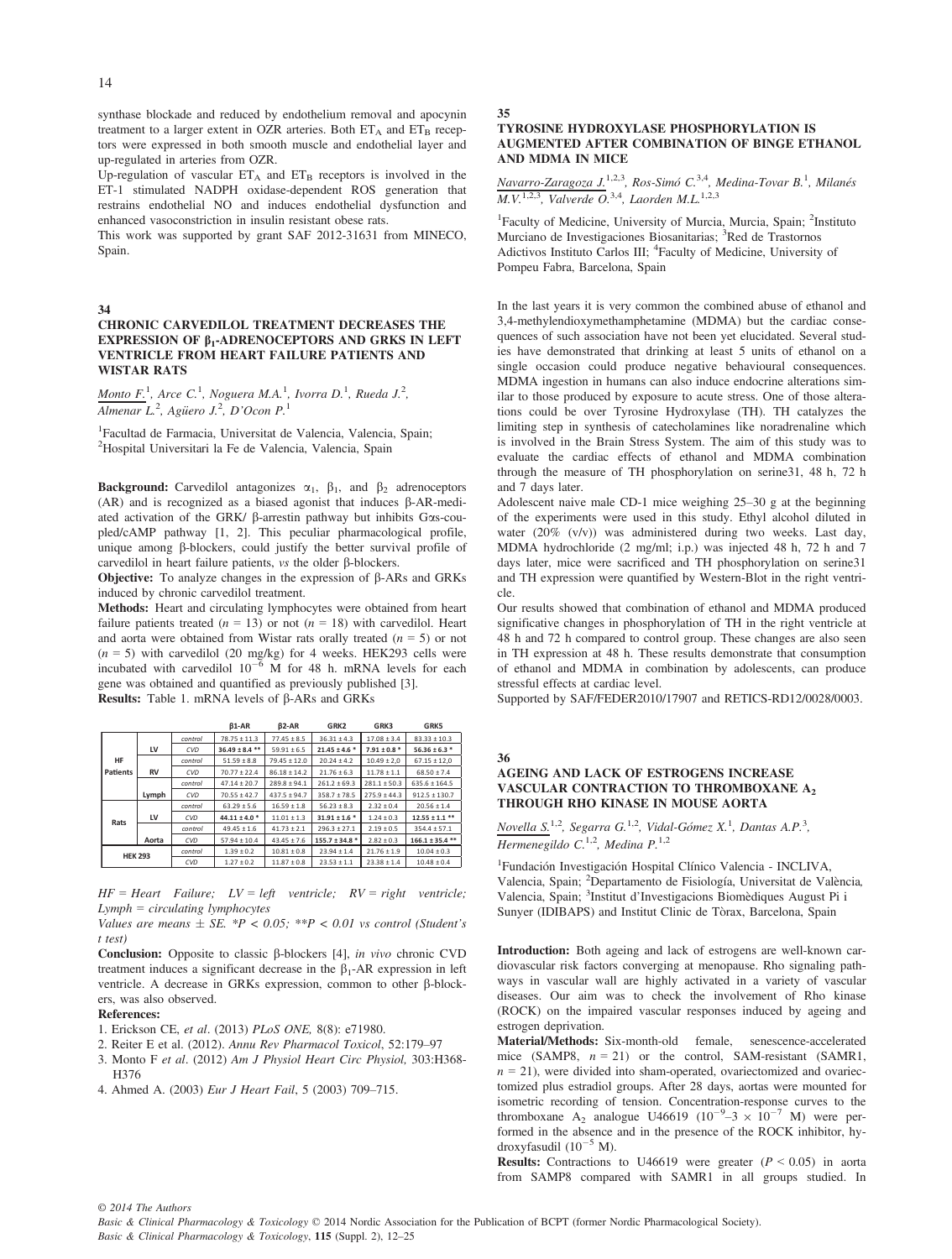SAMP8, ovariectomy increased the maximal contraction to U46619 (Sham 16.2  $\pm$  0.6 *vs.* ovariectomized 19.2  $\pm$  0.4 mN, *P* < 0.05), an effect that was reversed by estrogen treatment. The experiments performed with hydroxyfasudil demonstrated a higher activity of ROCK in senescent mice, which was further increased in ovariectomized SAMP8. Estradiol supplementation reverted the effect of ovariectomy on ROCK.

Conclusions: ROCK activity is involved in the increased response to thromboxane  $A_2$  induced by ageing and estrogen deprivation in aged female mouse. Accordingly, Rho kinase inhibitors may have therapeutic potential for preventing vascular disease induced by ageing and menopause.

This work was supported by Ministerio de Economía y Competitividad, Instituto de Salud Carlos III-FEDER-ERDF, Red de Investigación Cardiovascular RD12/0042/0052, FIS PI13/00617 and Universitat València (UV-INV-AE13-141529).

37

#### HYDROGEN PEROXIDE-MEDIATED ENDOTHELIUM DEPENDENT RELAXATIONS OF RENAL ARTERIES ARE ENHANCED IN OBESITY

Muñoz Picos M., López-Oliva Muñoz E., Sánchez Pina A., García-Sacristán A., Hernández Rodríguez M., Rivera L., Prieto Ocejo D.

Facultad de Farmacia, Universidad Complutense de Madrid, Madrid

Obesity and metabolic syndrome are associated with an increased risk for diabetic complications such as diabetic nephropathy and chronic

# PAIN AND INFLAMMATION

15

kidney disease (Abrass, J Am Soc Nephrol 15: 2768, 2004), although obesity independently increases the risk for vascular dysfunction and renal disease (Kramer et al, Am J Kidney Dis 46: 587, 2005).

Oxidative stress has been proposed as a key pathogenic mechanism in the altered function of several organs in obesity including kidney. In the present study, we aimed to determine whether reactive oxygen species (ROS) may alter endothelial function of renal arteries from insulin resistant obese Zucker rats (OZR).

Intrarenal arteries isolated from the kidney of OZR and lean Zucker rats (LZR) were mounted in microvascular myographs to assess function, superoxide production was measured by chemiluminescence and antioxidant enzymes were detected by Western blotting. Both basal and stimulated superoxide production were increased in arteries of OZR and reduced by the ROS scavenger tempol. Relaxations to ACh were significantly reduced in renal arteries from OZR compared to LZR, suggesting endothelial dysfunction.

However, under conditions of cyclooxygenase and nitric oxide (NO) synthase blockade, endothelium-dependent relaxations were enhanced in OZR and blunted by catalase and by inhibition of CYP450 enzyme indicating an enhanced production of vasodilator hydrogen peroxide  $(H<sub>2</sub>O<sub>2</sub>)$  in obese animals. In addition, antioxidant enzymes including catalase and both cytosolic and mitochondrial SOD were up-regulated in renal arteries from OZR. These results demonstrate oxidative stress and renal endothelial dysfunction in obesity, along with an upregulation of antioxidant enzymatic defenses associated to enhanced production of protective vasodilator  $H_2O_2$ .

This work was supported by grant SAF 2012-31631 from MINECO, Spain.

#### 38

# EXTRA VIRGEN OLIVE OIL POLYPHENOL DERIVATIVES DOWNREGULATE LPS-INDUCED INFLAMMATORY RESPONSE IN MURINE PERITONEAL MACROPHAGES SUPPRESSING NFΚB SIGNALLING PATHWAY

# Aparicio-Soto M.<sup>1</sup>, Sánchez-Fidalgo S.<sup>1</sup>, González-Benjumea A.<sup>2</sup>, Maya I.<sup>2</sup>, Fernández-Bolaños J.<sup>2</sup>, Alarcón-de-la-Lastra C.<sup>1</sup>

<sup>1</sup>Department of Pharmacology, Faculty of Pharmacy, University of Seville, Seville, Spain; <sup>2</sup>Department of Organic chemistry, Faculty of Chemistry, University of Seville, Seville, Spain.

Introduction: Extra virgin olive oil (EVOO), has demonstrated significant anti-inflammatory properties. Nowadays, it is clear that its minor components have an important role in these beneficial effects. EVOO is rich in different phenolic compounds such as hydroxytyrosol (HT), hydroxytyrosyl acetate (AC) and 3,4-dihydroxyphenylglycol (GLY), among others.

Aims: In comparison with HT, we tested the *in vitro* effects of AC and GLY as well as two new acyl derivatives of GLY on lipopolysaccharide (LPS)-stimulated inflammatory response in murine peritoneal macrophages and deep insight into the intracellular mechanisms underlying the redox modulation involved in its anti-inflammatory effects.

Methods: The reactive oxygen species (ROS)-scavenging activity was identified by the DPPH radical assay. Isolated murine peritoneal macrophages were treated with HT,AC,GLY and its acyl derivatives: 4-(1,2-di(butanoyloxy)ethyl)benzene-1,2-diol and 4-(1,2-di(lauroyloxy) ethyl)benzene-1,2-diol in the presence or absence of LPS (5 μg/ml) for 18 h. Cell viability was determined using sulforhodamine B (SRB) assay and nitric oxide (NO) production was measured using the Griess reaction. Pro-inflammatory enzymes and transcription factors expres-

sion were detected by western blotting. Results: AC, GLY and its acyl derivatives showed a strong ROS-scavenging activity Moreover, these compounds reduced significantly nitrites levels and induced a significant decrease on inducible nitric oxide synthase (iNOS) expression. However, only AC and GLY but not the acyl-derivatives down-regulated cyclooxigenase (COX)-2 protein expression and prevented the nuclear transcription factor kappa B ( $NFKB$ ) translocation.

Conclusion: This study establishes for the first time that both HT polyphenolic derivatives (AC and GLY) could improve LPS-induced oxidative stress and inflammatory response reducing NO generation by down-regulation of iNOS and COX-2 protein expression via inhibition of NF<sub>K</sub>B signalling pathway.

39

#### SQUALENE MODULATES MYELOID CELLS ACTIVATION THROUGH MAPK, NRF2, PPARΓ AND MMP SIGNALLING PATHWAYS SQUALENE MODULATES MYELOID CELLS ACTIVATION THROUGH MAPK, NRF2, PPARΓ AND MMP SIGNALLING PATHWAYS

Cárdeno A.<sup>1</sup>, Aparicio-Soto M.<sup>1</sup>, Montserrat- de la Paz S.<sup>2</sup>,  $\overline{Bernidez}$  B.<sup>1,2</sup>, Muriana F.J.G.<sup>2</sup>, Alarcón-de-la-Lastra C.<sup>1</sup>

<sup>1</sup>Department of Pharmacology, Faculty of Pharmacy, University of Seville, Seville, Spain; <sup>2</sup>Laboratory of Cellular and Molecular Nutrition, Instituto de la Grasa, Consejo Superior de Investigaciones Científicas (CSIC), Seville, Spain

Introduction: Squalene (2,6,10,14,18,22-tetracosahexaene) is a natural lipid widely present in nature, especially in wheat germ, rice bran and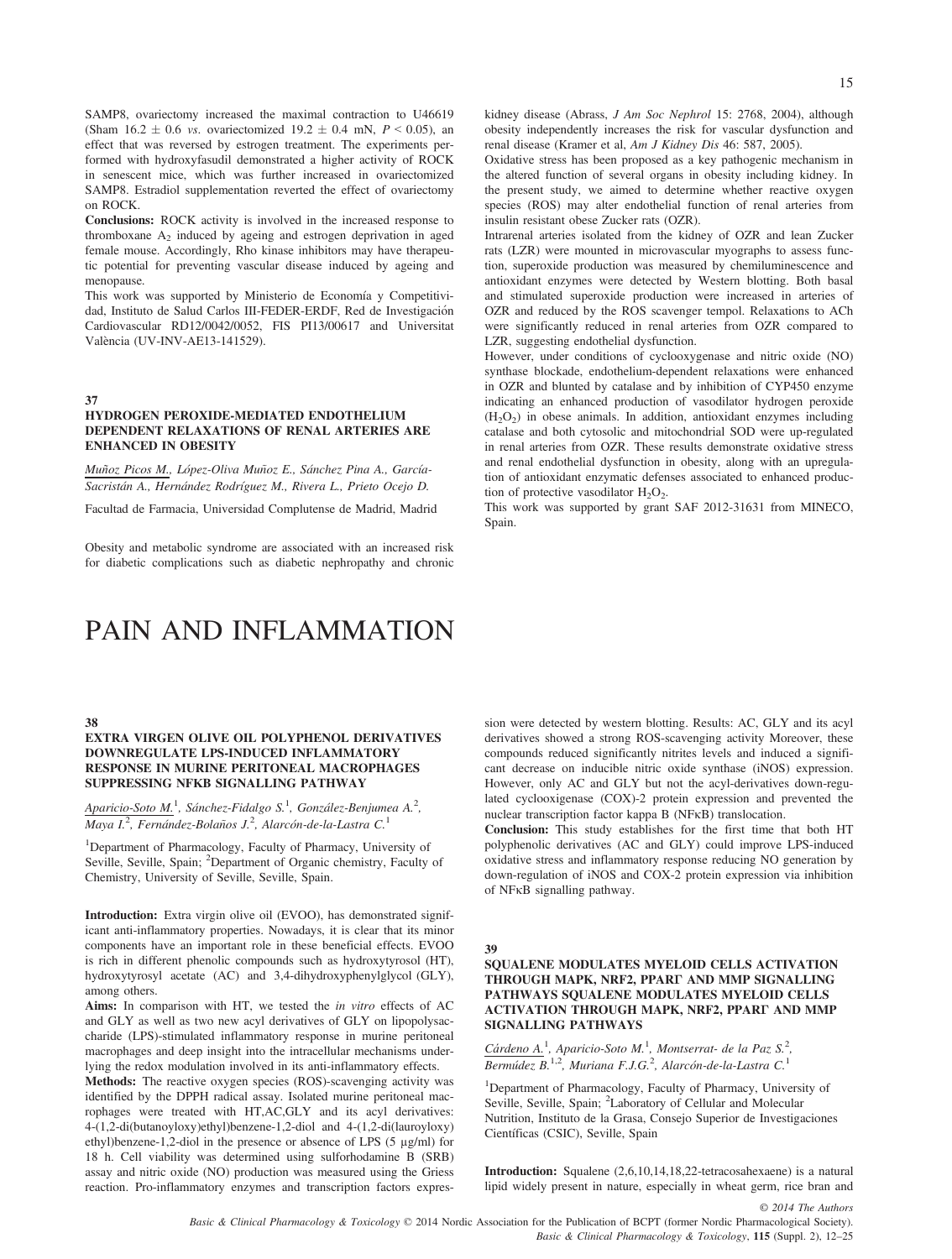olive oils. Up to date, has demonstrated important pharmacological properties including anti-oxidant, cardioprotective and anti-carcinogenic activities. Nevertheless, its anti-inflammatory effects remain unclear. The present study was designed to characterize the cellular mechanisms underlying the redox modulation on lipopolysaccharide (LPS)-stimulated inflammatory response in murine peritoneal macrophages and human monocytes and neutrophils by squalene and deep insight into the intracellular mechanisms involved.

Material/Methods: Murine peritoneal macrophages, human blood monocytes and neutrophils were treated with squalene in the presence or absence of LPS. Cell viability was determined using sulforhodamine B (SRB) assay and nitric oxide (NO) production was measured using Griess reaction. Pro-inflammatory enzymes, cytokines and transcription factors were detected by western blotting or real-time reverse transcription PCR.

Results: Without affecting cell viability, squalene reduced the level of nitrites, inflammatory cytokines (IL-1 $\beta$ , IL-6, TNF- $\alpha$  and IFN- $\gamma$ ), inducible NOS (iNOS) and COX-2 inflammatory proteins while enhanced the expression of heme oxygenase (HO-1) via NFKB, JNK, Nrf2, PPAR $\gamma$  and MMPs (MMP-1, MMP-3 and MMP-9) signalling pathways both in murine peritoneal macrophages and human leukocytes.

Conclusions: This study establishes that squalene inhibits LPS-induced inflammatory response by modulating oxidative stress-sensitive signalling pathways in murine peritoneal macrophages and human blood monocytes and neutrophils. Thus squalene might be a new promising target for diseases associated with overactivation of myeloid cells.

#### 40

#### OLEOYLETHANOLAMIDE AND PALMITOYLETHANOLAMIDE SHOW ANTI-INFLAMMATORY AND NEUROPROTECTIVE PROPERTIES BUT ONLY OEA DISRUPTS ANHEDONIA AFTER LPS SYSTEMIC ADMINISTRATION IN RATS

Sayd A.<sup>1</sup><sup>,\*</sup>, Antón M.<sup>2</sup><sup>,</sup>, Alén F.<sup>2</sup>, Caso J.R.<sup>1</sup>, Pavón J.<sup>3</sup>, Velasco E.<sup>1</sup>, Leza J.C.<sup>1</sup>, Rodríguez de Fonseca F.<sup>2,3</sup>, García-Bueno B.<sup>1,</sup> , Orio L.<sup>2,</sup>

1 Faculty of Medicine, Complutense University, and Centro de Investigación Biomédica en Red de Salud Mental (CIBERSAM), Spain;<br><sup>2</sup>Eaculty of Psychology, Complutence University, Madrid, Spain; <sup>2</sup>Faculty of Psychology, Complutense University, Madrid, Spain; <sup>3</sup>Fundación IMABIS, Málaga, and Red de Trastornos Adictivos (RTA)

Introduction: The acylethanolamides oleoylethanolamide (OEA) and palmitoylethanolamide (PEA) are endogenous lipid mediators with proposed neuroprotectant properties in some neurological disorders. The precise mechanisms remain partly unknown, but growing evidence shows an anti-inflammatory/antioxidant profile.

Methods: We tested whether OEA/PEA (10 mg/kg, i.p) attenuate both neuroinflammation in frontal cortex and acute phase responses (HPA stress axis activation, thermoregulation and anhedonia) induced by lipopolysaccharide (LPS, 0.5 mg/kg, i.p.) administration.

Results: LPS increased mRNA levels of the pro-inflammatory cytokines TNF- $\alpha$ , IL-1 $\beta$  and IL-6, the nuclear expression of NF- $\kappa$ B in cell and its inhibitory protein  $I \kappa B\alpha$  in citoplasm, the inducible isoforms of nitric oxide synthase (iNOS) and cyclooxygenase (COX)-2, microsomal prostaglandin  $E_2$  synthase (m-PGES-1) mRNA, and pro-inflammatory prostaglandin  $E_2$  (PGE<sub>2</sub>) content in frontal cortex 150 min after administration. As a result, the markers of nitrosative/oxidative stress mitrites  $(NO<sub>2</sub><sup>-</sup>)$  and malondialdehyde (MDA) were increased. Pretreatment with OEA/PEA prevented LPS-induced increase in TNF-a. OEA and PEA prevented LPS-induced NF-KB/IKBa up-regulation in nuclear and cytosolic extracts, respectively, the expression of iNOS, COX-2 and m-PGES-1 and the levels of  $PGE_2$ . Additionally, both acylethanolamides reduced LPS-induced oxidative/nitrosative stress. Interestingly, OEA and PEA had selective effects in LPS-induced acute phase responses: neither OEA nor PEA modified plasma corticosterone levels after LPS, but both acylethanolamides reduced the expression of hypothalamic markers of thermoregulation. Finally, only OEA potently disrupted LPS-induced anhedonia in a saccharine preference test.

Conclusion: Our results indicate that OEA and PEA have anti-inflammatory/neuroprotective properties and suggest a role for these acylethanolamides as modulators of psychopathologies with a neuroinflammatory component.

#### 41

#### THE ALPHA2-ADRENOCEPTOR OF ADRENOMEDULLARY CHROMAFFIN CELLS: A NEW TARGET FOR THE TREATMENT OF NEUROPATHIC PAIN?

Arribas-Blázquez M.<sup>1,2</sup>, Olivos-Oré L.A.<sup>1,2</sup>, Barahona M.V.<sup>1,2</sup>, Barranco T.<sup>1,2</sup>, Sánchez De la Muela M.<sup>1</sup>, Sánchez-Nogueiro J.<sup>1,2</sup>, Bustillo D.<sup>1,2</sup>, Wojnicz A.<sup>3,4</sup>, Arranz-Tagarro J.A.<sup>3</sup>, Pascual R.<sup>3</sup>, Ruiz-Nuño A.<sup>3,4</sup>, Artalejo A.R.<sup>1,2</sup>

<sup>1</sup>Facultad de Veterinaria, Universidad Complutense, Madrid; <sup>2</sup>Instituto Universitario de Investigación en Neuroquímica, Universidad Complutense, Madrid; <sup>3</sup>Facultad de Medicina, Universidad Autónoma, Madrid; <sup>4</sup> Hospital Universitario de la Princesa, Madrid

We are interested in identifying novel molecular targets for drugs potentially useful in the treatment of neuropathic pain. To this aim, we have implemented the chronic constriction of the sciatic nerve as a rat model of neuropathic pain. In this model, both tactile (as determined with the Ugo Basile aesthesiometer) and cold (acetone test) allodynia were fully sensitive to the alpha2-adrenoceptor agonist, dexmedetomidine ( $DE_{50}$  10 and 12 μg/kg i.p., for the tactile and cold allodynia, respectively). Likewise, the fact that atipamezol (1 mg/kg, i.p.) reverted the effect of dexmedetomidine confirmed the involvement of alpha2-adrenoceptors in such antiallodynic effect.

Interestingly, we have observed that the adrenal glands from injured animals had a greater content of epinephrine and exhibited an increased frequency of spontaneous excitatory synaptic currents (sEP-SCs) at the splanchnic nerve-chromaffin cell junction as detected by patch-clamp recordings in tissue slices. While these results are suggestive of a stress response to the pain syndrome, we wonder whether such a response (specifically, epinephrine release from chromaffin cells of the adrenal medulla) could in turn contribute to the alterations underlying neuropathic pain. In this regard, it is worth mentioning the following observations:

i) Dexmedetomidine 0.1  $\mu$ M inhibited calcium entry through Ca<sub>v</sub> channels and the associated membrane capacitance increase (an electrophysiologial correlate of epinephrine exocytosis) in chromaffin cells, this effect being prevented by 1 μM atipamezol.

ii) At concentrations above 1μM, dexmedetomidine blocked currents mediated by nicotinic cholinergic receptors (sEPSCs and those activated by exogenous acetylcholine) and  $Na<sub>v</sub>$  channels from chromaffin cells, albeit these effects were not sensitive to atipamezol.

As a conclusion, it is suggested that adrenomedullary alpha2-adrenoceptors might contribute to the antiallodynic effect of dexmedetomidine by reducing the sympatho-adrenal response associated to chronic neuropathic pain.

Funded in part by CSD2008-00005, BFU2011-26253 and Instituto Teófilo Hernando grants.

#### 42

### DEVELOPMENT OF PHENOTYPICAL IN VITRO MODELS IN PAIN FOR EARLY DRUG DISCOVERY

Martínez A.L.<sup>1</sup>, Brea J.<sup>1</sup>, Burgueño J.<sup>2</sup>, Merlós M.<sup>2</sup>, Monroy X.<sup>2</sup>, Vela J.M.<sup>2</sup>, Cadavid M.I., Loza M.I.<sup>1</sup>

<sup>1</sup>Center of Research on Molecular Medicine and Chronic Diseases (CIMUS), Universidade de Santiago de Compostela, Santiago de Compostela (A Coruña); <sup>2</sup>Laboratorios Esteve, Parc Científic de Barcelona, Barcelona

Pain is one of the most prevalent pathologies and also one of the most common reasons for primary care consultations. New drugs do not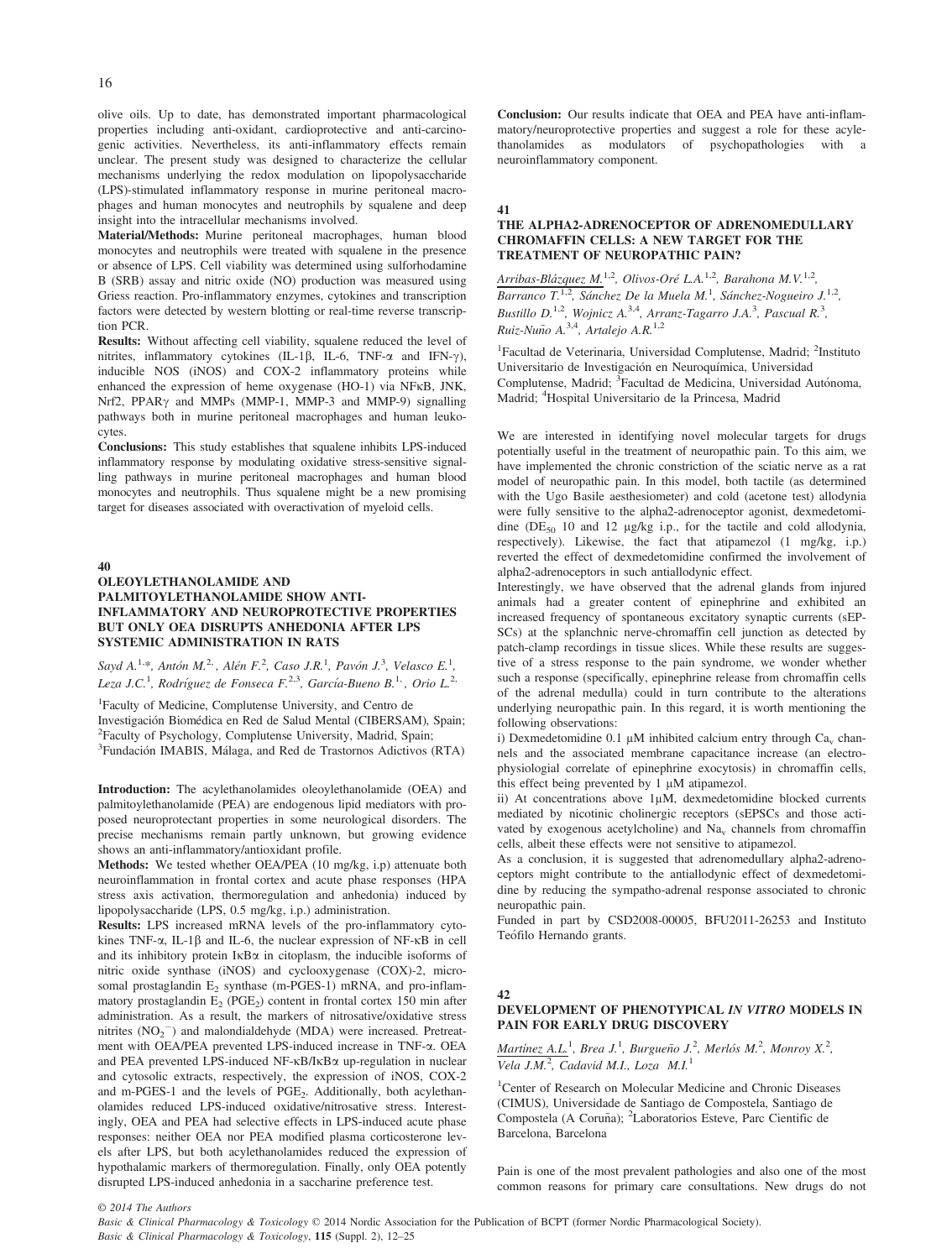show the expected efficacy. One problem to solve is the lack of translationality of the primary assays for specific pain indications in early drug discovery. In this joint academic-industry PhD, our aim is to develop translational assays for the discovery of new neuropathic pain analgesics. We hypothesize that cell lines derived from the fusion of mouse neuroblastoma and DRG neuron would be appropriate for neuropathic pain translational phenotypic models. Our objective is to develop a HTS (high-throughput screening) for new neuropathic pain analgesics discovery.

We functionally evaluated the response of immortalized dorsal root ganglion (DRG) cell lines F11 and ND7/23 to seventeen nociceptive stimuli by means of label-free measurements using dynamic mass redistribution assays employing a Epic wavelength interrogation system (Perkin-Elmer).

We found that F11 cell line responded to both P substance and nerve growth factor; we built the concentration-response curves and obtained a EC<sub>50</sub> values of 6  $\times$  10<sup>-6</sup> M and 5  $\times$  10<sup>-7</sup> M, respectively. ND7/23 cells only responded to P substance and we obtained an  $EC_{50} = 1 \times 10^{-4}$  M in the concentration-response curve. These results highlight the importance of the cell selection because the response profiles are different depending on the cell line employed.

Future work will allow us to identify the response profiles in neuron differentiated cells to be used in HTS assays for the discovery of new analgesic drugs for neuropathic pain.

#### 43 RILPIVIRINE INDUCES LEUKOCYTE-ENDOTHELIAL CELL INTERACTIONS

Orden S.<sup>1</sup>, de Pablo C.<sup>1,2</sup>, Ríos-Navarro C.<sup>3</sup>, Roupain N.<sup>3</sup>, Esplugues  $J.V.^{1,3,4}$ , Álvarez Á.<sup>1,4,5</sup>

<sup>1</sup>Faculty of Medicine, University of Valencia, Valencia, Spain; <sup>2</sup>Juan Esplugues Foundation, Valencia, Spain; <sup>3</sup>FISABIO- Doctor Peset<br>Universitary Hospital, Valencia, Spain; <sup>4</sup>Center for Biomedical Research Network: Digestive and Liver Diseases (CIBERehd), Spain; 5 University of Valencia General Foundation, Valencia, Spain

Introduction: Combined antiretroviral therapy (cART) has been linked to the development of cardiovascular diseases; however, given that this therapy consists of a combination of different drugs, it is difficult to exclude any one of them from being the causal agents. Leukocyte-endothelial cell interactions in the vessel wall are a hallmark of cardiovascular diseases, and we have previously demonstrated that Abacavir, Efavirenz and Nevirapine, but not Lamivudine, Tenofovir, Emtricitabine and Lopinavir induce such interactions in vivo/in vitro. The aim of the present study was to analyse the effects of Rilpivirine (RPV), Atazanavir, Darunavir, Raltegravir and Maraviroc on leukocyte accumulation.

Matherial/Methods: Four hours after treatment with clinically relevant doses of the abovementioned drugs, leukocyte parameters were monitored in vivo in rat mesentery vessels using intravital microscopy and in vitro using a parallel plate flow chamber system in which leukocytes flow over endothelial cells. Data were expressed as mean SEM. A one-way ANOVA-Newman-Keuls analysis was performed, and statistical significance was set at \*\*  $P < 0.01$  (vs. vehicle),  $n \ge 4$ .

Results: RPV promoted a significant increase in leukocyte rolling flux (RPV 0.5  $\mu$ M: 82.5  $\pm$  2.5<sup>\*</sup> vs. vehicle: 38.0  $\pm$  3.1), adhesion (RPV 0.5μM:  $8.8 \pm 1.1^{*}$  vs. vehicle:  $2.3 \pm 0.3$ ) and emigration (RPV 0.5 μM:  $1.0 \pm 0.4$  vs. vehicle:  $0.5 \pm 0.3$ ) in vivo, and a significant increase in leukocyte rolling flux (RPV 0.5 μM: 305.5 + 5.1<sup>\*</sup> vs. increase in leukocyte rolling flux (RPV 0.5  $\mu$ M: 305.5  $\pm$  5.1\* vehicle: 74.3  $\pm$  5.0) and adhesion (RPV 0.5  $\mu$ M: 24.9  $\pm$  4.8<sup>\*\*</sup> vs. vehicle:  $3.9 \pm 0.8$ ) in vitro. No effect was produced by any of the other antiretrovirals evaluated.

Conclusion: RPV induces leukocyte accumulation in vivo/in vitro. These results point to the involvement of RPV in the genesis of cardiovascular diseases observed in cART-treated patients.

# 44

#### INTERFERENCE OF ABACAVIR WITH THE PURINERGIC SIGNALLING PATHWAY

de Pablo C.<sup>1,2</sup>, Orden S.<sup>1</sup>, Collado-Díaz V.<sup>3</sup>, Esplugues J.V.<sup>1,3,4</sup>,  $\overline{\acute{A}lvarez\ \acute{A}.^{1,4,5}}$ 

<sup>1</sup>Faculty of Medicine, University of Valencia, Valencia, Spain; <sup>2</sup>Juan Esplugues Foundation, Valencia, Spain; <sup>3</sup>FISABIO- Doctor Peset Universitary Hospital, Valencia, Spain; <sup>4</sup>Center for Biomedical Research Network: Digestive and Liver Diseases (CIBERehd), Spain; 5 University of Valencia General Foundation, Valencia, Spain

Introduction: Abacavir, one of the most widely used antiretroviral agents, has recently been linked to cardiovascular diseases. Leukocyte accumulation at the vessel wall, especially adhesion to arteries, is a characteristic feature of these vascular diseases and is mediated by the interaction between adhesion molecules expressed on white blood cells and/or endothelial cells. We have recently demonstrated, both in vitro and in vivo, that cyclic purine analogues (abacavir and didanosine) induce leukocyte accumulation in the arterial endothelium through Mac-1/ICAM-1 interaction, and that this effect is not produced by pyrimidine analogues (lamivudine, zidovudine, emtricitabine) or the acyclic nucleotide tenofovir. However, the molecular mechanism underlying these interactions remains elusive. Given the chemical structure of abacavir, we have explored the effects of abacavir on the purine signalling pathway.

Material and Methods: Human umbilical arterial endothelial cells (HUAEC) and human peripheral blood mononuclear cells (PBMC) were treated with abacavir (0.5-15 μmol/L, 4h) to determine: 1) intracellular ATP levels by a luciferase bioluminescence assay; and 2) expression of CD73 and CD39 (enzymes responsible for ATP degradation) by western blotting. Data are expressed as mean  $\pm$  SEM. Statistical analysis was performed using one-way ANOVA and a Newman-Keuls post-hoc test, with significance set at \*\*  $P < 0.01$  (vs. control),  $n \ge 4$ .

Results: Clinical concentrations of abacavir promoted a significant increase in intracellular ATP levels on HUAEC (abacavir 10 μmol/L: 173.4  $\pm$  9.4\*\* vs. 100% control) and on PBMC (abacavir 10 µmol/L:  $196.51 \pm 24.7$ <sup>\*\*</sup> vs.  $100\%$  control) and a significant and dose-dependent decrease in CD73 expression on HUAEC (abacavir 10 μmol/L:  $54.5 \pm 11.1$ <sup>\*\*</sup> vs. 100% control) and on PBMC (abacavir 10 µmol/L:  $37.1 \pm 6.1^{**}$  vs. 100% control). Expression of CD39 was not modified.

Conclusion: Our results demonstrate a structure-activity relationship in the effects of abacavir on ATP levels and CD73 expression. Interference of abacavir with the purine signalling pathway could lead to a proinflammatory imbalance in homeostatic levels of ATP/ADP/AMP and Adenosine molecules that may promote the leukocyte-arterial endothelium accumulation characteristic of the cardiovascular pathologies observed in abacavir-treated patients.

45

#### SELECTIVE ACTIVATION OF  $\alpha$ 7 NICOTINIC ACETYLCHOLINE RECEPTOR (NACHRa7) INHIBITS MUSCULAR DEGENERATION IN MDX DYSTROPHIC MICE

Correa Leite P.E.<sup>1</sup>, de Pascual R.<sup>2</sup>, Nanclares C.<sup>2</sup>, Colmena I.<sup>2</sup>, Santos W.C.<sup>1</sup>, Lagrota-Candido J.<sup>1</sup>, Quirico-Santos T.<sup>1</sup>, Gandía L.<sup>2</sup>

<sup>1</sup>Instituto Teófilo Hernando, Universidad Autónoma de Madrid, Madrid, España; <sup>2</sup>Universidade Federal Fluminense, Rio de Janeiro, Brazil

**Introduction:** Amount evidence indicates that  $\alpha$ 7 nicotinic acetylcholine receptor ( $nAChR\alpha$ 7) activation reduces production of inflammatory mediators. This work aimed to verify the influence of endogenous nAChRa7 activation on the regulation of full-blown muscular inflammation in mdx mouse with Duchenne muscular dystrophy.

Material/Methods: We used  $mdx$  mice with 3 weeks-old at the height of myonecrosis, and C57 nAChR $\alpha$ 7<sup>+/+</sup> wild-type ( $\alpha$ 7WT) and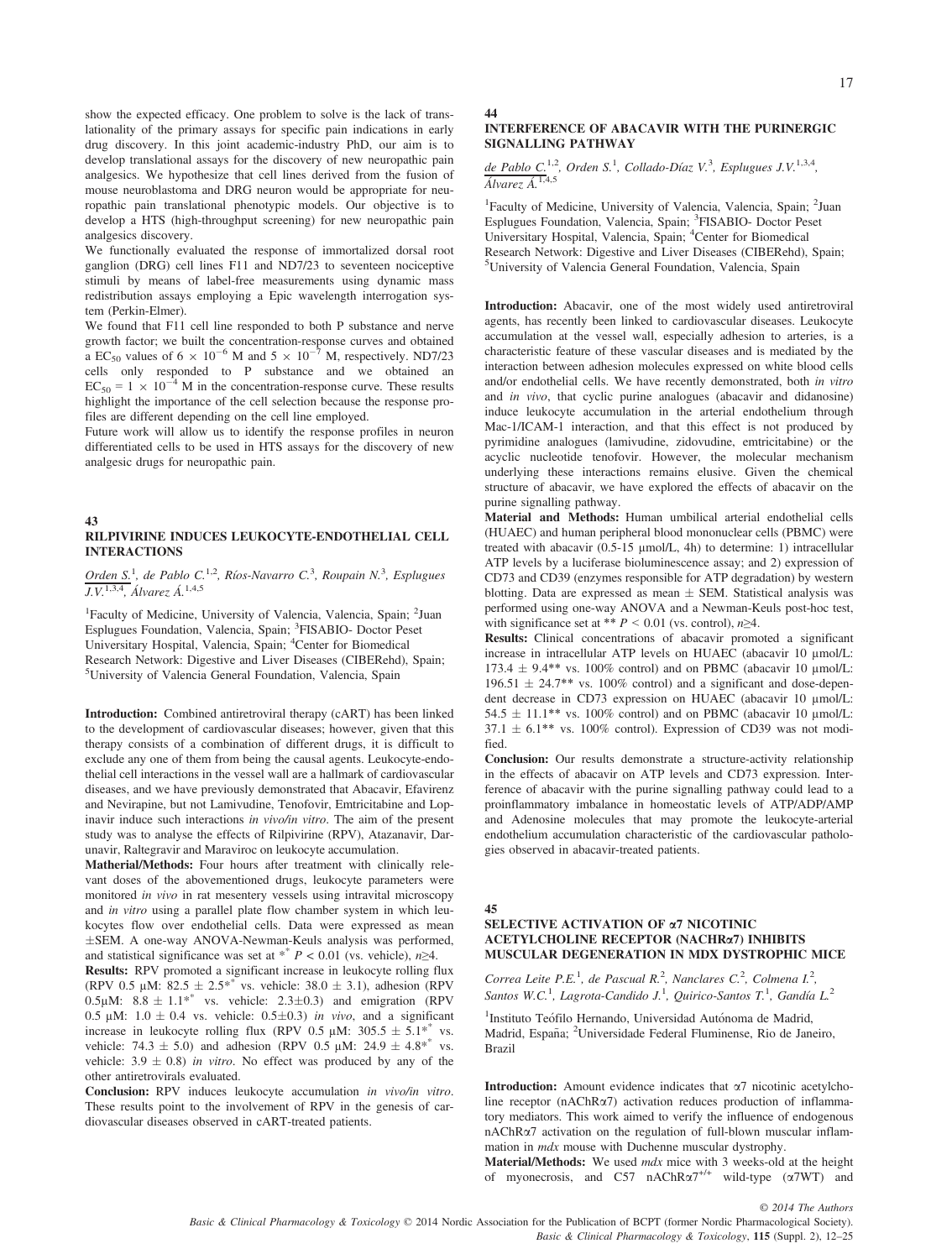$nAChR\alpha7^{-/-}$  knockout ( $\alpha$ 7KO) mice with muscular injury induced with 60 μL 0.5% bupivacaine (bp) injected into the gastrocnemius muscle. Pharmacological treatment included selective nAChRa7 agonist PNU282987 (0.3 mg/kg and 1.0 mg/kg) and the antagonist methyllycaconitine (MLA) at 1.0 mg/kg injected intraperitoneally for 7 days.

Results: Selective nAChRa7 activation of mdx mice with PNU282987 reduced circulating levels of lactate dehydrogenase (LDH, a marker of cell death by necrosis), the area of perivascular inflammatory infiltrate and production of the inflammatory mediators  $TNF\alpha$  and metalloprotease MMP-9 activity. Conversely, PNU282987 treatment increased

MMP-2 activity, an indication of muscular tissue remodeling associated with regeneration, in both  $mdx$  mice and  $\alpha$ 7WT mice with bpinduced muscular lesion. Treatment with PNU282987 had no effect on  $\alpha$ 7KO, and MLA abolished the nAChR $\alpha$ 7 agonist anti-inflammatory effect in both mdx and a7WT.

Conclusions: nAChRa7 activation inhibits muscular inflammation and activates tissue remodeling by increasing muscular regeneration. These effects were not accompanied with fibrosis and/or non-functional collagen. The nAChRa7 activation may be considered as a potential target for pharmacological strategies to reduce inflammation and activate mechanisms of muscular regeneration.

# NEUROPSYCHOPHARMACOLOGY

#### 46

#### COLONIC BACTERIAL TRANSLOCATION IS INVOLVED IN THE NEUROINFLAMMATION DETECTED IN A DEPRESSION-LIKE MODEL THROUGH ACTIVATION OF MAPK PATHWAYS

Martín-Hernández D.<sup>1,2</sup>, Caso J.R.<sup>1,2</sup>, Gárate I.<sup>1,2</sup>, Maus S.R.<sup>1,2</sup>, Jiménez S.<sup>1,2</sup>, Madrigal J.L.M.<sup>1,2</sup>, García-Bueno B.<sup>1,2</sup>, Alou L.<sup>1</sup>, Gómez-Lus M.<sup>1</sup>, Leza J.C.<sup>1,2</sup>

<sup>1</sup> Facultad de de Medicina, Universidad Complutense, Madrid, España;<br><sup>2</sup> Centro de Investigación Biomédica en Red de Salud Mental Centro de Investigación Biomédica en Red de Salud Mental (CIBERSAM), Instituto de Investigaciones Sanitarias Hospital 12 de Octubre, Madrid. Instituto UCM de Investigación en Neuroquímica, Madrid

Introduction: One promising development relevant to depression is the emergence of inflammation and increased intestinal permeability as a mechanism that may play a role in neuropsychiatric diseases. Thus, we aim to evaluate if the exposure to an experimental model of depression induces bacterial translocation and the subsequence activation of the TLR-4 in the brain results in stimulation of the MAPK pathways.

Material and Methods: Experimental groups of male Wistar rats  $(n = 10$ /group): control and chronic mild stress (CMS). Forced Swim Test, Sucrose Intake Test, body weight and plasma costicosterone levels were performed to evaluate depressive behavior. The presence of bacteria in different organs and plasma LPS levels was studied. Colonic mRNA or expression levels of iNOS/NOS-2, COX-2, ZO-1, occludin, IgA and CCL28 were measured to evaluate intestinal dysfunction. In the brain, the expression and/or the mRNA levels of TLR-4, p-ERK 1/2, p-p38, p-JNK and AP-1 (c-Fos/c-Jun) were measured.

Results: There is a presence of bacteria in the mesenteric lymph nodes, liver and spleen in the CMS experimental group. The CMS induces an intestinal dysfunction (colonic expression of pro-inflammatory enzymes is increased and IgA levels are decreased). In the brain, there is an induction of the TLR-4 and an increase of the activated (phosphorylated) forms of ERK 1/2 and p38 resulting in an increased nuclear expression of AP-1.

Conclusion: our data suggest a role of the intestinal bacteria in the pathophysiology of depression through the MAPK pathways and could activate innate immune receptors aggravating the neuroinflammation and the oxidative/nitrosative damage.

47

# THE ATYPICAL ANTIPSYCHOTIC PALIPERIDONE PREVENTS BRAIN INFLAMMATION THROUGHOUT INNATE IMMUNE MECHANISMS

 $MacDowell K.S.<sup>1,2,3</sup>, Gil B.<sup>1</sup>, Lázaro D.<sup>1</sup>, García-Bueno B.<sup>1,2,3</sup>,$ </u> Leza  $\overline{J.C.}^{1,2,3}$ 

<sup>1</sup>Dpto. de Farmacología. Facultad de de Medicina, Universidad Complutense, Madrid; <sup>2</sup>Centro de Investigación Biomédica en Salud Mental (CIBERSAM); <sup>3</sup>Instituto de Investigación Sanitaria Hospital 12 de Octubre

Alterations on the innate immune/inflammatory system have been proposed in the pathophysiology of psychotic disease, but the mechanisms implicated remain elusive. The main agents of the innate immunity are the family of toll-like receptors (TLRs), which detect circulating pathogen-associated molecular patterns (PAMPs) and endogenous damageassociated molecular patterns (DAMPS). Current antipsychotics are capable to modulate pro/antiinflammatory pathways, but their actions on TLRs signalling pathways remain unexplored.

Methods: This study was conducted to elucidate the effects of paliperidone (1 mg/kg i.p.) on acute (6 hrs) and chronic (6 hrs/day during 21 consecutive days) restraint stress-induced TLR-4 pathway activation and neuroinflammation, and the possible mechanism/s related (bacterial translocation and/or DAMPs activation) in adult male Wistar rats. The expression of the elements of TLR-4-dependent neuroinflammatory pathway was analyzed at mRNA and protein level in prefrontal cortex samples.

Results: Paliperidone pretreatment prevented TLR-4 activation and neuroinflammation in the prefrontal cortex stress. Regarding the possible mechanisms implicated, paliperidone regulated stress-induced increased intestinal inflammation and plasma lipopolysaccharide (LPS) levels. In addition, paliperidone also prevented the expression of the endogenous activators of TLR-4, HSP70 and HGMB1.

Conclusions: Our results showed a regulatory role of paliperidone on brain TLR-4, which could explain the therapeutical benefits of its use for the treatment of psychotic diseases beyond its effects on dopamine and serotonin neurotransmission. The study of the mechanisms implicated suggest that gut increased permeability, inflammation and bacterial traslocation of Gram negative microflora and HSP70 and HGMB1 expression/activity could be new therapeutic targets for the treatment of psychotic and other stress-related psychiatric pathologies.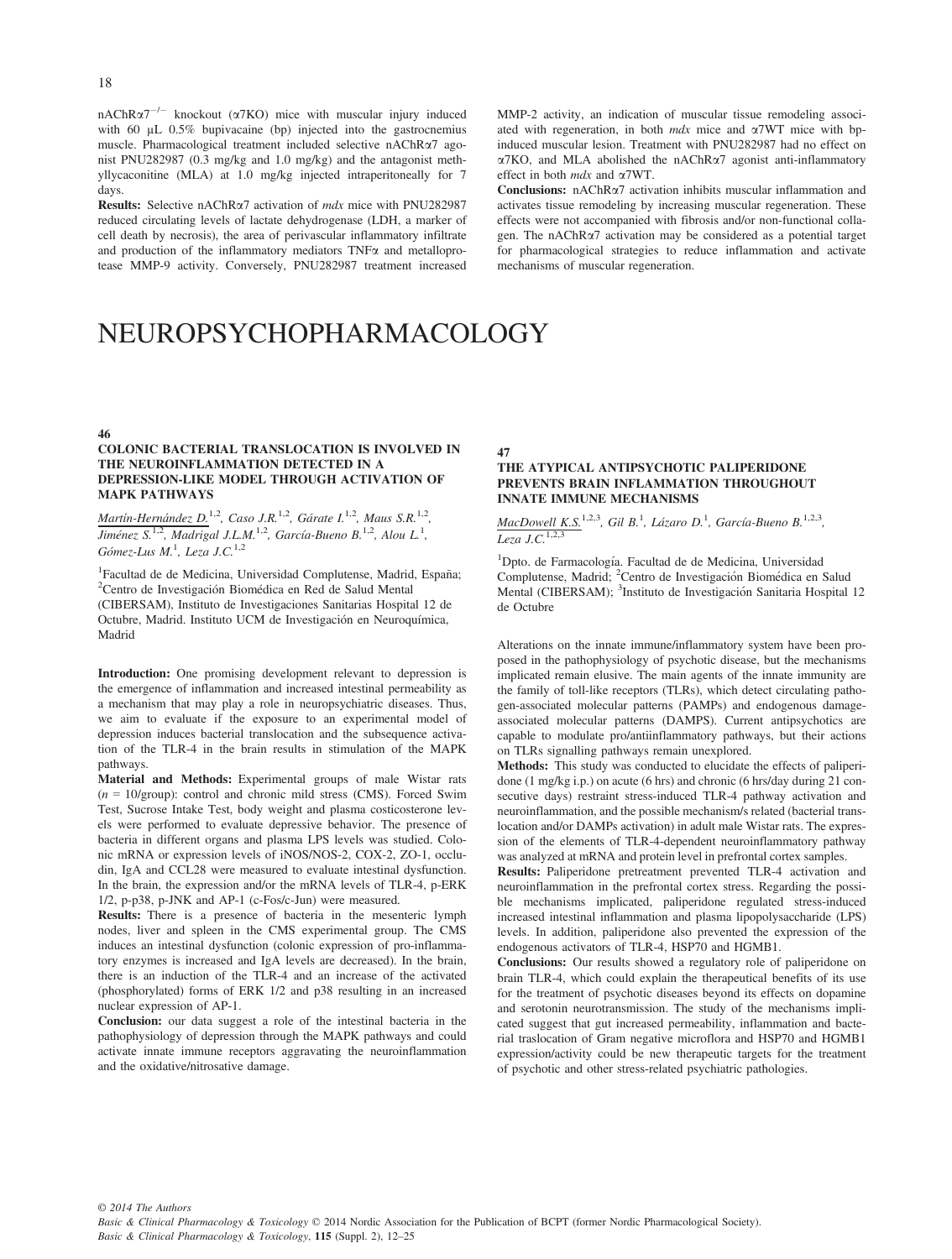#### FUSION PORE KINETICS IN C57 MOUSE CHROMAFFIN CELLS CHALLENGED WITH DIFFERENT **SECRETAGOGUES**

 $Crespo - Castrillo A<sup>1</sup>, Calvo - Gallardo E<sup>1</sup>, García A.G<sup>1,2</sup>$ 

<sup>1</sup>Instituto Teófilo Hernando, Facultad de Medicina, Universidad Autónoma de Madrid; <sup>2</sup>Servicio de Farmacología Clínica, IIS Hospital Universitario de La Princesa, Facultad de Medicina, Universidad Autónoma de Madrid

The release of catecholamine elicited by the physiological neurotransmitter acetylcholine (ACh) is triggered by  $Ca^{2+}$  ions that enter adrenal medullary chromaffin cells (CCs) through voltage-activated calcium channels (VACCs). However, other secretagogues that mobilise  $Ca^{2+}$ from the endoplasmatic reticulum store (ER) also causes a secretory response (García et al., 2006, Physiol Rev. 2006 Oct;86:1093-131; García et al., 2012, Cell Calcium 2012;51:309-20). The last steps of this response are best analysed by the kinetic of the fusion pore through which adrenaline is released to the extracellular space.

It is known that the fusion pore kinetics may change with the concentrations of  $Ca^{2+}$  (Alés et al., Nat Cell Biol. 1999 May; 1:40-4.) and these parameters vary with different secretagogues. Here we have investigated the kinetics of the fusion pore in C57 mouse chromaffin cells challenged with ACh, DMPP, muscarine, caffeine, histamine or K<sup>+</sup>, that cause exocytosis through  $[Ca^{2+}]_c$  elevations elicited by  $Ca^{2+}$ mobilisation from different sources.

Material/Methods: Amperometric secretory events in single C57 mouse chromaffin cells challenged with the different secretagogues were monitored with a carbon fibre microelectrode. During 1 minute the number of secretory spikes, the cumulative secretion and the kinetics of single-spike events were analysed as previously described; (Fernández-Morales et al., Am J Physiol Cell Physiol. 2009 Aug; 297: C407-18).

Results: We have studied the number of spikes and some kinetic parameters. First, spike number with ACh and  $K^+$  was similar. DMPP and caffeine elicited an initial burst of spikes that was not sustained with time. When using muscarine and histamine, the initial spike burst was absent and a slow-rate secretion was sustained along the 1 minute time period.

Kinetic parameters of amperometric spikes analysed were:  $t\frac{1}{2}$ , amplitude, Q, raise rate, decay time and the presence of foot. We saw remarkable differences among the average spikes evoked by all of the secretagogues we used, except for Q which was very similar for all stimuli. Interestingly, we noticed the spikes produced by ACh are faster than the spikes produced by the other secretagogues: they had shorter t1/2, faster rise and shorter decay time.

Conclusions: The common requirement for all secretagogues here studied in eliciting the exocytotic release of catecholamine from C57 mouse chromaffin cells, is the  $[Ca<sup>2+</sup>]$  elevation. However, the mode and kinetics of the exocytotic fusion pore deeply differ. This is particulary relevant in the context of studies of synaptic release of neurotransmitters in transgenic C57 mouse models of neurodegenerative diseases (de Diego AM et al, Biochem Biophys Res Commun, 2012 Nov 30; 428:482-6). It will be of interest to discern the role of  $Ca^{2+}$  transporters of mitochondria in controlling the secretory responses to the different secretagogues.

# 49

# CHONDROITIN SULFATE ELICITS DIFFERENT  $[CA^{2+}]_C$ SIGNALS AT THE VARIOUS SUBTYPES OF HIPPOCAMPAL **CELLS**

Padín J.F.<sup>1,2</sup>, Montell E.<sup>3</sup>, Vergés J.<sup>3</sup>, Maroto M.<sup>1,2</sup>, García A.G.<sup>1,2,4</sup>

<sup>1</sup>Facultad de Medicina, Universidad Autónoma de Madrid, Madrid, España; <sup>2</sup>Instituto Teófilo Hernando de I + D del Medicamento, Universidad Autónoma de Madrid, Madrid, España; <sup>3</sup>Pre-clinical R & D Area, Pharmascience Division, Laboratorios Bioibérica, Barcelona, España; <sup>4</sup>Instituto de Investigación Sanitaria, Hospital Universitario de la Princesa, Madrid, España

Introduction: We have recently observed that glucosaminoglican chondroitin sulphate (CS) elicits transient elevations of cytosolic  $Ca^{2+}$ concentrations  $(Ca^{2+}]_c$ ) in rat embryo hippocampal cell cultures (Maroto et al., J Neurochem 2013). Because these cultures contain glial and various neuronal types, we have investigated here whether they responded equally or differently to a CS and high-K<sup>+</sup> challenges.

Methods: Hippocampi from E20 rat embryo were disaggregated and cultured for 10 days, to allow the establishment of a neuronal net mixed with glia cells were loaded with fura-2 and  $[Ca<sup>2+</sup>]_{c}$  changes were measured with microfluorimetry.

Results: Glial and neuronal cell types were morphologically identified; they responded differently to CS and  $K^+$  as summarised in the following points: (1) Glia responded to CS but not  $K^+$ ;  $[Ca^{2+}]_c$  transients had a slow kinetics and clearance  $(\tau_{cl})$ . This observation suggests a response mediated by metabotropic glutamate receptor. (2) Granule cells generated responses that were higher for CS, compared with  $K^+$ ;  $\tau_{cl}$  was faster in compared with glia. (3) Conversely, pyramidal cells produced greater responses to K<sup>+</sup>, compared with CS; responses to CS were blocked by CNQX. (4) Both hilar spiny cells ("mossy cells") and aspiny cells ("fast-spiking") responds to CS and high-K+ , but depending on GABAergic subpopulations into each group, these cells can show differences in their  $\tau_{\text{Cl}}$  values. (5) CS-elicited neuronal  $\left[\text{Ca}^{2+}\right]_{c}$  transients were mediated by  $\text{Ca}^{2+}$  influx through voltage-activated Ca<sup>2+</sup> channels (VACCs) of the N-subtype ( $\alpha_{1B}$ , Cav 2.2) and P/Q subtype  $(\alpha_{1A}, \text{Cav } 2.1)$ , as revealed by  $\omega$ -conotoxin GVIA and  $\omega$ -agatoxin IVA.

**Discussion:** In neurons, the CS-elicited  $[Ca^{2+}]_c$  elevation are due to  $Ca<sup>2+</sup>$  entry through AMPA/kainite receptor channels; this is consistent with the observation CS causes neuronal depolarisation by activating those receptors. In glial cells, the CS-elicited  $Ca<sup>2+</sup>$  signals seem to be mediated by metabotropic receptors and  $Ca<sup>2+</sup>$  mobilisation from intracellular stores.

Conclusions: Two conclusions emerge from this study: (i) different patterns of responses to  $CS$  and  $K^+$  may be a fine functional tool to identify the subtypes of cells present in hippocampal cultures; (ii) being a major component of extracellular matrix and perineuronal nets, CS may play relevant functional roles in the context of neuroplasticity and neurorreparation after a lesion.Supported by CABICYC Bioibérica/UAM, SAF2010, and Fundación Teófilo Hernando.

# NATURAL PRODUCTS

#### 50

#### ANTI-INFLAMMATORY MECHANISMS OF ACTION OF OXYLIPINS ISOLATED FROM MICROALGAE

Ávila-Román J.<sup>1</sup>, Talero E.<sup>1</sup>, de los Reyes C.<sup>2</sup>, Ortega M.J.<sup>2</sup>, Zubía E.<sup>2</sup>, García-Mauriño S.<sup>3</sup>, Motilva V.<sup>1</sup>

<sup>1</sup>Department of Pharmacology, Faculty of Pharmacy, University of Seville, Seville, Spain; <sup>2</sup>Department of Organic Chemistry, Faculty of

Marine Sciences, University of Cádiz, Cádiz, Spain; <sup>3</sup>Department of Plant Biology and Ecology, Faculty of Biology, University of Seville, Seville, Spain

Introduction: Oxylipins are PUFA-derived mediators involved in the resolution of many inflammatory disorders. A recent study in our group has revealed the interesting anti-inflammatory activity of an oxy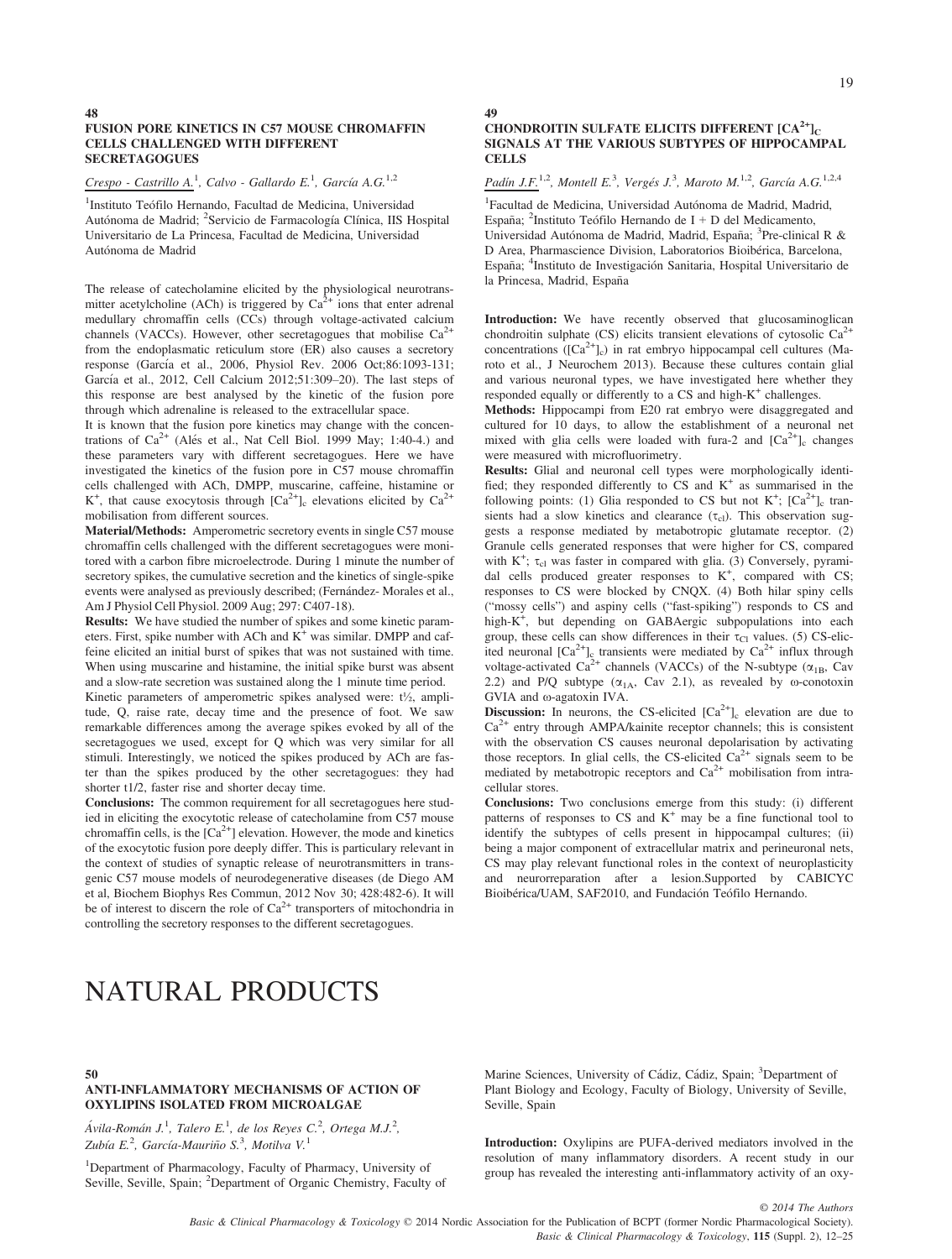lipin-containing lyophilized from Chlamydomonas debaryana and its major oxylipin constituent, 13-S-HOTE, in an acute ulcerative colitis model in rats.

Objective: The aim of this study was to investigate the mechanisms of action of several oxylipins isolated from the microalgae Chlamydomonas debaryana and Nannochloropsis gaditana in order to clarify their potential value in the prevention of IBD.

Materials/methods: In vitro anti-inflammatory activity was performed using two human cell lines, THP-1-macrophages and HT-29 colon cells. Several pro-inflammatory cytokines (TNF- $\alpha$ , IL-1 $\beta$ , IL-6 and IL-8) were measured by ELISA in both cell lines. The effect of the oxylipins (13- HOTE, 13-HODE and 15-HEPE 100µM) on the cellular localization of NFKB and PPAR- $\gamma$  was studied by using confocal microscopy.

# PHARMACOKINETICS

#### 51

#### EXPOSURE-RESPONSE ANALYSIS OF PERIPHERAL NEUROPATHY IN PATIENTS WITH SOLID TUMORS TREATED WITH PM060184

Fudio Muñoz S., de Miguel Lillo B., Fernández Teruel C., Soto Matos-Pita A.

PharmaMar, S.A. Colmenar Viejo, Madrid, Spain

Introduction: Antitubulin agents (AT) produce apoptosis of tumoral cells by binding to tubulin of microtubules during mitosis, but also produce peripheral neuropathy (PN) as main adverse event, by binding to tubulin of neuronal axons. PM060184 is a novel AT; after treating 70 patients, 6 cases of Grade 3 (G3) PN have been reported. The aim of this study was to evaluate the relationship between pharmacokinetics (PK) of PM060184 and the probability of developing G3 PN, as a way to characterize the safety profile of PM060184.

Material/Methods: PK data from the first two phase 1 clinical trials with PM060184 were used. Individual PK parameters were calculated by means of the population PK model of PM060184. A logistic regression model was used to assess the effect of exposition to PM060184 on the probability of developing G3 PN.

Results: A tricompartmental model with linear elimination from the central compartment adequately described PK of PM060184, with population values of total clearance of 58 L/h, volumes V1, V2 and V3 of 3.6, 16 and 189 L respectively and a fast terminal half-life of 4.5 h. The probability of developing G3 PN is related with exposition to PM060184 (95% IC de la OR: 1.005-1.024;  $P < 0.01$ ). The regression model predicts a 33% incidence of G3 PN in patients exposed to AUC of 470 mg\*hr/L, corresponding to a total dose of 27 mg/m².

Conclusion: Considering these results together with the preliminary antitumoral activity of PM060184 observed in treated patients so far, further clinical development of PM060184 is warranted.

#### 52

#### PHARMACOKINETICS/PHARMACODYNAMICS POPULATION MODELING OF TRANSAMINITIS IN CANCER PATIENTS TREATED WITH KAHALALIDE F

Miguel-Lillo B.<sup>1</sup>, Duart M.J.<sup>2</sup>, Soto-Matos A.<sup>1</sup>, Valenzuela B.<sup>3</sup>

<sup>1</sup>Pharma Mar, Madrid, Spain; <sup>2</sup>Faculty of Pharmacy, Miguel Hernández University, Elche, Spain; <sup>3</sup>Platform of Oncology, Hospital Quirón Torrevieja, Torrevieja, Spain

Objectives: Transaminitis was the dose limiting toxicity in the phase I studies and the major causes of kahalalide F (KF) dose reduction and Results: Oxylipins decreased the pro-inflammatory cytokines production in these cells in a dose-dependent manner. In addition, confocal microscopy study showed that the treatment of THP-1 and HT-29 cells with the oxylipins decreased the nuclear location of NF-kB and increased the presence of PPAR- $\gamma$  in the nucleus of these cell lines, which is known to down-modulate the expression of inflammatory cytokines.

Conclusion: These results suggest that these microalgae-derived-products could reduce the production of inflammatory cytokines by means of PPAR- $\gamma$  activation, by mechanisms that could be independent or dependent on NF<sub>K</sub>B. Therefore, these oxylipins might be an emerging therapeutic strategy for the treatment of colitis active phase.

Grant from MINECO, Spain, ALGALIMENTO-Project-IPT-2011- 1370-060000.

treatment discontinuations. We aimed to characterize the transient elevation of the alanine aminotransferase transaminase (ALT) after the intravenous (i.v.) administration of KF in cancer patients.

Methods: A total of 250 patients from 3 Phase 1 and 3 Phase 2 (Ph2) studies, receiving i.v. infusion of KF as monotherapy at doses ranging 266–6600 μg/m² were included. An open linear two-compartmental pharmacokinetic (PK) model described the time course of KF plasma concentrations using NONMEM<sup>®</sup> VII. A precursor-dependent indirect pharmacodynamic (PD) response model, where the transfer process of ALT from hepatocytes to plasma was stimulated by KF plasma concentrations, was used to characterize the ALT time course. The effect of patient demographics and/or pathophysiological factors on PK and PD parameters were evaluated. Model evaluation was conducted using bootstrap and predictive check. Model-based simulations were conducted to explore the role of dose, schedule and infusion duration on the incidence of severe transaminitis.

Results: Liver metastasis was associated with a 63% decreased in serum ALT. The Model captures the tolerance phenomena after multiple doses and distinguishes patients with high sensitivity to KFinduced ALT elevation (15%). Model-based simulations show that time course of ALT elevation depends on dose and schedule but not on infusion duration. Bootstrap and predictive check evidenced the model was deemed appropriate to describe KF PK and the incidence and severity of transaminitis. Among the dosing regimens evaluated, the dosing regimen selected for Ph2 provide less incidence of ALT increase.

Conclusions: The developed model adequately describes PK and PD after KF i.v infusion in cancer patients. The interpatient variability is moderate and similar to other anticancer drugs. Other dosing schedules than the one tested in Ph2, in terms of ALT increase are not warranted.

#### 53

# PHARMACOKINETIC AND PHARMACODYNAMIC MODELING OF NEUTROPENIA FOR LURBINECTEDIN

Fernández Teruel C., de Miguel Lillo B., Fudio Muñoz S., Soto Matos-Pita A.

PharmaMar, S.A. Colmenar Viejo, Madrid, Spain

Introduction: Lurbinectedin is an antineoplastic agent in clinical development. Plasma samples have been collected to characterize concentration-time profiles of lurbinectedin in 8 clinical trials. The main toxicity observed during the treatment with lurbinectedin has been hematological with marked decreases of absolute neutrophils count (ANC).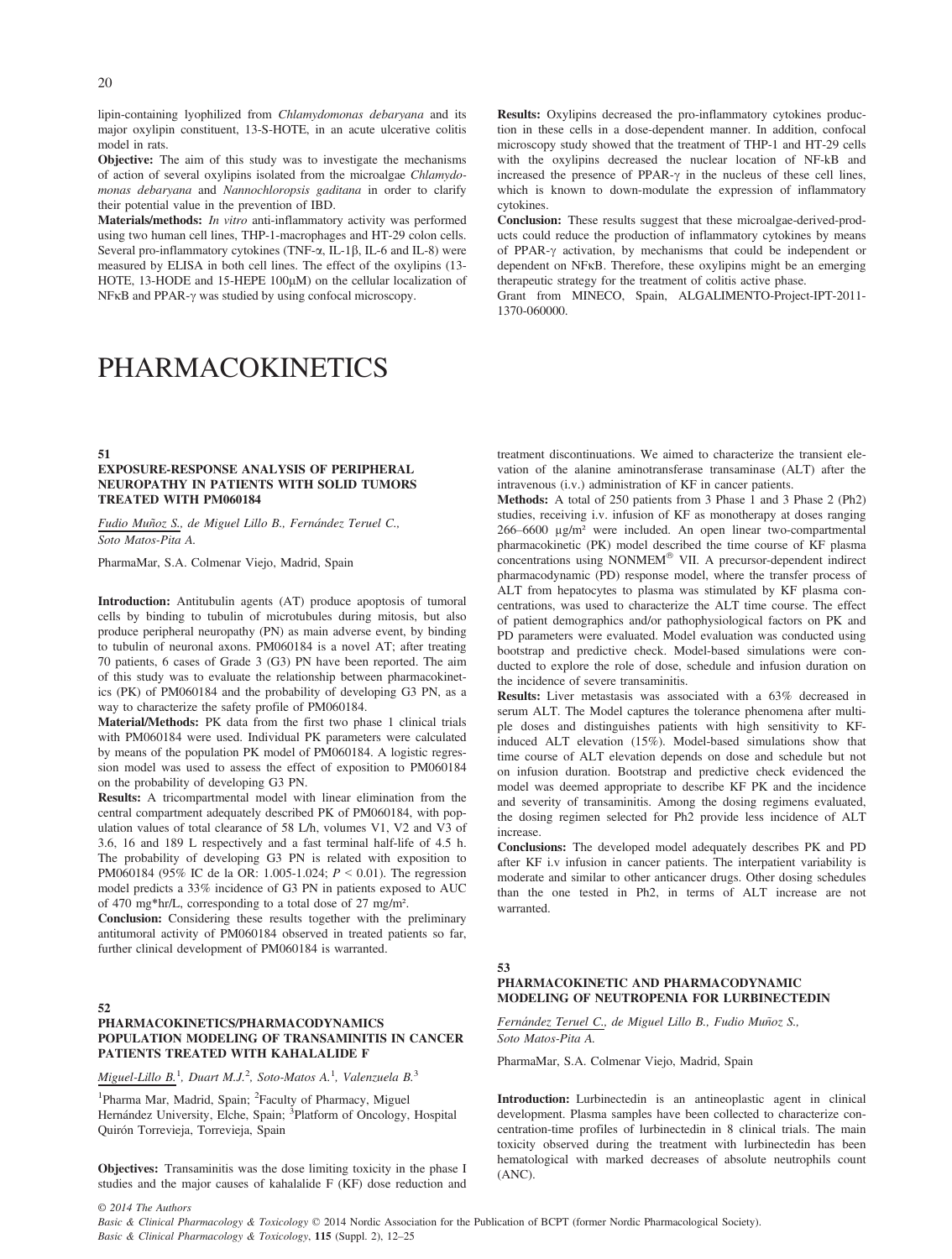The objective of the current work has been to develop a PK model for lurbinectedin as single agent, to characterize the sources of variability of drug disposition and finally to build a PK/PD model to describe the time course of ANC.

Methods: The concentration-time profiles of lurbinectedin as single agent (3 phase 1 trials and 3 phase 2 trials) were pooled with the most relevant covariates. Once the PK model was established the profiles of time course of ANC were included. The PK/PD model for neutropenia was based on the work done by Friberg (1).

Results: The results obtained allowed a better knowledge on the clinical development of lurbinectedin and to explain part of the wide variability which affects the time course of ANC. The simulations were

# MOLECULAR PHARMACOLOGY

#### 54

#### NOVEL NEGATIVE GATING MODULATORS OF KCA2/3 POTASSIUM CHANNELS AS PHARMACOLOGICAL TOOLS FOR NOVEL TRATMENTS

# $Oliván-Viguera A.<sup>1</sup>$ , Valero M.S.<sup>2</sup>, Badorrey R.<sup>3</sup>, Köhler R.<sup>1,4</sup>

<sup>1</sup> Aragon Institute of Health Sciences IACS, Zaragoza, Spain; 2 GIMACES, Faculty of Health Sciences, Universidad San Jorge, Villanueva de Gállego, Spain; <sup>3</sup>ISQCH, Faculty of Sciences, CSIC -Universidad de Zaragoza, Zaragoza, Spain; <sup>4</sup>Fundación Agencia Aragonesa para la Investigación y Desarrollo (ARAID), Zaragoza, Spain

**Introduction:** Calcium/calmodulin-regulated  $K^+$  channels,  $KCa2/3$ , are present in many organs and tissues such as vascular endothelia, intestinal and bronchial epithelia, neurons or red and white blood cell lineages. Therefore, they play important roles in cardiovascular, immunological and neurological functions and emerged as therapeutic targets. Here, we generated innovative small-molecules with a good "drug-like" profile (Lipinski's-rule-of-five) for pan-negative-gating modulation of KCa2/3 channels.

Materials/Methods: We performed organic synthesis of a series of small-molecule entities and performed patch-clamp experiments to evaluate their potency. In ex-vivo model systems, we evaluated their functional activity by myography on porcine coronary arteries and we determined cardiovascular safety and efficacy by telemetric cardiovascular monitoring on mice.

Results: Our novel small-molecules met Lipinski's rule and we identified one di-benzoate compound 815 as a KCa2/3 pan-negative-gating modulator, with potencies in the nanomolar range (KCa3.1:IC50 $\approx$ 30 nM, KCa2.3IC50 $\approx$ 100 nM). The compound had no considerable effects on distantly related human K<sup>+</sup> channels. Isometric myography revealed its capacity to block endothelium-derived hyperpolarizationinduced relaxation to 100 nM bradykinin by  $\approx 90\%$  and increased contraction to 5-HT to  $\approx$  145% of controls. Telemetric cardiovascular monitoring showed that single injection of 100 mg/kg 815 was safe and moderately reduced heart rate by  $\approx 10\%$ .

Conclusions: We synthesized and identified new chemical entities that could serve as pharmacophores for specific pan-negative-gating modulation of KCa2/3. Of these, 815 had nanomolar potency, and ex-vivo and in-vivo activity. 815 could be a tool to define physiological and pathomechanistic roles of KCa2/3 in the vasculature, CNS, and during inflammation in-vivo.

useful to optimize the schedules of administration and to assess the strategies used to minimize neutropenia: dose delays, dose reductions and the use of GCSF.

Conclusions: The use of modeling tools has allowed integrating the relevant information to explain the time course of ANC, to improve the administration schedules and to understand the pharmacokinetics of lurbinectedin.

#### Bibliography:

1. Friberg LE, Henningsson A, Maas H, et al. (2002) Model of chemotherapy-induced myelosuppression with parameter consistency across drugs. J Clin Oncol 20:4713–4721.

#### 55 GΑQ INDUCES APOPTOSIS THROUGH A NOVEL INTERACTING REGION WITH THE EFFECTOR PKCΖ

Cabezudo S.<sup>1,2</sup>, Sánchez-Fernández G.<sup>1,2,3</sup>, García-Hoz C.<sup>1,2</sup>, Mayor F. Jr<sup>1,2</sup>, Ribas C.<sup>1,2</sup>

<sup>1</sup>Centro de Biologia Molecular "Severo Ochoa" (CSIC-UAM);<br><sup>2</sup>Instituto de Investigación Sanitaria I a Princesa Madrid Spai <sup>2</sup>Instituto de Investigación Sanitaria La Princesa, Madrid, Spain and<br><sup>3</sup>Max-Planck-Institute for Heart and Lung Research <sup>3</sup>Max-Planck-Institute for Heart and Lung Research

Introduction: G proteins play an essential role in the initiation of Gprotein coupled receptor (GPCR). Particularly, the Gaq/11 family of G proteins has been classically shown to associate to and activate PLCb. However, a growing body of evidence points at additional effectors to be responsible for some Gaq functions. We have reported that GPCR activation promotes a direct interaction between Goq and PKC $\zeta$ , leading to the stimulation of the ERK5 pathway and to the development of cardiac hypertrophy, independently of the canonical effector PLCb. Methods: Biochemical characterization of the complex was performed by mutagenesis and co-immunoprecipitation analysis. Functionality of the complex was determined performing xCELLigence meassurements, propidium iodide incorporation and annexin V/7-AAD binding assays. Results: Here we present a biochemical characterization of the Gaq/ PKC $\zeta$  interaction and its implication in the promotion of apoptosis. This association involves the basic PB1-type II domain of PKC $\zeta$  and a novel acidic effector-binding region in Gaq, which was termed pseudo-PB1 type I domain and that has been proved to be essential for the association with PKC $\zeta$  and activation of the ERK5 pathway. Indeed, we have observed that PKC $\zeta$  acts as a scaffold bringing Goq and ERK5 together. Additionally, we reveal that Gog/PKCC/ERK5 complex link Gaq to an apoptotic cell death pathway.

Conclusions: Overall, this study provides concluding evidence showing that PKC $\zeta$  acts as a functional effector of Goa through the engagement of a novel binding region in the alpha subunit leading to ERK5 activation and apoptotic cell death, a process with paramount importance in the progression to heart failure. These results could help to uncover the indentification of new potential pharmacological targets for the treatment of cardiovascular diseases.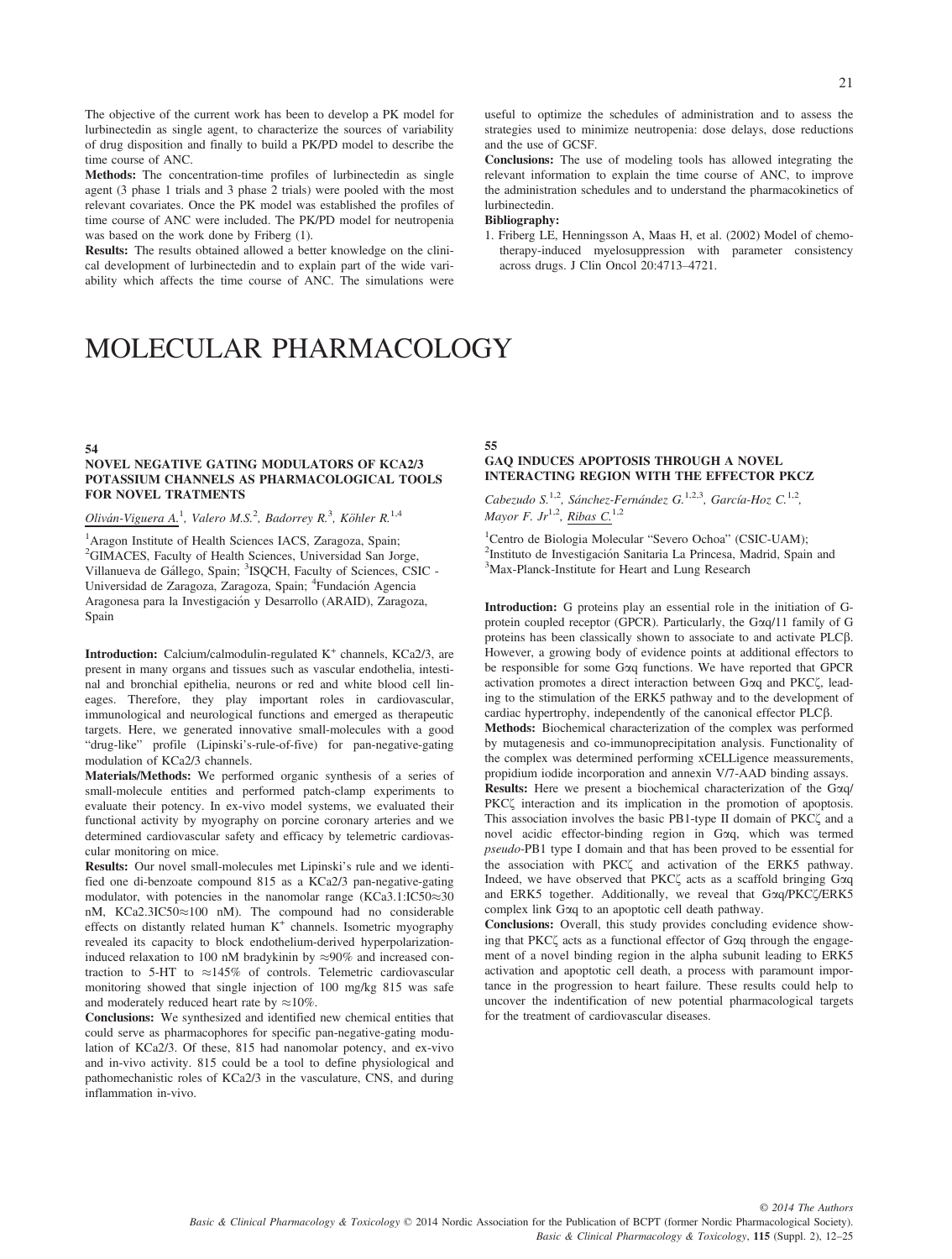### RESIDUE HIS264 IN EXTRACELLULAR LOOP 3 OF ADENOSINE A2A RECEPTOR IS CRITICAL FOR THE KINETICS OF LIGAND BINDING

Rodríguez Carracedo J.<sup>1</sup>, de la Fuente González R.A.<sup>1</sup>, Varela Lara I.<sup>1</sup>, Brea Floriani J.<sup>1</sup>, Rodríguez Díaz D.<sup>2</sup>, Gutiérrez-de-Terán Castañón H.<sup>3</sup>, Loza García M.I.<sup>1</sup>, Castro Pérez M.<sup>1</sup>

<sup>1</sup>Center for Research in Molecular Medicine and Chronic Diseases (CIMUS), University of Santiago de Compostela, Spain; <sup>2</sup>Stockholm University, Stockholm, Sweden; <sup>3</sup>Uppsala University, Uppsala, Sweden.

Adenosine  $A_{2A}$  receptors  $(A_{2A}AR)$  are therapeutic targets in asthma, inflammation, pain, Parkinson or Huntington diseases. The crystal structures of  $A_{2A}AR$  show a polar interaction between extracellular loops (EL) 2 and 3 through the family conserved residue Glu5.30 in EL2 and residue 7.29 in EL3, occupied by His264 in A2AAR or Asn266 in the closely related  $A_{2B}AR$ . Molecular dynamics simulations of both receptors suggested that the interaction between Glu5.30 and His7.29 in  $A_{2A}AR$  is key to maintain low mobility of the  $E Ls<sup>1</sup>$ , which act as a lid closing the binding site and stabilizing the  $A_{2A}AR/ZM-241385$ 

(4-[2-[[7-amino-2-(furan-2-yl)-[1,2,4]triazolo[1,5-a][1,3,5]triazin-5-yl] amino]ethyl]phenol) complex.

We hypothesize that the His7.29Asn replacement is responsible for a faster dissociation rate of ligands, which might explain the lower affinity of most ligands for A2BAR. Considering that residence time of drugs on their targets  $[t<sub>R</sub>]$ , the inverse of the dissociation rate constant  $(k<sub>off</sub>)$ ] may be a critical parameter to predict *in vivo* efficacy<sup>2</sup>, we aimed to determine the effect of His264Asn replacement on ligand binding kinetics of  $[^3H]$ -ZM-241385 at A<sub>2A</sub>AR.

Kinetic binding dissociation experiments in membranes of HEK293 cells stably expressing the receptors provided values of  $k_{\text{off}} = 0.01417 \pm 0.00242$  min<sup>-1</sup> and 0.1516  $\pm 0.02610$  min<sup>-1</sup> (mean  $\pm$  SEM,  $n = 4$ ) (\*\* $P < 0.01$ , unpaired t test, two-tailed) at wild type and His264Asn mutant  $A_{2A}AR$ , respectively ( $t_R$  of [<sup>3</sup>H]-ZM- $241385 = 70.57$  min and 6.59 min, respectively), being  $k_{\text{off}}$  value at  $A_{2A}AR$  similar to that previously reported  $(0.01 \text{ min}^{-1})^3$ . These experimental results confirm a role of EL3 mobility in ligand binding kinetics.

#### References:

1. Rodríguez D et al. Biochemistry. 2011, 50:4194-4208.

2. Copeland R. Expert Opin Drug Discov. 2010, 5:305-310

3. Guo D et al. Br J Pharmacol. 2012, 166: 1846-1859.

# HORMONAL PHARMACOLOGY AND METABOLISM

#### 57

#### TRIGLYCERIDE-RICH LIPOPROTEINS MODULATE THE NIACIN-INDUCED PRODUCTION OF THE VASODILATOR PGD2 IN HUMAN MACROPHAGES

Montserrat-de la Paz  $S^{1,2}$ , Bando-Hidalgo M.J.<sup>1</sup>, Romero-Mota Y.<sup>1</sup>, Bermudez B.<sup>1,2</sup>, Lopez S.<sup>1</sup>, Abia R.<sup>1</sup>, Muriana F.J.G.<sup>1</sup>

<sup>1</sup>Instituto de la Grasa, Consejo Superior de Investigaciones Científicas, Sevilla, España; <sup>2</sup>Facultad de Farmacia, Universidad de Sevilla, Sevilla, España

Introduction: Niacin is one of the most effective agents for lowering triglycerides, cholesterol, LDL and raising HDL. However, its use is limited due to a severe vasocutaneous flushing reaction mediated by  $PGD<sub>2</sub>$ . The main  $PGD<sub>2</sub>$  producing cells and molecular targets of niacin remain unclear. Herein, the potential of myeloid granulocytes, monocytes and monocyte-derived cells in niacin-flush and the underlying mechanisms by which postprandial triglyceride-rich lipoproteins (TRL) could modulate niacin-induced PGD<sub>2</sub> were investigated.

Material/Methods: Monocytes and neutrophils were obtained from healthy volunteers, and TRL after the ingestion of single meals containing refined olive oil (MUFAs), fat cream (SFAs), or refined olive oil + fish oil (MUFAs + PUFAs omega-3). Monocytes were differentiated and polarized to macrophages (M0, M1 and M2) and dendritic cells. Cells were 30 min pre-incubated with/without TRL  $(100 \mu g/mL)$ or AAS  $(100 \mu M)$  and then treated with niacin  $(3 \mu M)$  at different times).  $PGD<sub>2</sub>$  release was determined by EIA and gene expression changes by qPCR.

Results: In contrast to neutrophils, monocytes and the myeloid monocyte-differentiated lineage were  $PGD<sub>2</sub>-producing$  cells. Macrophages (notably M0) were the major cell type involved in niacin-induced PGD<sub>2</sub> release. Pre-incubation of macrophages with AAS or TRL (in a fatty acid-dependent manner) decreased the production of  $PGD<sub>2</sub>$  in agreement with gene signatures of the niacin flushing response (GPR109A, PTGDS, PLA2G4D, NOS-2, COX-2, NAMPT, SIRT-1 and PPARG).

Conclusion: These findings provide evidence that macrophages could play a role in niacin-flush and that fatty acids in TRL could help to buffer such a side effect of niacin.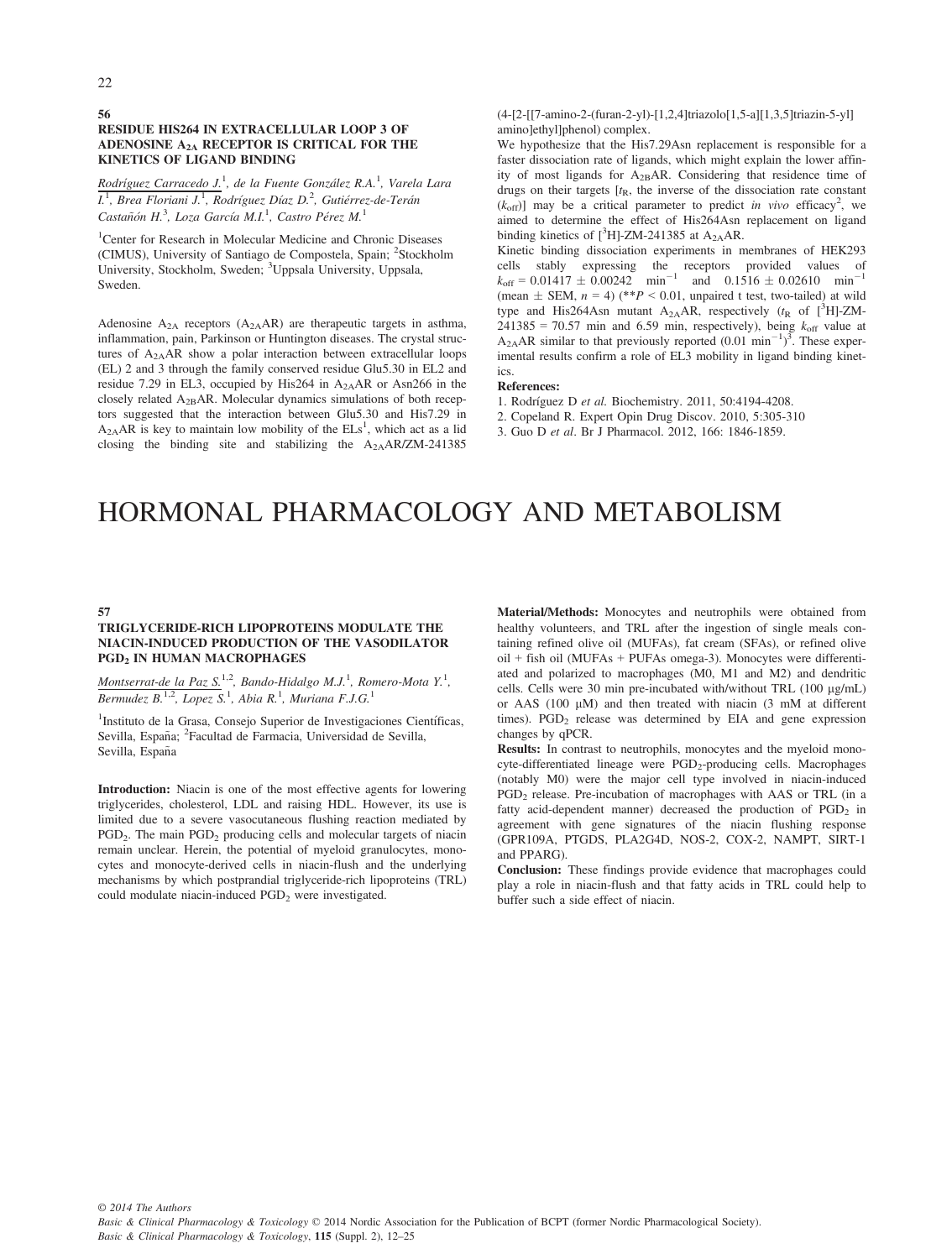# GASTROINTESTINAL/RESPIRATORY PHARMACOLOGY

#### 58

## NOVEL MARKERS TO EVALUATE IMMUNOMODULATORY EFFECTS OF ANTIBIOTICS IN DSS-COLITIS: MICRO-RNA EXPRESSION AND MICROBIOTA POPULATIONS

Garrido-Mesa J.<sup>1</sup>, Rodríguez-Nogales A.<sup>1</sup>, Algieri F.<sup>1</sup>, Garrido-Mesa  $N<sup>1</sup>$ , Utrilla M.P.<sup>1</sup>, Rodríguez-Cabezas M.E.<sup>1</sup>, García F.<sup>2</sup>, Chueca N.<sup>2</sup>, Gálvez  $J<sup>1</sup>$ 

1 CIBER-EHD, CIBM, Universidad de Granada, Granada, Spain; 2 Hospital universitario San Cecilio, IBIG, Granada, Spain

Introduction: Minocycline and doxycycline exert immunomodulatory effects that could be beneficial in IBD. Micro-RNAs have been recently reported to play a key role in intestinal homeostasis that can be influenced by microbiota populations. The aim of the study was to evaluate the effect of these antibiotics in the DSS-colitis model in mice, characterizing the modifications induced in the micro-RNA expression and bacterial diversity.

Methods: Female C57BL/6J mice were assigned into non-colitic and DSS-colitic groups. Colitis was induced by dextran sodium sulfate (DSS) in the drinking water (3%) for 6 days. Once the colitis process was established, colitic mice were divided in three groups: DSS-con-

trol (without treatment), MNC (receiving minocycline 50 mg/kg/day) and DXC (receiving doxycycline 10 mg/kg/day). After six days of treatment, all mice were sacrified. The inflammatory status was evaluated by a disease activity index (DAI), qPCR of inflammatory markers, including micro-RNAs. Also, changes in microbiota populations were characterized by pyrosequencing.

Results: According to the DAI values, minocycline and doxycycline treatment improved the recovery of colitic mice, ameliorating some of the inflammatory markers, including IL-1 $\beta$ , IL-17, TGF $\beta$ , MMP-2, MUC-2, MUC-3, ZO-1 and occludin. A micro-RNA expression profile was established for this model of colitis showing an increased expression of miR-155, miR-223 and miR-150 while miR-143 and miR-375 were decreased. Both antibiotics partially restored the expression of some of these markers. Pyrosequence characterization of microbiota showed that minocycline and doxycycine treatments increased the bacterial diversity, reverting the dysbiosis produced by DSS-colitis.

Conclusion: Minocycline and doxycycline are able to modify the expression of different inflammatory markers and microRNAs, as well as to increase the intestinal bacterial diversity. These observations confirm the combined contribution of antibiotic and immunomodulatory properties ascribed to these compounds that could be of great interest to control the complex pathogenesis of IBD.

# PHARMACOGENETICS AND PHARMACOGENOMICS

#### 59

# EFFECT OF CYP2C9 AND CYP2C8 POLYMORPHISMS ON PHARMACOKINETICS OF IBUPROFEN ENANTIOMERS

Abad-Santos F., Ochoa D., Prieto-Pérez R., Román M., Talegón M., Rivas A., Cabaleiro T.

Service of Clinical Pharmacology, Hospital Universitario de la Princesa, Instituto Teófilo Hernando, Instituto de Investigación sanitaria Hospital Universitario de la Princesa, Madrid, Spain

Introduction: Ibuprofen is a widely used chiral nonsteroidal antiinflammatory drug, metabolized by CYP2C9 and CYP2C8, which are polymorphic. The aim of this study was to evaluate the involvement of CYP2C9 and CYP2C8 genetic polymorphisms on the pharmacokinetics of ibuprofen enantiomeric forms.

Methods: 122 healthy volunteers (63 men and 59 women) participating in six ibuprofen bioequivalence clinical trials were genotyped for CY2C8\*2, CYP2C8\*3, CYP2C8\*4, CYP2C9\*2 and CYP2C9\*3 polymorphisms by real time PCR. R- and S-ibuprofen plasma levels were measured using high-performance liquid chromatography combined with tandem mass spectrometry. Pharmacokinetic parameters were calculated from the plasma concentration–time data using noncompartmental methods.

Results: Allelic frequencies for CYP2C8 were 81.97% \*1, 1.64% \*2, 10.65% \*3, and 5.74% \*4, and for CYP2C9 were 81.97% \*1, 10.24% \*2, and 7.79% \*3. Linkage disequilibrium was observed between CYP2C8\*3 and CYP2C9\*2. CYP2C8 polymorphisms did affect neither R- nor S-ibuprofen pharmacokinetics. Compared with \*1/\*1 subjects, CYP2C9\*3 carriers showed lower R- and S-ibuprofen clearance, and higher S-ibuprofen AUC and half life. Allele CYP2C9\*2 carriers showed higher S-ibuprofen AUC and half life and lower clearance than \*1/\*1. Compared with wild type subjects, S-ibuprofen clearance diminished 16.4% in \*1/\*2, 27.1% in \*1/\*3, 38.7% in \*2/\*2 and \*3/\*3, and 44.6% in \*2/\*3. R-ibuprofen clearance diminished 6.4% in \*1/\*2, 9% in \*1/\*3, 28.3% in \*2/\*2 and \*2/\*3, and 32.3% in \*3/\*3.

Conclusions: The pharmacokinetics of S-ibuprofen and R-ibuprofen is affected mainly by CYP2C9 polymorphisms, but CYP2C8 polymorphisms have not a significant role.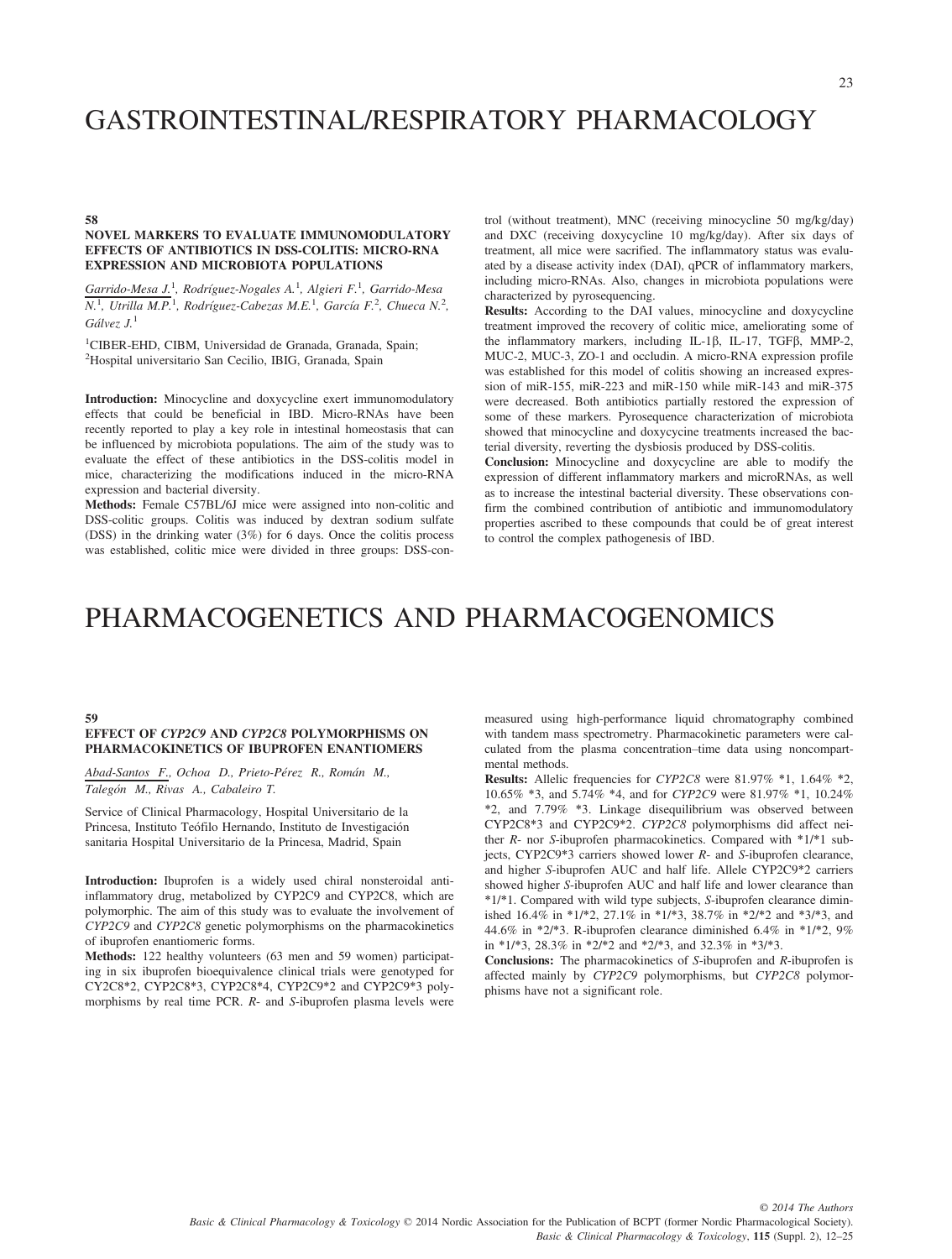# **RECEPTORS**

#### 60

#### PHARMACOLOGY OF NATIVE α6β4 NICOTINIC ACETYLCHOLINE RECEPTORS IN HUMAN ADRENAL CHROMAFFIN CELLS

#### Hone A.J.<sup>1</sup>, McIntosh J.M.<sup>2,3</sup>, Passas J.<sup>4</sup>, de Castro-Guerín C.<sup>5</sup>, Albillos A.<sup>1</sup>

<sup>1</sup>Universidad Autónoma de Madrid, Madrid, Spain; <sup>2</sup>University of Utah, Salt Lake City, Utah, USA; <sup>3</sup>George E. Whalen Veterans Affairs Medical Center, Salt Lake City, Utah, USA; <sup>4</sup>Hospital Doce de Octubre, Madrid, Spain; <sup>5</sup>Hospital La Paz, Madrid, Spain

Introduction: Human adrenal chromaffin cells have been shown to express nicotinic acetylcholine receptors (nAChR) of the  $\alpha$ 6 $\beta$ 4 subtype which facilitate the release of catecholamines from chromaffin cells when activated. This release is excessive in diseases such as hypertension or pheochromocytoma. In addition, a related subtype,  $\alpha$ 6 $\beta$ 2, is expressed by catecholamine releasing neurons in the brain and has been implicated in several neurological and neuropsychiatric conditions including Parkinson's disease and nicotine reward and dependence.

Material and Methods: Perforated-patch whole-cell electrophysiology was performed on isolated human chromaffin cells obtained from organ donors.

Results: Ligands known to activate  $\alpha$ 6 $\beta$ 2 nAChRs, nicotine, varenicline, and the experimental compound 5-I-A-85380, were also found to activate  $\alpha$ 6 $\beta$ 4 receptors at concentrations in the nano to low micromolar range. Experiments with acetylcholine and nicotine revealed that chromaffin cell  $\alpha$ 6 $\beta$ 4 receptors were relatively rapidly desensitizing. The effects of these compounds were not due to the presence of  $\alpha 6\beta 2$ receptors because the  $\beta$ 2-seletive antagonist  $\alpha$ -conotoxin LvIA(N9R, V10A) had little effect on acetylcholine-evoked currents.

Conclusions: Our results have broad implications in the development of compounds with potential use in the therapeutics of hypertension and pheochromocytoma and nicotine addiction. They suggest that the cardiovascular side effects observed may be the result of activity on  $\alpha$ 6 $\beta$ 4 receptors expressed by adrenal chromaffin cells.

61

# NEUROTROPHIN-3 MODULATES THE FUNCTIONALITY OF ENDOTHELIAL  $\beta_3$ -ADRENOCEPTORS IN MOUSE AORTA

 $\text{Arce~}C^{1}$ , Monto F.<sup>1</sup>, Noguera M.A.<sup>1</sup>, Vicente D.<sup>1</sup>, Delgado A.<sup>2</sup>, Fariñas  $L^2$ , D'Ocon P.<sup>1</sup>, Ivorra M.D.<sup>1</sup>

<sup>1</sup>Facultat de Farmàcia. Universitat de València, Valencia. Spain; 'Facultat de Farmàcia. Universitat de València, Valencia. Spain;<br><sup>2</sup>Facultat de Biologia. Universitat de València, Valencia. Spain.

Background: Neurotrophin-3 (NT-3) has been studied as a regulator of the survival, development and function of sympathetic neurons during embryonic development (1). In the adult cardiovascular system, NT-3 modulates the sympathetic innervation (1) and increases NO production in endothelial cells (2).

**Objective:** To analyze the role of NT-3 on vascular  $\alpha_1$ - and  $\beta$ -adrenoceptor (AR) mediated responses.

Methods: Responses to  $\alpha_1$ -AR agonist (phenylephrine),  $\beta$ -AR agonists (isoprenaline, non-selective; salbutamol,  $\beta_2$ -selective and SR58611A,  $\beta_3$ -selective), acetylcholine and sodium nitroprusside (NO donor) were analysed in isolated aorta from 8-10 month old male  $Ntf3^{+/lacZneo}$  mice that express reduced levels of NT-3 (3) and wild type (WT) with (E+) or without (E-) endothelium, as previously described (4). Two consecutive concentration-response curves (CCR) of phenylephrine were obtained to test the reproducibility of contraction after incubation with b-AR agonists.

Results: Phenylephrine-induced contraction and acetylcholine, nitroprusside, salbutamol and isoprenaline vasodilatations were similar in both groups of animals and in  $(E+)$  or  $(E-)$  rings. In WT  $(E+)$  mice,  $SR58611A$  showed biphasic relaxation curves ( $pEC_{50}$  high: 7.54  $\pm$  0.57, pEC<sub>50low</sub>: 5.07  $\pm$  0.15,  $\beta_3$ -AR high affinity sites:  $20.2 \pm 5.8\%$ ,  $n = 6$ ). In Ntf3<sup>+/lacZneo</sup> mice, SR58611A relaxed monophasically with low pEC<sub>50</sub> (5.27  $\pm$  0.12, n = 6), suggesting a lack of  $\beta_3$ -AR participation. The maximal phenylephrine response was significantly reduced after SR58611A treatment in  $(E+)$  WT (36.4  $\pm$  6.9%) vs. 79.6  $\pm$  7.6% of KCl 80 mM,  $n = 7$ ,  $P < 0.01$ ) but not in NT3<sup>+/-</sup> mice.

Conclusions: Neurotrophin-3 exhibits an endothelium-dependent activity which decreases  $\beta_3$ -AR mediated vasodilatation as well as the  $\beta_3$ -AR-mediated "desensitization" of the contractile response to  $\alpha_1$ -AR in mouse aorta.

References:

- 1. Caporali A and Emanueli C, Physiol Rev, 89: 279-308, 2009
- 2. Meuchel et al., Cardiovas Res 91, 668-676, 2011

3. Fariñas et al., Nature, 369(6482):658-61, 1996.

4. Flacco et al., Br J Pharmacol, 169:413-2, 2013.

# TEACHING IN PHARMACOLOGY

#### 62

# REPLACEMENT OF LABORATORY WORK BY AUDIOVISUAL SIMULATIONS IN PHARMACOLOGY TEACHING: THE STUDENTS' POINT OF VIEW

#### Alguacil L.F.

Facultad de Farmacia, Universidad CEU San Pablo, Madrid

In the last decades a progressive replacement of traditional laboratory practices by alternative teaching methods has been applied in most pharmacology departments, mainly to attend ethical issues concerning animal experimentation. The actual effectiveness of such replacement has been discussed, the opinion of the students being often ignored in this debate. Recently, the remaining laboratory practices in our area of Pharmacology were totally replaced by workshops where students worked on audiovisual simulations, clinical case studies and bibliography to virtually reproduce experiments, discuss clinical problems and prepare oral presentations.

An 11-item questionnaire was anonymously filled out by 13 students of "General Pharmacology" (degree of Pharmacy) and 35 students of

© 2014 The Authors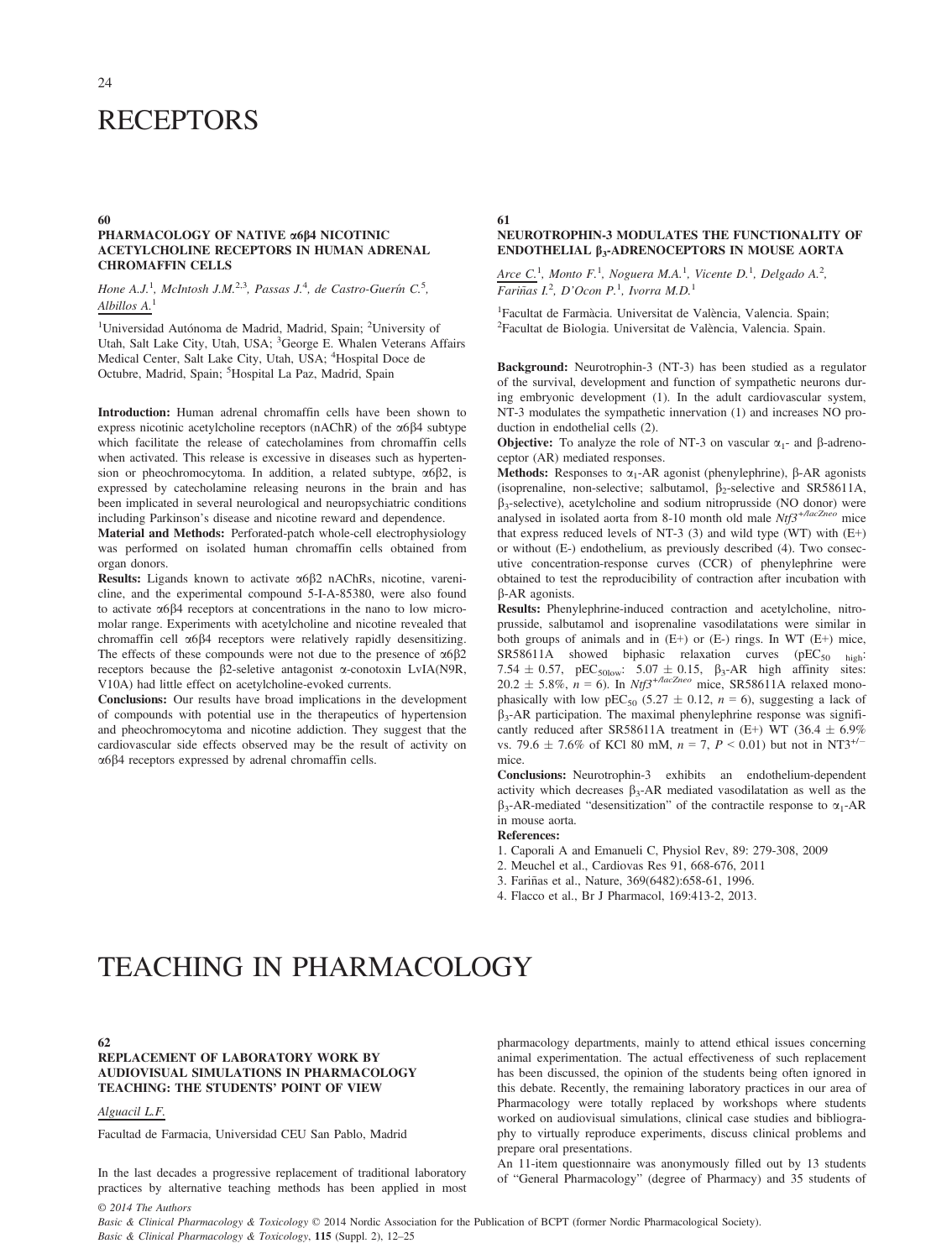"Basic Pharmacology" (degree of Medicine) to evaluate different aspects of these workshops. One item specifically addressed animal experimentation by raising this question: "In the case that experiments with animals could have been conducted, would you have preferred to run them instead of working on audiovisual materials?" Generally speaking, the evaluation of workshops was highly positive in both groups of students. Concerning the former question, 77% of Pharmacy students and 46% of Medicine students expressed an unconditional

# OTHERS | OTROS

#### 63

#### MULTICENTRIC OSTEOARTHRITIS INTERVENTION STUDY WITH SYSADOA (MOVES): EFFECTS OF COMBINED GLUCOSAMINE HYDROCHLORIDE AND CHONDROITIN SULFATE VS CELECOXIB FOR PAINFUL KNEE **OSTEOARTHRITIS**

Hochberg M.C.<sup>1</sup>, Martel-Pelletier J.<sup>2</sup>, Monfort J.<sup>3</sup>, Möller I.<sup>4</sup>, Castillo J.-R.<sup>5</sup>, Arden N.<sup>6</sup>, Berenbaum F.<sup>7</sup>, Conaghan P.<sup>8</sup>, Pap T.<sup>9</sup>, Richette  $P^{10}$ , Sawitzke A.<sup>11</sup>, du Souich  $P^{12}$ , Pelletier J.- $P^{2}$ , MOVES Investigation Group

<sup>1</sup>University of Maryland School of Medicine, Baltimore, MD, USA; 2 University of Montreal, Hospital Research Center (CRCHUM), Montreal, QC, Canada; <sup>3</sup>Hospital del Mar, Barcelona, Spain; <sup>4</sup>Instituto. POAL de Reumatologia, Barcelona, Spain; <sup>5</sup>Hospital Universitario Virgen del Rocío, Spain; <sup>6</sup>University of Oxford, Oxford, UK; <sup>7</sup>Faculty of Medicine Pierre & Marie Curie, Saint-Antoine hospital, Paris, France; <sup>8</sup>University of Leeds, Leeds, UK; <sup>9</sup>University Hospital Munster, Munster, Germany; <sup>10</sup>Fédération de rhumatologie, Hôpital<br>Lariboisière, Paris, France; <sup>11</sup>University of Utah, Salt Lake City, USA; <sup>12</sup>Faculté de médecine Université de Montréal, Montreal, QC, é de médecine Université de Montréal, Montreal, QC, Canada

Introduction: The purpose was to assess whether combination of glucosamine hydrochloride and chondroitin sulfate (2 capsules GH 250

preference for real experiments in the lab; 8% and 25% transmitted mixed thoughts and 15% and 23% overtly preferred audiovisuals.

Many students of the three categories remarked that laboratory work cannot be fully replaced by simulations. If the expectations of the students are to be taken into account, some representative and ethically acceptable laboratory practices should be considered at least as an option for motivated individuals.

mg + CS 200 mg TID) has comparable efficacy to Celecoxib (CE 200 mg QD) to reduce pain in knee OA patients with severe pain after 6 months of treatment.

Material/Methods: MOVES was an international multicentric, phase IV, double-blind, non-inferiority trial to compare efficacy and safety of GH+CS (Droglican®, Bioiberica SA) and CE. Patients were eligible if ≤40 years, fulfilled ACR criteria for knee OA, had Kellgren-Lawrence grade 2 or 3 and WOMAC pain>30 (0-500). Patients with gastrointestinal or cardiovascular risk were excluded. Primary outcome was mean decrease in WOMAC Pain.

Results: 763 patients were screened and 606 randomized (GH+CS  $N = 304$  or CE  $N = 302$ ). 522 (86.1%) completed trial and were included in PP non-inferiority analysis. Mean (SD) age was 62.7 (8.9) years, 438 (83.9%) were women; KL grade 2 changes were in 327 (62.6%). Basal WOMAC pain score was 372.0 (41.8) and 370.6 (41.4) in GH+CS and CE respectively; at 180 days was 185.8 (7.4) and 184.7 (7.6), corresponding to a mean (SEM) difference of 1.11 (10.63) units (CI95%-21.99, 19.76) ( $P = 0.917$ ) that respects non-inferiority margin. There was no significant difference between groups in the secondary outcomes and proportion of patients with treatment-emergent adverse events between the groups (50.7% overall); no deaths occurred in this 6-month study.

Conclusions: These results demonstrated comparable efficacy of GH+CS (Droglican) to celecoxib for relief of severe knee pain in patients with knee OA and a similar safety profile.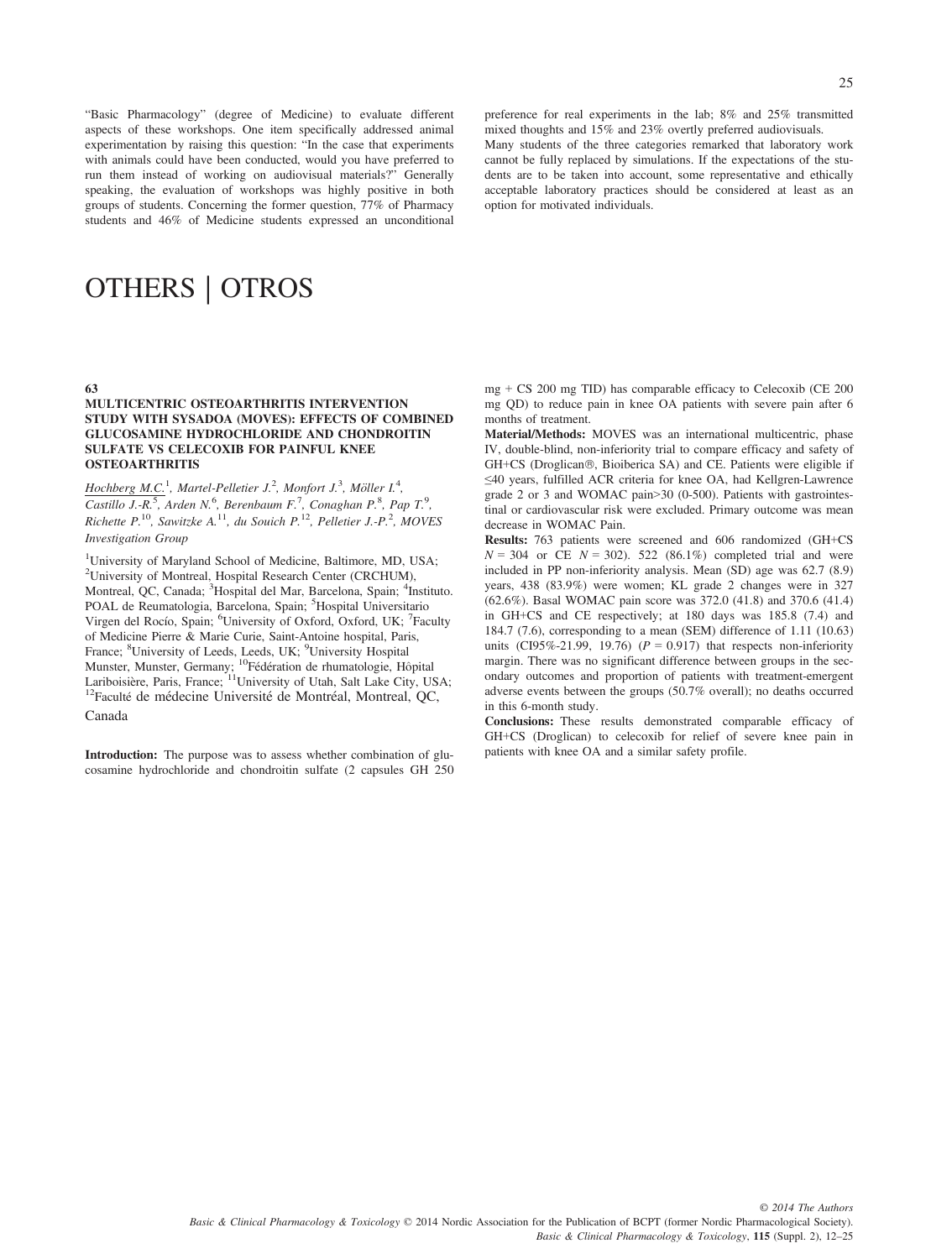# POSTER ABSTRACTS CARDIOVASCULAR PHARMACOLOGY

#### 1 CARDIOPROTECTION EXERTED BY LABDANE DITERPENES IS RELATED TO ACTIVATION OF AKT PATHWAYS IN ISOLATED RAT HEARTS SUBJECTED TO ISCHEMIA/REPERFUSION

Cuadrado-Berrocal I.<sup>1</sup>, Fernández-Velasco M.<sup>2</sup>, Boscá L.<sup>2</sup>, de las Heras  $B<sup>1</sup>$ 

<sup>1</sup>Facultad de Farmacia, Universidad Complutense de Madrid; <sup>2</sup>Instituto de Investigaciones Biomedicas "Alberto Sols", Madrid

Introduction and objectives: Diterpenes are bioactive natural products with great therapeutic potential. Labdane-type diterpenes exert anti-inflammatory and cytoprotective activities, although their therapeutic potential in cardioprotection has not been evaluated. Development of new compounds targeting different pathways and acting as multitarget inhibitors may provide new strategies for cardiovascular therapy, in particular, for ischemia/reperfusion (I/R) injury, a primary cause of cardiac failure. This study was designed to investigate the cardioprotective effects of a labdane diterpene (DT1) against cardiac I/R injury in isolated rat hearts and the molecular mechanisms involved.

Materials and Methods: Hearts from 21 adult male Wistar rats were randomly assigned to 1 of 3 experimental groups: non-ischemia group, I/R group and treatment group  $(DT1 + I/R)$ . Isolated rat hearts were mounted in a Langendorff device underwent ischemia (I) for 30 min and 60 min of reperfusion (R). DT1 (20  $\mu$ M) was added when reperfusion started.

Results: We found that I/R resulted in a loss of cardiomyocytes, while treatment with DT1 significantly decreased the number of cardiac apoptotic cells detected as TUNEL-positive nuclei, compared with untreated animals following global I/R (20.0  $\pm$  3.0% vs. 59.6  $\pm$  3.6%;  $P < 0.001$ ). Increases in the expression of anti-apoptotic proteins and a significant reduction of caspasa-3 activity were also observed. Analysis of survival pathways showed that treatment with DT1 promotes a significant increase in the levels of relevant proteins involved in cytoprotection (pAKT, pERK1/2 and pPDK1). Moreover, the labdane-induced cardioprotection involves activation of AMPK, suggesting a role for energy homeostasis in its mechanism of action.

Conclusions: The results obtained demonstrate an efficient cardioprotection by DT1 against myocardial I/R, mediated by activation of cellsurvival signalling pathways as AKT and AMPK and reduction of apoptosis. These compounds could provide new therapeutic strategies for the pharmacological treatment of ischemic injury.

This work was supported by Grant PR6/13-18857 from Santander-UCM to B.H.

#### $\overline{2}$

# 5-HYDROXYTRYPTAMINE MODULATION OF VAGALLY-INDUCED BRADYCARDIA IN FLUOXETINE-TREATED RAT

García M., López C., García-Pedraza J.A., Gomez-Roso M., Martín M.L., Morán A.

Facultad de Farmacia, Universidad de Salamanca, Salamanca, España

Introduction/Objectives: Selective serotonin reuptake inhibitors, as fluoxetine, are the usual treatment in psychiatric disorders, such as depression<sup> $(1)$ </sup>, where 5-HT concentrations are altered. The aim of this study was to evaluate 5-hydroxytryptamine modulation of vagallyinduced bradycardia in fluoxetine-treated rat.

Material/Methods: Animals were orally treated with fluoxetine (10 mg/kg) for 14 days. After CNS destruction<sup>(2,3,4)</sup>, vagal stimulation (monophasic pulses, 1 ms duration,  $15 \pm 3V$  at 3, 6 and 9 Hz frequencies) or administration of exogenous acetylcholine (1, 5 and 10 μg/kg) were performed<sup>(2)</sup>.

Results: Vagal stimulation or administration of acetylcholine resulted in frequency- or dose- dependent bradycardia. Intravenous administration of  $5-HT$  (10, 50, 100 and 200  $\mu$ g/kg) had a dual effect on the bradycardia. 5-carboxamidotryptamine (5-CT; 10 µg/kg), 5-HT1/7 agonist, and L-694,247 (50 µg/kg), 5-HT1D agonist, reproduced low doses serotonin inhibitory action; meanwhile, 1-phenylbiguanide (10 lg/kg), 5-HT3 agonist, mimicked 5-HT high doses potentiating effect. Alpha-methyl-5-HT (5-HT2 agonist; 10 µg/kg), 8-OH-DPAT (5-HT1A agonist; 50 lg/kg), or CGS-12066B (5-HT1B agonist; 50 lg/kg) did not modify the electrically-induced bradycardia. Pretreatment with SB269970 (5-HT7 antagonist; 0.5 mg/kg), did not modify 5-CT effect. Inhibition of the bradycardia induced by L-694,247 was completely blocked by BRL-15572 (5-HT1D antagonist; 1 mg/kg). Enhancement of the bradycardia by 1-phenylbiguanide was completely abolished by pretreatment with MDL-72222 (5-HT3 antagonist; 1 mg/ kg). Neither 5-HT (10 μg/kg) nor 5-CT (10 μg/kg) modified the bradycardia induced by exogenous acetylcholine; however, 5-HT (200 µg/ kg) and 1- phenylbiguanide (10 µg/kg) potentiated the exogenous acetylcholine-induced bradycardia.

Conclusions: Serotonin exerts a dual effect on the vagally-induced bradycardia. Low doses mediate prejuntional inhibition (5-HT1D receptors) and high doses potentiate this effect (pre and postsynaptic 5-HT3 receptor activation) in fluoxetine-treated rats.

References:

1. Marcus et al., WHO, 2012.

- 2. Moran et al., 1994. Eur. J. Pharmacol. 252(2):161–166.
- 3. García et al., 2005. Br. J. Pharmacol. 145(5):593-601.

4. Restrepo et al., 2010. Exp Diabetes Res. doi: 10.1155/2010/686734.

# 3

### SEVOFLURANE INDUCED LOWER POSTOPERATIVE RELEASE OF TROPONIN 1 AND NT-PROBNP THAN PROPOFOL IN PATIENT SUBJECTED TO OFF-PUMP CORONARY ARTERY BYPASS GRAFT SURGERY

Ramirez M.<sup>1</sup>, Guerrero-Orriach J.<sup>1</sup>, <u>Bellido I.</u><sup>2</sup>, Galan M.<sup>1</sup>, Iglesias  $P^1$ , Rubio M.<sup>1</sup>, Cruz J.<sup>1</sup>

<sup>1</sup>Service of Anaesthesia, Virgen de la Victoria University Hospital; <sup>2</sup>Department of Pharmacology, School of Medicine, Malaga

The effect of general anaesthesia with sevoflurane vs. propofol in perioperative cardiac function of patients undergoing elective off-pump coronary artery bypass graft surgery (CAGB) was evaluated by NTproBNP quantification.

Methods: A prospective, longitudinal, double-blind, randomized and controlled clinical trial was done in ASA class II-IV patients undergoing elective off-pump CAGB surgery under general anaesthesia. Exclusion criteria were Euroscore scale value >7, combined surgery, hemodynamic instability, heart failure and need for vasoactive drugs before surgery. Patients were randomized in three groups: SEV intraoperative+ postoperative (SEV), SEV intraoperative+ PRO postoperative (SP), or PRO intraoperative+ postoperative (PRO). Cardiopulmonary function, cardiac troponin 1, NT-proBNP and inotropic drugs were recorded perioperatively during 48 h of follow up.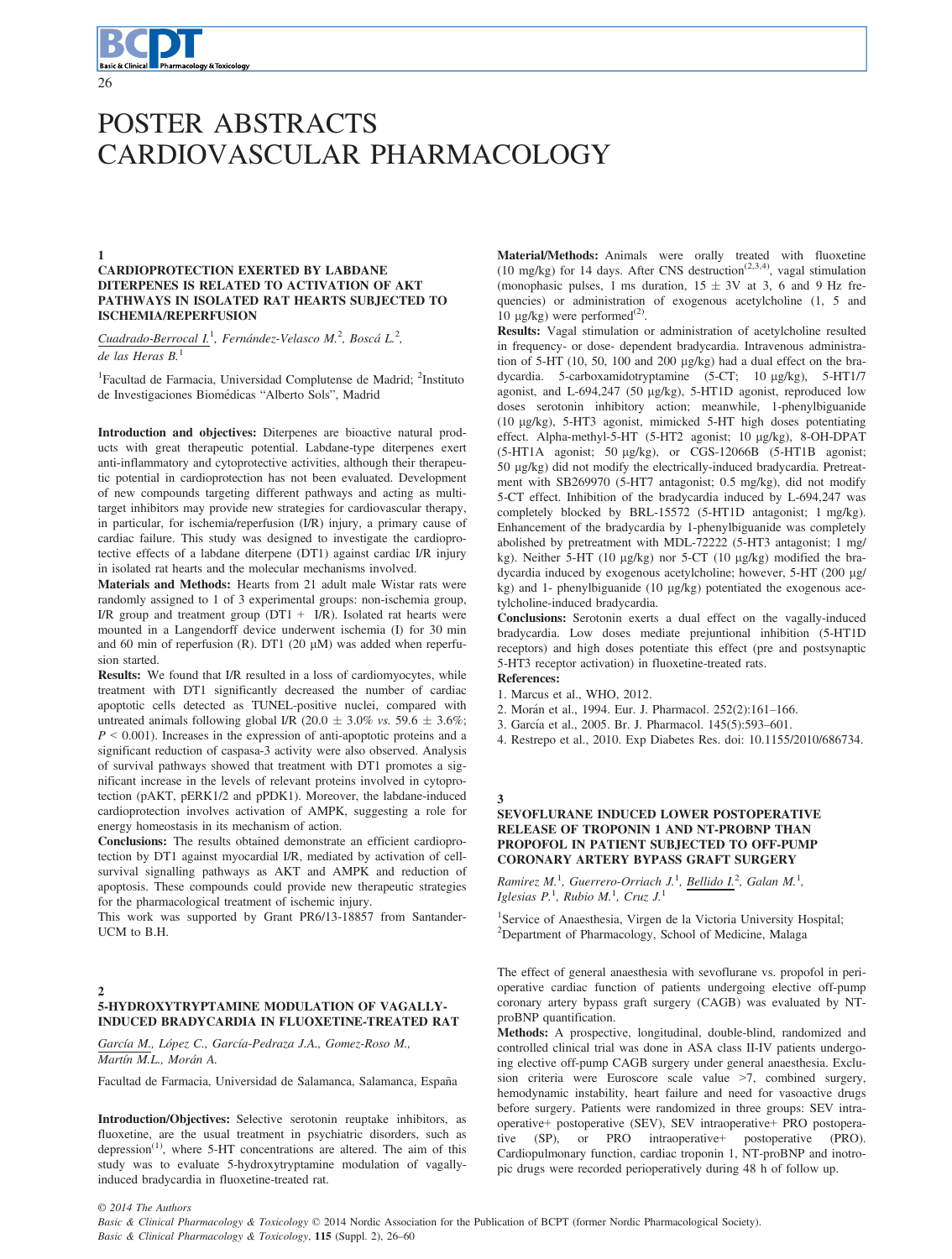**Results:** Sixty patients,  $48.3\%$  male, aged  $61-74$  years old,  $n = 20/$ group, have been followed. The groups were comparables at the initial evaluation. Anaesthesia with SEV induced lower postoperative release of troponin 1 and NT-proBNP than PRO. At 24 h of follow up the troponin 1 ranking order was: i): SEV  $0.5 \pm 0.4$  ng/mL\*  $\ll$ SP  $1.61 \pm 1.30$  ng/mL <PRO 2.27  $\pm$  1.5 ng/mL (P < 0.05). At 24 h of following the NT-proBNP ranking order was: SEV  $501 \pm 280$  pg/ mL\*<<SP 1270  $\pm$  498 pg/mL =PRO 1775  $\pm$  527 pg/mL (P < 0.05). Lesser inotropic drug requirements were associated to SEV with respect to PRO, patients treated with inotropic were (%): i) At 24 h SEV  $10\%$ \* =SP  $19\%$  <<PRO 51%; and ii) At 48 h: SEV  $5\%$ \* <<SP 34% <PRO 47% ( $P < 0.05$ ).

Conclusion: Sevoflurane exert higher cardioprotective effect than propofol perioperatively in patients undergoing elective off-pump coronary artery bypass graft.

4

# ZOFENOPRIL AVOIDS CARDIOVASCULAR ALTERATIONS IN ANGIOTENSIN II INFUSED MICE

Gómez-Roso M., Carrón R., Sevilla M.A., Montero M.J.

Departamento de Fisiología y Farmacología, Facultad de Farmacia, Universidad de Salamanca, Salamanca

The renin-angiotensin system is a well-recognized contributor to the pathogenesis of cardiovascular disease. Angiotensin II (Ang II) regulates vascular tone and maintains normal vessel structure and function, although elevated levels have been implicated in the pathophysiological processes in hypertension. We examined the effect of zofenopril, an ACE inhibitor (ACEI), on blood pressure, oxidative stress and changes in the cardiovascular system in a model of hypertension induced by Ang II.

**Methods:**  $CD_1$  mice were infused with Ang II (1.4 mg/kg/day) via osmotic minipumps implanted subcutaneously for 14 days (Ang). Sham-operated mice were used as control (Sham). A group of mice infused with Ang II was treated with 10 mg/kg/day of zofenopril p.o. (Ang Z-10). At the end of treatment mean blood pressure (MBP) was measured from the left carotid artery. Aorta and heart were isolated. Cardiac hypertrophy index was calculated as ventricles weight/body weight ratio. An estimate of the ventricular collagen concentration, the hydroxyproline concentration, was evaluated in heart samples. Also superoxide  $(O_2^-)$  production was measured by lucigenin-enhanced chemiluminescence in aorta.

Results: MBP was increased in Ang II-infused mice (Ang, 64  $\pm$  2 mmHg vs Sham, 52  $\pm$  2 mmHg, P < 0.05). Zofenopril prevented the Ang II-dependent increased in MBP (45  $\pm$  3 mmHg). Ang II infusion caused cardiac hypertrophy and increased hydroxyproline concentration in heart and the  $O_2$ <sup>-</sup> production in aorta. The treatment significantly attenuated these effects.

Conclusion: Antihypertensive effect of zofenopril was accompanied by prevention of cardiac remodeling and improvement of redox status. Antioxidant activity of this ACEI could be involved in these effects.

5

#### ROLE OF OXIDATIVE STRESS IN HYPERTENSION AND VASCULAR DYSFUNCTION ASSOCIATED TO ACTIVATION OF TLR4 BY ANGIOTENSIN II

De Batista P.R.<sup>1,2</sup>, Palacios R.<sup>1</sup>, Martín A.<sup>1</sup>, Hernanz R.<sup>1</sup>, Aguado A.<sup>3</sup>, Barrús M.T.<sup>1</sup>, Vassallo D.V.<sup>2</sup>, Salaices M.<sup>3</sup>, Alonso M.J.<sup>1</sup>

1 Facultad de Ciencias de la Salud, Universidad Rey Juan Carlos, Alcorcón, Spain; <sup>2</sup>Centro de Ciências da Saúde, Universidade Federal do Espirito Santo, Vitoria, Brazil; <sup>3</sup> Facultad de Medicina, Universidad Autónoma de Madrid, Madrid, Spain

Hypertension is considered a low-grade inflammatory disease, with the adaptive immunity being an important mediator of this pathology. TLR4 seems to contribute to the development of several cardiovascular diseases; however, little is known about its participation in hypertension.

We aimed to investigate whether TLR4 activation due to the increased renin-angiotensin system (RAS) contributes to hypertension and the associated endothelial dysfunction.

For this, we used aortic segments from WKY and SHR untreated and treated with losartan (15 mg/kg day) or the neutralizing antibody anti-TLR4 (1 µg/day) and cultured vascular smooth muscle cells (VSMC) from SHR.

TLR4 mRNA levels were greater in VSMC and aorta from SHR compared with WKY; losartan treatment reduced those levels in SHR. Anti-TLR4 treatment of SHR: 1) reduced blood pressure, heart rate and the phenylephrine-induced contraction while it increased acetylcholine relaxation; 2) increased the potentiation of phenylephrine contraction after endothelium removal; and 3) abolished the inhibitory effect of tiron, apocynin and catalase on phenylephrine-induced response as well as its potentiatory effect of acetylcholine-induced relaxation. In VSMC from SHR, angiotensin II increased TLR4 mRNA levels and losartan reduced that increase. CLI-095, a TLR4 inhibitor, reduced the increase in NADPH oxidase activity, superoxide anion production, migration and proliferation induced by angiotensin II in these cells.

In conclusion, TLR4 pathway activation by the increased RAS activity is involved in hypertension and by inducing oxidative stress contributes to the endothelial dysfunction associated to this pathology. These results point to the role of innate immunity in hypertension and the associated end-organ damage.

Supported by: MINECO (SAF2012-36400), ISCIII (RD12/0042/0024), MEC (PHB2011-0001-PC), URJC (PRIN13\_CS12), CAPES and CNPq.

6

#### NATRIURETIC EFFICIENCY OF TORASEMIDE-PR (10 MG) COMPARED WITH FUROSEMIDE-IR (40 MG) IN PATIENTS WITH CHF

Ballester M.R.<sup>1,2</sup>, Roig E.<sup>3</sup>, Gich I.<sup>1,2,4</sup>, Fernandez E.<sup>5</sup>, Puntes M.<sup>1,2</sup>, Oudovenko N.<sup>5</sup>, Antonijoan R.M.<sup>1,2</sup>

1 Centre d'Investigacio del Medicament, Research Institut of the "Hospital de la Santa Creu i Sant Pau", IIB-Sant Pau, Barcelona, Spain; <sup>2</sup>Clinical Pharmacology, "Hospital de la Santa Creu i Sant Pau", Pharmacology and Therapeutic Department, "Universitat Autònoma de Barcelona" (UAB) Barcelona, Spain; <sup>3</sup>Cardiology Department, Hospital de la Santa Creu i Sant Pau (HSCSP), "Universitat Autònoma de Barcelona" (UAB) Barcelona, Spain; <sup>4</sup>Servei d'Epidemiologia Clínica, "Hospital de la Santa Creu i Sant Pau", Barcelona, Spain; <sup>5</sup>Scientific Area, Ferrer Internacional, S. A.

Objective: To explore whether torasemide-PR 10 mg is more natriuretically efficient than furosemide-IR 40 mg after a single oral dose in patients with compensated heart failure (CHF). To compare the pharmacodynamic profiles of study drugs.

Methods: The efficiency of sodium excretion was assessed as the ratio between the average drug-induced natriuresis and the average drug recovered in urine over 24 hours.

Patients with NYHA functional class II and III CHF, selected by the Cardiology Department of HSCSP and Primary Care Centers, were included in this randomized, open-label, blinded-endpoint, 3 way crossover, single dose clinical trial. The baseline intake of diuretics was stopped and the intake of electrolytes and proteins was controlled for 3 days prior study period. Patients were randomized to receive either torasemide-PR or furosemide-IR in the first two periods and torasemide-IR in the third period. Blood was extracted at 0, +0.25, +0.5, +0.75, +1, +1.25, +1.5,  $+1.75, +2, +2.5, +3.5, +4.5, +5.5, +7, +10, +18$  and  $+24$  h after dosing. Urine was collected at: 12 h before and between different intervals after drug administration. Mictional urgency was recorded using Visual Analogue Scale (VAS). Tolerability and all adverse events were registered. The statistical analysis was performed using SPSS V.19.

Results: It was planned to include 30 patients but due to low recruitment rate, nine (7 males, 2 females) were included. Mean natriuretic efficiency of torasemide-PR (83.2 mmol/h) and torasemide-IR (82.6 mmol/h) was significantly higher ( $P \le 0.0001$ ) than furosemide-IR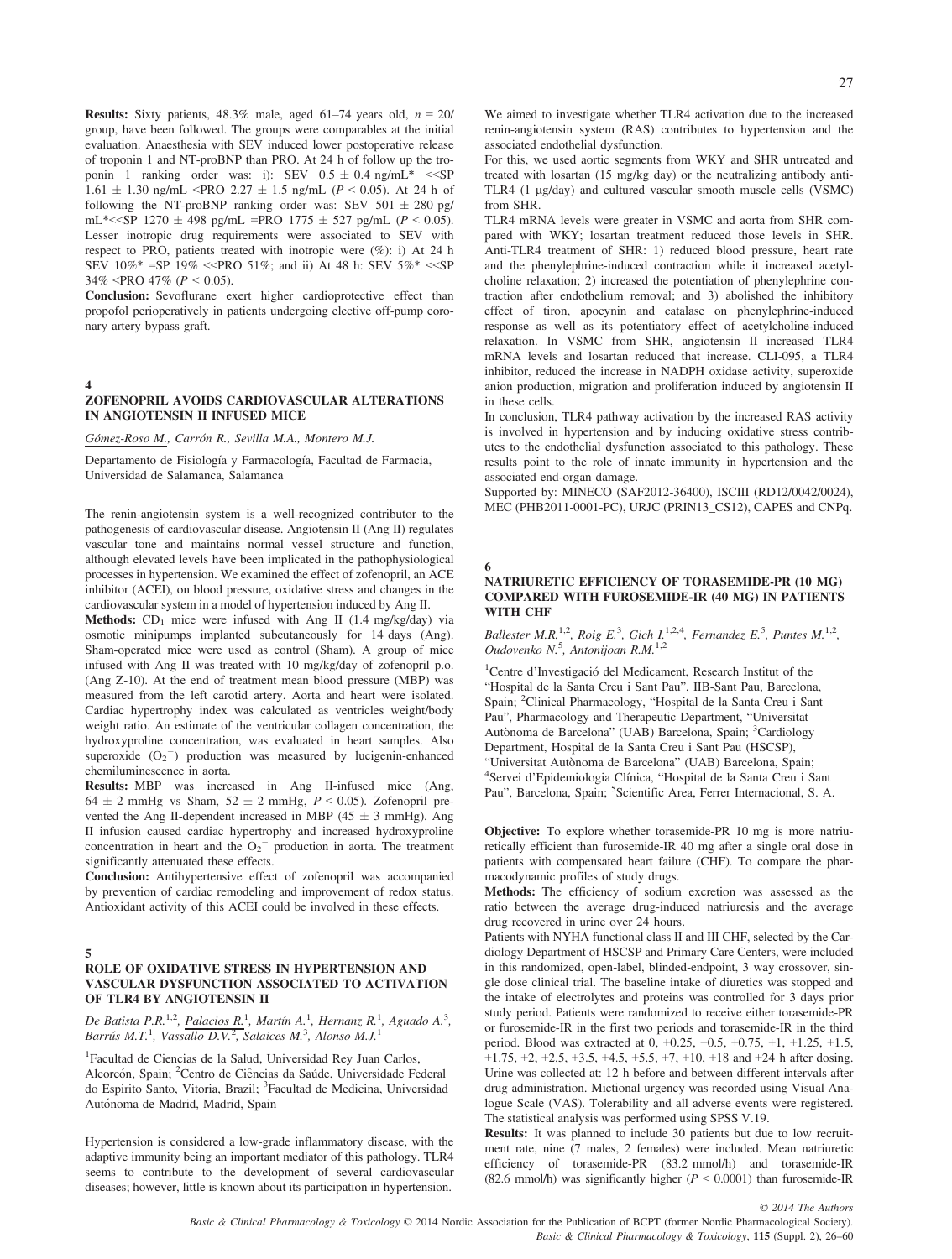(81.6 mmol/h). Volumes of urine collected during 0–24 h were similar between three drugs. Maximum mictional urgency was lower (VAS = 34 mm vs. 42 mm) and occurred later (3–4 h vs. 1–1.5 h) with torasemide-PR than with furosemide-IR. Seven adverse events (mild and moderate) were reported.

#### Conclusions:

1. Torasemide-PR 10 mg is more natriuretically efficient than furosemide-IR 40 mg.

2. The urine volumes collected were similar for all formulations, while the mictional urgency profile was more favourable for torasemide-PR. 3. All three drugs were well tolerated.

4. The results suggest more efficient and convenient diuretic profile of torasemide-PR as compared to furosemide-IR in patients with CHF.

#### 7

## VASCULAR SMOOTH MUSCLE CONTRACTILE MECHANISMS IN HUMAN MESENTERIC ARTERIES AND THEIR AGEING ALTERATION

Navarro-Dorado J.<sup>1,2</sup>, García-Alonso M.<sup>3</sup>, Van Breemen C.<sup>4</sup>, Fameli N.<sup>4</sup>, Medina-Moreno Ú.<sup>1</sup>, Ramajo Matesanz M.<sup>1</sup>, <u>Tejerina Sánchez T.</u><sup>1</sup>

<sup>1</sup>Facultad de de Medicina, Universidad Complutense, Madrid, Spain; 2 College of Medicine and Veterinary Medicine, University of Edinburgh, UK; <sup>3</sup>Hospital Clínico San Carlos, Madrid, Spain; <sup>4</sup>The University of British Columbia, Vancouver, British Columbia, Canada

Background: Ageing is associated to a high variability of vascular alterations, which are part of the beginning and progression of CV diseases in elderly people. From middle age arterial dilation starts to diminish and arterial stiffness strongly increases with ageing. We aimed to study the changes produced by ageing in the arterial contractile mechanisms.

Methods: Human mesenteric arteries from patients undergoing abdominal surgery were used. The effects of Nifedipine, voltage gated calcium channel (VGCC) blocker, SKF96365, store and receptor operated calcium channel (SOCC/ROCC) blocker, KB-R7943, inhibitor of the  $Na^{+}/Ca^{2+}$  exchanger (NCX) in the reversal mode, HA-1077, Rhokinase inhibitor, 2-APB, IP<sub>3</sub>Rc inhibitor, and CPA, sarco/endoplasmic reticulum calcium ATPase (SERCA) blocker, were observed by myography on a phenylephrine induced contraction.

Results: The samples were divided in 3 age groups, 14–40, 41–65, 66–83. Nifedipine, KB-R7943 and 2-APB induced a higher vasodilation in young patients compared to middle aged ones and a statistically significant higher vasodilation compared to the elderly ones. CPA showed a huge variability effect among the patients; meanwhile SKF96365 and HA-1077 appeared to be the most potent vasodilators in the three groups of age.

Conclusions: Human mesenteric arteries contraction is dependent on the extracellular calcium and on the calcium released from the SR. Calcium entry through VGCC, the release of calcium through  $IP<sub>3</sub>$ channels and the entry of calcium through the reversal mode of the NCX induced contraction are affected by ageing. SOCC/ROCC calcium entry and the calcium sensitization pathway induced contraction do not suffer changes during ageing.

Acknowledgements: FIS-PI080920/PI1200590, RECAVA-RD06/ 0014/1007, Convocatoria CONACYT-Gobierno del Estado de San Luis Potosí-México 2012.

#### 8 PIOGLITAZONE IMPROVES CEREBRAL VASCULAR FUNCTION IN OBESE AND LEAN ZUCKER RAT

© 2014 The Authors

Martínez Gómez A.C., Hernández Rodríguez M., García Sacristán A., Prieto Ocejo D., Benedito Castellote S.

Facultad de Farmacia, Universidad Complutense de Madrid, Madrid

Introduction: The escalation of obesity and the surge in the prevalence of diabetes fuels the current epidemic of cardiovascular diseases (CVD). The PPAR $\gamma$  agonists, as Pioglitazone, represent a class of synthetic insulin-sensitizing agents that are widely prescribed for the treatment of type 2 diabetes mellitus. Some studies support additional benefits of these drugs including improved endothelial reactivity in both, diabetic and non-diabetic patients. In the present study, we assessed whether Pioglitazone may improve vascular dysfunctions observed in cerebral and carotid artery from obese Zucker rat (OZR), an experimental model of obesity/prediabetes.

Material and Methods: Middle cerebral artery (MCA) and carotid artery (CA) from 17 to 18-wk-old OZR and from their control counterparts, lean Zucker rat (LZR), were mounted in vascular myographs to evaluate vascular function.

Results: Isoproterenol evoked relaxations that were significantly reduced in MCA and CA of OZR compared with those of LZR. Endothelial dependent vasodilation induced by acetylcholine was impaired in CA from OZR, while relaxations independent of endothelial function, such as nitroprusside and forskolin, were preserved in both arterial segments. Contractions to norepinephrine were similar in CA from both LZR and OZR. However, 5-HT vasoconstrictions were potentiated by obesity conditions only in CA. Pretreatment with Pioglitazone enhanced the  $\beta$ -adrenergic relaxant effect in MCA and CA, and the acetylcholine vasodilation response in CA, and reduced the contractile effect to 5-HT in CA.

Conclusions: Pioglitazone may be protective of CVD in cerebral vascular bed since increased vasodilations in CA and MCA and reduced vasoconstrictions in CA.

This study was supported by grant no SAF2009-10448 and no SAF2012-31631.

#### $\ddot{\mathbf{Q}}$

#### DIETARY INTAKE OF LYCOPENE DECREASES THE CARDIOVASCULAR RISK IN SPONTANEOUSLY HYPERTENSIVE RATS

Santos P.<sup>1</sup>, Aparicio R.<sup>1</sup>, Sevilla M.A.<sup>1</sup>, Carrón R.<sup>1</sup>, Monroy-Ruiz J.<sup>2</sup>, Montero M.J.

<sup>1</sup>Facultad de Farmacia. Universidad de Salamanca. Salamanca; <sup>2</sup>Dpto de Salud. Universidad Iberoamericana. Ciudad de México

Increased reactive oxygen species production, especially superoxide anion  $(O^{2,-})$ , contributes significantly to the functional and structural alterations linked to hypertension. Antioxidant-rich diets have been reported to exert beneficial effects in preventing cardiovascular diseases. The aim of this study was to investigate the effect of lycopene, a natural carotenoid found in several fruits and vegetables, on hypertension, cardiac and renal hypertrophy and oxidative stress in spontaneously hypertensive rats (SHR).

Methods: SHR rats 22–26 weeks old were treated for 4 weeks with lycopene supplementation (10 mg/kg/day, diet) (SHR-LYC) and a group without treatment are used as control (SHR-C). Systolic blood pressure was monitored weekly by the tail-cuff method. At the end of study the animals were sacrificed and aorta, heart and right kidney were removed. Left ventricular hypertrophy (LVH) and renal hypertrophy (RH) index were calculated as left ventricle weight and kidney weight/body weight ratio respectively. Cardiac and renal fibrosis was evaluated in tissues homogenates by spectrophotometric determination of hydroxyproline. Lipid peroxidation was measured in plasma using TBARS method and  $O^{2-}$  production by lucigenin-enhanced chemiluminescence in aorta.

Results: Lycopene decreased blood pressure from the first week of treatment. Both, cardiac and renal hypertrophy were significantly reduced (28% and 14% respectively) and also decreased collagen deposition. MDA levels (SHR-C,  $1.96 \pm 0.10$  vs SHR-LYC,  $1.63 \pm 0.06$  nmol/mL,  $P < 0.05$ ) and  $Q^{2}$ - production (SHR-C,  $4792 \pm 251$  vs SHR-LYC,  $3504 \pm 246$  RLU/min/mg,  $P < 0.05$ ) showed an improvement of the oxidative status by lycopene treatment. Conclusion: The antioxidant activity of lycopene exerts beneficial effects in hypertension carrying an improvement in cardiac and renal remodeling parameters.

Lycopene was kindly supply by DMS NUTRICIONAL PRODUCTS.

28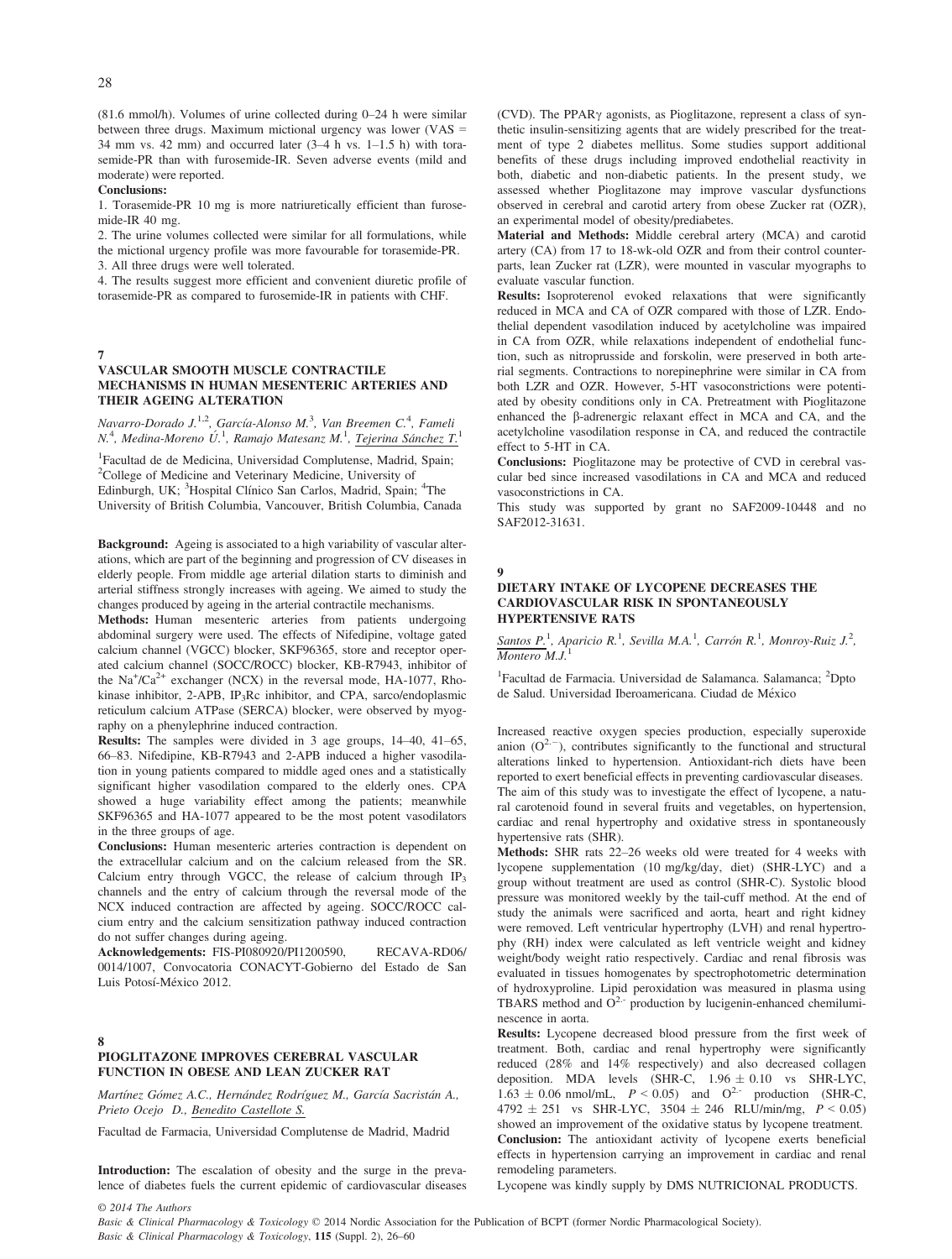#### 10 REACTIVE HYPEREMIA AFTER RAT FOCAL CEREBRAL ISCHEMIA: MIDDLE CEREBRAL ARTERY CHANGES AND BENEFITS OF URIC ACID TREATMENT

Onetti Vilalta Y., Jiménez-Altayó F., Pérez Fernández B., Vila Calsina E.

Facultad de Medicina. Universitat Autònoma de Barcelona, Barcelona

Introduction: Reactive hyperemia (RH) is considered an increase in blood flow above basal levels at reperfusion associated with augmented brain damage. Uric acid (UA) treatment protects rat brain from ischemic injury. We hypothesized that RH exacerbates vascular alterations after ischemia/reperfusion and exogenous UA could exert beneficial effects.

Methods: Right middle cerebral artery (MCA) occlusion (90 min)/reperfusion (24 h) was performed in Sprague-Dawley rats. Animals were divided into 6 groups: sham-operated vehicle  $(n = 14)$ ; ischemic vehicle (IV,  $n = 11$ ); ischemic hyperemic vehicle (IHV,  $n = 12$ ); shamoperated UA ( $n = 5$ ); ischemic UA (IUA,  $n = 7$ ); and ischemic hyperemic UA (IHUA,  $n = 8$ ). UA (16 mg/kg; i.v.) or vehicle (Locke's buffer; i.v.) was infused at 45 min reperfusion. MCA was mounted in a pressure myograph under physiological conditions. UA concentration was assessed in plasma and brain by HPLC.

**Results:** Mean arterial blood pressure (IV:  $94.2 \pm 1.9$  mmHg; IHV: 93  $\pm$  3 mmHg; IUA: 91.5  $\pm$  1.8 mmHg; IHUA: 92.5  $\pm$  3.7 mmHg) was similar in all groups. The presence of RH was associated with an increase of MCA wall thickness  $(P < 0.001)$  and cross-sectional area  $(P < 0.001)$ , while wall stress  $(P < 0.05)$ , but not wall stiffness, decreased compared to sham-operated. Myogenic tone decreased  $(P < 0.05)$  irrespective of the presence of HR. UA was detected in plasma but was unable to cross the blood–brain barrier. A single dose of UA prevented structural alterations in MCA properties induced by RH.

Conclusions: Our results show that MCA structural but no myogenic alterations after ischemia/reperfusion are linked to RH. We suggest that neuroprotective effects of UA may involve prevention of RH-induced cerebrovascular remodelling.

#### 11

#### CHRONIC ACTIVATION OF PEROXISOME PROLIFERATOR-ACTIVATED RECEPTOR (PPAR)-Β PREVENTS ENDOTHELIAL DYSFUNCTION INDUCED BY HIGH-FAT DIET IN MICE

 $Total M<sup>1</sup>$ , Moawad A.<sup>1</sup>, Romero M.<sup>1,2</sup>, Gómez-Guzmán M.<sup>1,2</sup>, Sánchez M.<sup>1</sup>, Gálvez J.<sup>1,2,3</sup>, Pérez-Vizcaíno F.<sup>4,5</sup>, Jiménez R.<sup>1,2,3</sup>, Duarte  $J^{1,2}$ 

1 Department of Pharmacology, School of Pharmacy, University of Granada, Granada, Spain; <sup>2</sup>Instituto de Investigación Biosanitaria de Granada (Ibs.GRANADA), Granada, Spain.; <sup>3</sup>Center for Biomedical Research, Granada, Spain; <sup>4</sup>Department of Pharmacology, School of Medicine, Complutense University of Madrid; <sup>5</sup>Ciber Enfermedades Respiratorias (Ciberes) and Instituto de Investigacion Sanitaria Gregorio Marañón (IISGM), Madrid, Spain

Introduction and Objective: The improvement of both lipid and glucose metabolism induced by  $PPAR\beta/\delta$  activation is likely to be associated with vascular protection in obesity. However, a direct action of  $PPAR\beta/\delta$  agonists in vascular wall has also been described. The aim of this study was to analyze the effects of PPAR $\beta/\delta$  activation on endothelial dysfunction induced by high fat diet (HFD) in mice, independent of changes in plasma metabolic variables.

**Methods:** Mice were divided into 4 groups  $(n = 10)$ : control, HFD, HFD-GW0742 (3 mg  $kg^{-1}$  day<sup>-1</sup>, po), and HFD-GW0742 plus the PPAR $\beta$ / $\delta$  antagonist GSK0660 (1 mg kg<sup>-1</sup> day<sup>-1</sup> ip). GW0742 treatment was followed for 3 weeks.

Results: GW0742 treatment was unable to prevent body weight gain, energy intake, heart and kidney hypertrophy, and the higher plasmatic

fasting glucose, cholesterol, triglycerides, HDL, and glucose intolerance induced by HFD. However, GW0742 prevented the raise in blood pressure, the impaired endothelium-dependent vasodilator responses to acetylcholine, the increased vascular NADPH oxidase-driven superoxide generation and mRNA levels of IL-6 and IL-1 $\beta$ , and the reduced mRNA levels of gluthatione peroxidase-1 and Mn-superoxide dismutase found in mice fed HFD. Gene expression profiling revealed a marked increase of vascular carnitine palmitoyltransferase 1 (CPT-1) and uncoupling protein-2 (UCP2) in HFD-GW0742 group. GW0742 induced effects were abolished by GSK0660.

Conclusions: PPAR $\beta$  activation exerted antihypertensive effects, and improved endothelial dysfunction induced by HFD. These effects seem to be associated with reduction of vascular oxidative stress via reduced lipid accumulation.

12

#### ROLE OF COX-2/MPGES-1 AXIS ON VASCULAR REMODELING IN HYPERTENSION

 $Avendaño$   $M.S.^1$ , Martínez-Revelles S.<sup>1</sup>, Aguado A.<sup>1</sup>, Simões  $M.R.^{1,4}$ , Aras-López R.<sup>1</sup>, Íñiguez M.A.<sup>2</sup>, Cachofeiro M.V.<sup>3</sup>, Vila L.<sup>5</sup>, Camacho M.<sup>5</sup>, Salaices M.<sup>1</sup>, Briones A.M.<sup>1</sup>

<sup>1</sup>Facultad de Medicina, Universidad Autónoma de Madrid, Instituto de Investigacion Hospital, Universitario La Paz (IdiPAZ), Madrid, Spain; <sup>2</sup> <sup>2</sup>Centro de Biología Molecular "Severo Ochoa", Universidad Autónoma de Madrid and CSIC, Spain; <sup>3</sup>Facultad de Medicina, Universidad Complutense, Madrid, Spain; <sup>4</sup>Federal University of Espirito Santo, Vitoria, ES, Brazil; <sup>5</sup>Hospital de la Santa Creu i Sant Pau , Barcelona, Spain

Introduction: Prostanoids from cyclooxygenase (COX)-2 and microsomal prostaglandin E synthase (mPGES)-1 contribute to vascular damage in different cardiovascular pathologies. The aim was to explore the contribution of COX-2/mPGES-1 to the vascular alterations associated to hypertension.

Material and Methods: Spontaneously hypertensive rats (SHR) and Angiotensin II (AngII) infused mice were treated with the COX-2 inhibitor celecoxib or with the EP1 receptor antagonist SC19220. COX-2 and mPGES-1 deficient mice  $(COX-2-/-, mPGES-1-/-)$ infused or not with AngII were also used.

Results: Celecoxib treatment did not modify the altered structural parameters observed in mesenteric resistance arteries (MRA) from SHR or AngII-infused animals (decreased lumen diameter and increased wall:lumen ratio). However, Celecoxib treatment and/or COX-2 deletion improved the increased vascular stiffness and the diminished wall distensibility observed in MRA from SHR and/or AngII-infused mice. This was accompanied with decreased vascular fibrosis since diminished collagen deposition, normalization of altered elastin structure and decreased connective tissue growth factor, tenascin-C and plasminogen activator inhibitor-1 gene expression were observed after COX-2 inhibition. Hypertensive animals showed increased vascular PGE2 production and mPGES-1 expression that were normalized by celecoxib. Ang II-infused mPGES-1-/- mice were protected against the deleterious effects of Ang II in vascular structure, mechanics and fibrosis. SC19220 treatment did not modify vessel structure, but normalized vascular stiffness, wall distensibility and fibrosis after AngII infusion. COX-2 and mPGES-1 deletion and SC19220 treatment also improved the increased vasoconstrictor responses and the endothelial dysfunction induced by AngII.

Conclusion: The COX-2/mPGES-1 axis modulates extracellular matrix deposition, mechanical properties and vascular function in hypertension.

Basic & Clinical Pharmacology & Toxicology © 2014 Nordic Association for the Publication of BCPT (former Nordic Pharmacological Society). Basic & Clinical Pharmacology & Toxicology, 115 (Suppl. 2), 26–60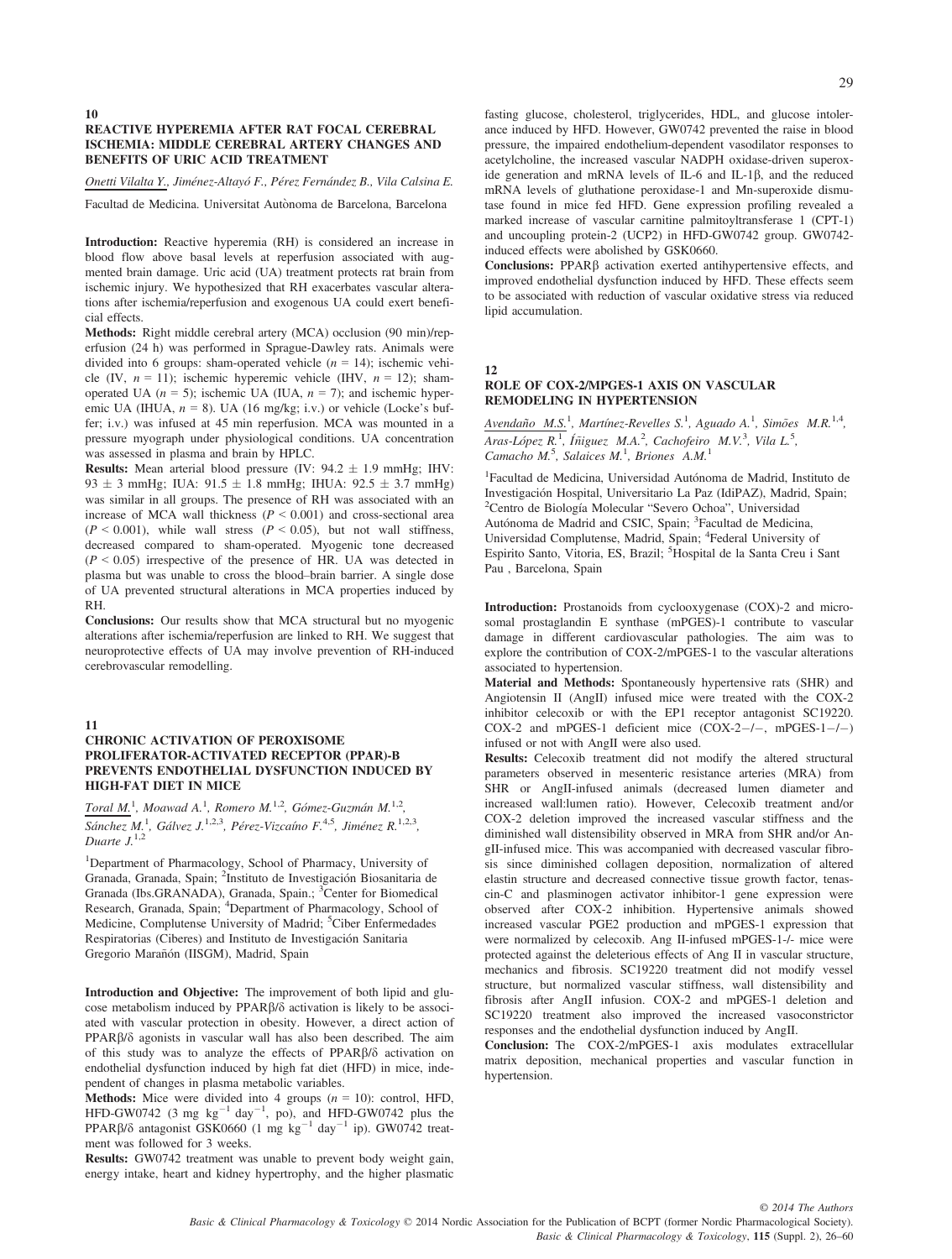# ENDOTHELIAL F-ACTIN DISRUPTION PREVENTS LOSS OF EDHF DILATION FOLLOWING THROMBOXANE STIMULATION IN RAT CEREBRAL ARTERIES

Jiménez-Altayó F.<sup>1</sup>, Onetti Vilalta Y.<sup>1</sup>, Dantas Villela A.P.<sup>2</sup>, Vila Calsina  $E<sup>1</sup>$ 

<sup>1</sup>Facultad de Medicina. Universitat Autònoma de Barcelona, Barcelona; <sup>2</sup>Institut d'Investigacions Biomèdiques August Pi i Sunyer (IDIBAPS), Barcelona

Introduction: The small-conductance calcium-activated potassium channel (SKCa) component of EDHF hyperpolarization is lost following thromboxane exposure. Thromboxane is involved in the pathophysiology of cerebral ischemia-reperfusion (CIR). However, EDHFmediated middle cerebral artery (MCA) dilations are preserved after CIR. Here, we explored whether EDHF-mediated MCA dilations after CIR are modified following thromboxane stimulation.

Methods: Right MCA intraluminal occlusion (90 min)/reperfusion (24 h) was performed in Sprague-Dawley rats. MCAs were mounted in a wire or pressure myograph. Endothelium-dependent relaxation to SLIGRL (20 µM; PAR2 agonist) was evaluated. MCA KCa channel expression was assessed by qRT-PCR and immunofluorescence. Protein tyrosine nitrosylation and F-actin was determined by immunofluorescence and phalloidin staining, respectively.

Results: SLIGRL relaxation was impaired in U46619 (thromboxane receptor agonist)-preconstricted MCAs from ischemic compared to nonischemic hemisphere or sham. In contrast, in L-NAME (300  $\mu$ M) plus indomethacin (10  $\mu$ M)-treated arteries, EDHF-mediated dilation was higher in U46619-preconstricted MCAs from the ischemic hemisphere compared to sham. The SKCa component of EDHF dilation was impaired in U46619-preconstricted MCAs from sham but not CIR. Although KCa channel mRNA levels were diminished after CIR, protein expression was unaltered. CIR was associated with endothelial nitrosylation and F-actin disruption. In control rats, peroxynitrite  $(5 \mu M)$  caused CIR-like endothelial nitrosylation. Either peroxynitrite or cytochalasin D (10 nM; F-actin disruptor) caused endothelial F-actin disruption and restored SKCa and EDHF-mediated dilation in the presence of U46619.

Conclusions: Loss of EDHF-mediated dilation following thromboxane stimulation requires intact endothelial F-actin. We suggest that peroxynitrite-induced endothelial F-actin disruption after CIR preserves EDHF-mediated dilation during thromboxane stimulation.

#### 14 SIRT3 BLOCKS LIPID-INDUCED INFLAMMATION IN THE **HEART**

#### Palomer  $X<sup>1</sup>$ , Planavila A.<sup>2</sup>, Villarroya F.<sup>2</sup>, Davidson M.M.<sup>3</sup>, Vázquez-Carrera M.<sup>1</sup>

1 Faculty of Pharmacy, University of Barcelona, IBUB (Institut de Biomedicina de la Universitat de Barcelona), and CIBER de Diabetes y Enfermedades Metabolicas Asociadas (CIBERDEM)- Instituto de Salud Carlos III, Barcelona, Spain; <sup>2</sup>Faculty of Biology, University of Barcelona, IBUB (Institut de Biomedicina de la Universitat de Barcelona), and CIBER Fisiopatología de la Obesidad y Nutrición (CIBEROBN)- Instituto de Salud Carlos III, Barcelona, Spain; 3 Columbia University, New York, NY, USA

Introduction: The classical Western diet, owing to its high fat content, has a range of adverse effects on the heart, including enhanced inflammation and hypertrophy. Pro-inflammatory factors secreted by cardiac cells, which are under the transcriptional control of nuclear factor- $\kappa$ B (NF- $\kappa$ B), may contribute to cardiac disease. Since Sirt3, a member of the sirtuin family of protein deacetylases, is an endogenous negative regulator of cardiac hypertrophy, we examined its effects on lipid-induced cardiac inflammation.

Materials and methods: Sirt3 knockout mice were fed a standard diet or a high-fat diet for four months. For in vitro studies, a cardiomyocyte cell line of human origin, AC16, was treated with the saturated fatty acid palmitate after adenovirus-mediated Sirt3 overexpression.

Results: The high-fat diet stimulated the expression of intercellular adhesion molecule 1 (ICAM-1), interleukin-6 (IL-6), suppressor of cytokine signaling 3 (SOCS3) and superoxide dismutase 2 (SOD2), and enhanced the activity of NF-KB in the heart of mice. Deletion of Sirt3 in vivo exacerbated the pro-inflammatory profile induced by a high-fat diet. In agreement with the in vivo data, Sirt3 overexpression in human cardiac cells partially inhibited the enhanced pro-inflammatory profile induced by palmitate.

Conclusions: Sirt3 can attenuate the inflammatory response induced in human cardiac cells exposed to palmitate and in mice fed a high-fat diet. This is relevant, especially taking into account the potential link between chronic low-grade inflammation and metabolic disorders, and also that Sirt3 activity targets enzymes involved in cell metabolism regulation.

Acknowledgements: SAF2012-30708 and CIBERDEM (ISCIII and Ministerio de Economía y Competitividad).

15

# STUDY OF CILOSTAZOL IN PATIENTS WITH INTERMITTENT CLAUDICATION. RELATIONSHIP BETWEEN CLINICAL PARAMETERS, OXIDATIVE STRESS AND NUMBER OF ENDOTHELIAL PROGENITOR CELLS

Serrano-Hernando F.J.<sup>1</sup>, Ramajo M.<sup>2</sup>, Navarro-Dorado J.<sup>2</sup>, Medina U.<sup>2</sup>, Rydings M.H.<sup>1</sup>, Perera M.<sup>3</sup>, Puras E.<sup>3</sup>,  $G$ onzález-Correa J.A.<sup>4</sup>, Muñoz J.<sup>4</sup>, de la Cruz J.P.<sup>4</sup>, Tejerina T.<sup>2</sup>

<sup>1</sup>Hospital Clínico San Carlos, Madrid; <sup>2</sup>School of Medicine, Universidad Complutense de Madrid; <sup>3</sup>Hospital Fundación Alcorcón, Madrid; <sup>4</sup>School of Medicine, Universidad de Málaga

Introduction: Cilostazol is a vasodilator drug for intermittent claudication (IC). However, it is not known whether other mechanism may be mediating its clinical benefit observed in patients with distal limb ischemia. We aimed to determine the role of oxidative stress (OS), the number of endothelial progenitor cells (EPCs) and the relationship of these parameters with the clinical effect in patients with IC.

Methods: Patients with IC were evaluated as baseline and after 6 months of treatment with Cilostazol. The following parameters were evaluated: maximum walking distance and ankle-brachial index, parameters of oxidative stress [malondialdehyde (MDA), total glutathione (GT), oxidized glutathione (GSSG) and nitric oxide (NO)] and EPCs number (by flow cytometry, mononuclear cells double positive:  $CD34 + / KDR +$  or  $CD34 + / CD144 +$ ).

Results: Patients treated with Cilostazol (100 mg/day) presented an increase in to maximum walking distance (414 m vs 282 m,  $P = 0.0411$ ) and also, the ankle-brachial index was increased (0.67 vs 0.60,  $P = 0.0186$ ). Besides, we observed an improved in the oxidative stress [decreased of MDA  $(0.1470 \text{ vs } 0.1262, P = 0.009)$  and NO  $(10.4822 \text{ vs } 8.8978, P = 0.044)$ , and an increase of GSSG  $(3.3292 \text{ vs } 8.8978)$ 10.9544,  $P = 0.0001$ ]. The study of the EPCs biomarkers revealed an increase in their number: CD34 + /KDR+  $(0.053 \pm 0.009\% \text{ vs } 0.128 \pm 0.029\% \text{ , } P = 0.0161)$ , and CD34 + /CD144 +  $0.128 \pm 0.029\%, \qquad P = 0.0161, \qquad \text{and} \qquad CD34 + /CD144 +$  $(0.178 \pm 0.032\% \text{ vs } 0.228 \pm 0.060\%, P = 0.47).$ 

Conclusion: Treatment with Cilostazol for 6 months was associated to a better clinical outcome. Cilostazol have showed a benefit for the patients with CI, through the increased number of EPCs and an improvement of the oxidative stress status.

Acknowledgments: FIS-PI080920/PI1200590, RECAVA-RD06/0014/ 1007, Convocatoria CONACYT-Gobierno del Estado de San Luis Potosí-México 2012.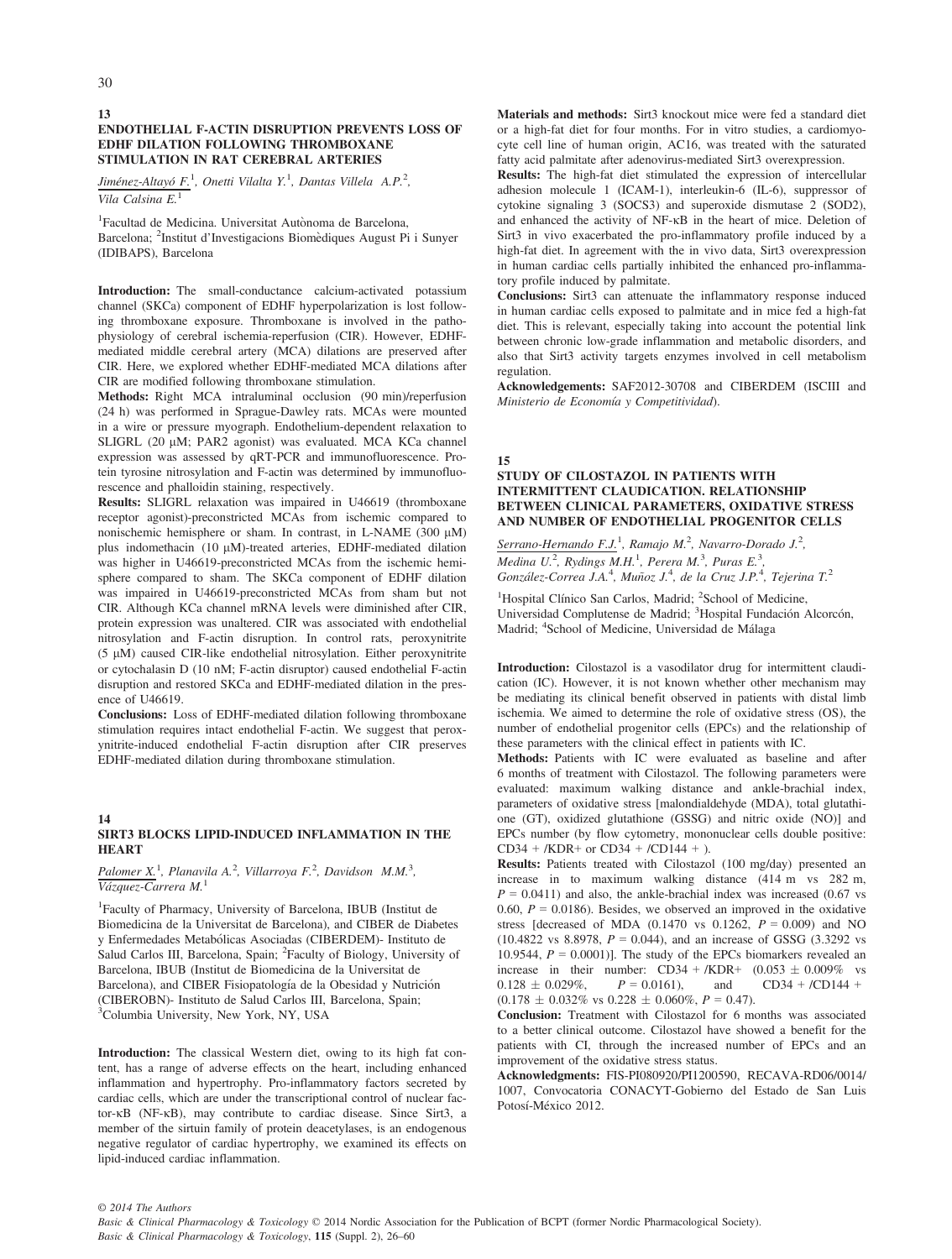#### 16 PHARMACOLOGICAL GATING MODULATION OF ENDOTHELIAL KCA3.1 CHANNELS AND EDH-TYPE RELAXATION

Oliván-Viguera A.<sup>1</sup>, Valero M.S.<sup>2</sup>, Köhler R.<sup>1,3</sup>

<sup>1</sup>Aragon Institute of Health Sciences IACS, Zaragoza, Spain; <sup>2</sup>GIMACES, Faculty of Health Sciences, Universidad San Jorge, Villanueva de Gállego, Spain; <sup>3</sup>Fundación Agencia Aragonesa para la Investigacion y Desarrollo (ARAID), Zaragoza, Spain

**Introduction:** The calcium/calmodulin-regulated  $K^+$  channel, KCa3.1, causes membrane hyperpolarization to calcium-mobilizing-agonists in the vascular endothelium. Here, we aimed to define the mechanistic role of KCa3.1 for endothelium-dependent hyperpolarization-induced (EDH) relaxation in porcine coronary arteries, as reference model for humans, using novel specific and potent positive-gating modulators.

Materials and methods: The compounds SKA-111 and SKA-121 were tested on KCa3.1 expressed in primary porcine coronary artery endothelial cells (PCAEC) by patch-clamp electrophysiology. We performed isometric myography on PCA rings to study SKAs effects in endothelium-dependent EDH-regulation of arterial tone. We monitored systemic effects by cardiovascular telemetry on mice.

Results: Whole-cell patch-clamp experiments showed that SKA-111 and SKA-121 potentiated KCa3.1-currents. Current-clamp measurements in PCAEC clusters showed that SKA-121 strongly potentiated 5-HT and bradykinin(BK)-induced membrane hyperpolarization by  $\approx$ -20 mV. Responses were fully reversed by the KCa2/3 blockers. Myography in the presence of L-NNA and indomethacin showed that SKA-111 and SKA-121 had no effect on either spontaneous tone or 5- HT-induced contractions. SKA-111- or SKA-121 potentiated EDHdependent relaxation to BK. The KCa3.1-blocker, TRAM-34, blocked the SKA-111- and SKA-121-potentiated responses. I.p. injections of 100 mg/kg SKA-121 reduced blood pressure by  $\approx$  20 mmHg over  $\approx$ 2 h in mice.

Conclusions: Our study suggested that positive-gating modulation of KCa3.1 channels was capable to selectively potentiate BK-induced EDH-type relaxation in PCA and to reduce blood pressure in mice. Positive-gating modulators of KCa3.1/KCa2 have potential utility for pharmacological manipulation of arterial blood flow in the coronary circulation and blood pressure.

# 17

#### GLUCOCORTICOIDS AS MODULATORS OF EXPRESSION AND ACTIVITY OF ANTITHROMBIN III: CLINICAL RELEVANCE

Muedra Navarro V.<sup>1</sup>, Barettino Fraile D.D.<sup>2</sup>, Masiá Adalid S.<sup>2</sup>, D'Ocon Navaza P.<sup>3</sup>, Moreno Royo L.<sup>4</sup>

<sup>1</sup>Hospital Universitario La Ribera, Alzira-Valencia, Spain; <sup>2</sup>Instituto de Biomedicina de Valencia-Consejo Superior de Investigaciones Científicas, Spain; <sup>3</sup> Facultad de Farmacia, Universidad de Valencia, Spain; <sup>4</sup> Facultad de Ciencias de la Salud, Universidad CEU Cardenal Herrera, Valencia, Spain

Introduction: An inverse relationship has been reported between decreased postoperative Antithrombin (AT) plasmatic levels and the incidence of complications. We hypothesized that Nuclear Hormone Receptors (NHR) could modulate AT expression through a Hormone Regulatory Element present in its promoter, and could be a pharmacological complement in surgical procedures to activate endogenous AT synthesis.

Methods: The expression of SERPINC1, encoding AT, was analyzed in HepG2 cells by quantitative RT-PCR and Western Blot. Two studies were conducted with (a) patients submitted to cardiac surgery with cardiopulmonary bypass receiving  $(n = 17)$  or not  $(n = 16)$  GC as part of their pharmacological treatment, or (b) patients who received  $(n = 20)$  or not  $(n = 16)$  GC as part of their surgery (exodontia or knee arthroscopia, respectively). AT activity in plasma was determined by Innovance AT Test on a BCS XP System hemostasis analyzer.

Results: Thirteen NHR ligands were assayed, being GW4064 (FXR ligand) the most potent activator. Retinoids, activating RXR, and Glucocorticoids (dexamethasone and methylprednisolone) also resulted in increased AT expression. Chronic GC treatment avoids the decreased AT activity observed after cardiac surgery. In patients who receive two acute GC doses, pre-operative and post-operative AT activity was similar, whereas a significant decrease was observed after surgery in non GC-treated patients.

Conclusions and implication: Whereas retinoids and FXR ligands are investigational compounds, regulation of AT by glucocorticoids has a higher potential for translation to clinical practice, pre-conditioning the patient against complications related to reduced AT levels.

# 18

#### EVALUATION OF SDF1 ON THE FUNCTIONALITY OF ENDOTHELIAL PROGENITOR CELLS IN PATIENTS WITH DIABETES MELLITUS TYPE 2 OR HYPERCHOLESTEROLEMIA

 $Mediana-Moreno U.<sup>1</sup>, Ramajo Matesanz M.<sup>1</sup>, Navarro-Dorado J.<sup>1,2</sup>,$ </u>  $\overline{Garcés}$  Zulleyman Z<sup>3</sup>, Reguillo la Cruz F.<sup>3</sup>, Tejerina Sánchez T.<sup>1</sup>

1 Facultad de de Medicina, Universidad Complutense, Madrid, Spain; 2 College of Medicine and Veterinary Medicine, University of Edinburgh, UK; <sup>3</sup>Hospital Clínico San Carlos, Madrid, Spain

Background: It is well-known that endothelial progenitor cells (EPCs) are important modulators of vascular repair and maintenance of proper cardiovascular function. Several conditions, such as atherosclerosis and diabetes mellitus, have been linked to depletion and poor functionality of EPCs and subsequent vascular impairment. The normal progression of atherosclerosis is related to alterations on the levels of several endothelial cell adhesion and differentiation molecules, which expression is highly dependent on the signaling axis SDF1a/CXCR4 and the transcription factor Ets-2. Our aim is to investigate the potential role of SDF1a, CXCR4 and Ets-2 in pathologies such as diabetes mellitus type 2 (DM2) and hypercholesterolemia, as well as the impact that the modulation of these molecules by DPP4 inhibitors may have on patient outcomes.

Methods: Sixty patients with DM2 or hypercholesterolemia from the cardiac surgery service were recruited. Peripheral mononuclear cells were isolated with Ficoll-Hypaque density gradient centrifugation. Expression of SDF1a, CXCR4, and Ets-2 was measured by Western blot.

Results: Patients with DM2 showed a statistically significant lower expression of SDF1a, Ets-2 and CXCR-4 compared with non-diabetic. Similarly, when the comparison was made between a group of patients with hypercholesterolemia and without hypercholesterolemia, we observed a significant trend towards a lower expression of SDF1a  $(1.869 \pm 0.3027 \text{ vs } 3.251 \pm 0.9495, P = 0.0739)$  and Ets-2  $(0.6893 \pm 0.07980 \text{ vs } 1.007 \pm 0.1917, P = 0.0759).$ 

Conclusions: SDF1a, CXCR- 4 and Ets-2 are involved on coronary artery disease and lower expression in patients with diabetes mellitus type II or hypercholesterolemia could be used as a biomarker of decreased adhesion of EPCs and with an early restenosis.

Acknowledgments: FIS-PI080920/PI1200590, RECAVA-RD06/0014/ 1007, Convocatoria CONACYT-Gobierno del Estado de San Luis Potosí-México 2012.

|                        | <i>SDF1</i>      | CXCR4                                 | $Ets-2$                                                     |
|------------------------|------------------|---------------------------------------|-------------------------------------------------------------|
| DM2<br>patients        |                  |                                       | $1.750 \pm 0.4269$ $0.8951 \pm 0.1031$ $0.5490 \pm 0.06163$ |
| $No$ $DM2$<br>patients | $3.242 + 0.5366$ | $1.440 \pm 0.1659$ $1.124 \pm 0.1536$ |                                                             |
| $\boldsymbol{P}$       | $P = 0.0144$     | $P = 0.0123$                          | $P = 0.0020$                                                |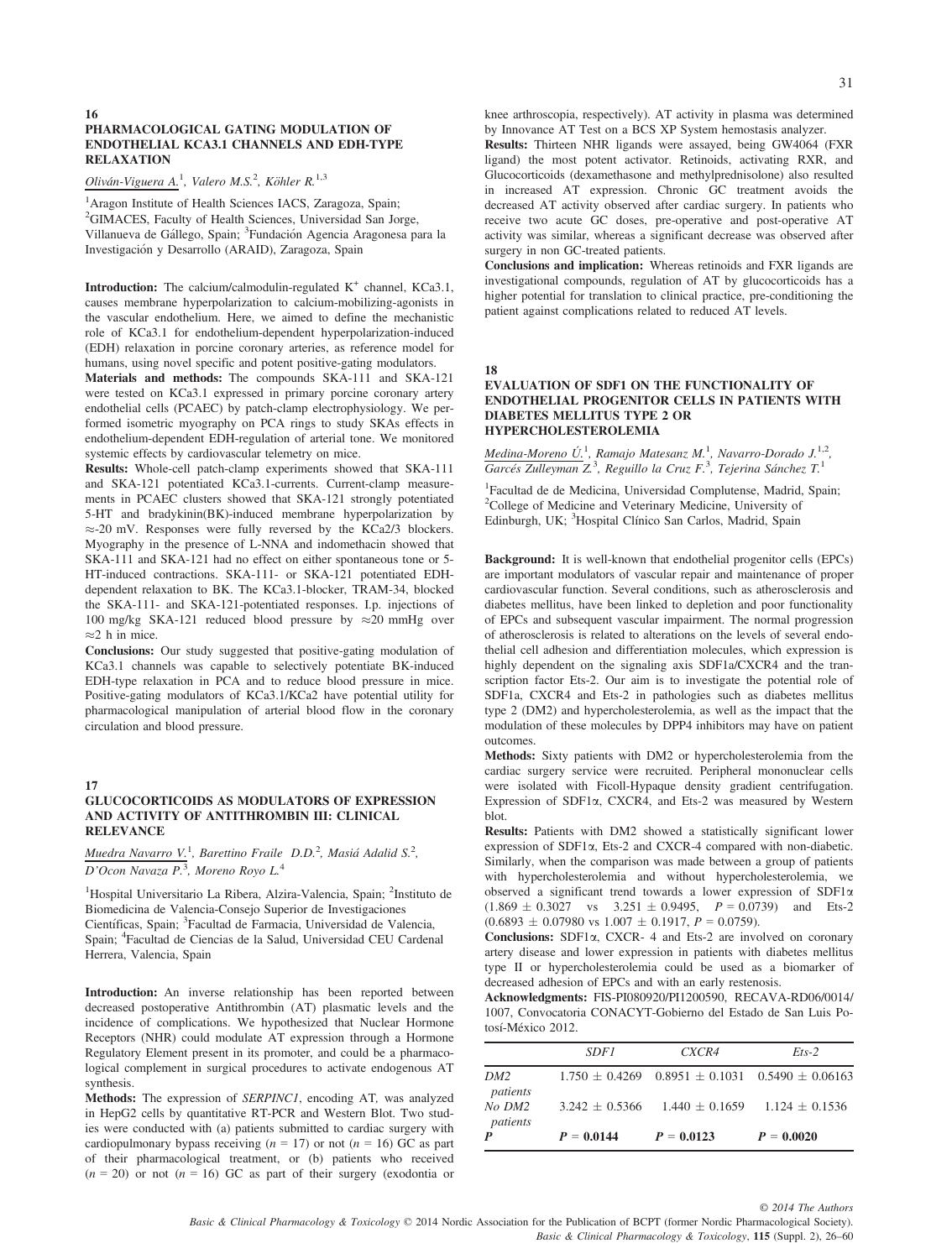19 32

# VASCULAR REPAIR AND THE INVOLVEMENT OF ADHESION MOLECULES IN PATIENTS WITH HYPERTENSION AND HYPERCHOLESTEROLEMIA

Ramajo Matesanz M.<sup>1</sup>, Medina-Moreno U.<sup>1</sup>, Navarro-Dorado J.<sup>1,2</sup>, Garcés Zulleyman Z.<sup>3</sup>, Reguillo la Cruz F.<sup>3</sup>, Tejerina Sánchez T.<sup>1</sup>

1 Facultad de de Medicina, Universidad Complutense, Madrid, Spain; <sup>2</sup>College of Medicine and Veterinary Medicine, University of Edinburgh, UK; <sup>3</sup>Hospital Clínico San Carlos, Madrid, Spain

Background: The endothelium plays a central role on the evolution of the atherosclerosis. Endoglin (CD105) expression has been related to the regulation of vascular repair. The role of different receptors such as ERG in vascular repair has been investigated, as has the involvement of adhesion molecules such as SDF1, and its CXCR4 co-receptor, which could be impaired. Our specific objective was to explore the expression of CD105, ERG, CXCR4 and SDF1 and their implication in pathologies such as hypertension or hypercholesterolemia.

Methods: Sixty patients from the cardiac surgery service were recruited to the study. Peripheral mononuclear cells were isolated with Ficoll-Hypaque density gradient centrifugation. Proteins were assessed by the bicinchoninic acid assay. Expression of CD105, ERG, CXCR4 and SDF1 was measured by Western blot.

Results: Patients with hypertension showed a statistically significant higher expression of CD105 and lower expression of SDF1 compared with non-hypertensive patients. CXCR4 expression and ERG expression were not statistically significantly different between the patient groups. However, in the group of patients with hypercholesterolemia compared with the group without hypercholesterolemia, we found no differences in the expression of CD105, a significant trend towards lower expression of CXCR4 and SDF1 and a statistically significant lower expression of ERG.

Conclusions: The lower expression of SDF1 in patients with hypertension or lower expression of ERG and SDF1 patients with hypercholesterolemia could be associated with an inadequate functionality of endothelial progenitor cells and consequently slow the process of vascular repair and SDF1 and ERG may be considered a potential pharmacological target.

Acknowledgments: FIS-PI080920/PI1200590, RECAVA-RD06/0014/ 1007, Convocatoria CONACYT-Gobierno del Estado de San Luis Potosí-México 2012.

#### 20

# PERIVASCULAR FAT ADIPOKINES OF PROSTANOID NATURE EXERT VASOACTIVE EFFECTS ON MESENTERIC RESISTANCE ARTERIES OF WKY AND SHROB RATS

Nava Hernández E., Mendizabal Castillo Y., de la Cruz Morcillo M.A., Llorens S.

Facultad de Medicina de Albacete, Universidad de Castilla-La Mancha

Adipocytes, including those from perivascular adipose tissue (PVAT) release myriads of adipokines. Prostaglandins are among them, but the possible role of adipose-derived prostaglandins as vasoactive substances has never been studied in the past. Our first aim is to determine whether this is the case. Our second purpose is to determine if prostaglandins released by PVAT account for the endothelial dysfunction that occurs in resistance arteries within the mesenteric fat depot (MRA) of metabolic syndrome rats (SHROB).

MRA from SHROB and control rats (WKY) were mounted on wire myographs: a) together with a sphere of naturally occurring adiposity (with-PVAT group), or b) dissecting all the adventitial tissue (without-PVAT group). Endothelial function, tested by acetylcholine reactivity of SHROB arteries with PVAT, was markedly lower than that of WKY. With-PVAT arteries, especially the SHROB, showed lower responses than those without PVAT. NO synthase inhibition diminished the acetylcholine responses in every group except the with-PVAT SHROB. Blockade of cyclooxygenase II, PGI2-IP, TXA2-TP, or TXA2 synthase increased to different extents the responses of the SHROB with-PVAT group. Immunoassay confirmed the release of PGE2, PGI2 and TXA2 and PVAT of both strains revealed cyclooxygenase II activity and expression. We conclude: a) PVAT is a source of vasoactive prostaglandins in WKY and SHROB; b) the presence of visceral PVAT causes endothelial NO dysfunction of resistance arteries in the SHROB; and c) the pattern of PVAT release of vasoactive prostaglandins and vascular response to these partly underlies the endothelial dysfunction of SHROB arteries.

21

# EFFECTS OF SPHINGOMYELINASE INHIBITORS AND QUERCETIN IN A RAT MODEL OF HEMORRAGHIC TRAUMATIC SHOCK AND REPERFUSION

Chamorro V.<sup>1</sup>, Pandolfi R.<sup>2</sup>, Moreno L.<sup>2</sup>, Barreira B.<sup>2</sup>, Martínez A.<sup>1,2</sup>, Morales D.<sup>1,2</sup>, Cogolludo A.<sup>1,2</sup>, Ruiz-Cabello J.<sup>2</sup>, Alvarez-Sala J.L.<sup>1</sup>, Perez-Vizcaino  $F^{1,2}$ 

1 Facultad de Medicina, Universidad Complutense, Madrid, Spain; 2 Ciber Enfermedades Respiratorias, Spain

Introduction: We hypothesized that inhibition of acid sphingomyelinase (aSMase) by imipramine or D-609 or HMGB1 by quercetin could result in improved hemodynamics, lung inflammatory parameters and mortality in a rat model of hemorrahagic shock.

Methods: Rats were anesthetized (80 mg/kg ketamine plus 8 mg/kg xylacine i.p.). The protocol included laparatomy for 15 minutes (trauma), hemorrhagic shock (blood withdrawal to reduce the mean arterial pressure to 35 mmHg) for 75 minutes and resuscitation by

|                                  | CD105                | <i>SDF1</i>          | CXCR4                | <i>ERG</i>           |
|----------------------------------|----------------------|----------------------|----------------------|----------------------|
| HTA patients                     | $0.7947 \pm 0.09280$ | $2.278 \pm 0.3901$   | $1.296 \pm 0.1389$   | $0.4686 \pm 0.09736$ |
| No HTA patients                  | $0.3946 \pm 0.08713$ | $4.005 \pm 0.8484$   | $0.8853 + 0.1317$    | $0.4076 + 0.1741$    |
| $\boldsymbol{P}$                 | $P = 0.0280$         | $P = 0.0367$         | NS                   | NS                   |
|                                  |                      | <b>ERG</b>           | CXCR4                | <i>SDF1</i>          |
| Hypercholesterolemic patients    |                      | $0.3464 \pm 0.08170$ | $0.9663 \pm 0.09275$ | $1.869 \pm 0.3027$   |
| No Hypercholesterolemic patients |                      | $0.9085 \pm 0.2544$  | $1.233 \pm 0.1876$   | $3.251 \pm 0.9495$   |
| P                                |                      | $P = 0.0212$         | NS                   | NS                   |

© 2014 The Authors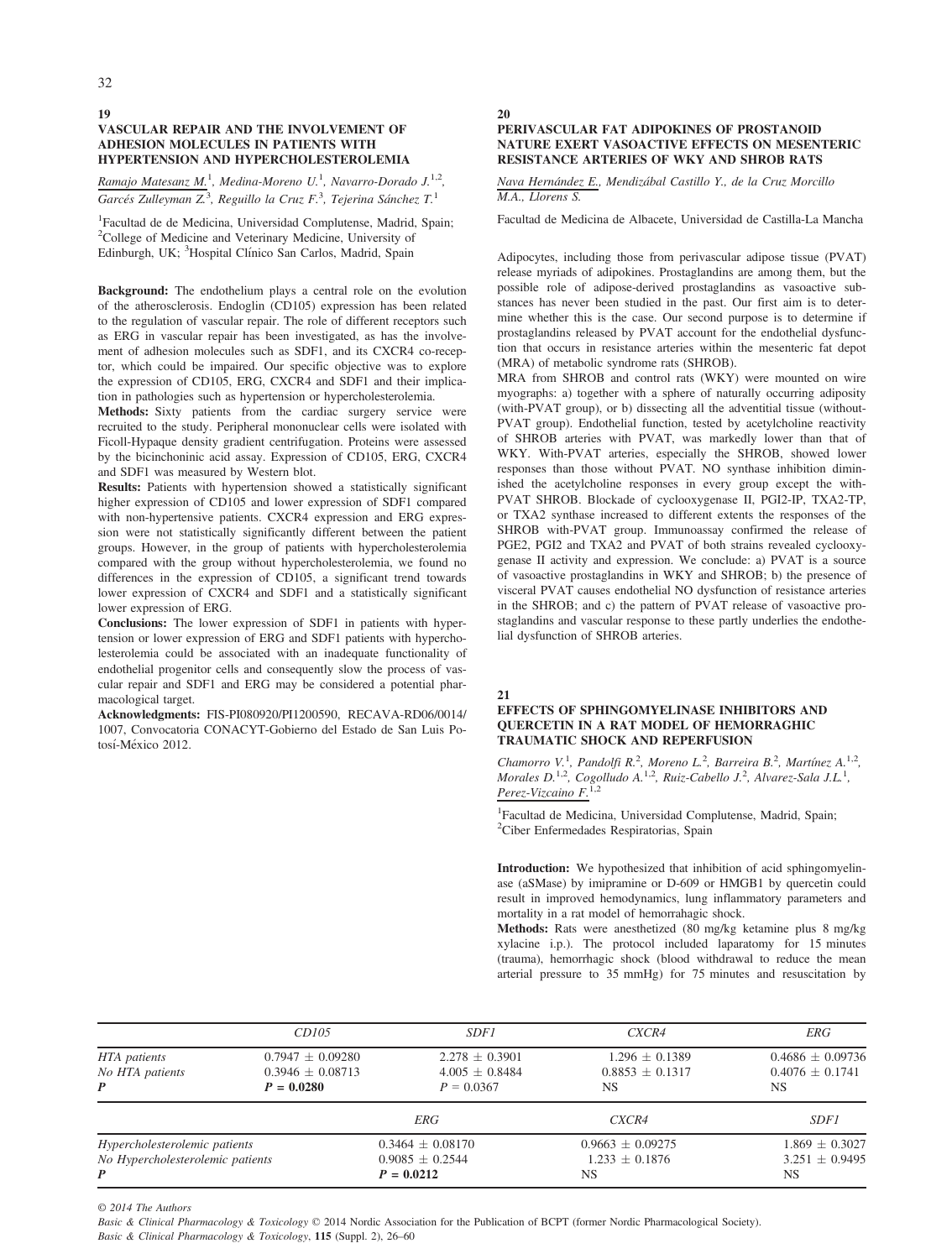re-infusion of all the shed blood plus lactate Ringer for 90 min. Intravenous drugs (20 mg/kg D-609, 1 mg/kg imipramine or 50 mg/kg quercetin) or vehicle were administered during resuscitation.

Results: There was a trend for increased survival 75.0% (9/12), 76.9% (10/13) and 84.6% (11/13) in the treated groups vs the vehicle group 68.4% (13/19,  $P > 0.05$  Kaplan Meier). At the end of reperfusion D609 and imipramine partially prevented the hypotension while none of the drugs prevented the hypoxemia. The three drugs fully prevented the development of lung edema but none of them prevented the increase in proteins in bronchoalveolar fluid (BALF). The activity of aSMase was increased in the vehicle compared to the sham group and the three drugs prevented this effect. However, other inflammatory markers such as myeloperoxidase activity, interleukin-6 in plasma or bronchoalveolar fluid were similar in the sham and shock groups. We found no bacterial DNA in plasma in these animals.

Conclusions: Inhibitors of aSMase and quercetin partially prevented the hemodynamic changes and lung injury in shock associated to hemorrhage and reperfusion.

Funding: Fundación Mutua Madrileña and SAF2011-28150.

#### 22

#### KV7 CHANNELS DETERMINE REGIONAL DIFFERENCES IN THE SENSITIVITY TO CAMP, HYPOXIA AND HIGH GLUCOSE IN CORONARY ARTERIES

Morales-Cano D.<sup>1,2</sup>, Barreira B.<sup>2</sup>, Moreno L.<sup>2</sup>, Pandolfi R.<sup>2</sup>, Chamorro V.<sup>1</sup>, Jimenez R.<sup>3</sup>, Duarte J.<sup>3</sup>, Perez-Vizcaino F.<sup>1,2</sup>, Cogolludo A.<sup>1,2</sup>

1 Facultad de Medicina, Universidad Complutense, Madrid, Spain; <sup>2</sup>Ciber Enfermedades Respiratorias, Spain; <sup>3</sup>Facultad de Farmacia, Universidad de Granada, Madrid, Spain

Introduction: Voltage-gated potassium channels encoded by KCNQ genes (Kv7 channels) are emerging as important regulators of vascular tone but their regional distribution and pathophysiological role in the coronary circulation remains incompletely characterized. In this study we compared the functional significance of Kv7 channels in left (LCA) and right coronary arteries (RCA) and their modulation by vasoactive factors and elevated glucose.

Methods and Results: We examined the effects of Kv7 channel modulators on K<sup>+</sup> currents and vascular reactivity in rat LCA and RCA. Currents from LCA were more sensitive to Kv7 channels inhibitors (XE991 and linopirdine) and activators (flupirtine and retigabine) than those from RCA. Accordingly, LCA were more sensitive than RCA to the relaxant effects induced by Kv7 channel enhancers. Likewise, relaxation induced by the adenylyl cyclase activator forskolin and hypoxia, which were mediated though Kv7 channel activation, were greater in LCA than in RCA. KCNQ1 and KCNQ5 expression was markedly higher in LCA than in RCA. After incubation with high glucose (HG, 30 mmol/l), myocytes from LCA, but not from RCA, were more depolarized and showed reduced Kv7 currents. In HG-incubated LCA, the effects of Kv7 channels modulators and forskolin were

diminished and the expression of KCNQ1 and KCNQ5 was reduced. Finally, vascular responses induced by Kv7 channel modulators were impaired in LCA, but not RCA, from type 1 diabetic rats.

Conclusions: Our results reveal a greater Kv7 channel expression/ activity in LCA than in RCA, which determines regional differences in the sensitivity to important pathophysiological factors regulating coronary blood flow.

Funding: SAF2010-22066-C02-01 and -02, and SAF2011-28150.

#### 23

#### MICROVASCULAR ENDOTHELIAL DYSFUNCTION BY SOLUBLE DIPEPTIDYL PEPTIDASE-4: RELEASE OF THROMBOXANE-A<sub>2</sub>

 $Sánchez-Ferrer C.F.<sup>1</sup>$ , Romacho T.<sup>2</sup>, Vallejo S.<sup>1</sup>, Villalobos L.A.<sup>1</sup>, Wronkowitz  $N^2$ , Sell H.<sup>2</sup>, Eckel J.<sup>3</sup>, Peiró C.<sup>1</sup>

<sup>1</sup>Departamento de Farmacología, Facultad de Medicina Universidad Autónoma de Madrid, Madrid; <sup>2</sup>Paul Langerhans Group for Integrative Physiology, German Diabetes Center, Düsseldorf, Germany; <sup>3</sup>German Center for Diabetes Research (DZD e.V.), Düsseldorf, Germany

Introduction: Soluble dipeptidyl peptidase (sDPP)-4 is as a novel adipokine whose release is increased in patients with the metabolic syndrome. This study aimed to explore whether sDPP-4 may impair vascular reactivity considered as an early hallmark of endothelial dysfunction and, if so, to identify the mediators involved as well as the potential preventive effect of DPP-4 inhibitors.

Methods: Vascular reactivity was studied in isolated second-branch mesenteric arteries from 3 month-old female C56/BL6 mice using a small vessel myograph. Thromboxane- $A_2$  (TX $A_2$ ) release by cultured human coronary artery endothelial cells (HCAEC) was determined by ELISA.

Results: sDPP-4 (20–500 ng/ml) did not affect the contractility to noradrenaline (3 nmol/L to 30  $\mu$ mol/l) in isolated murine mesenteric microvessels. However, sDPP-4 impaired endothelium-dependent relaxations elicited by acetylcholine (ACh; 1 nmol/l to 10 µmol/l) in a concentration-dependent manner, without affecting endothelium independent relaxations induced by sodium nitroprusside. The inhibition of cyclooxygenase (COX) and the blockade of thromboxane TP receptors with indomethacin (10 µmol/l) and SQ29548 (100 nmol/l), respectively, prevented the impaired relaxation to ACh evoked by sDPP-4. Indeed, sDPP-4 evoked the release of  $TXA_2$  by HCAEC.  $TXA_2$ release and impaired relaxation caused by sDPP-4 were both prevented by DPP-4 inhibitors such as K579 (100 nmol/l) or linagliptin (1 nmol/ l to 100 nmol/l).

Conclusions: The present study identifies sDPP-4 as a causative agent of endothelial dysfunction through the release of TXA2. By interfering with such deleterious action of sDPP-4, pharmacological DPP-4 inhibitors may help preventing impaired endothelial function associated with type 2 diabetes mellitus.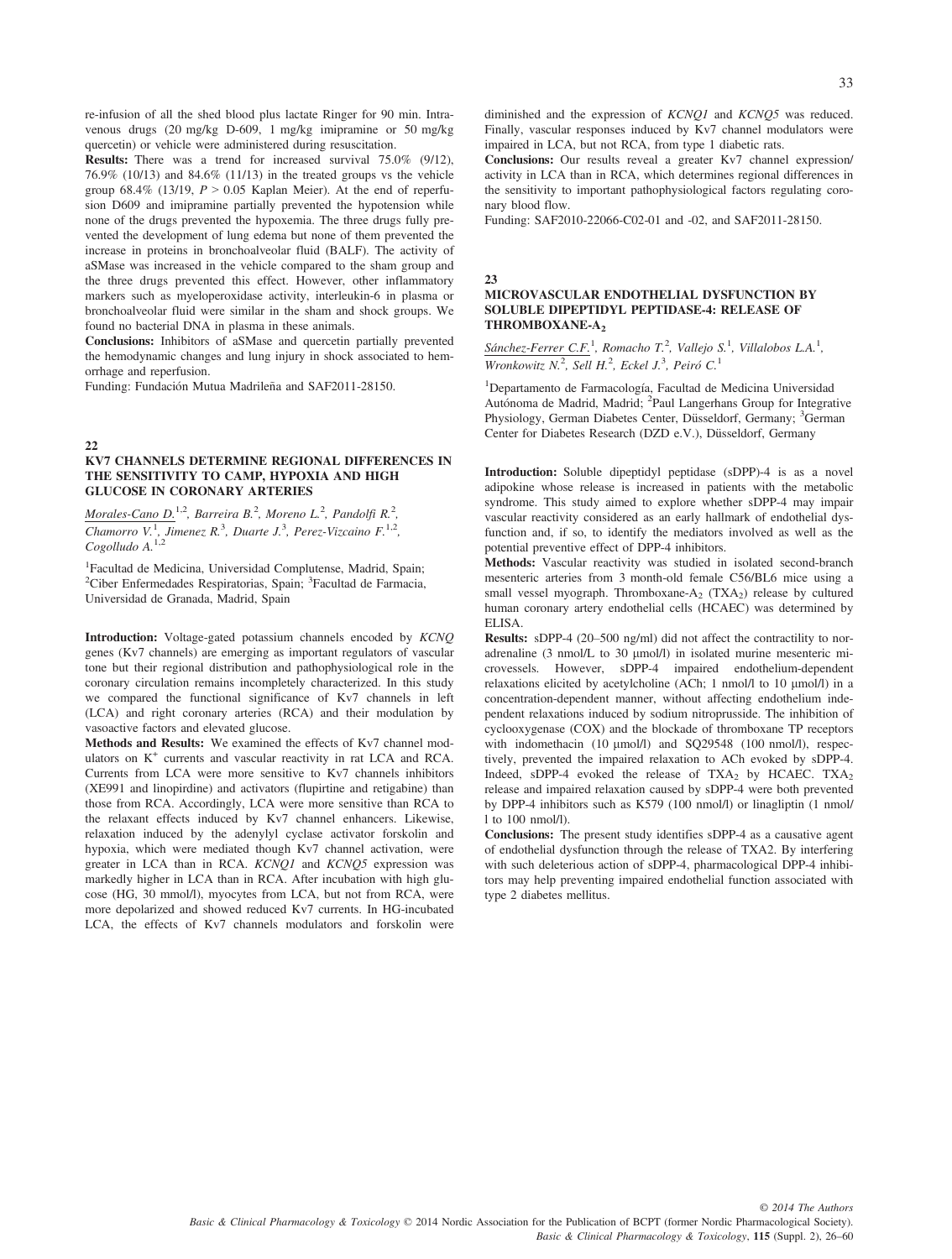# PAIN AND INFLAMMATION

#### 24

#### MONOSODIUM URATE CRYSTAL INDUCED MACROPHAGE INFLAMMATION IS ATTENUATED BY CHONDROITIN SULFATE: PRE-CLINICAL MODEL FOR GOUT PROPHYLAXIS?

Montell E.<sup>1</sup>, Vergés J.<sup>1</sup>, Orlowsky E.W.<sup>2</sup>, Stabler T.V.<sup>2</sup>, Byers Kraus V.

<sup>1</sup>Pre-Clinical R&D Area, Pharmascience Division Bioibérica, Barcelona, Spain; <sup>2</sup>Duke University School of Medicine, Durham, NC 27710, USA

Introduction/Purpose: Gout is one of the most common forms of inflammatory arthritis and is characterized by acute episodes of joint pain. Chondroitin Sulfate (CS), a natural glycosaminoglycan of the extracellular matrix, has clinical benefit in symptomatic osteoarthritis but has never been tested in gout. In vitro, CS has anti-inflammatory and positive effects on osteoarthrititic chondrocytes, synoviocytes and subchondral bone osteoblasts, but its effect on macrophages in unknown. The purpose of our study was to evaluate the *in vitro* effects of CS on monosodium urate (MSU)-stimulated cytokine production by macrophages.

Material/Methods: THP-1 monocytes were differentiated into mature macrophages using a phorbol ester, pretreated for 4 hours with CS in a physiologically achievable range of concentrations  $(10-200 \text{ µg/ml})$ followed by MSU crystal stimulation for 24 hours. Cell culture media were analyzed by immunoassay for factors known to be upregulated during gouty inflammation including  $IL1\beta$ ,  $IL8$  and TNF $\alpha$ . The specificity of inflammasome activation by MSU crystals was tested with a caspase-1 inhibitor (0.01  $\mu$ M-10  $\mu$ M).

Results: MSU crystals ≥10 mg/dl increased macrophage production of IL1 $\beta$ , IL8 and TNF $\alpha$  a mean 7-, 3- and 4-fold, respectively. Induction of  $IL1\beta$  by MSU was fully inhibited by a caspase-1 inhibitor confirming inflammasome activation as the mechanism by generating this cytokine. In a dose-dependent manner, CS significantly inhibited IL1 $\beta$  $(P = 0.003)$ , and TNF $\alpha$   $(P = 0.02)$  production from macrophages in response to MSU. A similar trend was observed for IL-8 but was not statistically significant.

Conclusions: CS attenuated MSU crystal induced macrophage inflammation, suggesting a possible role for CS in gout prophylaxis.

#### 25

# CHONDROPROTECTIVE ACTIVITY OF A COMBINATION OF CHONDROITIN SULFATE, GLUCOSAMINE AND A NATURAL INGREDIENT RICH IN HYALURONIC ACID

Torrent A.<sup>1</sup>, Montell E.<sup>1</sup>, Vergés J.<sup>1</sup>, Ruhí R.<sup>1</sup>, Meilin S.<sup>2</sup>, Sonego H.<sup>2</sup>, Mainil-Valet P.<sup>3</sup>

<sup>1</sup>Bioibérica, Barcelona, Spain; <sup>2</sup>MD Biosciences, Ness Ziona, Israel;<br><sup>3</sup>AGINKO, Marly, Switzerland <sup>3</sup>AGINKO, Marly, Switzerland

Introduction/Purpose: Osteoarthritis (OA) is a chronic degenerative disorder that represents one of the main causes of disability within the elderly population. The objective is to evaluate the potential antiarthritic activity of BIS052, a formulation that includes chondroitin sulfate bioactive (100%-purity), glucosamine and hyal-joint, a natural ingredient rich in sodium hyaluronate in an in vitro chondrocyte model and in the collagen-induced arthritis (CIA) model in rats.

Material/Methods: An in vitro study was performed using human osteoarthritic chondrocytes to evaluate the potential chondroprotective activity of BIS052. The anti-arthritic activity was investigated in the CIA model. Female rats were treated orally once daily with distilled water or BIS052 (160 mg/kg) starting 10 days prior to disease induction through the end of the study (day 35). The arthritic clinical score was examined for each animal.

Results: BIS052 leads to a significant reduction of MMP-1 and MMP-13 activities ( $P < 0.05$ ) and also a stimulation of the synthesis of GAGs compared to the Control. BIS052 showed better efficacy than a standard combination glucosamine  $(GLU)$  + chondroitin sulfate  $(CS)$ , being CS of a lower quality and uncertain traceability. In the experimental conditions of the in vivo study, we found that this formulation reduced about 10% the clinical score after 3 weeks of the arthritis induction. This was accompanied by a significant reduction of IL-6 (74%) and TNFa (70%) levels compared to Vehicle group.

Conclusions: The present study indicates that BIS052 has chondroprotective and anti-inflammatory activities. Thus, this natural combination may be useful as a nutritional supplement for osteoarthritis treatment.

#### 26

#### ANTI-INFLAMMATORY AND JOINT PROTECTIVE EFFECTS OF A POLYPHENOLIC EXTRACT FROM EXTRA VIRGIN OLIVE OIL IN TYPE II COLLAGEN-INDUCED ARTHRITIS

Rosillo M.A.<sup>1</sup>, Ferrándiz M.L.<sup>2</sup>, Sánchez-Hidalgo M.<sup>1</sup>, Fernández-Bolaños J.G.<sup>3</sup>, Alarcón-de-la-Lastra C.<sup>1</sup>, Alcaraz M.J.<sup>2</sup>

<sup>1</sup>Facultad de Farmacia, Universidad de Sevilla, Sevilla; <sup>2</sup>Facultad de Farmacia. Universidad de Valencia, Valencia; <sup>3</sup>Facultad de Química. Universidad de Sevilla, Sevilla

Introduction: In the search of potential agents with relative safety and efficacy in rheumatoid arthritis, natural compounds have been considered as new therapeutic strategies. Polyphenolic compounds from extra virgin olive oil (EVOO) have demonstrated important antiinflammatory and antioxidant effects. Our previous in vivo findings showed that a dietary EVOO-polyphenol extract (PE) supplementation down-regulated the inflammatory response associated to a murine chronic colitis model. The current study was designed to evaluate the effects of the oral administration of EVOO-PE on type II collageninduced arthritis (CIA) in mice.

Material and Methods: Arthritis was induced in DBA-1/J mice by type II collagen. Mice were treated orally with EVOO-PE (2.5 and 5 mg/kg/day) from days 29 to 42 after the first immunization. In addition to macroscopic and histological analyses, inflammatory mediators were determined by ELISA. COX-2 localization was examined by immunohistochemistry. The expression of mPGES-1, p38, JNK, STAT-3, IKB- $\alpha$  and p65 NF-KB was studied by western blotting in paw homogenates.

Results: Oral administration of EVOO-PE resulted in therapeutic effects on joint edema, cell migration, cartilage degradation and bone erosion. Also, TNF- $\alpha$ , IL-1 $\beta$ , IL-6 and PGE<sub>2</sub> levels were significantly decreased. EVOO-PE treatment drastically decreased COX-2 and mPGES-1 overexpression as well as the activation of STAT-3, MAPKs and NF-KB pathways.

Conclusion: Our study has demonstrated the anti-inflammatory and joint protective effects of PE from EVOO in CIA, which would be related to the inhibition of relevant signalling pathways such as NF-KB, JAK-STAT and MAPKs controlling the production of inflammatory mediators and the progression of joint destruction.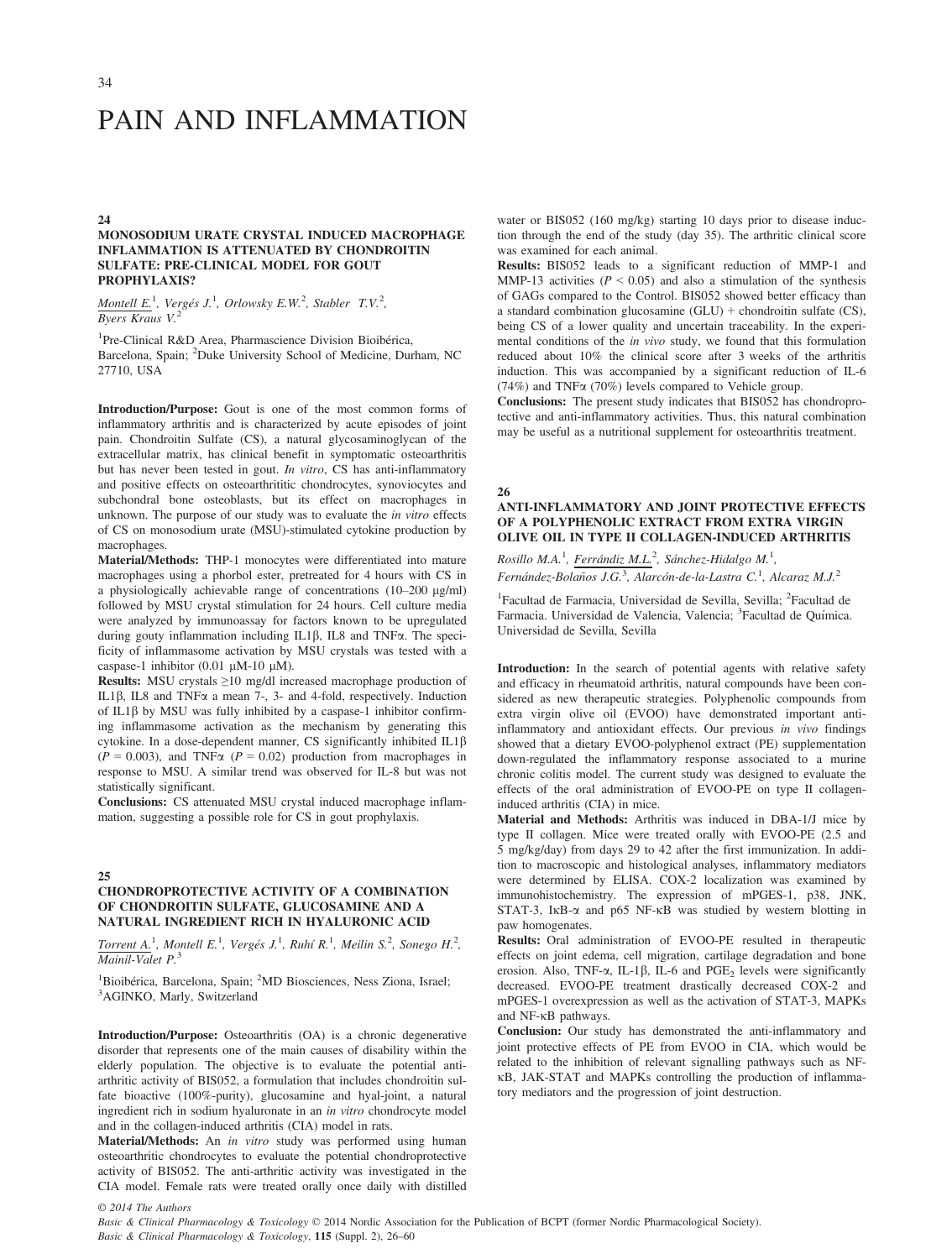#### DAIDZEIN SUPPRESSES MACROPHAGE LPS-INDUCED INFLAMMATORY RESPONSE VIA DEPRESSING STAT-3 AND P-38 MAPK TRANSCRIPTIONAL ACTIVITY

Márquez-Flores Y.K.<sup>1,2</sup>, Cárdeno A.<sup>2</sup>, Villegas I.<sup>2</sup>, Rosillo M.A.<sup>2</sup>, Aparicio-Soto M.<sup>2</sup>, <u>Alarcón- de- la-Lastra C.<sup>2</sup></u>

<sup>1</sup>Escuela Nacional de Ciencias Biológicas, Instituto Politécnico Nacional, México D.F; <sup>2</sup> Facultad de Farmacia. Universidad de Sevilla, Sevilla

Introduction: Current epidemiological and experimental studies support a beneficial role of dietary isoflavones in several inflammatory diseases. The isoflavone daidzein (DZ) (4',7-dihydroxyisoflavone) is the most important bioactive component of soy. The aim of this study was to investigate the mechanism underlying its anti-inflammatory action in lipopolysaccharide (LPS)-stimulated inflammatory response in murine peritoneal macrophages model.

Material/Methods: Cell viability was determined using sulphorhodamine (SRB) assay and nitric oxide (NO) production was measured using the Griess reaction. Moreover, changes in the protein expression of the proinflammatory enzymes cyclooxygenase-2 (COX-2) and the inducible synthase nitric oxide (iNOS), as well as the role of the mitogen-activated protein kinases (MAPKs) and STAT-3 signaling pathways were determined by western blot.

Results: Pretreatment with DZ did not produce any changes in cell viability. Besides DZ significantly reduced NO generation and induced a significant decrease on iNOS expression ( $P < 0.01$ ). Similarly, DZ markedly down-regulated COX-2 expression and STAT-3 and p-38 MAPK transcriptional activity.

Conclusion: This study indicates that DZ inhibited LPS-induced proinflammatory enzymes and NO generation via down-regulation phosphorylation of STAT-3 and p-38 MAPK. These findings reveal, in part, the molecular basis underlying the anti-inflammatory properties of DZ.

 $28$ 

#### DIFFERENCES OF PERIPHERAL OPIOID ANTINOCICEPTION TO MECHANICAL AND THERMAL STIMULI

Montilla-García Á.<sup>1,2</sup>, Sánchez-Fernández C.<sup>1,2</sup>, Cobos E.J.<sup>1,2</sup>, Baeyens  $J.M.^{1,2}$ 

<sup>1</sup>Facultad de Medicina, Universidad de Granada, Granada; <sup>2</sup>Centro de Investigacion Biomedica, Universidad de Granada, Granada

Introduction: The pain pathways for the transmission of mechanical and thermal stimuli are different, and it is unknown whether opioid drugs induce antinociception to both types of stimuli by the same mechanisms. The main goal of this study was to compare the antinociceptive effect of  $\mu$  opioid agonists with different intrinsic activity against these two types of stimuli, and to explore the contribution of peripheral opioid receptors to this antinociception.

Material/Methods: Female CD-1 mice were used. Mechanical and thermal antinociception were assessed as the increase in the response latency to paw pressure (blunt mechanical stimulation at 450 g) and contact heat (unilateral hot plate at 55°C).

Results: Morphine, oxycodone and buprenorphine, administered systemically (subcutaneously), produced dose-dependent antinociceptive effects to both types of stimuli. However the thermal antinociception induced by all drugs was higher than the effects on mechanical nociception. The antinociception induced by these opioid agonists was completely reversed, and in both sensory modalities, by the centrallypenetrant opioid antagonist naloxone. However, opioid-induced thermal antinociception was much more antagonized than mechanical antinociception by the peripherally-restricted opioid antagonist naloxone methiodide. These results suggest a higher participation of peripheral opioid receptors in thermal antinociception. In fact, the local (intraplantar) administration of these opioids exhibited marked antinociceptive effects to thermal stimulus without inducing any antinociception to mechanical stimulus.

Conclusions: Peripheral opioid antinociception depends on the type of sensory stimulation, being much more prominent to thermal than to mechanical stimuli.

This study was supported by Junta de Andalucía (CTS-109) and Laboratorios Esteve.

#### 29

# STUDY OF THE EFFECT OF CHONDROITIN SULFATE ON PAIN IN KNEE OSTEOARTHRITIS PATIENTS ASSESSED BY FUNCTIONAL MRI: A RANDOMIZED, DOUBLE BLIND, PLACEBO-CONTROLLED CLINICAL TRIAL

Monfort J.<sup>1</sup>, Pujol J.<sup>2</sup>, Llorente-Onaindia J.<sup>1</sup>, López-Solà M.<sup>1,3</sup>, Blanco-Hinojo L.<sup>1,4</sup>, Ortiz H.<sup>1</sup>, Montañés F.J.<sup>1</sup>, Sánchez L.<sup>5</sup>,<br>Herrero M.<sup>5</sup>, Vergés J.<sup>5</sup>, Benito P.<sup>1</sup>

<sup>1</sup>Rheumatology Department, Hospital del Mar, Barcelona, Spain; <sup>2</sup>MRI Research Unit, CRC Mar, Hospital del Mar, Barcelona, Spain; 3 Department of Psychology and Neuroscience. University of Colorado, Boulder, Colorado; <sup>4</sup>Human Pharmacology and Neurosciences, Institute of Neuropsychiatry and Addiction, Hospital del Mar Research Institute, Barcelona, Spain; <sup>5</sup>Clinical R&D Area, Pharmascience Division, Bioibérica S.A., Barcelona, Spain

Introduction: The aim was to identify the effects of chondroitin sulfate (CS) treatment on brain activation to pressure painful stimulation in patients with symptomatic knee osteoarthritis.

Material/Methods: PhaseIV, randomized, double-blind clinical trial in which patients received 800 mg/day CS (Condrosan<sup>®</sup>) or placebo for 4 months. Two fMRI tests were conducted at baseline and after treatment by applying painful pressure on the knee medial interline and on the patella surface. The main outcome measurement was attenuation of the brain response evoked by knee painful stimulation.

Results: Twenty-two patients received CS and 27 placebo. CS-treated patients showed a tendency to report reduced subjective pain with the patella pressure test ( $P = 0.077$ ). fMRI of patella pain, showed a larger activation reduction in the CS group than placebo in a posterior mesencephalon region including the periaqueductal gray (PAG). The entire PAG cluster with significant interaction showed a pre>post-treatment difference ( $P < 0.05$ ). In this paired analysis, the CS group showed significant activation reduction in the primary somatosensory cortex, the primary motor cortex and posterior supplementary motor area. Group by session interaction consistently revealed a tendency for this cortical change to be larger in the CS than in placebo( $P < 0.01$ ). No effects were observed with the knee interline pressure test.

Conclusions: fMRI was sensitive to objectify CS effects on brain response to knee painful stimulation. The positive treatment effect of CS on brain was identified on pain elicited by pressure on patellofemoral cartilage, where the cartilage component of pain is a relevant factor. This result is consistent with the known CS mechanisms of action.

30

#### PHENOTYPIC AND PROLIFERATIVE DIFFERENCES OF MOUSE MESENCHYMAL STEM CELLS FROM ADIPOSE **TISSUE**

Carceller Zazo M.C.<sup>1</sup>, Guillén Salazar M.I.<sup>1,2</sup>, Ferrándiz Manglano M.L.<sup>1</sup>, Alcaraz Tormo M.J.<sup>1</sup>

<sup>1</sup>University of Valencia, Valencia; <sup>2</sup>CEU Cardenal Herrera University, Moncada, Valencia

Introduction: Mesenchymal stem cells (MSCs) have an important immunomodulatory role in the inflammatory response. Adipose tissue is an important source of MSCs. It has been described that adipose tissue provides large numbers of stem cells compared to bone marrow.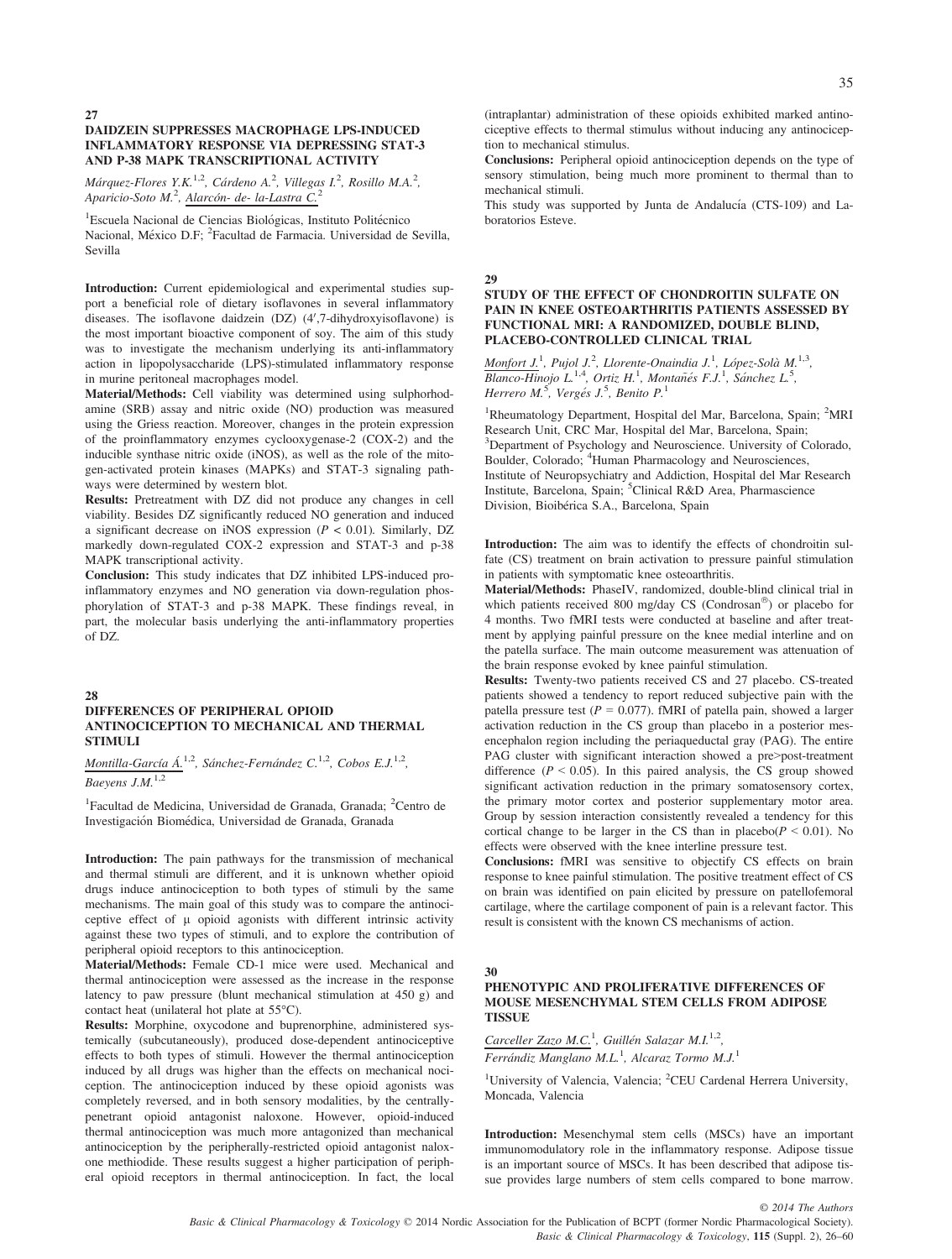However, the phenotype of MSCs isolated from adipose tissue from different parts of the body has not been well characterized. The aim of our research was the characterization of mouse MSCs from gonadal and inguinal adipose tissue.

Material and Methods: Gonadal and inguinal fat pads of CD1 male mice were digested by collagenase. The resulting cell suspension was filtered, washed, resuspended in DMEM/F-12 medium (15% fetal bovine serum, 1% antibiotics) and cultured under standard conditions. Cell morphology was characterized and the phenotype was determined by flow cytometry for negative (anti-CD45-FITC and anti-CD11b-APC) and positive (anti-CD105-PE and anti-CD29PerCP-eFluor710) markers.

Results: Cells isolated from both inguinal and gonadal adipose tissue showed a spindle-like morphology. Cells from gonadal fat pads showed a lower expression of negative CD45 (hematopoietic) and CD11b (macrophage) markers and a higher expression of positive CD105 and CD29 markers, relative to cells from inguinal adipose tissue at P0, P1 and P3. Although the yield of cells isolated from inguinal tissue was significantly higher than from gonadal tissue, gonadal cells had a greater capacity of proliferation.

Conclusions: We observed phenotypic and proliferative differences between gonadal and inguinal mesenchymal stem cells in mouse. This study suggests that the source of the adipose tissue is relevant when designing cell therapies with mesenchymal stem cells.

31

# TRANSIENT RECEPTOR POTENTIAL CHANNELS PRESYNAPTICALY MODULATE COLON MOTILITY

Couceiro-Monteagudo C.<sup>1</sup>, García-Miñarro A.M.<sup>1</sup>, Hernáez G.<sup>1</sup>, de la Torre A.<sup>1</sup>, Bomfim G.H.S.<sup>2</sup>, Méndez-López I.<sup>1,3</sup>, García G.A.<sup>1,3,4</sup>, Padín J.F. $^{1,3}$ 

<sup>1</sup>Facultad de Medicina, Universidad Autónoma de Madrid (UAM), Spain; <sup>2</sup>Escola Paulista de Medicina, Universidade Federal de São Paulo, São Paulo, Brasil; <sup>3</sup>Instituto Teófilo Hernando de I + D del Medicamento, Madrid, Spain; <sup>4</sup>Instituto de investigación Sanitaria, Hospital Universitario la Princesa, UAM, Madrid, Spain

Introduction: Transient Receptor Potential (TRP) channels are a superfamily of receptors that can be divided into 6 main subfamilies: TRPC (canonical), TRPV (vanilloid), TRPM (melastatin), TRPA (ankiryne), TRPML (mucolipine), and TRPP (polycistin) channels. With the exception of TRPM<sub>4</sub> and TRPM<sub>5</sub>, all TRP channels are  $Ca^{2+}$  permeable cation channels. TRP channels are thought to have the ability to detect noxious stimuli and conveying the sensation of pain from peripheral organs to the spinal cord. For this reason, TRP-expressing nerves are known to be involved in diseases associated with hypersensitivity of intestine. In this work, we focus on the study of the role of TRPV<sub>1</sub>, TRPV<sub>4</sub> and TRPA<sub>1</sub> receptors. TRPV<sub>1</sub> and TRPV<sub>4</sub> are proposed to be located in visceral afferent and respond to different noxious stimuli (chemical and mechanical). On the other hand,  $TRPA<sub>1</sub>$  is activated by noxious cold and it is present in sensory neurons.

Material and Methods: To characterize these receptors, we made two sets of experiments. First, we evaluated the response of longitudinal smooth muscle of the rat colon to selective and non-selective agonists and antagonists, by performing cumulative concentration-response curves (ACRC), after precontraction with acetylcholine. In the other set of experiments, we apply electrical stimuli at different frequencies and length to distinguish pre and postsynaptic components of the relaxation observed.

Results: When challenged with either selective or non-selective agonists of TRP channels (capsaicin, RN-1734 and polygodial), longitudinal smooth muscle exhibited significant relaxation characterized as a biphasic response, comprising a slow phase followed by a steeper phase with ascending concentrations. Furthermore, we used selective antagonists of NK receptors, peptide intestinal vasoactive (VIP) receptors, serotonin receptor, and nitric oxide; in so doing, we could find out how smooth muscle associated neurons presynaptically modulated these phases through the liberation of these specific substances. Electrical stimuli at low frequencies also revealed a full presynaptic component of these relaxant responses.

**Conclusion:** TRPV<sub>1</sub>,  $A_1$  and to a minor extent V<sub>4</sub> channels have an important role in the regulation of colon motility. Modulation of these targets with selective drugs could contribute to develop better treatments for diseases such as irritable or inflammatory bowel syndrome, diabetic gastroparesis or visceral pain.

32

#### CHARACTERIZATION OF LATER STAGES OF INFLAMMATION IN THE MOUSE AIR POUCH MODEL IN C57BL/6 MICE

Brines Juan R., Torrecillas Muelas M., Carceller Zazo C., Collado Díaz V., Alcaraz Tormo M.J., Ferrándiz Manglano M.L.

Facultad de Farmacia, Universitat de Valencia, Valencia

Introduction: The regulation of the inflammatory response results in either chronification or resolution with important pathophysiological consequences. The aim or this work was to study the later stages of inflammation in the mouse air pouch model (MAP) in order to characterize the resolution process. This model was performed in C57BL/6 mice, the most widely used genetic background for genetically modified mice.

Material and methods: Air pouches were established by injecting sterile air into the dorsal site of the animal on days 0 and 3. On day 6, zymosan was administered into the pouch. The exudates were recovered from the air pouches at 8, 24 and 48 h after zymosan injection. Then, cellular infiltrate, prostaglandin  $E_2$  (PGE<sub>2</sub>), nitrite and cytokines such as tumor necrosis factor (TNF)- $\alpha$ , interleukin (IL)-1 $\beta$ , IL-8 and IL-4 were determined. The expression of microsomal heme oxygenase-1 (HO-1) was analyzed by Western blot.

**Results:** Cellular infiltrate,  $PGE_2$  and IL-8 levels increased significantly at 8 and 24 h after zymosan injection. IL1- $\beta$  levels were higher at early stages. However, TNF-a levels increased over time and IL-4 levels were undetectable in exudates of C57BL/6 mice. Nitrite levels peaked at 24 h. In addition, zymosan administration induced HO-1 with maximal expression at later stages (24 h-48 h), coincident with the resolution phase of inflammation.

Conclusions: The MAP in C57BL/6 mice provides an experimental model that reproduces relevant aspects of the inflammatory response. This assay can be performed in knockout mice to study the pathophysiology of inflammation and the mechanisms of action of anti-inflammatory drugs.

# 33

#### HYPERNOCICEPTIVE RESPONSES FOLLOWING THE INTRATIBIAL INOCULATION OF RM-1 PROSTATE CANCER CELLS IN MICE

Llorián Salvador M.<sup>1</sup>, Pevida M.<sup>1</sup>, Fernández García M.T.<sup>2</sup>, Lastra A.<sup>1</sup>, Baamonde A.<sup>1</sup>, Menéndez L.<sup>1</sup>

<sup>1</sup>Laboratorio de Farmacología. Instituto Universitario de Oncología del Principado de Asturias (IUOPA), Universidad de Oviedo; <sup>2</sup>Unidad de Histopatología Molecular en Modelos Animales de Cáncer, IUOPA. Universidad de Oviedo.

Prostate cancer is the most common form of non-skin cancer in men in developed countries being frequently associated to painful symptoms due to bone metastases. Here we present a methodological study focussed on the nociception evoked by the intraosseous inoculation of RM-1 cells, an androgen-independent cell line derived from prostate cancer (donated by Dr. Thompson, MD Anderson Cancer Center, Texas University), able to evoke tumor growth in immunocompetent mice (McCabe et al., Clin Exp Metastasis 25, 581–90, 2008). In C57BL/6 mice, the intratibial inoculation of 103 RM-1 cells induced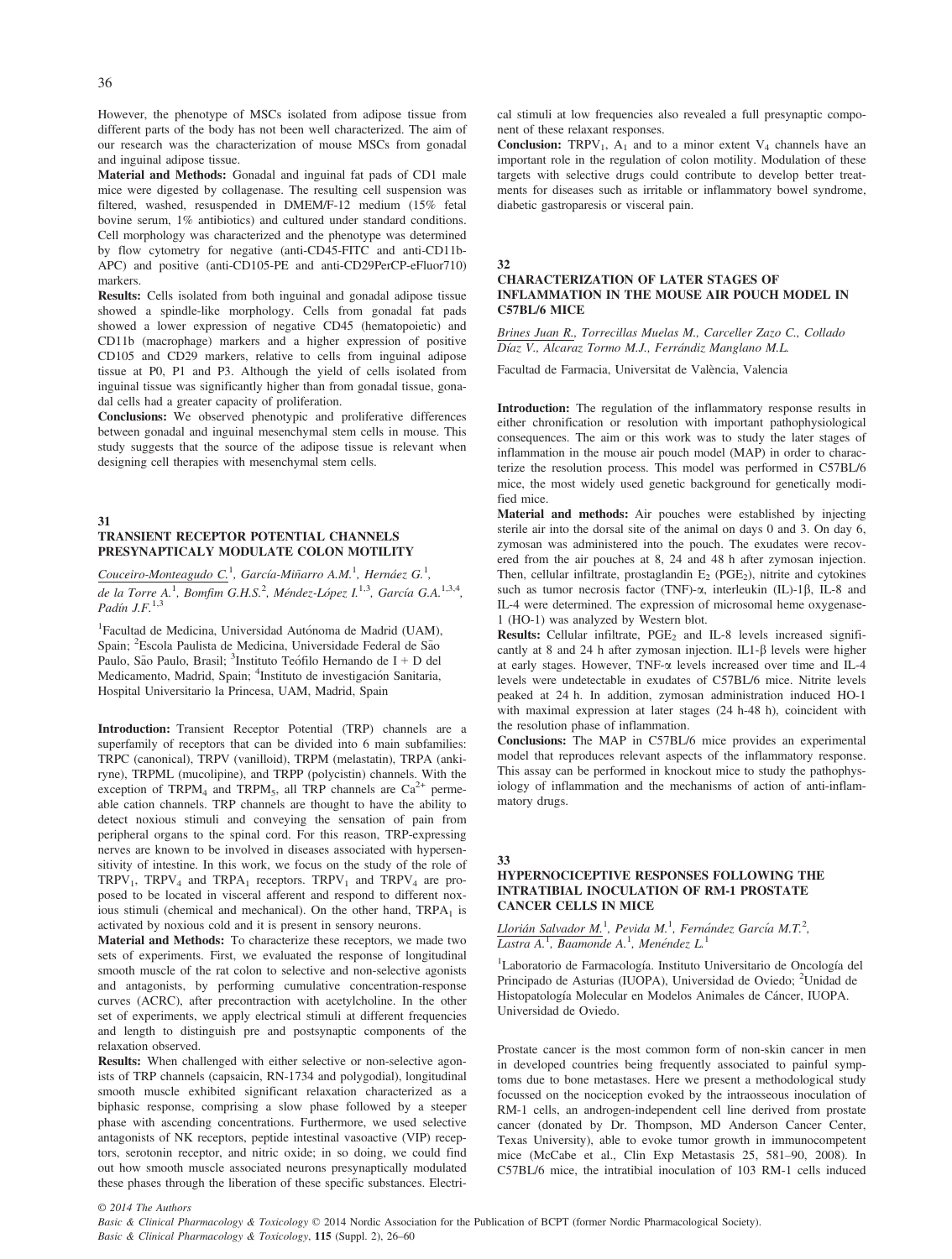bone tumor growth showing combined osteolytic and osteoblastic histological features.

At the spinal cord, the expression of Fos and GFAP, an astroglial marker, were increased whereas the labelling of the microglial marker, Iba-1, remained unchanged. Mice inoculated with RM-1 cells display thermal and mechanical hyperalgesia as well as mechanical allodynia from day 4 after inoculation.

The systemic administration of morphine (0.1–5 mg/kg) or the bisphosphonate zoledronic acid (0.3–3 mg/kg) alleviated hyperalgesia and allodynia. Furthermore, RM-1 cells in culture release the chemokine CCL2 and the systemic administration of RS504393 (0.3–10 mg/kg) an antagonist of CCR2 counteracts tumoral hypernociception, as described in another model of tumoral pain (Pevida et al., Naunyn Schmied Arch Pharmacol. 385, 1053–61, 2012). The intratibial inoculation of RM-1 in C57BL/6 mice can represent a useful model to study analgesic strategies to counteract bone cancer-induced pain from prostatic origin.

Funds came from SAF2012-36271. M.P. is recipient of a grant from the IUOPA. IUOPA is supported by Obra Social Cajastur-Asturias.

#### 34

#### INVOLVEMENT OF THE NO/PKG/KATP CHANNEL PATHWAY IN THE ANTIHYPERALGESIC EFFECT OF THE CB2 RECEPTOR AGONIST, AM1241, IN MICE INOCULATED WITH TUMORAL NCTC 2472 CELLS

 $G$ onzález Rodríguez S.<sup>1</sup>, Curto-Reyes V.<sup>1</sup>, Hervera A.<sup>2</sup>, Pol O.<sup>2</sup>,  $Menéndez L.<sup>1</sup>$ , Baamonde A.<sup>1</sup>

<sup>1</sup>Laboratorio de Farmacología. Instituto Universitario de Oncología del Principado de Asturias (IUOPA), Universidad de Oviedo; <sup>2</sup>Grup de Neurofarmacologia Molecular. Institut d'Investigacio Biomedica. Hospital de la Sta Creu i Sant Pau & Institut de Neurociències. Universitat Autònoma de Barcelona

AM1241, a cannabinoid type 2 receptor (CB2R) agonist, counteracts thermal hyperalgesia in tumor-bearing mice through an opioid-dependent mechanism (Curto-Reyes et al., Br J Pharmacol, 2010).

The peripheral antinociceptive effects of several analgesic drugs involves the stimulation of nitric oxide (NO) synthase, the activation of protein kinase G (PKG) and the final opening of ATP-dependent potassium channels (KATP) (Menéndez et al., Neuropharmacology, 2007; Negrete et al., PloS One, 2011). We have studied whether CB2R are up-regulated in tumor-bearing mice and if the NO/PKG/ KATP pathway is involved in the local antinociceptive effect of AM1241.

Western blot experiments demonstrated an increase of CB2R at the paw of mice intratibially inoculated with NCTC 2472 cells. Besides, tumoral thermal hyperalgesia was inhibited by i.pl.  $AM1241$  (10 µg), being this antinociceptive effect blocked by its coadministration with the CB2R antagonist SR144528 (10  $\mu$ g), the non-specific NO synthase antagonist L-NMMA (10  $\mu$ g), the PKG inhibitor KT-5823 (0.1  $\mu$ g) and the KATP channel blocker glibenclamide  $(10 \mu g)$ .

The antihyperalgesic effect induced by AM1241 was also inhibited with the selective antagonist of neural NO synthase inhibitor L-NIO  $(0.15-1.5 \text{ µg})$  but not with inhibitors of the endothelial or inducible NO isoforms, N- $\omega$ -propyl-L-arginine (10 µg) or 1400W (1 µg), respectively. Thus, the antihyperalgesic effect of AM1241 in mice intratibially inoculated with NCTC 2472 cells seems related to the local upregulation of CB2R and to the stimulation of the NO/PKG/KATP channel pathway triggered by the activation of neural NO synthase.

Funds came from SAF2012-36271. IUOPA, Obra Social Cajastur-Asturias.

# 35 INHIBITION OF PERIPHERAL SIGMA-1 RECEPTORS REVERSES INFLAMMATORY HYPERALGESIA IN MICE

Tejada M.A.<sup>1,2</sup>, Montilla-García A.<sup>1,2</sup>, Sánchez-Fernández C.<sup>1,2</sup> Entrena J.M.<sup>2</sup>, Perazzoli G.<sup>1,2</sup>, Baeyens J.M.<sup>1,2</sup>, Cobos E.J.<sup>1,2</sup>

<sup>1</sup>Facultad de Medicina, Universidad de Granada, Granada; <sup>2</sup>Centro de Investigacion Biomedica, Universidad de Granada, Granada

**Introduction:** Sigma-1 ( $\sigma_1$ ) receptor inhibition ameliorates neuropathic pain by diminishing central sensitization, but it is unknown whether  $\sigma_1$  receptors participate on inflammatory hyperalgesia, or whether peripheral  $\sigma_1$  receptors play a role in this process. Our goal was to test the effects of  $\sigma_1$  receptor inhibition on carrageenan-induced inflammatory hyperalgesia, especially at the inflamed site.

Methods and Results: Subcutaneous (s.c.) administration of the selective  $\sigma_1$  antagonists BD–1063 and S1RA dose-dependently and fully reversed inflammatory mechanical (paw pressure) and thermal (radiant heat) hyperalgesia in wild-type mice. These antihyperalgesic effects were reversed not only by the systemic (s.c.) administration of the  $\sigma_1$ agonist PRE–084, but also by the intraplantar (i.pl.) administration of this compound in the inflamed paw, suggesting that blockade of peripheral  $\sigma_1$  receptors in the inflamed area is involved in the antihyperalgesic effects observed. Moreover, the i.pl. administration of  $\sigma_1$  antagonists in the inflamed paw (but not in the contralateral paw) completely abolished inflammatory hyperalgesia.  $\sigma_1$  knockout ( $\sigma_1$ -KO) mice did not develop mechanical hypersensitivity, but developed thermal hyperalgesia; however, the s.c. administration of BD-1063 or S1RA had no effect on thermal hyperalgesia in  $\sigma_1$ -KO mice, supporting on-target mechanisms for the effects of both compounds. Carrageenan-induced edema was unaffected in  $\sigma_1$ –KO mice or by the systemic  $\sigma_1$  pharmacological antagonism to wild-type mice. Therefore, antiedematous effects of  $\sigma_1$ inhibition do not account for the decreased hyperalgesia.

**Conclusions:**  $\sigma_1$  receptors in the inflamed tissue play a pivotal role in inflammatory hyperalgesia. Targeting  $\sigma_1$  receptors may be useful for the treatment of inflammatory pain.

Fundings: MEC (SAF2010-15343), Junta de Andalucía (CTS-109), CEI BioTic Granada, FEDER funds, Esteve and CDTI (Genius Pharma).

#### 36

#### N- AND C-TERMINAL PARATHYROID HORMONE-RELATED PROTEIN DOWN-REGULATE THE PRODUCTION OF INFLAMMATORY MARKERS IN OSTEOARTHRITIC HUMAN OSTEOBLASTS

Platas Gil J.<sup>1</sup>, Guillén Salazar M.I.<sup>1,2</sup>, Portal-Núñez S.<sup>3</sup>, Esbrit P.<sup>3</sup>, Alcaraz Tormo M.J.<sup>1</sup>

<sup>1</sup>Facultad de Farmacia, Universidad de Valencia, Valencia; <sup>2</sup>Facultad de Ciencias de la Salud, Universidad CEU Cardenal Herrera, Valencia; <sup>3</sup>Instituto de Investigación Sanitaria (IIS)-Fundación Jiménez Díaz and UAM, Madrid

Introduction: During the osteoarthritic process, different factors that may influence bone metabolism are released. Parathyroid hormone (PTH) and its bone counterpart, PTH-related protein (PTHrP), increase bone turnover through interaction of their N-terminal domain with the PTH type 1 receptor in osteoblasts. We here assessed and compared the ability of different PTHrP peptides, PTHrP (1–37), and the PTHunrelated peptides, PTHrP (107–139) and PTHrP (107–111) (osteostatin), on inflammatory markers in osteoarthritic osteoblasts stimulated with interleukin-1 $\beta$  (IL-1 $\beta$ ).

Methods: Osteoblasts were obtained from 6 patients undergoing total knee joint replacement. Subchondral bone tissue obtained from tibial plateau was minced into small portions and digested with collagenase under agitation. Collected tissue was seeded in osteogenic medium to obtain osteoblastic cells according to a standard procedure. At first passage, osteoblastic cells were treated with PTHrP (1–37), PTHrP (107–139) and osteostatin (each at 100 nM) with or without IL-1 $\beta$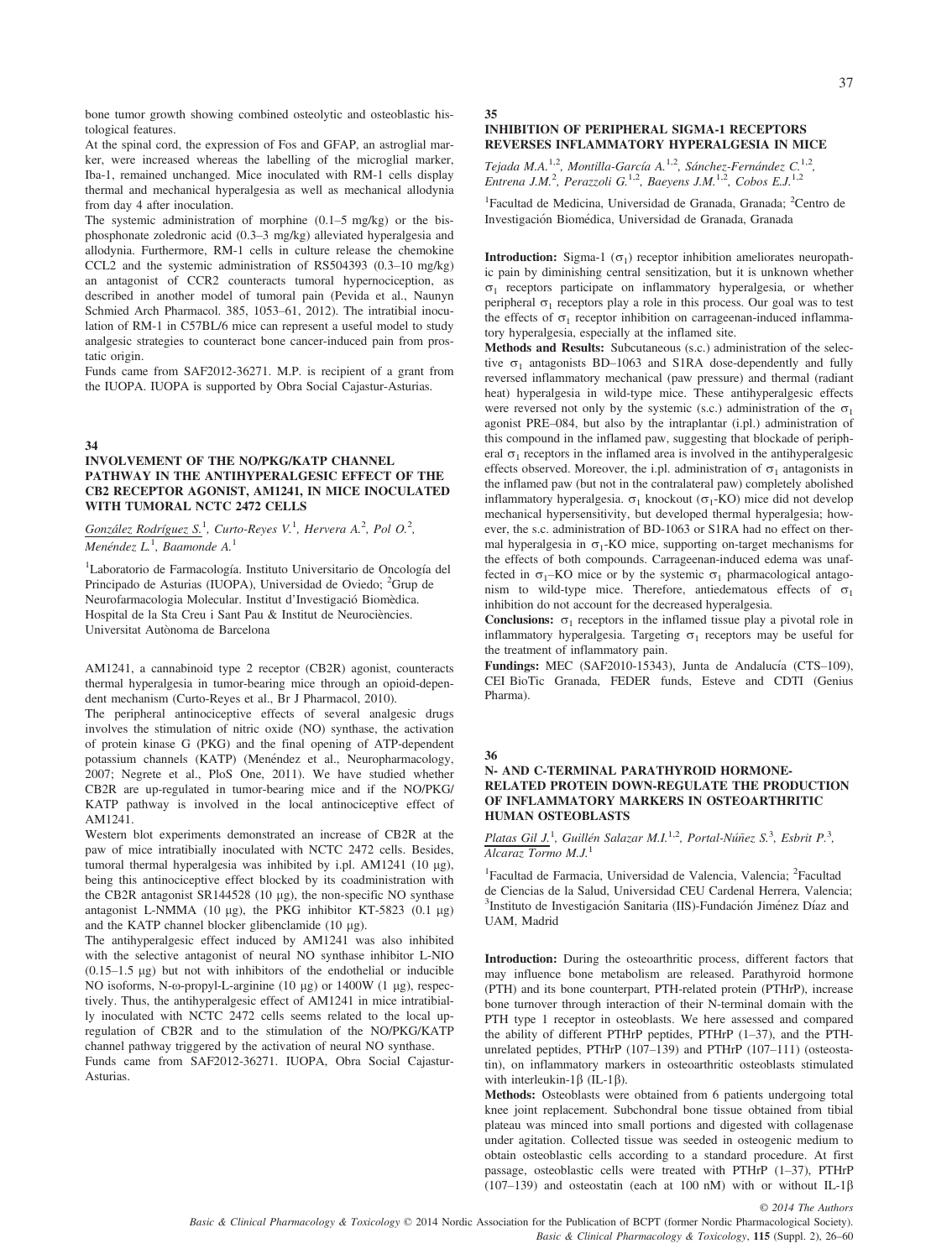(10 ng/ml) for 1, 3 and 6 days. Prostaglandin  $E_2$  (PGE<sub>2</sub>) was measured by RIA, tumor necrosis factor- $\alpha$  (TNF $\alpha$ ) by ELISA, and cyclooxygenase-2 (COX-2) expression was determined by immunocytochemistry.

**Results:** IL-1 $\beta$  increased the production of TNF $\alpha$  and PGE<sub>2</sub> in osteoarthritic osteoblasts.  $PGE_2$  production was significantly decreased by PTHrP (1–37) on days 1, 3 and 6, and also by each C-terminal PTHrP peptide on day 6. The three peptides assayed were able to reverse IL-1 $\beta$ -induced COX-2 overexpression on day 3, and reduced TNF $\alpha$ release on day 6.

Conclusions: These findings show that both N- and C-terminal PTHrP peptides may induce down-regulation of important inflammatory markers in osteoarthritic osteoblasts.

37

#### MANGIFERA INDICA LEAF EXTRACT, RICH IN POLYPHENOLIC COMPOUNDS, PROTECTS AGAINST DEXTRAN SULFATE SODIUM-INDUCED COLITIS IN MICE

Alcaide A.<sup>1</sup>, Talero E.<sup>1</sup>, García-Mauriño S.<sup>2</sup>, Motilva V.<sup>1</sup>

<sup>1</sup>Departamento de Farmacología, Facultad de Farmacia, Universidad de Sevilla, España; <sup>2</sup>Departamento de Biología Vegetal y Ecología, Facultad de Biología, Universidad de Sevilla, España

Background: Mangifera indica has been commonly used in medicine for its benefits as antidiabetic, antioxidant, anti-viral, cardiotonic, antihypertensive and anti-inflammatory. The *Mangifera indica* extract (MIE), rich in polyphenolic compounds, has been previously described as an antioxidant with anti-inflammatory and immunomodulatory activities in several experimental settings.

Objective: The aim of this study was to investigate whether water extract from the leaves of Mangifera indica can protect against dextran sulfate sodium (DSS)- induced acute colitis in a mouse model.

Methods: C57BL/6 mice were given fresh water with 3% DSS for 7 days to induce colitis. Mice were orally administered MIE (50; 100; 200 mg/kg) when treatment of DSS started. Body weight, colon length, and histological score were assessed to determine the effects on colitis. Myeloperoxidase (MPO) activity,  $TNF-\alpha$  and other proinflammatory cytokines were also examined in the colon tissues. In addition, colonic expression of other proteins such as cyclooxygenase2 (COX-2) was determined by Western blot.

Results: MIE significantly attenuated the clinical signs of colitis such as loss of body weight and colon length and histopathologic (neutrophilic infiltration, necrosis) signs of damage. Moreover, MIE suppressed MPO activity, TNF-a production and COX-2 expression in colitic mice. Interestingly, protective activity of MIE in colitis was observed at doses of 50 and 100 mg/kg, but at the highest dose this effect was significantly reduced.

Conclusions: These results suggest the potential of *Mangifera indica* as a new anti-inflammatory compound used for inflammatory bowel disease treatment at controlled doses.

Grant from: Junta de Andalucía, Proyecto Excelencia POLFANAT.

#### 38

#### PARADOXICAL FACILITATION OF CATECHOLAMINE SECRETION, INDUCED BY THE COMBINATION OF ATP AND METHIONINE - ENKEPHALIN IN CHROMAFFIN CELLS STIMULATED WITH ACETYLCHOLINE AT 37°C

Wojnicz A.<sup>1,3</sup>, de Pascual R.<sup>1,2</sup>, Ruiz-Pascual L.<sup>1,2</sup>, Calvo-Gallardo E.<sup>1,2</sup>, Avedaño Ortiz J.<sup>1,2</sup>, Gandía L.<sup>1,2</sup>, García A.G.<sup>1,2,3</sup>, Ruiz-Nuño A.<sup>1,3</sup>

<sup>1</sup>Instituto Teófilo Hernando; <sup>2</sup>Departamento de Farmacología y Terapéutica, Facultad de Medicina, Universidad Autónoma de Madrid; <sup>3</sup>Servicio de Farmacología Clínica del Instituto de Investigaciones Sanitaria del Hospital Universitario de la Princesa, Madrid.

The predominant secretion of noradrenaline (NA) or adrenaline (AD) in the medulla of adrenal gland varies with the type of clinical emergency (cardiogenic, anaphylactic, hemorrhagic or traumatic shock or hypoglycemic coma). This selective secretion is neurologically regulated by the cerebral cortex and hypothalamus but also has a peripheral component related to the increased expression of voltage-dependent  $Ca<sup>2+</sup>$  channels (VDCC) of the L subtype, predominant in noradrenergic cells and PQ subtype predominant in adrenergic cells (RB Lomax, Am J Physiol 1997; 272: C476-C484). Since these VDCC are regulated by ATP via purinergic receptors (Gandia et al, J. Physiol 1993, 470: 55–72) and methionine-enkephalin (ME) (Albillos et al J Physiol 1996, 494: 687– 95), we propose here the question whether the regulation of  $Ca^{2+}$  entry also affect the differential secretion of NA and AD-induced by the physiological neurotransmitter acetylcholine (ACh) in bovine chromaffin cells perfused with Krebs-Hepes at  $37^{\circ}$ C. Notably, ATP (1 µM) inhibits the secretion of NA and AD; ME  $(3 \mu M)$  also reduce the secretion by only 25%. Paradoxically, the combination ATP/ME increased 2.5 times the secretion of NA and 2 times that of AD. It's interesting to know whether this increase is antagonized by the combination of suramin (a nonspecific blocker of purinergic receptors) and naloxone (opioid receptor blocker). Together, these data suggest that the simultaneous stimulation of purinergic and opioid receptors on the plasma membrane of the chromaffin cells might activate complementary pathways that regulate the release of NA or differential AD. A calcium-cAMP interruption would be at the center of the regulatory process itself, so critical for survival in the above clinical situations that threaten the patient's life.

Acknowledgments: Fundación Teófilo Hernando, UAM/Servicio de Farmacología Clínica, H.U. Princesa FPU12/02220 to AW and FIS No. CA12/E to ARN.

# NEUROPSYCHOPHARMACOLOGY

# 39

#### TARGETED NANOPARTICLES ACROSS THE BLOOD BRAIN BARRIER

Marcianes P.<sup>1</sup>, Vera M.<sup>1</sup>, Fernández-Carballido A.<sup>1</sup>, Negro S.<sup>1</sup>, Garcia-Garcia L.<sup>2</sup>, Slowing K.<sup>2</sup>, Barcia E.<sup>1</sup>

<sup>1</sup>Departamento de Farmacia y Tecnología Farmacéutica, Facultad de Farmacia, Universidad Complutense de Madrid; <sup>2</sup>Departamento de Farmacología, Facultad de Farmacia, Universidad Complutense

Introduction: A major limitation of nanosystems is that the body recognizes them as foreign particles, so they are rapidly opsonized and removed from the bloodstream before fulfilling their function. Chemical modification of the surface of nanoparticles (NPs) can improve cellular uptake, prevent opsonization and increase plasma half-life. Functionalization of NPs surface with different ligands can also reduce phagocytosis by increasing the number of nanosystems that are able to get through the blood brain barrier (BBB). For this, we have studied the NPs passage across the BBB of different nanoparticles.

Methods: Three different formulations of NPs were prepared by nanoprecipitation using an acetone-water system and copolymer PLGA  $RG^{\circledast}$ 502. NPs were then administered to rats: F1 (rhodamine-loaded NPs suspended in saline; F2 (rhodamine-NPs suspended in 1% polysorbate 80; and F3 (rhodamine-loaded NPs-polysorbate 80 in saline).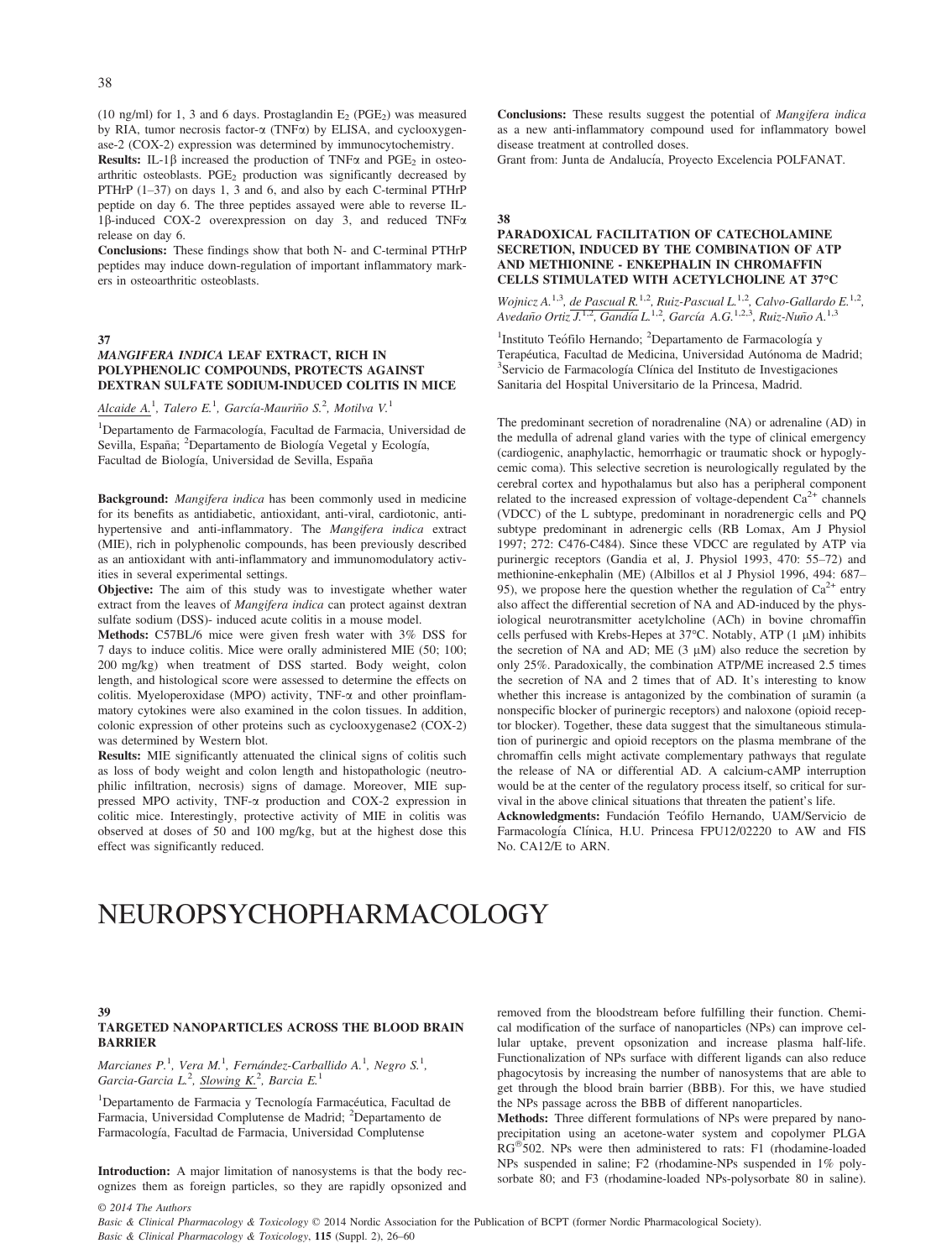One hour after administration animals were sacrificed and cerebral cortex microphographs were observed.

Results and Discussion: F2 showed a slight increase in fluorescence whereas the best results were obtained with formulation F3 in which NPs were prepared with polysorbate 80. Due to the small size of the NPs it cannot be assure that the fluorescence observed is directly related to the presence of NPs however, it can be stated that in cerebral cortex a marked fluorescence increase was observed after administration of formulation F3, probably due to their passage through the BBB.

#### 40

#### BEHAVIOURAL CHARACTERIZATION OF 5-HT4 RECEPTOR KNOCKOUT MICE: IMPLICATIONS FOR ANXIETY AND DEPRESSION

Díaz A.<sup>1,2,3</sup>, Amigo J.<sup>1,2,3</sup>, Valdizán E.M.<sup>1,2,3</sup>, Martín A.<sup>1,2,3</sup>, Pilar-Cuéllar F.<sup>1,2,3</sup>, Pazos A.<sup>1,2,3</sup>, Compan V.<sup>4,5,6,7</sup>, Castro E.<sup>1,2,3</sup>

<sup>1</sup>Instituto de Biomedicina y Biotecnología IBBTEC; <sup>2</sup>Facultad de Medicina. Universidad de Cantabria, Santander, Cantabria, Spain; <sup>3</sup>CIBERSAM, Instituto de Salud Carlos III, Madrid, Spain; <sup>4</sup>CNRS, UMR-5203, Institut de Genomique Fonctionnelle, Montpellier, F-34094, France; <sup>5</sup>INSERM, U661, Montpellier, F-34094, France;<br><sup>6</sup>Universités de Montpellier 1 & 2 UMR-5203, Montpellier, F-34  ${}^{6}$ Universités de Montpellier 1 & 2, UMR-5203, Montpellier, F-34094, France; <sup>7</sup>Université de Nîmes, Nîmes, F-30000, France

New pharmacological targets for treating depression include 5-HT4 receptors. Indeed, preclinical studies have reported that partial 5-HT4 receptor agonists exhibit a faster onset of antidepressant actions versus conventional antidepressants.

This study was aimed to analyze the behavioural outcomes of  $5-HT<sub>4</sub>$ receptors knockout (KO) mice in predictive animal models of depression/anxiety. Regarding anxiety-like responses, we did not detect statistical differences between wild-type (WT) and KO mice in central activity parameters on the open field test (% central time=  $15.3 \pm 1.4$ ) in WT vs 15.9  $\pm$  1.2 in KO mice; % central distance = 20.2  $\pm$  1.3 in WT vs  $21.8 \pm 1.6$  in KO mice). In the same way, the number of entries to the bright zone in the light dark box was also similar (entries=  $11.9 \pm 1.0$  and  $11.9 \pm 0.6$  for WT and KO mice, respectively). On the other hand, KO mice did not exhibit changes in different paradigms predictive of depression assessing behavioural despair (immobility time = 130.0  $\pm$  6.7 in WT vs 140.0  $\pm$  4.4 seconds in KO on the forced swimming test), anhedonic-like traits (% sucrose intake/ total =  $91.4 \pm 0.9$  in WT vs  $91.0 \pm 1.6$  in KO on the sucrose preference test) and anxiety-like responses associated to depressive states (latency to eat = 201.9  $\pm$  17.5 in WT vs 183.7  $\pm$  12.9 in KO seconds on the novelty suppressed feeding test).

In conclusion, the lack of  $5-HT<sub>4</sub>$  receptor does not appear to induce significant changes in the behavioural basal performance of rodents subjected to predictive paradigms of anxiety/depression manifestations. Further studies are needed to reconcile the above findings with the reported anxiolytic/antidepressant effects of 5-HT<sub>4</sub> receptors.

Supported by Ministerio de Ciencia (SAF07-61862), Ministerio de Economía y Competitividad (SAF2011-25020), ANR-SERFEED grant.

#### 41

# THE CONTRIBUTION OF 5-HT4 RECEPTORS TO THE ANXIETY/DEPRESSION MANIFESTATIONS IN TWO ANIMAL MODELS OF DEPRESSION

Amigo J.<sup>1,2,3</sup>, Díaz A.<sup>1,2,3</sup>, Valdizán E.M.<sup>1,2,3</sup>, Martín A.<sup>1,2,3</sup>, Vidal R.<sup>1,2,3</sup>, Pazos A.<sup>1,2,3</sup>, Compan V.<sup>4,5,6,7</sup>, Castro E.<sup>1,2,3</sup>

<sup>1</sup>Instituto de Biomedicina y Biotecnología IBBTEC; <sup>2</sup>Facultad de Medicina. Universidad de Cantabria, Santander, Cantabria, Spain; <sup>3</sup>CIBERSAM, Instituto de Salud Carlos III, Madrid, Spain; <sup>4</sup>CNRS, UMR-5203, Institut de Genomique Fonctionnelle, Montpellier,  $F-34094$ , France; <sup>5</sup>INSERM, U661, Montpellier, F-34094, France;<br><sup>6</sup>Universités de Montpellier, 1, & 2, UMP, 5203, Montpellier, E-34  ${}^{6}$ Universités de Montpellier 1 & 2, UMR-5203, Montpellier, F-34094, France; <sup>7</sup>Université de Nîmes, Nîmes, F-30000, France.

New pharmacological targets for treating depression include 5-HT4 receptors. Indeed,  $5-HT<sub>4</sub>$  receptor agonists are reported as antidepressant drugs with a rapid onset of action. Depression is a multifactorial disease in which genetic-environment interactions are important. In this study, we have evaluated the behavioural consequences of the lack of expression of  $5-HT_4$  receptors in two models of depression/anxiety: olfactory bulbectomy (OBX) and chronic administration of corticosterone (CORT). 5-HT4 receptor knock-out (KO) and WT mice  $(20 \pm 2$  g, 3 months old) were bulbectomized or treated with corticosterone (45 mg/ml in drinking water for 4 weeks).

One month after olfactory bulbectomy we did not observe any significant difference between WT and KO mice on the typical OBX-induced hyperactivity (peripheral distance =  $21.6 \pm 2.1$  in WT vs  $24.1 \pm 2.1$  m in KO) assessed in an aversive (400 lux) open-field arena. In the corticosterone model no significant differences were observed between KO and WT mice in anxiety-related parameters (central time = 28.1  $\pm$  4.4 in WT vs 25.2  $\pm$  3.3 s in KO; % central distance =  $17.3 \pm 1.8$  in WT vs  $15.1 \pm 1.6$  in KO). However, in the novelty suppressed feeding the latency to feed in KO was significantly higher than in WT mice (latency =  $476.8 \pm 31.0$  vs  $557.2 \pm 17.9$  s for WT and KO corticosterone-treated mice, respectively;  $P \le 0.05$ , two-way ANOVA followed by Newman-Keuls post hoc test).

In conclusion, 5-HT<sub>4</sub> receptors appear to modulate depression/anxietyrelated responses in some behavioural predictive paradigms (NSF) but not in others. Further studies are needed to evaluate the pharmacological effects of  $5-HT<sub>4</sub>$  receptor agonists in these animal models of depression/anxiety.

Supported by Ministerio de Ciencia (SAF07-61862), Ministerio de Economía y Competitividad (SAF2011-25020), ANR-SERFEED grant.

#### 42

#### NEUROPROTECTIVE PROFILE OF THE NEW GLYCOLIPID COMPOUND IG20 IN RAT HIPPOCAMPAL SLICES

Punzón-Fernández E.<sup>1</sup>, Fernández-Mayoralas A.<sup>2</sup>, Doncel-Pérez E.<sup>3</sup>, García A.G.<sup>1,4</sup>, Maroto M.<sup>1</sup>

<sup>1</sup>Instituto Teófilo Hernando, Facultad de Medicina, Universidad Autónoma de Madrid, Spain; <sup>2</sup>Instituto de Química Orgánica General, CSIC, Madrid, Spain; <sup>3</sup>Hospital Nacional de Parapléjicos, SESCAM, Toledo, Spain; <sup>4</sup>Instituto Investigación Sanitaria Hospital Universitario de La Princesa, Facultad de Medicina, Universidad Autónoma de Madrid, Spain

Introduction and Objectives: IG20 is a sulfated glycolipid that promotes neurite outgrowth and myelination and inhibits glial proliferation (patent no: WO2014/006250 A1). Some preliminary data show that IG20 could interact with RhoGDIa pointing out a possible mechanism of action in the RhoGTPases family which takes part in axonal regeneration in the injured CNS (Vyas et al., 2005). With this preliminary data, the hypothesis was raised that, IG20 could exhibit neuroprotective properties; we have tested such hypothesis.

Methods: We have measured cell viability and ROS (reactive oxygen species) production in hippocampal slices stressed with different toxic stimuli that cause cell death through different pathways. Using MTT reduction as a probe, we studied the effect of IG20 over voltage dependent calcium channels and calcium signaling.

Results and Conclusions: We have found that IG20 exerts neuroprotection in hippocampal slices stressed with glutamate, veratridine or glucose and oxygen deprivation (OGD) followed by reoxygenation. From 0.3 to 10  $\mu$ M, IG20 preincubation prevented up to 50% of veratridine-induced damage. Furthermore, when added after glutamate exposure, IG20 was able to prevent MTT reduction at the same concentration range. Regarding OGD, IG20 pretreatment  $(1-10 \mu M)$  protected 90%, compare to  $70\%$  of untreated slices. At 3  $\mu$ M, IG20 treatment decreased ROS production in glutamate-treated slices. We characterized the ROS scavenging profile of IG20 and found it was not able to directly buffer ROS in the absence of tissue. We could not demonstrate that IG20 exerted anti glutamatergic effect, since it did not block cytosolic calcium transient evoked by glutamate. So far, we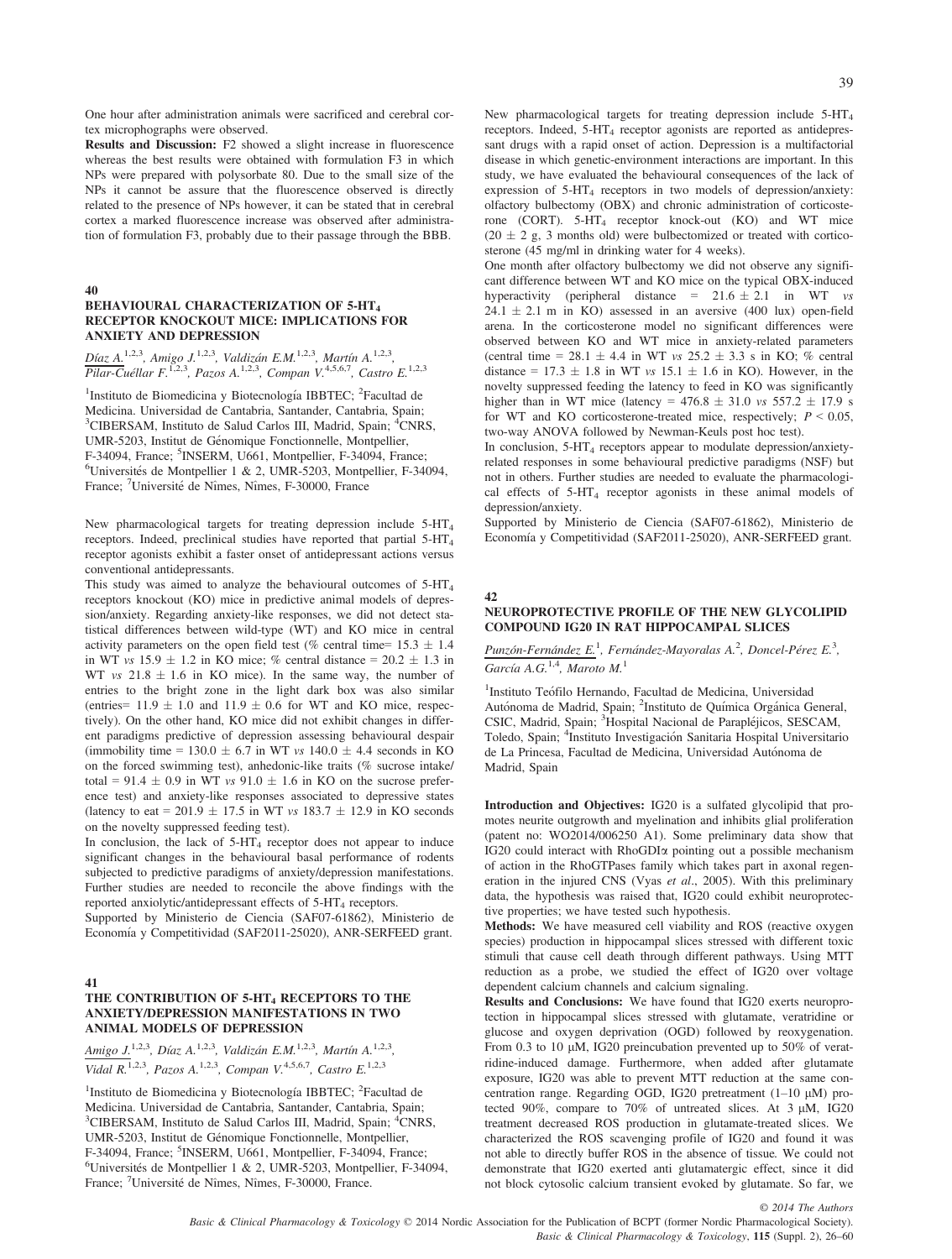are not sure about which is the mechanism involved in the neuroprotective action of IG20; conversely we raised many questions, yet to be answered, before a clear scenario on its mechanism of action can be proposed.

43

#### EFFECTS OF  $D_1$  RECEPTOR BLOCKADE ON THE BRAIN METABOLISM AND NEURODEGENERATION INDUCED BY THE LITHIUM-PILOCARPINE MODEL OF EPILEPSY

Anis El-Sayed A.<sup>1</sup>, Delgado M.<sup>1</sup>, de Cristóbal J.<sup>1</sup>, Bermejo-Bescós<br>P.<sup>1,2</sup>, Martín-Aragón S.<sup>1,2</sup>, Fernández de la Rosa R.<sup>1</sup>, Bascuñana P.<sup>1</sup>, Pozo M.A.<sup>1</sup>, García-García L.<sup>1,2</sup>

<sup>1</sup>Unidad de Cartografía Cerebral, Instituto Pluridisciplinar, Universidad Complutense, Madrid; <sup>2</sup> Facultad de Farmacia, Universidad Complutense, Madrid.

Introduction: It is widely accepted that an imbalance between glutamatergic and GABAergic systems causes epileptic hyperexcitability. Furthermore, a reduction in cerebral metabolic activity is often observed during the interictal stages of epilepsy. On the other hand, the involvement of dopaminergic central system in the epileptogenesis is not fully understood. It has been suggested that dopamine receptor subtypes exert opposite functions on the regulation of convulsive activity. Whereas the  $D_1$  blockade is described to have a protective role, the administration of haloperidol, a "selective"  $D_2$  blocker can potentiate the occurrence of seizures.

Objectives: The aim of this study was to evaluate the effects of the acute administration of SCH23390, a selective  $D_1$  antagonist, on the metabolic and neurochemical changes induced by the lithium-pilocarpine experimental model of temporal lobe epilepsy.

Materials and Methods: The lithium-pilocarpine model of temporal lobe epilepsy was used in adult male SD rats. Thirty minutes before the injection of pilocarpine, SCH23390 (0.2 mg/kg ip) was administered. Three days after the epileptogenesis induction, positron emission tomography (18F-FDG PET) was performed to evaluate the brain metabolic activity. Twenty four hours after PET, animals were sacrificed and different markers (GFAP immunohistochemistry and Fluoro Jade C staining) were analyzed to evaluate the eventual brain damage.

Results and Conclusions: Three days after the insult, a significant reduction in metabolic activity of brain areas involved in epileptogenesis was observed (16% and 14% in hippocampus and cortex respectively). In our model, the hypometabolism was not modified by previous administration of SCH23390.

On the other hand and regarding the neuronal integrity, SCH23390 was able to prevent the reactive gliosis (GFAP) and neurodegeneration (FJC) in the aforementioned areas.

According to these results, although  $D_1$  blockade did not improve the metabolic impairment, SCH23390 prevented some signs of brain damage induced by lithium-pilocarpine model. Study supported by SAF 2009-09020.

#### 44

# STIMULATION OF IGF-II RECEPTOR INDUCES NEUROPROTECTION AGAINST OXIDATIVE DAMAGE ON ADULT CORTICAL NEURONAL CULTURES

Martín-Montañez E.<sup>1</sup>, Pavía J.<sup>1</sup>, Santín L.J.<sup>2</sup>, Boraldi F.<sup>3</sup>,<br>Rodríguez-Losada N.<sup>1</sup>, Aguirre J.A.<sup>1</sup>, García-Fernández M.<sup>1</sup>

<sup>1</sup>Faculty of Medicine. University of Malaga, Malaga, Spain; <sup>2</sup>Faculty of Psichology. University of Malaga, Malaga, Spain; <sup>3</sup>Department of Life Sciences. University of Modena e Reggio Emilia, Modena, Italy

Reactive oxigen species (ROS) contribute to the oxidative damage found in neuropathological conditions related to enhanced glucocorticoid expression. Recent studies strongly suggest putative roles of Insulin-like Growth Factor II (IGF-II) in the development of and recovery from glucocorticoid and stress-related disorders. Our laboratory has demonstrated the involvement of IGF-II receptor (IGF-IIR) in redox homeostasis after glucocorticoid-induced toxicity. Thus, the IGF-IIR stimulation promoted antioxidant effects against corticoid induced damage, improving mitochondrial function.

As increased ROS production and mitochondrial dysfunction play crucial roles in major neurodegenerative disorders, we have examined the neuropotective properties of low IGF-II concentrations on adult rat cortical neuronal cultures under high corticosterone (CORT) toxicity, using the stain Fluoro-Jade  $B^{TM}$  (FJ). A large and significant increase in FJ fluorescence intensity of CORT-treated cells was detected, whereas the addition of IGF-II completely prevented this increase  $(P < 0.05)$ . The alternative and selective inhibiton of IGF-IR or IGF-IIR did not exert any change in the effect of IGF-II, whereas the inibition of both receptors together returned the fluorescence level to that found in CORT-treated cells. Patterns of IGF-II effects on both FJ staining and ROS production were very similar.

Recently, it has been demonstrated that some CORT effects on neurons are mediated by PKC phosphorylation, and the specific signalling pathway associated with IGF-IIR activation remains unclear, suggesting that both IGF-II and CORT, may share a common intracellular pathway involving PKC. In our study CORT activated PKC, 42% higher than control ( $P < 0.05$ ), and IGF-II treatment restored the levels to those found in control cells. As conclusion, low IGF-II concentrations may contribute to the mechanisms of neuroprotection promoting antioxidant effects, reducing the neurodegeneration induced by oxidative insults.

#### 45

#### NEW DUAL NEUROPROTECTANTS BASED ON 3-SUBSTITUTED INDOLE DERIVATIVES TARGETING BOTH CALCIUM CHANNELS AND PHOSPHOPROTEIN PHOSPHATASE 2A

Arranz-Tagarro J.A.<sup>1</sup>, Lajarín-Cuesta R.<sup>1</sup>, Nanclares C.<sup>1</sup>,  $G$ onzález-Lafuente  $\overline{L}^1$ , Colmena I.<sup>1</sup>, Araújo de Brito M.<sup>2</sup>, Gandía L.<sup>1</sup>, García  $A.G.^1$ , de los Ríos  $C.^1$ 

<sup>1</sup>Facultad de Medicina, Universidad Autónoma de Madrid, Madrid, Spain; <sup>2</sup>Faculdade de Farmácia, Universidade Federal Fluminense, Niterói, RJ, Brasil

Neurodegenerative diseases have been proposed to possess a multifactorial nature. Hence, there is a rising interest in the development of new neuroprotective compounds interacting with two or more biological targets implicated in the neurodegenerative progression.  $Ca<sup>2+</sup>$  plays a pivotal role in a plethora of cellular events, so its cytosolic concentrations are finely controlled by intracellular organelles. When this accurate control is impaired, a cascade of pro-apoptotic events can occur. Thus, compounds tuning the cell  $Ca^{2+}$  signal have been classically studied for the treatment of neurodegenerative diseases. On the other hand, scientific community has recently paid attention to phosphoprotein phosphatase 2A (PP2A) due to its role in the dephosphorylating process of tau protein, taking into account that one of the hallmarks of Alzheimer's disease are the neurofibrillary tangles, mainly formed by aggregates of hyperphosphorylated tau protein.

With this background, we focused on an indole alkaloid, gramine, as a potential hit compound for the synthesis of new neuroprotectants, due to our observation that it blocked  $Ca^{2+}$  entry through voltage-activated  $Ca<sup>2+</sup>$  channels (VACC) and protected neuronal cultures against toxic stimuli related to neurodegeneration, e.g. high glutamate exposure, rotenone/oligomycin A-induced oxidative stress, or okadaic acid-elicited tau hyperphosphorylation. Thus, we have synthesized twenty-five 3-substitued indole derivatives related to gramine that have shown, in some cases, improved neuroprotective profile in several in vitro models of neurotoxicity. In general, these compounds have reduced  $Ca^{2+}$ entry through VACCs, as observed in patch-clamp experiments; some of them also prevented the okadaic acid-induced PP2A inhibition, as shown in immunoprecipitation experiments. To get insights on chemical and pharmacokinetic characteristics of gramine derivatives and in

© 2014 The Authors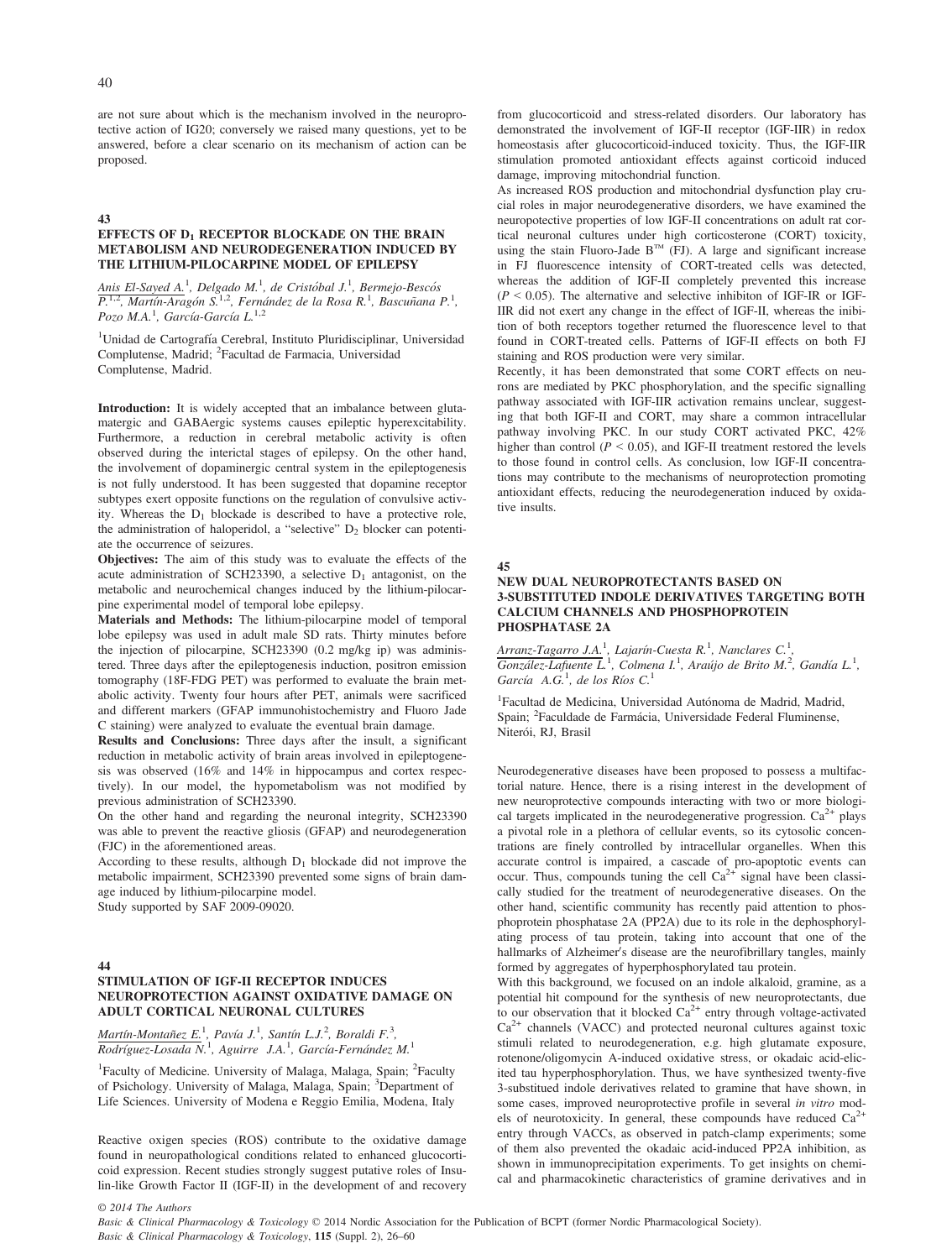the interaction with PP2A, we also applied molecular modelling methodologies and in silico ADME-Tox tools. We hypothesise that the dual action on VACCs and PP2A can lead to a new promising approach for the treatment of neurodegenerative diseases.

This work was supported by grant P113/00789 from ISCIII (Instituto de Salud Carlos III, Spain) and grant SAF 2100-21795 from MINECO (Ministerio de Economía y Competitividad, Spain). The continued support of FTH (Fundacion Teófilo Hernando, Spain) is also acknowledged.

46

#### EFFECT OF BUSPIRONE ON THE SUBTHALAMIC NUCLEUS ON AN ANIMAL MODEL OF PARKINSON'S DISEASE: AN ELECTROPHYSIOLOGICAL STUDY

Sagarduy A.<sup>1</sup>, Llorente J.<sup>1</sup>, Miguelez C.<sup>1.2</sup>, Morera-Herreras T.<sup>1</sup>, Aristieta A.<sup>1</sup>, Ruiz-Ortega J.A.<sup>1.2</sup>, Ugedo L.<sup>1</sup>

1 Faculty of Medicine, University of the Basque Country, E-48940 Leioa (Bizkaia); <sup>2</sup>School of Pharmacy. University of the Basque Country, E-01006 Vitoria-Gasteiz (Araba)

Introduction: The most effective treatment for Parkinson's disease, L-DOPA, induces dyskinesia (LID) after prolonged use. We have previously shown that in 6-hydroxydopamine lesioned rats rendered dyskinetic by prolonged L-DOPA administration, lesion of the subthalamic nucleus (STN) reduces LID and buspirone antidyskinetic effect. The aim of this study was to evaluate the effect of buspirone on STN neuron activity.

Methods: Single-unit extracellular recordings were performed in vivo on STN neurons from four different groups, i.e., control, chronically treated with L-DOPA, lesioned and lesioned chronically treated with L-DOPA (dyskinetic) rats and in vitro cell-attached recordings.

Results: In control rats buspirone administration decreased the firing rate in a dose-dependent manner (4 mg/kg i.p. 35%; and 8 mg/kg i.p. 67%). This effect was absent in 6-OHDA lesioned rats and was not modified by acute or prolonged L-DOPA administration. In addition, in control rats the  $5HT<sub>1A</sub>$  antagonist WAY-100635 and the  $D<sub>3</sub>$  antagonist PD128907 prevented the effect of buspirone. Conversely, in parasagittal slices containing the STN, buspirone induced excitatory, inhibitory and also biphasic responses being only the inhibitory effect prevented by WAY-100635.

Conclusion: Buspirone in vivo reduces the firing rate of the STN neurons through  $5HT<sub>1A</sub>$  and  $D<sub>3</sub>$  receptors whereas in vitro buspirone seams to show a more variable effect. Moreover, effect of buspirone was abolished in 6-OHDA lesioned rats, suggesting that the STN may not be directly involved in its antidyskinetic effect.

Support by UFI 11/32 and FIS PI12/00613 A.S. has a fellowship from the UPV/EHU.

#### 47

#### PHARMACOLOGICAL CHARACTERIZATION OF 5-HT7 SELECTIVE ARYLPIPERAZINE DERIVATIVES IN RAT PRIMARY ASTROCYTES

González-I zquierdo A.<sup>1</sup>, Rodr íguez Carracedo J.<sup>1</sup>, Lacivita E.<sup>2</sup>, Leopoldo M.<sup>2</sup>, Cadavid Torres M.I.<sup>1</sup>, Loza García M.I.<sup>1</sup>, Castro Pérez M.<sup>1</sup>

1 Center for Research in Molecular Medicine and Chronic Diseases CIMUS, University of Santiago de Compostela, Santiago de Compostela, Spain; <sup>2</sup>Università degli Studi di Bari "A. Moro", Bari, Italy

Serotonin 5-HT7 receptors constitute a target of interest for the treatment of depression, schizophrenia, sleep disorders and migraine. This receptor is coupled to Gs, activating the adenylyl cyclase/cAMP signaling pathway, and G12 proteins.Progress in 5-HT7 research has been hampered along several years by the absence of selective compounds. In a previous study, we reported that the arylpiperazine derivative LP-211 exerts a long- lasting inhibition of [3H]-SB-269970 radioligand binding at human 5-HT7 receptors and an insurmountable antagonism of 5-carboxamidotryptamine (5-CT)-stimulated cAMP signaling in HEK293 cells stably expressing the receptors (Atanes et al., 2013). These results were unexpected as LP-211 has been extensively used as a selective 5-HT7 pharmacological tool, to which 5-HT7 agonist activity has been attributed in ex vivo and in vivo studies. The present work aims to characterize the pharmacological profile of this compound on a different native cellular background in order to clarify its mechanism of action. With this aim, we have established rat astrocytes primary cultures, where we have characterized endogenous 5-HT7 receptors by [3H]-SB-269970 radioligand binding (Kd = 13.5  $\pm$  2.9 nM; Bmax =  $15.8 \pm 1.5$  fmol/100,000 cells) and 5-CT-mediated cAMP signaling (Emax (% of basal) =  $646.9 \pm 26.9$ ). Moreover, we have tested the effect of compound LP-211 and its analog MEL-9 in these primary cultures. The development of selective chemical probes and their pharmacological characterization in different experimental settings will foster our understand ing of the physiological functions of this receptor and its possible therapeutic potential in the central nervous system.

#### 48

#### EFFECT OF INTENSIVE AND REPEATED USE OF ETHANOL ON THE INTEGRITY OF BLOOD- BRAIN BARRIER IN MOUSE BRAIN. ROLE OF TOLL-LIKE RECEPTOR 4 (TLR4)

Porcu F.<sup>1</sup>, Rubio-Araiz A.<sup>1,2</sup>, Pérez-Hernández M.<sup>1,2</sup>, Gutiérrez-López M.D.<sup>1,2</sup>, O'Shea E.<sup>1,2</sup>, Guerri C.<sup>2,3</sup>, Colado M.I.<sup>1,2</sup>

<sup>1</sup>Departamento de Farmacología, Facultad Medicina, Universidad Complutense, 28040 Madrid; <sup>2</sup>Red Temática de Investigación Cooperativa en Salud RETICS, Red de Trastornos Adictivos, Instituto de Salud Carlos III, MINECO, Spain; 3Departamento de Patología Celular, Centro de InvestigacionPrincipe Felipe, Valencia

Ethanol is the oldest and one of the most commonly consumed drugs of abuse. Recently, the age of first consumption of alcohol has fallen and during adolescence consumption is usually intense and mostly concentrated in a few days; a pattern termed binge drinking. Ethanol has been shown to produce brain damage and, although the mechanisms involved are not completely clear, TLR4 have been shown to play an important role. The Drinking in the Dark (DID) procedure is accepted as a model of binge drinking where singly-housed mice are maintained in reversed cycle lighting and drinking water is replaced by ethanol on each of 4 consecutive days; the first three days the exposure time is 2 h and on the 4th day it is extended to 4 h.

C57BL/6 WT and TLR4<sup> $-/-$ </sup> KO mice (20–25 g) were subjected to 4 DID cycles and killed 24 h after the last ethanol exposure. By means of immunohistochemistry, the effect of ethanol on the blood-brain barrier (BBB) integrity and on neuronal death in the hippocampus was determined.

Ethanol increased IgG extravasation and reduced laminin and collagen-IV expression, reflecting an increase in BBB permeability. In addition, there was an increase in the staining with the fluorochrome Fluoro-Jade, indicating greater neuronal death. Similar studies in TLR4 knockout mice showed no reduction in laminin or in collagen-IV and no increase in IgG extravasation. Moreover, ethanol did not induce neuronal death.

The BBB alterations and neuronal death produced by ethanol involve TLR4 signalling since these changes are not observed in the absence of this receptor.

Basic & Clinical Pharmacology & Toxicology © 2014 Nordic Association for the Publication of BCPT (former Nordic Pharmacological Society). Basic & Clinical Pharmacology & Toxicology, 115 (Suppl. 2), 26–60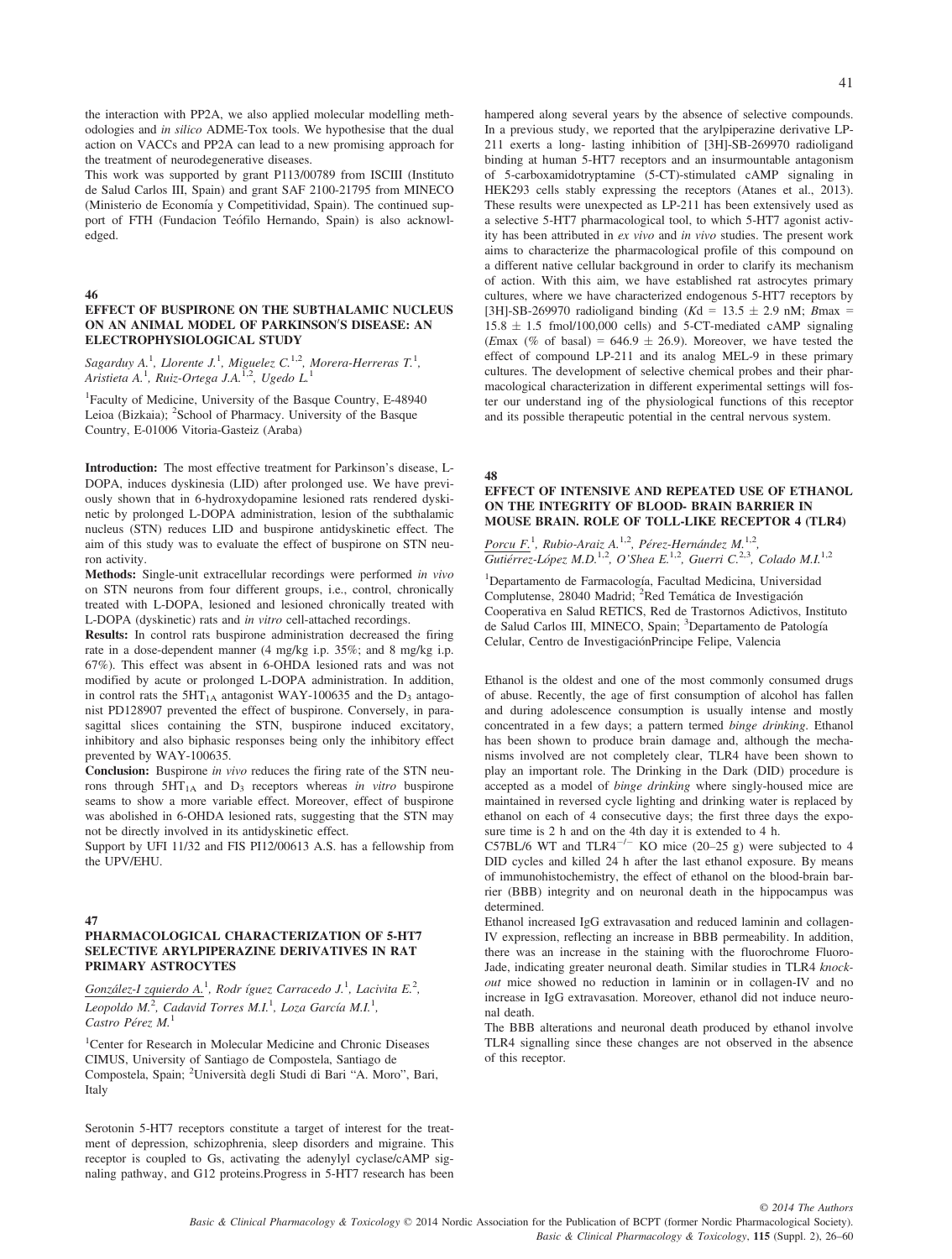#### 49 DISRUPTION OF BLOOD-BRAIN BARRIER INTEGRITY IN POSTMORTEM HUMAN ALCOHOLIC BRAIN

Rubio-Araiz A.<sup>1,2</sup>, García-Gutiérrez M.S.<sup>2,3</sup>, Pérez-Hernández M.<sup>1,2</sup>, Aracil-Fernández M.A.<sup>2,3</sup>, Manzanares J.<sup>2,3</sup>, Colado M.I.<sup>1,2</sup>

<sup>1</sup>Departamento de Farmacología, Facultad de Medicina, Universidad Complutense, Madrid; <sup>2</sup>Red Temática de Investigación Cooperativa en Salud RETICS, Red de Trastornos Adictivos, Instituto de Salud Carlos III, MINECO, Spain; <sup>3</sup>Instituto de Neurociencias, Campus de San Juan, Universidad Miguel Hernández-CSIC, San Juan de Alicante, Alicante

Alcoholic human brain shows neuroimmune activation reflected by an increase in the expression of proinflammatory cytokines and chemokines, microglial markers and inflammasome proteins. Blood-brain barrier (BBB) integrity is altered by several factors including increased levels of inflammatory cytokines and free radicals which in turn, are involved in the phosphorylation of MAPKs and induction of metalloproteinases (MMPs). MMP-9 can digest several matrix proteins in the cerebrovascular basal lamina and promote the loss of BBB function by cleaving tight junction structural proteins.

We have now examined the BBB integrity in the dorsolateral prefrontal cortex (PFC) from postmortem human controls and alcoholics obtained from the New South Wales Tissue Resource Centre at the University of Sydney. Alcoholic patients with a history of chronic  $(34 \pm 7 \text{ years})$  alcohol dependence uncomplicated by liver cirrhosis and/or nutritional deficiencies were included. Frozen samples or paraffin sections of Brodmann area were used. MMP-9/2 activity was measured by zymography and expression of MMPs and phosphorylated MAPKs by western blot. Laminin and collagen-IV expression and leukocyte recruitment was evaluated by immunohistochemistry.

Human alcoholic prefrontal cortex shows an increase in MMP-9 protein expression and gelatinolytic activity. No change was observed in MMP-2 activity. There was a reduction in the expression of collagen-IV and claudin-5 and a pronounced leukocyte infiltration of cortical parenchyma compared with controls. An increased phosphorylation of the MAPK proteins JNK1/2, ERK1/2 and p-38 was also observed.

Together, data indicate that prefrontal cortex of alcoholics shows alterations in BBB morphology that may have implications for disease pathogenesis and progression.

#### 50

# EFFECT OF MDMA ON AQP4 EXPRESSION IN ASTROCYTIC ENDFEET AND TPA ACTIVITY IN RAT HIPPOCAMPUS

Pérez-Hernández M., Rubio-Araiz A., Porcu F., Gutierrez-Lopez M.D., O'Shea E., Colado M.I.

Department of Pharmacology, Faculty of Medicine, Universidad Complutense, Madrid, Spain

3,4-Methylenedioxymethamphetamine (MDMA, 'ecstasy') increases blood-brain barrier (BBB) permeability in hippocampus through an early,  $P2X_7R$ -mediated event which enhances MMP-9 and MMP-3 activities and degrades extracellular matrix. Astrocytic endfeet are in contact with basal lamina and together with the tight junctions form the BBB. Aquaporin-4 (AQP4) forms water channels localized predominantly in astrocytic endfeet and maintains water and ion homeostasis associated with neuronal activity. The tissue-type plasminogen activator (tPA) increases vascular permeability by interacting with lowdensity lipoprotein receptor-related protein (LRP) in perivascular astrocytes. We have examined the time-course of MDMA-induced changes in AQP4 expression and proteolytic activity and expression of tPA in hippocampus. Expression of the high-mobility group protein-1 (HMGB-1), as an enhancer of tPA activity, was also evaluated. Male Dark Agouti rats were sacrificed 1 h, 3 h, 6 h and 24 h after MDMA (12.5 mg/kg, i.p.). AQP4 expression was determined by immunohistochemistry in dentate gyrus (DG), CA3 and CA1. Hippocampal expression of tPA, plasminogen and HMGB-1 was determined by western blot and tPA activity by gel zymography. AQP4 expression in the astrocytic endfeet increased in CA3 and DG 6 h and 24 h, respectively, after MDMA injection. No change was observed in CA1. Hippocampal expression and activity of tPA increased 3 h after MDMA. At this time point there was a reduction in plasminogen expression. HMGB-1 expression also increased 3 h after MDMA.

These results suggest that MDMA induces changes in AQP4 functions such as regulation of water movement in hippocampus and these effects may be a consequence of increased tPA activity and HMGB1 expression.

#### 51

# DIFFERENTIAL REGULATION OF SYNAPTIC PLASTICITY MARKERS AND BEHAVIOUR BY HISTONE DEACETYLASE INHIBITORS

Puerta E., Erburu M., Flores M., Muñoz-Cobo I., Aycart N., Calvo M., Beltrán E., Tordera R.M.

Department of Pharmacology, University of Navarra, Pamplona, Spain

Introduction: Recent discoveries have awakened the interest of histone deacetylase (HDAC) inhibitors for their effects on neurodegenerative and psychiatric diseases. Vorinostat (suberoylanilide hydroxamic acid/ SAHA) and givinostat are non-selective class I and II HDAC inhibitors that have shown neuroprotective action in animal models. Similarly, sirtinol is a class III (sirtuins) HDAC inhibitor showing beneficial effects in neurodegenerative models. Other more selective HDAC inhibitors such as the class II HDAC inhibitor MC1568 and the Sirt2 inhibitor 33i have not yet been studied in the brain. Here we have studied comparatively the effect of these five compounds in histone acetylation, synaptic plasticity markers and behaviour.

Methods: Male mice (C57BL/6J 8–10 weeks of age) were treated i.p. with vorinostat (10 mg/kg), givinostat (10 mg/kg), sirtinol (1 mg/kg), MC1568 (25 mg/kg) and 33i (1 mg/kg) for 10 days (8 mice/group). Mice were tested for anxiety and memory test and brain protein expression including acetylation levels of histone 3 (AcH3) and 4 (AcH4), brain derived neurotrophic factor BDNF, c-AMP response element binding protein CREB, VGLUT1 and synaptophysin.

Resuts: Both non-selective HDAC inhibitors givinostat and vorinostat induced an increase in the acetylation state of histones 3 and 4 as well as the expression levels of the synaptic plasticity markers in both areas. Sirtinol, 33i and MC1568 affected differently to histone acetylation and synaptic plasticity markers. Behavioural studies revealed that while givinostat and vorinostat improved recognition memory in the novel object recognition test, sirtinol showed anxiolytic action in the elevated plus maze.

Conclusion: This study supports the potential interest of class I and III HDACs as targets for neurological and psychiatric disorders respectively. Yet, further studies using different doses of all these drugs should be carried out in order to fully describe their pharmacological profile and their potential interest for CNS disorders.

#### 52

#### SMALL SYNTHETIC HYALURONAN DISACCHARIDES AFFORD NEUROPROTECTION IN BRAIN ISCHEMIA RELATED MODELS

Egea J.<sup>1,2</sup>, Parada E.<sup>1</sup>, Gómez-Rangel V.<sup>1</sup>, Buendia I.<sup>1</sup>, Montell E.<sup>3</sup>, Ruhí R.<sup>4</sup>, Vergés J.<sup>3</sup>, Roda J.M.<sup>5</sup>, García A.G.<sup>1,2</sup>, López M.G.<sup>1,2</sup>

<sup>1</sup>Instituto Teófilo Hernando and Department of Pharmacology, Universidad Autónoma de Madrid, Madrid, Spain; <sup>2</sup>Instituto de Investigación Sanitaria, Servicio de Farmacología Clínica, Hospital Universitario de la Princesa, Universidad Autónoma de Madrid, Spain; <sup>3</sup>Pre-Clinical R&D Area, Pharmascience Division, BIOIBÉRICA, S.A., Barcelona, Spain; <sup>4</sup>Pharmaceutical and Nutraceutical R&D Department. BIOIBÉRICA, S.A., Barcelona, Spain; <sup>5</sup>Hospital La Paz Health Research Institute-IdiPAZ, Madrid, Spain; <sup>6</sup>Departamento de Anatomía, Histología y Neurociencia, Universidad Autónoma de Madrid, Spain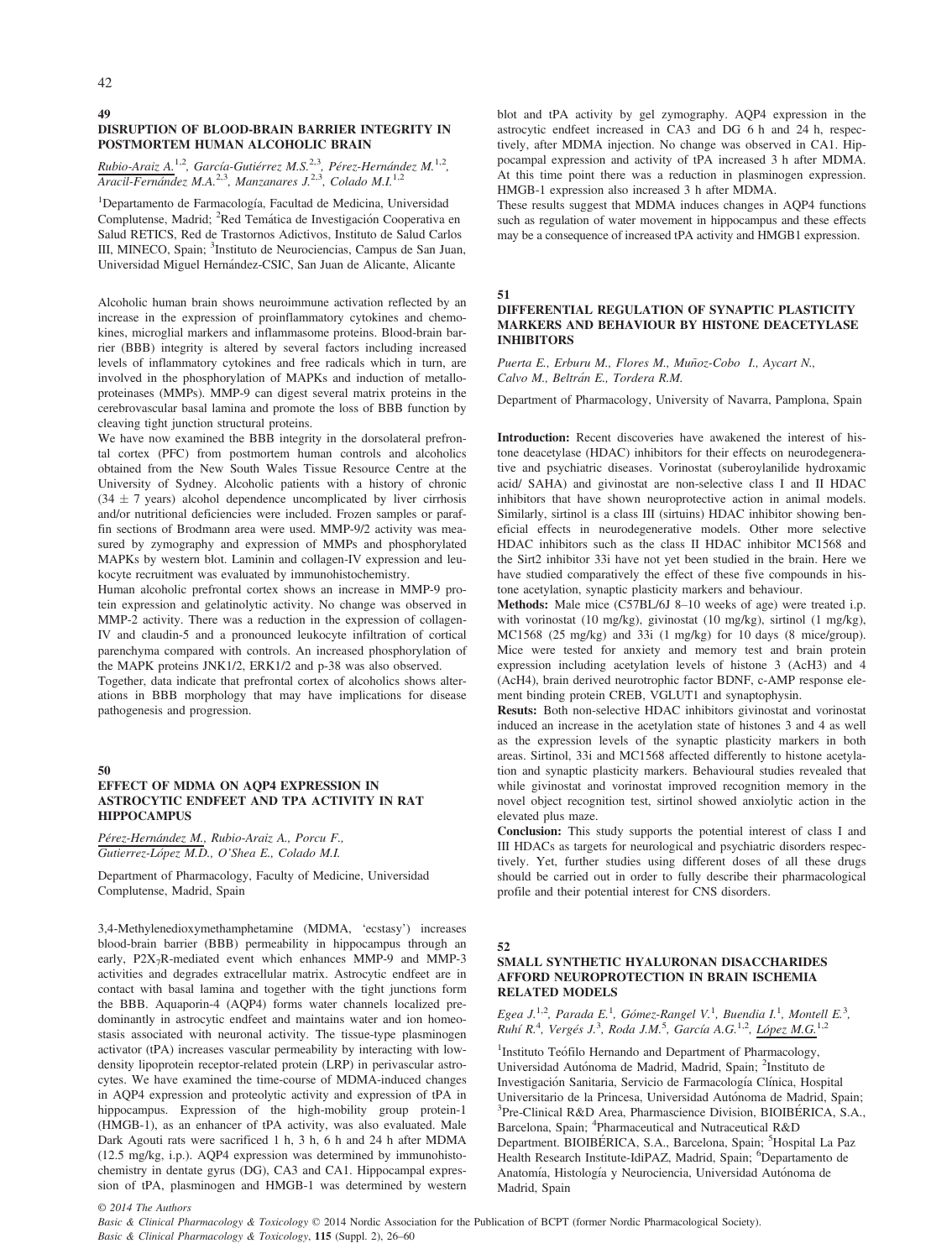High molecular weight glycosaminoglycanes of the extracellular matrix have been implicated in tissue repair. The aim of this study was to evaluate if small synthetic hyaluronan disaccharides with different degrees of sulfation (di0S, di4S and di4,6S) could improve cell survival in in vitro and in vivo brain ischemia related models. Rat hippocampal slices subjected to oxygen and glucose deprivation and a photothrombotic stroke model in mice were used. The three hyaluran disaccharides, incubated during the oxygen and glucose deprivation (15 min) and re-oxygenation periods (120 min), reduced cell death of hippocampal slices measured as 3-(4,5-dimethylthiazol-2-yl)-2,5-diphenyltetrazolium bromide reduction, being the most potent di4,6S; in contrast, high molecular hyaluronan was ineffective.

The protective actions of di4,6S against oxygen and glucose deprivation were related to activation of the PI3K/Akt survival pathway, reduction of p65 translocation to the nucleus, inhibition of inducible nitric oxide oxidase induction and reactive oxygen species production, and to an increase in glutathione levels. Administered 1 h post-stroke, di4,6S reduced cerebral infarct size and improved motor activity in the beam walk test. In conclusion, di4,6S affords neuroprotection in in vitro and in vivo models of ischemic neuronal damage. Our results suggest that its neuroprotective effect could be exerted through its capability to reduce oxidative stress during ischemia. Its small molecular size makes it a more potential drugable drug to target the brain as compared with its high molecular weight parent compound hyaluronan.

#### 53

### IMPLICATION OF AMYLOID -ß PEPTIDE-INDUCED DECREASES OF VGLUT1 EXPRESSION IN THE COGNITIVE DEFICITS OF ALZHEIMER'S DISEASE

Solas M.<sup>1</sup>, Rodriguez-Perdigón M.<sup>1</sup>, Gil-Bea F.J.<sup>2</sup>, Ramírez M.J.<sup>1</sup>

<sup>1</sup>Facultad de Farmacia, Universidad de Navarra, Pamplona; <sup>2</sup>CIMA, Universidad de Navarra, Pamplona

Introduction: It is proposed here a novel mechanism by which amyloid pathology might alter glutamatergic transmission which, in turn, could be responsible for cognitive deficits in Alzheimer's disase (AD). Methods: A transgenic mice model of AD (Tg2576) has been used. Cognitive status was checked by the Morris water maze. Postmortem cortical brain tissues (BA 10) from a cohort of neuropathologically confirmed AD patients and age-matched controls were also used. Protein expression was measured by immunoblotting, and glutamate levels were measured by HPLC.

Results: Reductions in VGLUT1 expression accompanied by a decrease release of glutamate were found in primary cell culture from Tg2576 mice. In vivo, changes in VGLUT1 expression seem to parallel amyloid load in the hippocampus and precede cognitive deficits: VLUT 1 expression was significantly decreased, amyloid load was significantly increased and no cognitive deficits in the Morris water maze were observed in 8–9 months old Tg2576 mice, while older mice (16 months old) showed decreases in VGLUT1 expression, increases in amyloid load and cognitive deficits. In AD samples, VGLUT1 expression was decreased. A significant negative correlation was found between amyloid pathology (amyloid levels or senile plaque score) and decreased VGlut1 expression.

Conclusions: Amyloid pathology seems to contribute to decrease VGLUT1 expression and therefore to a decreased release of glutamate and hence, to the cognitive deficits in AD. Modulation of VGLUT1 activity may be considered as a possible therapeutic target for the treatment of AD.

This work has been supported by a grant from FIS (13/00858).

# 43

# INCREASED ACTIVATION OF JNK3 IN ALZHEIMER'S DISEASE

Solas M., Kohoutová L., Ramírez M.J.

54

Facultad de Farmacia, Universidad de Navarra, Pamplona

**Introduction:** The pathogenesis of Alzheimer's disease (AD) is still poorly understood. C-Jun N-terminal kinases (JNKs) have multiple functions including regulation of gene expression, inflammation, cell proliferation and apoptosis. JNK3 is a brain-specific JNK isoform that might play important roles under neurodegenerative conditions, such as AD. However, JNK3 specific localization and functions in the brain still remains unclear.

Methods: A transgenic mice model of AD (Tg2576) has been used to study the localization of pJNK3 in astroglia (GFAP), neurons (NeuN), microglia (CD11b), senile plaques  $(A\beta)$  or pTau, using immunohistochemistry double staining. Moreover, the expression of JNK3 in AD postmortem cortical brain tissues has also been checked by immunoblotting in a cohort of AD patients and age-matched controls.

Results: It has been found that immunostaining for pJNK3 was associated with the periphery of amyloid plaques. pJNK was also associated with hyperphosphorylated tau in these plaques. In contrast, there was no co-localization with GFAP, NeuN or CD11b. In human samples, pJNK3 levels were significantly increased in AD brains and its expression correlated with  $A\beta42$  levels and cognitive status (as assessed by MMSE score).

Conclusions: The existence of high immunoreactivity of pJNK3 surrounding amyloid plaques as well as the increased levels of this protein in human AD brains and its correlation with cognitive status strongly suggests that JNK3 may play a role in Alzheimer-related neurodegeneration. However, the critical question is still the cell type responsible for the release of this inflammatory kinase.

This work has been supported by a grant from FIS (13/00858).

#### 55

#### ALCOHOL POTENTIATES THE REINFORCING EFFECTS OF MEPHEDRONE IN ADOLESCENT MICE. ROLE OF D3 **RECEPTORS**

Ciudad-Roberts A., Pubill D., Ciudad C.J., Escubedo E., Camarasa J.

Facultad de Farmacia. Instituto de Biomedicina de la UB (IBUB), Universidad de Barcelona, Barcelona.

**Introduction:** Mephedrone (Meph) is a synthetic  $\beta$ -keto-amphetamine whose recreational consumption as a psychostimulant has risen during the last years. As many other illicit drugs, this consumption occurs mainly during leisure days using a binge pattern and often associated to other drugs, especially alcohol (EtOH). This kind of drug consumption in the adolescence is a matter of concern because it is a crucial period in brain development and an increased vulnerability to drugs exists. The aim of this study was to assess whether moderate doses of EtOH could enhance the reinforcing effects of mephedrone, as well as the most relevant associated transcriptional changes.

Materials/Methods: Adolescent (4–5 weeks-old) male CD-1 mice were used. Meph and EtOH were dissolved in saline and administered s.c., either alone or mixed. Reinforcing effects were measured using the conditioned place preference paradigm (CPP), which measured the time spent in each of the two available compartments. Briefly, the mice were subjected to 1 day of pre-conditioning (free access to both compartments), and 8 days of conditioning (receiving saline or drug in alternate days and confined-compartments). On the 10<sup>th</sup> and last day mice were given free access to roam around both compartments and the time spent in each one was recorded. 24 h after the test, the mice were sacrificed and the anterior striata were removed. Total RNA was extracted and retro-transcribed. cDNA was hybridized to GeneChip Mouse Gene 1.0 ST Affymetrix microarrays, which were appropriately analyzed to identify the genes whose expression was significantly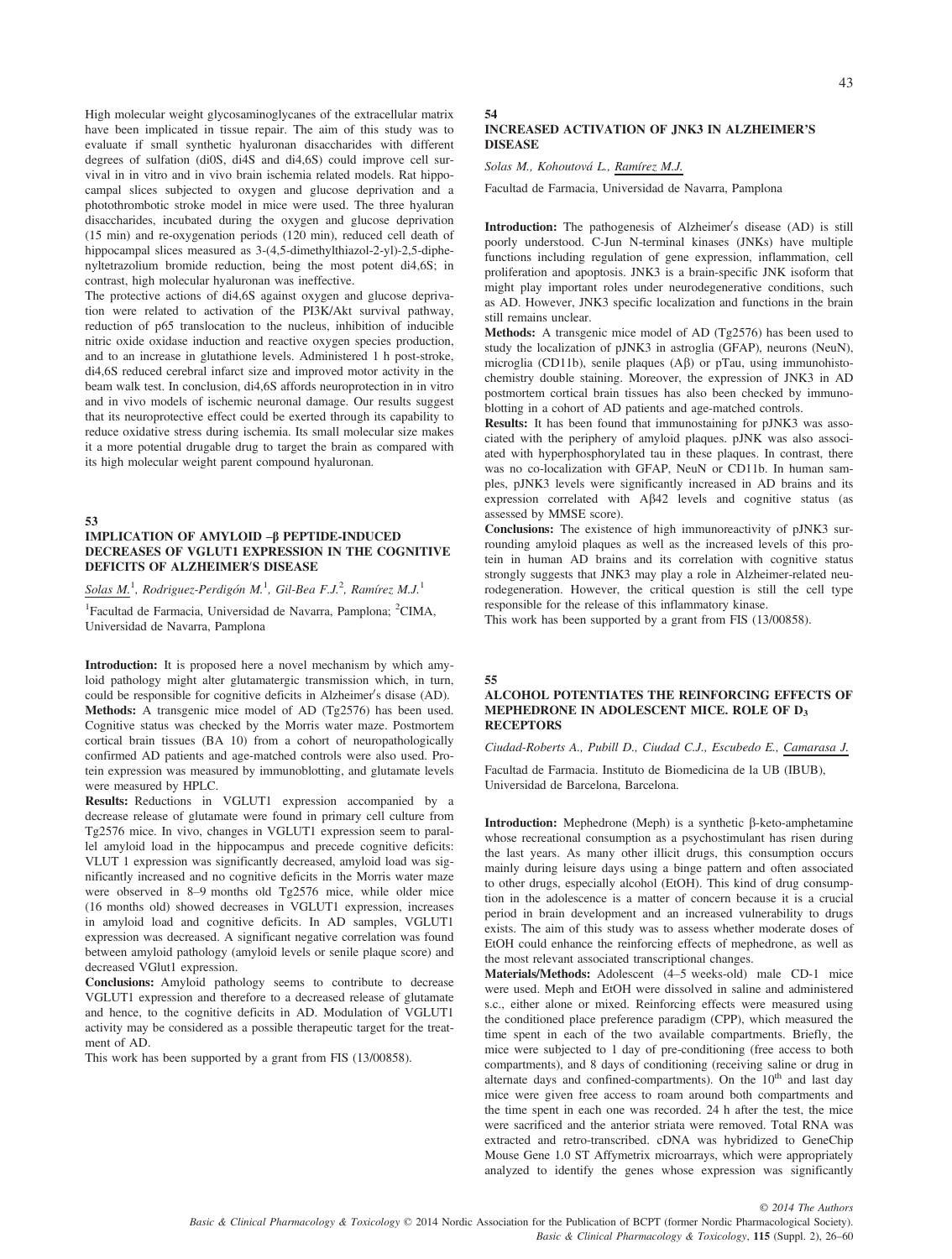modified. Differentially expressed genes were further validated by realtime PCR.

**Results:** Meph (25 mg/kg) induced significant  $(P < 0.01)$  positive conditioning (preference score:  $152.30 \pm 50.85$  vs.  $-24.01 \pm 26.69$ from saline), which increased a 70% when associated with 0.75 mg/kg EtOH (269.89  $\pm$  41.76,  $P \le 0.001$ ). This dose of EtOH alone did not induce any positive conditioning. Microarray analysis reported significant modifications in expression of the D<sub>3</sub> dopamine receptor gene (Drd3) and several genes related with neurotransmission and synaptic plasticity. Real-time PCR validation of Drd3 expression gave a similar increase (around 45%) for the three drug-treated groups. The  $D_3$  antagonist SB-277011A was tested on CPP and Drd3 expression induced by the doses of Meph, EtOH mentioned above and their association. The treatment completely prevented all drug-induced conditioning, as well as the increases of Drd3 expression.

Conclusions: Alcohol, even at non-reinforcing doses, potentiates the reinforcing effects of mephedrone, implying that an increased risk of developing addiction could be expected, if translated to humans. Dopamine D<sub>3</sub> receptors play a key role in the establishment of these effects.<br>Work supported by Plan N<sup>nal</sup> sobre Drogas (2012I102), Generalitat de Catalunya (2009SGR977; 2009SGR118) and Plan  $N<sup>nal</sup>$  de Investigación Científica (SAF2011-23582).

56

#### IG20, A NEW GLYCOLIPID, INCREASES THE MEMBRANE EXCITABILITY AND EXOCYTOSIS IN CHROMAFFIN **CELLS**

 $C$ respo - Castrillo A.<sup>1</sup>, Punzón - Fernández E.<sup>1</sup>, de Pascual R.<sup>1</sup>, Maroto M.<sup>1</sup>, Ruiz-Pascual L.<sup>1</sup>, Calvo- Gallardo E.<sup>1</sup>, Fernández-Mayoralas A.<sup>2</sup>, García-Álvarez I.<sup>3</sup>, <u>García A.G.</u>1

# NATURAL PRODUCTS

#### 57

## BIOACTIVE PROPERTIES OF STEVIA ETHANOLIC EXTRACT: ANTIPROLIFERATIVE EFFECTS ON HELA CELLS AND ANTIOXIDANT ACTIVITY

Pérez Montes S.<sup>1</sup>, Clavería Gimeno R.<sup>2</sup>, Abian O.<sup>2</sup>, López V.<sup>1</sup>

1 Departamento de Farmacia, Facultad de Ciencias de la Salud, Universidad San Jorge, Villanueva de Gallego (Zaragoza), Spain; <sup>2</sup> <sup>2</sup>Instituto de Biocomputación y Física de Sistemas Complejos (BIFI), Universidad de Zaragoza, Spain

Introduction: Stevia rebaudiana (Asteraceae), commonly known as stevia, is a plant with an increasing use due to its sweetener capacity and healthy benefits in diabetes.

Objective: To evaluate the antiproliferative activity on cervical cancer cells (HeLa) as well as the antioxidant capacity and toxicity of stevia ethanolic extract.

Methods: The antiproliferative effect was measured through the MTT method on HeLa cells. The antioxidant capacity of the extract was evaluated through the DPPH and xanthine oxidase procedures comparing the activity of the extract with C vitamin. The toxicity was studied in the invertebrate Artemia salina (brine shrimp lethality test). All experiments were conducted in triplicates.

Results: Stevia showed antiproliferative activity in a dose dependent mode on HeLa cells in the range of 7.81–250 µg/ml after 72 h of exposure. Cell survival was significantly reduced up to 10% at the highest dose. We could also confirm that stevia ethanolic extract had antioxidant capacity in terms of scavenging DPPH and superoxide

<sup>1</sup>Instituto Teófilo Hernando, Universidad Autónoma de Madrid.: <sup>1</sup>Instituto Teófilo Hernando, Universidad Autónoma de Madrid.;<br><sup>2</sup>Instituto de Ouímica Orgánica General, CSIC, Madrid, España; <sup>2</sup>Instituto de Química Orgánica General, CSIC, Madrid, España;<br><sup>3</sup>Hospital Nacional de Parapléjicos, SESCAM, Toledo, España <sup>3</sup>Hospital Nacional de Parapléjicos, SESCAM, Toledo, España

Introduction: We have synthesized a new glycolipid, IG20, which increases oligodendroglial myelination to promote growth. In this context, we planned the present study to see if IG20 also affected the release of neurotransmitters by exocytosis.

Material/Methods: In primary cultures of bovine chromaffin cells we monitored the release of catecholamine with amperometry, the recording of cell excitability and ion channel currents with patch-clamp techniques, and the changes of cytosolic  $Ca^{2+}$  concentration ([ $Ca^{2+}$ ]<sub>c</sub>) with fluo-4- based microfluorimetry.

Results: IG20 had the following effects: 1) Increased secretion of catecholamine induced by  $K^+$ ; 2) dramatic increase in basal secretion, which was blocked in the absence of extracellular  $Ca^{2+}$ ; 3) increase in cytosolic  $Ca^{2+}$  concentration; 4) blockade of secretion by nifedipine; 5) Blockade of Ca<sup>2 +</sup> - dependent K<sup>+</sup> current (BK channels); 6) gradual depolarization of the plasma membrane and action potential firing.

Conclusions: This pharmacological profile suggests that the IG20 is inserted into the plasma membrane thereby causing the inhibition of BK channels and cell depolarization. In so doing, L- type ( $\alpha$ 1D, Cav1.3) voltage- activated  $Ca^{2+}$  channels open to let  $Ca^{2+}$  entry and the triggering of the exocytotic release of catecholamine. This suggests that the glycolipid IG20 may facilitate neurotransmission, plasticity and neuronal repair processes in brain injury and spinal cord.

radicals, although activity was not higher than C vitamin. On the invertebrate model of toxicity, we observed that the plant had no significant effects since the viability of brine shrimp was 90% at the highest studied dose (200 µg/ml), which may confirm the safety of this plant.

Conclusions: We can conclude that stevia posseses antioxidant properties and the extract is capable of preventing the proliferation of human tumour cells showing the potential and benefits of this plant in health promotion.

#### 58

# PHARMACOLOGICAL STUDY OF JASONIA GLUTINOSA IN SMOOTH MUSCLE OF RAT DUODENUM

Trejo L<sup>1</sup>, Les F.<sup>1</sup>, Olivan-Vigueira A.<sup>2,3</sup>, Gómez-Rincón C.<sup>4</sup>,<br>Langa E.<sup>4</sup>, Berzosa C.<sup>4</sup>, López V.<sup>4</sup>, Khöler R.<sup>2,3</sup>, Valero M.S.<sup>4</sup>

1 Faculty of Health Sciences, Universidad San Jorge, Villanueva de Gállego, Spain; <sup>2</sup>Aragon Institute of Health Sciences I+CS/IIS, Zaragoza, Spain; <sup>3</sup>Fundación Agencia Aragonesa para la Investigación y Desarrollo (ARAID), Zaragoza, Spain; <sup>4</sup>GIMACES, Faculty of Health Sciences, Universidad San Jorge, Villanueva de Gállego, Spain

Introduction: *Jasonia glutinosa*  $(L)$  DC. ("té de roca", rock tea) is a traditional medicinal plant, endemic from the Iberian Peninsula (Spain) and southern France. It is known for its traditional use as a digestive plant. However, the mechanism has not been elucidated yet.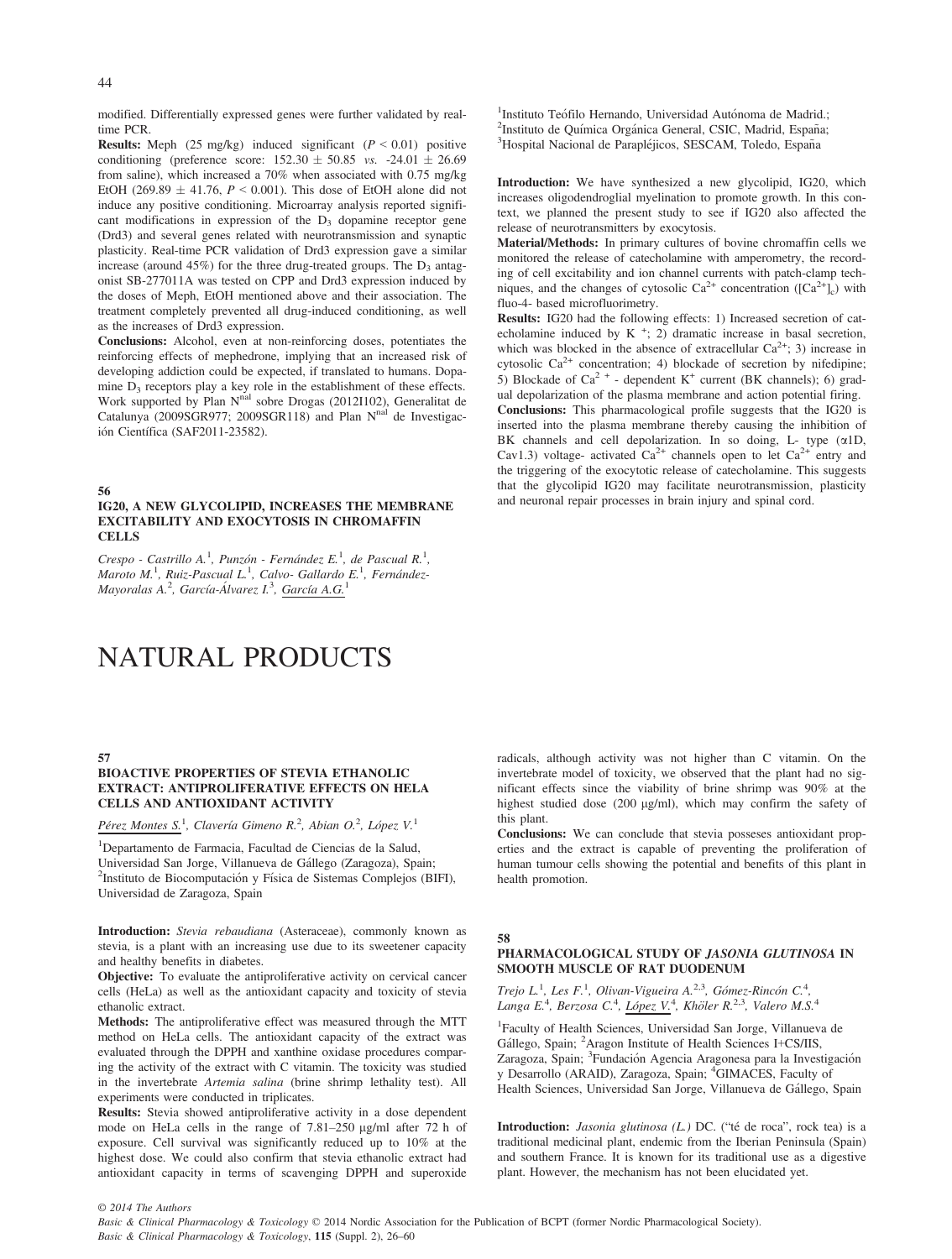Objective: The aim of this study is to examine the effects of *Jasonia* glutinosa extract on rat duodenum smooth muscle to evaluate their popular use as spasmolytic and their possible mechanism of action.

Material and Methods: The preparation of the extract was carried out with a Soxhlet apparatus using ethanol as solvent. Pieces of male rat duodenum were cut into segments and suspended in an organ bath. Each segment was connected to an isometric transducer and mechanical activities were analyzed. The extract was tested at concentrations of 0.5–5 mg/ml.

Results: Rock Tea extract relaxed the duodenum spontaneous contractions and contractions by high  $[K^+]$  with an EC<sub>50</sub> of  $\approx 2.3$  mg/ml and 0.9 mg/ml, respectively. In segments incubated in a  $Ca<sup>2+</sup>$  -free high-K<sup>+</sup> medium, the presence of the extract at 5 mg/ ml reduced the maximum response to reintroduction of  $Ca^{2+}$  by approximately 62%. Pre-incubation of Rock Tea extract inhibited the contractions induced by BayK-8644 ( $10^{-5}$  M), a L-type calcium activator. Verapamil  $(10^{-6}$  M), a Ca<sup>2+</sup>-channel blocker, had similar effects in all experiments

Conclusion: Relaxant effect of Jasonia glutinosa in duodenum may be produced by inhibition of L-type Ca2 + -channels and the blocking of the increase of intracellular  $Ca<sup>2</sup> +$ . These actions suggest that this plant may prevent a wide range of digestive disorders.

59

#### ANTIHYPERTENSIVE AND DIURETIC EFFECTS OF A FRAXINUS EXCELSIOR L. SEED EXTRACT ON SPONTANEOUSLY HYPERTENSIVE RATS

López Carreras N.<sup>1</sup>, Miguel M.<sup>2</sup>, Aleixandre A.<sup>1</sup>

<sup>1</sup>Dpto. Farmacología, Facultad de Medicina, Universidad Complutense. Avda. Complutense s/n, 28040, Madrid; <sup>2</sup>Instituto de Investigación en Ciencias de la Alimentación (CIAL, CSIC-UAM). C/ Nicolás Cabrera 9, 28049, Madrid

Introduction: We investigate the effect of a Fraxinus excelsior L. seed extract (FESE) on spontaneously hypertensive rats (SHR), and we try to state the diuretic effect of this extract.

Methods: Male 17–20 week-old SHR were used. Water (negative control), 50 mg/kg Captopril (an antihypertensive drug), 10 mg/kg Furosemide (a classic loop diuretic), 1 mg/kg Torasemide (a potent loop diuretic) or 20 mg/kg FESE were intragastrically administered. Arterial blood pressure was measured by the tail cuff method before and 4 hours after the different administrations. The same products were additionally administered to 18 hour fasted SHR, and urine was collected for 4 hours after the different administrations to establish the urine volumetric excretion (UVE). Moreover, plasma samples were used to establish the corresponding fractional excretion (FE) of different ions (Na<sup>+</sup>, Cl<sup>-</sup>, K<sup>+</sup>, Ca<sup>2+</sup> and PO<sub>4</sub><sup>3-</sup>) and metabolites (creatinine, urea and uric acid).

Results: FESE shows antihypertensive effect in the SHR. The decrease in arterial blood pressure caused by this extract was slightly lower than that of Captopril, but more accentuated than that of Torasemide. No differences were observed in the renal function of the different groups of rats. FRP and Torasemide significantly increased UVE. Torasemide significantly increased FE(Na<sup>+</sup>) and FE(Cl<sup>-</sup>), and showed a clear uricosuric effect. FESE showed slight natriuretic effects and significantly decreased  $FE(K<sup>+</sup>)$ .

Conclusions: We have proven the antihypertensive effect of FESE in SHR and we have demonstrated that this extract behaves as a potassium-sparing diuretic in these animals.

Supported by a CENIT Project (CEN-20091006).

60

# INHIBITORY EFFECT OF NARINGENIN AND NARINGIN ON IL-6 AND IL-8 RELEASE

Zaragozá Arnáez C., Mantecón Ramiro C., Martín López T., Villaescusa Castillo L., Zaragozá García F.

Faculty of Medicine, Alcala University, Madrid

Introduction: Flavonoids are used as phlebotonics products that improve vascular permeability and venous deficiency but their mechanism of action are still unknown. We had previously demonstrated that Naringenin and Naringin exerted an inhibition of the IL-1 $\beta$  production with slights differences between them. The aim of this study was to evaluate the possible involvement of these flavonoids on the other proinflammatory cytokines release like TNF-a, IL-6, and IL-8.

Material/Methods: Whole blood aliquots were incubated and then, lipopolysaccharide (LPS) was added to all of them. Samples were centrifuged and each supernatant was collected to be tested. TNF-a, IL-6, and IL-8 released from monocytes were measured with specific immunoassay techniques.

Results: LPS (10 mg/ml) induced a significant increase on the TNFa, IL-6 and IL-8 release compared to control values. This production was inhibited by Naringenin and Naringin at 0.5 mM, 1, and 2 mM concentrations. TNF-a inhibition average with Naringenin was 14.9% $\pm$ 2.53, 27.17  $\pm$  1.89, 48.63  $\pm$  3.18, and with Naringin was  $28.71 \pm 2.05$ ,  $50.57 \pm 3.81$ ,  $66.74 \pm 3.99$  respectively. IL-6 inhibition averaged with Naringenin was  $32.47 \pm 1.96$ ,  $47.49 \pm 2.87$ , 64.76  $\pm$  3.34, and with Naringin was 30.03  $\pm$  2.52, 42.95  $\pm$  1.85,  $51.05 \pm 3.25$  respectively. IL-8 inhibition averaged with Naringenin was  $29.79 \pm 2.96$ ,  $39.69 \pm 3.87$ ,  $54.82 \pm 4.34$ , and with Naringin was  $32.11 \pm 3.62$ ,  $40.33 \pm 4.03$ ,  $57.04 \pm 3.69$ , respectively.

Conclusions: Both flavonoids were able to inhibit the pro-inflammatory cytokines assayed in a dose-dependent way, suggesting that this mechanism could be correlated with the therapeutic use of these drugs.

#### 61

#### ANTI-PROLIFERATIVE AND CYTOTOXIC EFFECTS OF GRAPE POMACE AND GRAPE SEED EXTRACTS ON COLORECTAL CANCER CELL LINES

Alguacil L. F.<sup>1,2</sup>, Salas E.<sup>1</sup>, Pérez-Ortiz J. M.<sup>1</sup>, Castillo-Muñoz N.<sup>3</sup>, Hermosín-Gutiérrez I.<sup>3</sup>, García-Romero E.<sup>4</sup>, Gómez-Alonso S.<sup>3,5</sup>, González-Martín C.<sup>1,2</sup>

<sup>1</sup>Unidad de Investigación Traslacional, Hospital General Universitario de Ciudad Real; <sup>2</sup> Facultad de Farmacia, Universidad CEU San Pablo, Madrid; <sup>3</sup>Instituto Regional de Investigación Científica Aplicada (IRICA), Universidad de Castilla-La Mancha, Ciudad Real; <sup>4</sup>Instituto de la Vid y el Vino de Castilla-La Mancha, Tomelloso; <sup>5</sup>Fundación Parque Científico y Tecnológico de Albacete (PCYTA), Albacete

Grape pomace is the main by-product from wineries and a promising source of bioactive compounds including anthocyanins, flavonols, flavan-3-ols and hydroxycinnamic acids. Some of these compounds exhibit antiproliferative actions on cell cultures (Amico et al. Nat. Prod. Commun. 4, 27–34, 2009). Based on these antecedents, we have investigated the antitumoral effects of grape pomace and grape seed extracts on colon cancer cells (Caco2, HT29) and fibroblasts (CRL2072), which were used to check specificity. Crude (c) extracts were prepared from white pomace (cW), red pomace (cR) and grape seeds (cG), their anti-proliferative and cytotoxic actions being studied with a battery of tests (Neutral Red, MTT, Alamar Blue and Lactate Dehydrogenase, LDH) and by direct morphological evaluation.

The three extracts reduced the viability and proliferation of Caco2 cells, cGs being the most effective and specific. HT29 cells were resistant to these actions. Purified extracts (p) were then prepared from the same sources (pW, pR, pG) and compared with the LDH test; again, all three extracts were active and pG was the most potent and specific on Caco2 cells. HT29 were more sensitive to these purified extracts. The biological activity of pR resided almost exclusively on compounds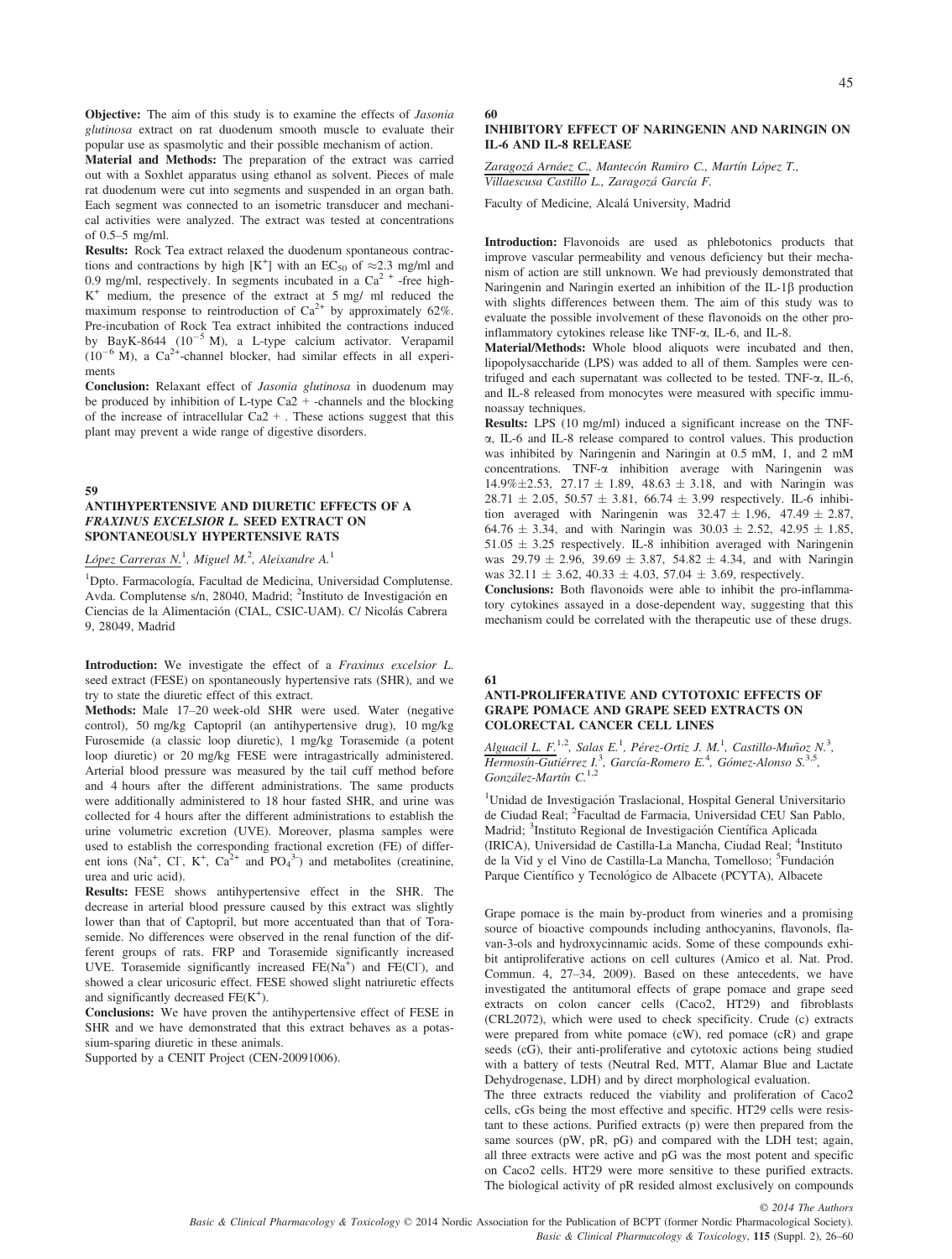present in the phenolic subfraction, rather than the anthocyanin subfraction.

Preliminary results on the mechanisms involved in these effects revealed downregulation of Myc gene expression in Caco2 and HT29 cells. These results suggest a possible antitumoral effect of the extracts and recommend further fractioning to discover the active molecules. Supported by Junta de Comunidades de Castilla-La Mancha (POII10-  $(0.061 - 4432)$ .

#### 62

# T-RESVERATROL PROTECTS ENDOTHELIUM-DEPENDENT RELAXATION IN ISOLATED RAT AORTA ACUTELY EXPOSED TO HIGH GLUCOSE

Álvarez R.<sup>1</sup>, Knox M.<sup>2</sup>, Guzmán L.<sup>2</sup>, Vinet R.<sup>1,3</sup>

<sup>1</sup> Facultad de Farmacia, Universidad de Valparaíso, Valparaíso, Chile; <sup>2</sup> Facultad de Ciencias, Pontificia Universidad Católica de Valparaíso <sup>2</sup>Facultad de Ciencias, Pontificia Universidad Católica de Valparaíso, Valparaíso, Chile; <sup>3</sup>Centro Regional de Estudios en Alimentos Saludables (CREAS), Valparaíso, Chile

**Introduction:** *Trans-resveratrol*  $(t$ -RV $)$  is a polyphenol found in plants that show beneficial effects on cardiovascular diseases and diabetes. The goal of this study was to assess whether  $t$ -RV protects endothelium-dependent relaxation impaired by high glucose (HG) (D-Glucose 25 mM) in isolated rat aorta.

Methods: Aortic rings obtained from male Sprague-Dawley rats were mounted in an organ bath and pretreated for 3 h with D-Glucose 5 mM, HG and HG plus  $t$ -RV (1, 10 and 100  $\mu$ M). Afterward, rings were pre-contracted with phenylephrine (PE)  $(0.1 \mu M)$  and endothelium-dependent relaxation to cumulative addition of acetylcholine (ACh) was evaluated.

Results: Pre-incubation of rings with HG decreased dramatically ACh maximal response (Emax) from  $87.69 \pm 2.59\%$  (n = 6) to  $40.54 \pm 1.78\%$  ( $n = 6$ ). The inhibitory effect of HG was significantly reverted, in a concentration-dependent fashion when rings were preincubated with  $t$ -RV, as shown Emax values to  $t$ -RV 1  $\mu$ M  $(53.71 \pm 1.82\%, n = 6)$ , 10 µM  $(67.06 \pm 1.79\%, n = 6)$  and 100 µM  $(72.95 \pm 1.85\%, n = 6)$ , respectively. No statistical differences in ACh  $pD_2$  values were observed.

**Conclusion:** Our results show strong evidences that  $t$ -RV protect ACh-induced endothelium-dependent relaxation in isolated rat aorta affected by acute exposure to HG.

#### 63 ESTIMATION OF TOTAL FLAVONOID CONTENT IN SIDERITIS HYSSOPIFOLIA

Huerga-Mañanes V., Fernández-Martínez N., García-Vieitez J.J., Diez-Liébana M.J., Sahagún-Prieto A.M., Sierra-Vega M.

Facultad de Veterinaria, IBIOMED, Universidad de León, León, España

Introduction: The therapeutic of effects flavonoids can be largely attributed to their antioxidant properties. The aim of this study was to determine the total flavonoid content of the ether, butanolic, methanol, water-butanol, chloroform and final aqueous extracts obtained from the aerial parts of Sideritis hyssopifolia, using aluminum chloride colorimetric method.

Material and Methods: An aliquot  $(500 \mu L)$  of extracts, dissolved in 80% ethanol, were mixed with 1.5 mL of 95% ethanol, 0.1 mL of 10% aluminium chloride, 0.1 mL of 1M potassium acetate and 2.8 mL of distilled water. After incubation at room temperature for 30 minutes, the absorbance of the reaction mixture was measured at 415 nm against a blank with a spectrophotometer. A calibration curve was prepared with quercetin  $(1-10 \mu g/mL)$ .

Results: Total flavonoid content of extracts was expressed as milligram of quercetin equivalents per gram of extracts (mg QE /g extract). The values of total flavonoid content obtained for the different extracts were: ether extract.- 59.744 mg QE/g extract; butanolic extract.- 79.712 mg QE/g extract; methanol extract.- 39.776 mg QE/g extract; aqueous butanolic extract.- 12.780 mg QE/g extract; chloroform extract.- 58.466 mg QE/g extract and final aqueous extract.- 8.722 mg QE/g extract.

Conclusions: The results from this study indicate that the butanolic extract showed the highest total flavonoid content, while the lowest was found in final aqueous extract.

[Correction added on 12 September 2014: IBIOMED has been added to the authors' affiliation details.]

# 64

#### EFFECTS OF AN EGG WHITE HYDROLYSATE IN DIFFERENT ANTHROPOMETRIC AND CARDIOVASCULAR ALTERATIONS IN AN EXPERIMENTAL MODEL OF METABOLIC SYNDROME INDUCED BY DIET

López-Miranda V.<sup>1</sup>, Moreno S.<sup>2</sup>, Herradón E.<sup>1</sup>, González C.<sup>1</sup>, Garcés M.<sup>2</sup>, Blas C.<sup>1</sup>, López-Fandiño R.<sup>1</sup>, Martín-Fontelles M.I.<sup>1</sup>, Miguel  $M<sup>2</sup>$ 

<sup>1</sup>Area de Farmacología y Nutrición, Facultad de CC de la Salud, Universidad Rey Juan Carlos, Alcorcón, Madrid, Spain. Unidad Asociada I+D+i CSIC; <sup>2</sup>Dpto. de Bioactividad y Análisis de los Alimentos. Instituto de Investigacion en Ciencias de Alimentacion (CSIC-UAM), Madrid

Introduction: A dietary intervention, particularly with bioactive peptides, maybe an interesting option for the treatment of alterations associated to the metabolic syndrome (MS). The aim of this study was evaluate the beneficial effects of an egg white protein hydrolysate (EWH) in different anthropometric and cardiovascular alterations in an experimental model of MS induced by diet.

Material/Methods: Male Wistar rats were randomized in different experimental groups: Control group (standard diet + drinking water), MS group (high-carbohydrate, high-fat diet + 25% dextrose in drinking water), MS + EWH (high-carbohydrate, high-fat diet + 25% dextrose in drinking water with EWH) and control  $+$  EWH group (standard diet + drinking water with EWH). Experimental groups lasted 20 weeks and the EWH treatment (1 g/kg/day) was included during the last 12 weeks of the experimental period. Body weight, anthropometric parameters and solid and liquid intakes were weekly measured. At the end of the experimental protocol different cardiovascular parameters were evaluated: direct blood pressure and heart rate, cardiac function and aorta and mesenteric functionality.

Results: MS group had higher body weights and anthropometric parameters (that correspond to overweight) compared with those obtained in the control group. In relation of the cardiovascular parameters evaluated, only an increase in aorta and mesenteric bed contractile functions were founded in MS group. EWH diminished the anthropometric parameters in animals with MS, but it did not affect the observed alterations in vascular reactivity.

Conclusions: EWH could correct anthropometric parameters but not the vascular alterations associated to MS.

#### 65

#### OXIDATIVE STRESS AND INFLAMMATORY MARKET AFTER ORAL TREATMENT OF DIFFERENT DOSE OF HYDROXYTYROSOL

Abdel-Karim M.<sup>1</sup>, Reyes de la Vega J.L.<sup>1</sup>, Ruiz-Moreno M.I.<sup>1</sup>,<br>Guzman-Moscoso R.<sup>1</sup>, Villanueva B.<sup>2</sup>, Guerrero A.<sup>1</sup>, López-Villodres J.A.<sup>1</sup>, Gonzalez-Correa J.A.<sup>1</sup>, De la Cruz J.P.<sup>1</sup>

<sup>1</sup>Grupo LIAIT. Dpto. Farmacología. Facultades de Medicina y Ciencias de la Salud. Universidad de Málaga; <sup>2</sup> Facultad de Ciencias de la Salud. Universidad Metropolitana, San Juan. Puerto Rico

Aim: To evaluate the effect of the oral administration of HT to twomonth evolution diabetic rats on some biomarkers of vascular inflammation.

© 2014 The Authors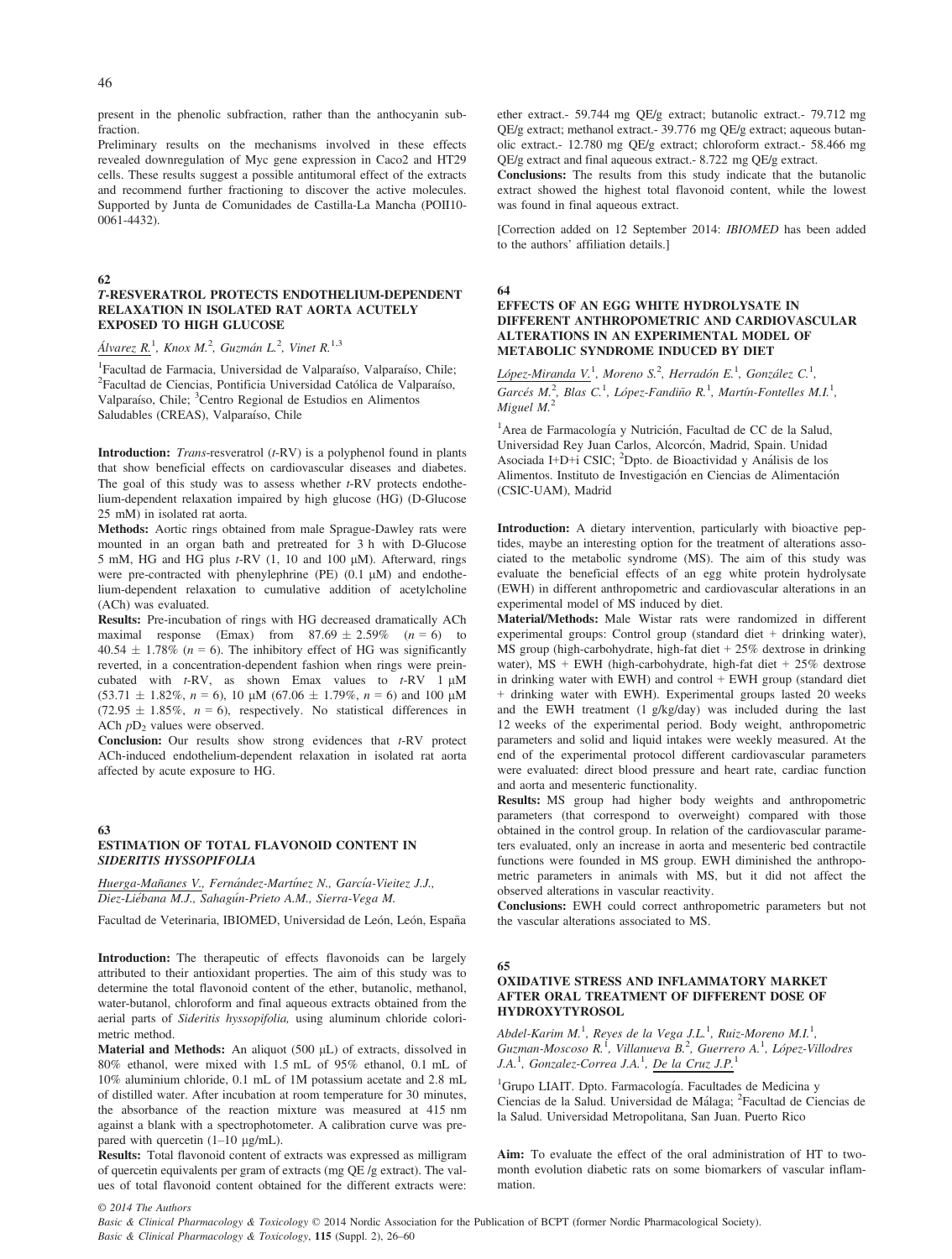Material and Methods: The study was carried out on two-month evolution diabetic rats induced with streptozotocine. Seven groups of rats ( $N = 12$  rats per group) were constituted: non diabetic rats (NDR), diabetic rats without treatment with HT (DR) and diabetic rats treated from the first day of diabetes with HT (0.5, 1, 2.5, 5 and 10 mg/kg/ day p.o). At the end of the experimental follow up, some variables were determined: plasma concentration of oxidized LDL (oxLDL), malondialdehyde (MDA), reduced and oxidized glutathione (GSH and GSSG), VCAM-1 and myeloperoxidase (MPO).

**Results:** Plasma MDA was higher in DR than in NDR  $(0.27 \pm 0.03)$ vs  $0.6 \pm 0.05$  nmol/mg prot,  $P \le 0.0001$ ); HT reduced MDA concentration with all the doses  $(P \le 0.0001)$ . Both GSH and GSSG were not modified with HT administration ( $P \le 0.1$ ). oxLDL concentration was higher in DR than in NDR (13.1  $\pm$  1.3 vs 21.8  $\pm$  2.1 ng/mL,  $P \le 0.0001$ ; HT reduced oxLDL concentration with all the doses  $(P \le 0.0001)$ . VCAM-1 concentration was higher in DR than in NDR  $(0.3 \pm 0.03 \text{ vs } 1.1 \pm 0.09 \text{ ng/mL}, P < 0.0001)$ ; HT reduced VCAM-1 concentration with all the doses (45-55% inhibition  $P \le 0.0001$ ). MPO concentration was higher in DR than in NDR  $(4.1 \pm 0.2 \text{ vs }$  $12.3 \pm 1.2$  ng/mL,  $P \le 0.0001$ ); HT reduced MPO concentration with all the doses  $(43-74\%$  inhibition  $P \le 0.0001$ ).

Conclusions: hydroxytyrosol reduced oxidative stress and immflamatory biomarkers in this experimental model.

66

### EFFECT OF NITRODERIVATIVES OF HYDROXYTYROSOL ON OXIDATIVE STATUS AND CATECHOL-O-METHYL TRANSFERASE ACTIVITY IN RAT'S TISSUE

Gallardo E.<sup>1,2,3,4</sup>, Santiago M.<sup>2</sup>, Palma R.<sup>3</sup>, Mateos R.<sup>4</sup>, Espartero J.L.<sup>3</sup>, De La Cruz J.P.<sup>1</sup>, González-Correa J.A.<sup>1</sup>

<sup>1</sup>Grupo LIAIT. Dpto. Farmacología. Facultades de Medicina y Ciencias de la Salud. Universidad de Málaga; <sup>2</sup>Dpto. of Biochemistry and Molecular Biology, Faculty of Pharmacy, University of Sevilla; <sup>3</sup>Dpto. of Organic and Pharmaceutical Chemistry, Faculty of Pharmacy, University of Sevilla; <sup>4</sup>Dpto. of Metabolism and Nutrition, Institute of Food Science, Technology and Nutrition (ICTAN), CSIC, Madrid

Objective: To evaluate the antioxidant activity of nitrohydroxytyrosol (NO-HTy), nitrohydroxytyrosyl-acetate (NO-HTy-A) and ethyl nitrohydroxytyrosyl-ether (NO-HTy-E) after chemical damage in rat brain slices as well as the inhibition of catechol-O-methyl transferase (COMT) activity with a putative effect against Parkinson disease.

Materials and Methods: The protective effects of nitroderivatives against oxidative stress were studied in vitro in hippocampus rat brain slices by induction of tert-butylhydroperoxide (t-BOOH) and ferrous salts. Moreover, the inhibition of COMT activity by HTy-nitroderivatives, free hydroxytyrosol and the commercial inhibitor RO-410690 was assessed through ex vivo study by intraperitoneal administration in rats with a single dose of 20 mg/Kg for five days and later measurement of intracellular dopamine and its metabolite levels in the corpus striatum by HPLC with electrochemical detection.

Results: The results indicated that oxidative variables were significantly changed in comparison to control samples after chemical damage. Treatment with the nitroderivatives and their precursors produced a decrease of ROS generation (with a maximum inhibition of 66% respect to induced control samples for NO-HTy-A) and malondialdehyde (MDA) (with a maximum inhibition of 73% respect to induced control samples for NO-HTy-E). Data also showed that intraperitoneal systemic administration produced a clear and statistically significant increase in the intracellular levels of dopamine and its metabolite, 3,4-dihydroxyphenylacetic acid (increase up to 50% respect to control samples).

Conclusions: The new nitroderivative compounds, synthesized from natural olive oil phenol, hydroxytyrosol, show protective activity against oxidative stress as well as remarkable activity in the DOPAC and DA metabolism suggesting a putative effect against Parkinson disease.

#### 67 EFFECTS OF ANTHOCYANIDINS ON ASTROCYTES OVER OXIDATION MARKERS AND CELL INJURY INDUCED BY MPTP NEUROTOXIN

López Cid A., Carretero Accame E., Ortega Hernández-Agero T.

Dpto. Farmacología, Facultad de Farmacia. UCM

Searching for natural antioxidant products, anthocyanidins are poliphenolic compounds included in flavonoid group that previously showed antioxidant and neuroprotective effects in *in vitro* and *in vivo* models. These compounds can be found in several foods and medicinal plants as active substances.

The objective of this work is to evaluate the antioxidant effect of pelargonidin, malvidin and cyanidin at different concentrations  $(5, 25, y)$ 100  $\mu$ M) over some oxidation's markers. The human astrocyte glioblastoma, cellular line U373, was used for a cellular injure model using Fenton's reagent (FeSO<sub>4</sub> 0,5 mM/  $H_2O_2$  1 mM)) to measure glutation levels (GSH), and to evaluate nitrite release induced by interferon- $\gamma$ (IFN- $\gamma$ ). Moreover we have evaluated the possible protective effect of these compounds over cell viability (MTT) on 1-methyl-4-phenyl-1, 2, 3, 6-tetrahydropyridine (MPTP) injure. MPTP is a neurotoxin precursor to MPP+, which causes permanent symptoms of Parkinson's disease.

Anthocyanidins could reduce significantly GSH depletion induced by Fenton's reagent at different concentrations (C5, M5, M25, P5 and P100). Therefore, malvidin and pelargonidin seemed to have best results than cyanidin. In the presence of IFN- $\gamma$  all anthocyanidins reduced significantly nitrite levels, noting that every compound at studied concentrations did not show significantly differences with untreated cells.

Moreover, anthocyanidins seemed to reduce partially the Parkinson's like effect induced by MPTP. All compounds, exhibited significantly higher cell viability than cells treated with MPTP alone.

These results suggest that anthocyanidins could contribute to antioxidant and neuroprotective effects of natural drugs and foods in which they are present.

#### 68

#### ANTI-INFLAMMATORY EFFECTS OF MITRAPHYLLINE ON MACROPHAGE ACTIVATION: SKEW TOWARD M2 PHENOTYPE

Bermudez Pulgarin B.<sup>1</sup>, Montserrat de la Paz S.<sup>2</sup>, De la Puerta Vazquez  $R<sup>1</sup>$ , Fernadez Arche A.<sup>1</sup>, Quilez Guerrero A.<sup>1</sup>, Garcia Gimenez  $M.D.<sup>1</sup>$ 

<sup>1</sup>Faculty of Pharmacy, University of Seville, Seville; <sup>2</sup>Instituto de la Grasa, Superior Council of Spanish Research, Seville

Introduction: Mitraphylline is the major pentacyclic oxindolic alkaloid presented in Cat's Claw, widely used in the Peruvian Amazon to alleviate inflammation. Nowadays, there is no scientific data that prove this anti-inflammatory effect. One possible action is attributed to Mitraphylline by the inhibition of NF-KB pathway, which modulates several pro-inflammatory cytokines, such as TNF- $\alpha$ . TNF- $\alpha$  is strongly involved on macrophages activation in inflammatory processes. M1 or classically activated macrophages have anti-microbial and cytotoxic properties, therefore M2 or alternative activated are anti-inflammatory and reparative macrophages. Macrophage polarization plasticity has important therapeutic implications.

Material/Methods: The purpose of this study is to characterize the anti-inflammatory properties and the inmunomodulatory effect of Mitraphylline, on M1/M2 polarization macrophage subsets. In vitro studies with primary human monocyte-derived macrophages were performed at different doses of Mitraphylline and at different time points. We evaluated the RNAm expression of different pro-inflammatory cytokines, protein production and secretion of several markers involved on M1/M2 macrophage polarization.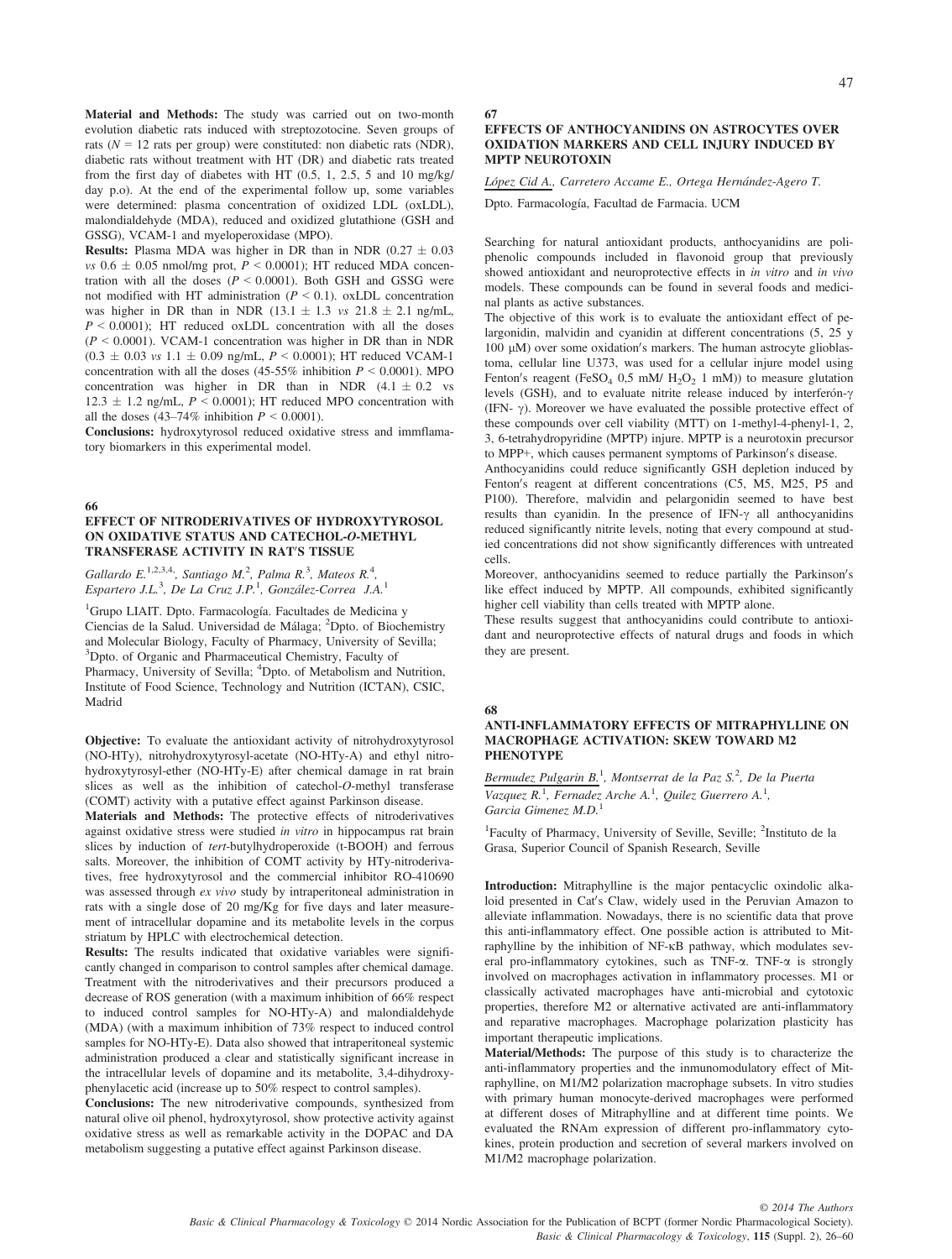Results: Mitraphylline shifted inflammatory M1 to anti-inflammatory M2 macrophages, being shown by inhibiting NF-KB, iNOS, IL-6, TNF- $\alpha$  (-36%, -40%, -25%, -63%; P < 0.001) and increasing CD200r, Arg-1, IL-10 (+18%, +31%, +15%;  $P < 0.05$ ). By using Western blot, iNOS and Arg-1, as two most specific markers for M1 and M2, was inhibited or induced in those cells. The polarization of M2 macrophages was associated with the decrease of inflammatory cytokine IL-1 $\beta$ , TNF- $\alpha$  and MCP-1 (-23%, -51%, -11%;  $P < 0.05$ ). Conclusion: Our results demonstrate that Mitraphylline has a therapeutic potential, possibly by inducing the polarization toward M2 macrophages and inhibiting inflammatory responses.

#### 69

#### PHOTOPROTECTIVE EFFECT OF GLYCOSYLGLYCEROLS AND GLYCOLIPIDS FROM MICROALGAE IN HACAT **KERATINOCYTES**

Rodriguez-Luna A.<sup>1</sup>, Talero E.<sup>1</sup>, de los Reyes C.<sup>2</sup>, Zubía E.<sup>2</sup>,<br>García-Mauriño S.<sup>3</sup>, Motilva V.<sup>1</sup>

<sup>1</sup>Department of Pharmacology, University of Seville, Seville, Spain; <sup>2</sup>Universiy of Cádiz, OrganicChemistry, Spain; <sup>3</sup>Vegetal Department of Physiology and Ecology, University of Seville, Seville, Spain

Background: Chronic exposure of the skin to ultraviolet B (UVB) radiation induces reactive oxygen species (ROS) production, which play a crucial role in the induction of skin cancer. Therefore, strategies for skin protection comprise the use of natural products to counteract oxidative stress. In this line, some compounds isolated from marine microalgae have shown to have antioxidant, anti-inflammatory, and anti-tumor properties in different experimental models.

Objective: This study was designed to assess the photoprotective effects of glycosylglycerols and glycolipids from Cyanophycea and Micractinium sp. on UVB-mediated responses in human immortalized HaCaT keratinocytes.

Methods: HaCaT cells were treated with different compounds such as glucosylglycerol (GG) and glucosylglycerol acetylated (ITC23.5), and the glycolipids (GL) sulfoquinovosyldiacylglycerol (ITC23.12), and digalactosyldiacylglycerol (IPT10A2) derivatives, at 30 or 50 µg/ml for 1 hour prior to UVB irradiation (50 mJ/cm<sup>2</sup>). Cell viability was measured by LDH assay. We also assessed the intracelular ROS production by measuring the intensity of the oxidation-sensitive fluorescent probe 2',7'-dichlorofluorescein diacetate (DCFH-DA).

Results: LDH assay indicated that UVB irradiation strongly increased cell death and LDH levels. Pretreatment of HaCaT cells with GG and GL, especially at the dose of 30 µg/ml, markedly reduced LDH enzyme activity, compared with only UVB-exposed cells (GG: 44%, ITC23.5: 36%, ITC23.12: 28% and IPT10A2: 40%). In addition, UVB-induced ROS intracellular levels were also reduced after pretreatment with these compounds, at all the doses assayed.

Conclusions: The results suggest that the microalgae extract have a protective effect on the UVB-injured keratinocytes by increasing cell viability, and by inhibiting intracelular ROS accumulation.

This work was supported by ALGALIMENTO Project, IPT-2011- 1370-060000, "Development of a production chain and hypersaline marine microalgae and derived products market oriented food", Ministry of Economy and Competitiveness. Project INNPACTO 2011.

#### 94

#### DETERMINATION OF POLYPHENOL CONTENTS IN TEA AND HERBAL INFUSIONS

Sahagún Prieto A.M., Álvarez Álvarez J., García Vieitez J.J., Sierra Vega M., Diez Liebana M.J., Fernández Martínez N.

Escuela Universitaria de Ciencias de la Salud, IBIOMED, Universidad de León, León, España

Introduction: Tea and herbal infusions are some of the most commonly consumed beverages all over the world, and one of the major source of phenolic compounds in our diet. The aim of the present study was to determine and compare the content of total polyphenols in several herbal and tea infusions available in retail trade.

Material and methods: Samples of six different herbal and tea infusion brands were analyzed by using a Folin-Ciocalteu colorimetric assay. Briefly, an infusion (two samples each) with 200 mL boiling water was prepared (remaining 10 min at 90°C). Absorbance was determined at 765 nm. Total polyphenolic content was expressed as GAE (Gallic Acid Equivalent)/g dry sample.

Results: Among the infusions examined, green tea exhibited the highest polyphenol content (146.80 mg GAE/g), whereas infusions from linden/orange tree leaves contained the lowest concentrations (30.36 mg GAE/g). For other infusions (pu-erh tea, tea with cinnamon, thyme or sage herbal infusions), values were comparatively lower, and varied from 56.60 to 74.37 mg GAE/g.

Conclusions: Infusions studied are a valuable source of phenolic compounds and have a high potential antioxidant activity, especially green tea.

[Correction added on 12 September 2014: This abstract was moved from Page 57 to Page 48. IBIOMED has been added to the authors' affiliation details.]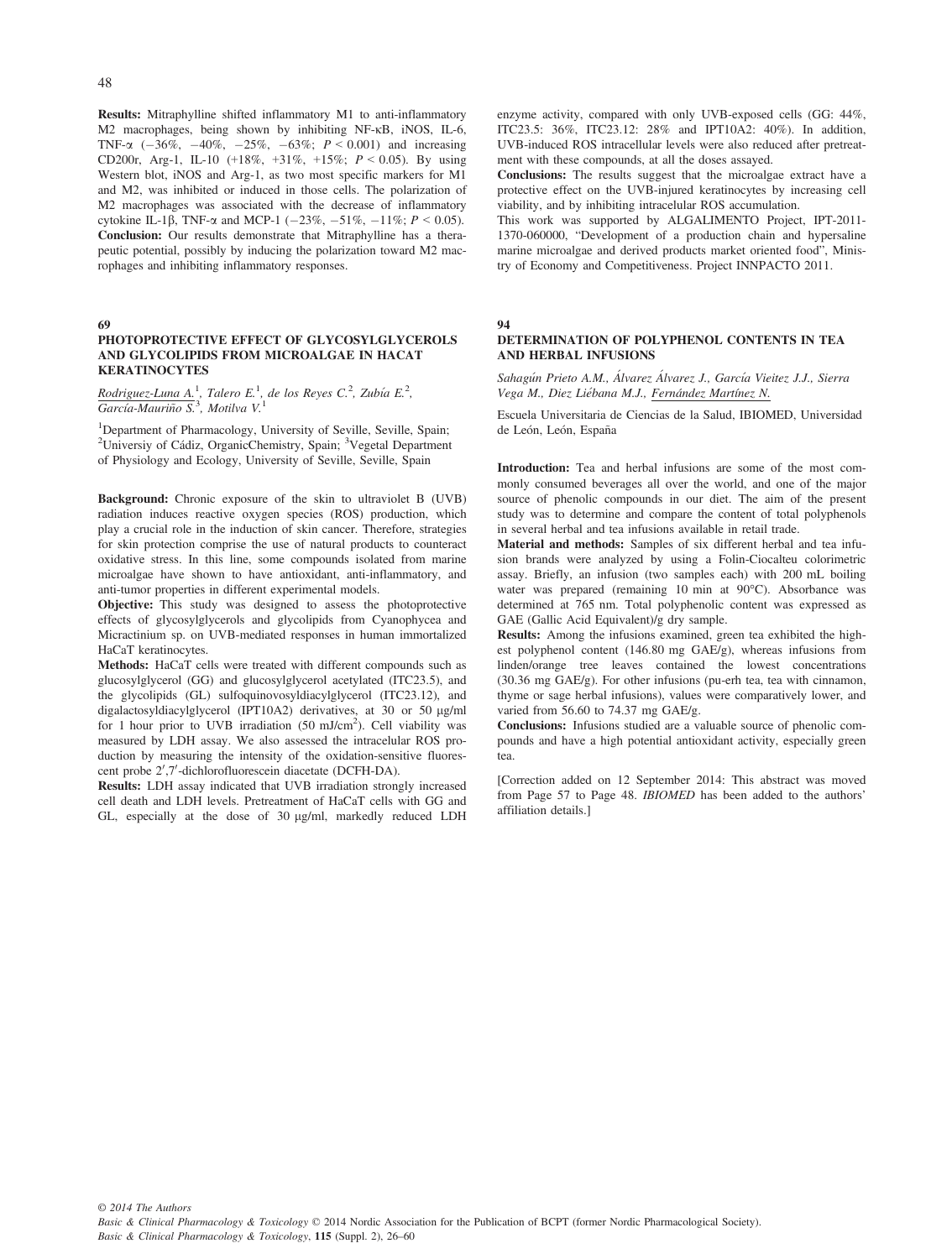# MOLECULAR PHARMACOLOGY

70

### INVESTIGATION OF THE DIMERIZATION INTERFACE OF THE SEROTONIN 5-HT<sub>2A</sub> RECEPTOR BY COMPUTATIONAL AND EXPERIMENTAL APPROACHES

# de la Fuente González R.A.<sup>1</sup>, García Silva A.<sup>1</sup>, Moreno Guillén E.<sup>2</sup>,  $McComick$  P.J.<sup>2,3</sup>, Martí Solano M.<sup>4</sup>, Cadavid Torres M.I.<sup>1</sup>, Pastor Maeso M.<sup>4</sup>, Loza García M.I.<sup>1</sup>, Selent J.<sup>4</sup>, Castro Pérez M.<sup>1</sup>

<sup>1</sup>Center for Research in Molecular Medicine and Chronic Diseases (CIMUS), University of Santiago de Compostela; <sup>2</sup>University of Barcelona; <sup>3</sup>University of East Anglia, UK; <sup>4</sup>Universitat Pompeu Fabra, IMIM (Hospital del Mar Medical Research Institute), Barcelona

Dimerization of G protein-coupled receptors (GPCRs) regulates many aspects of GPCR function. Several studies point to different domains taking part in the dimer interface of class A GPCRs, including transmembrane domains (TM) 4/5, TM5/TM6, and TM1/TM2/helix 8. We have previously reported homodimerization of  $5-HT_{2A}$  receptors (Brea et al., 2009), a GPCR targeted by antipsychotics and other drugs. Here we investigate the  $5-HT_{2A}$  receptor dimerization interface by a combination of computational and experimental approaches.

Our computational modeling study identified a number of amino acids in TM regions of the human  $5-HT_{2A}$  receptor possibly involved in dimerization contacts. Eight selected amino acids were mutated and different mutant receptor constructs were generated fused to bioluminescence or fluorescence resonance energy transfer (BRET, FRET) donors (Renilla luciferase (Rluc), cerulean) or acceptors (YFP, citrine). The expression of the different receptor mutants was quantified by luminescence measurements, and their ability to bind selective ligands was assessed by radioligand binding of [3H]-ketanserin. BRET assays were established for the assessment of dimerization.

The expression levels of the receptor mutants ranged from 58% to 196% of wild type, adequate for their use in RET assays. BRET experiments revealed citrine as a suitable acceptor partner for Rluc/ coelenterazine h luminescence as previously shown for YFP (BRET<sub>max</sub> = 817.7 and 760.4 mili netBRET units, BRET<sub>50</sub> = 1.14 and 0.71, for Rluc/YFP and Rluc/citrine wild type receptor pairs, respectively). To date, our results indicate that the mutant receptors and constructs generated will be useful tools for the elucidation of  $5-HT_{2A}$ receptor dimer interfaces.

71

# AGE-RELATED CHANGES IN THE INHIBITION OF SUPEROXIDE ANION LEVELS FROM PERITONEAL LEUKOCYTES BY ALLOPURINOL AND APOCYNIN

Vida Rueda C., Heras Marcos V., Gonzalez Arana E., De la Fuente Del Rey M.

Facultad de Biología, Universidad Complutense, Madrid

Reactive oxygen species (ROS), especially those produced by phagocytic cells, play an important role in the oxidative stress associated with aging. Despite of allopurinol (xanthine-oxidase (XO) inhibitor) and apocynin (NADPH-oxidase inhibitor) are mainly used in vitro to block ROS generation, its efficiency has been scarcely studied in aging. The aim of this study was to quantify the inhibitory effects of these compounds on the generation of superoxide anion  $(O_2^-)$  in peritoneal leukocytes from different age groups of mice. Adult, mature, old and long-lived (6, 13, 18 and 30 months-old, respectively), ICR-CD1 female mice were used.

Peritoneal leukocytes suspensions were extracted and the levels of superoxide anion  $(O_2^-)$  in basal conditions and in the presence of allopurinol (100  $\mu$ M) or apocynin (100  $\mu$ M) were assessed in both total peritoneal leukocytes and isolated macrophages. In basal conditions mature and old mice showed a significant increase of the  $O_2$ <sup>-</sup> levels in macrophages and total peritoneal leukocytes with respect to adult mice, whereas long-lived mice showed similar levels to those in adults. Allopurinol decreased significantly the  $O_2$ <sup>-</sup> levels in all groups, showing similar inhibition percentage in macrophages and total population of leukocytes.

However, apocynin inhibition was higher in macrophages than in total peritoneal leukocytes in adult, mature and long-lived mice. In conclusion, these different effects of allopurinol and apocynin must be taken into account in the ROS inhibition studies, since there are cell type and age-related differences in the involvement of XO and NADPHoxidase in the generation of  $O_2$ .

Support: MINECO-(BFU2011-30336), RETICEF-(RD12/0043/0018)- ISCIII-FEDER(UE), UCM-Research-Group-(910379ENEROINN).

#### 72

#### TEM LYMPHOCYTES ARE THE SPECIFIC TARGET OF THE SCORPION TOXIN VM24

Veytia-Bucheli J.I., Jiménez-Vargas J.M., Melchy-Pérez E.I., Restano-Cassulini R., Gurrola G.B., Rosenstein Y., Possani L.D.

Instituto de Biotecnología, Universidad Nacional Autónoma de México, Cuernavaca, Morelos, México

Introduction: In autoimmune diseases such as multiple sclerosis, autoreactive T cells exhibit a  $T_{EM}$  (effector memory) phenotype. For TEM lymphocytes activation, proliferation, migration and cytokine secretion calcium signaling is essential, a process regulated through Kv1.3 potassium channels. As the peptidic toxin Vm24 isolated from the Mexican scorpion Vaejovis mexicanus smithi is a potent and selective blocker of Kv1.3 channels, we propose that it is a good candidate for the treatment of autoimmune diseases.

Objective: Evaluate the immunomodulatory potential of the Vm24 toxin on human purified  $CD4^+$  T<sub>EM</sub> lymphocytes.

Material/Methods:  $CD4^+$  T<sub>EM</sub> lymphocytes  $(CD4^+, CD45RO^+)$ CCR7- ) were purified (>95% purity) from peripheral venous blood of healthy volunteers by negative magnetic cell sorting. TCR-specific cell stimulation was performed with plate-bound OKT3 monoclonal antibody (2  $\mu$ g/cm<sup>2</sup>) in the presence or absence of Vm24 toxin (1 nM). Activation (CD25 expression) of the cells was assessed at 24 hours and proliferation (CFSE dilution) after 96 hours of stimulation by flow cytometry.

Results: Data obtained indicated that incubating the cells in the presence of Vm24 toxin (1 nM) resulted in a 40% inhibition in CD25 expression, as well as a 30% inhibition in proliferation, and that this effect was dose-response dependent.

Conclusions: Kv1.3 channel blockade by Vm24 toxin in purified  $CD4^+$  T<sub>EM</sub> cells decreases activation and proliferation, highlighting a potential use for this peptide as a selective immunomodulator for these lymphoid cells.

Acknowledgements: Partially financed by grant SEP-CONACyT 153496. JIVB is a recipient of a CONACyT schorlarship CVU 515949.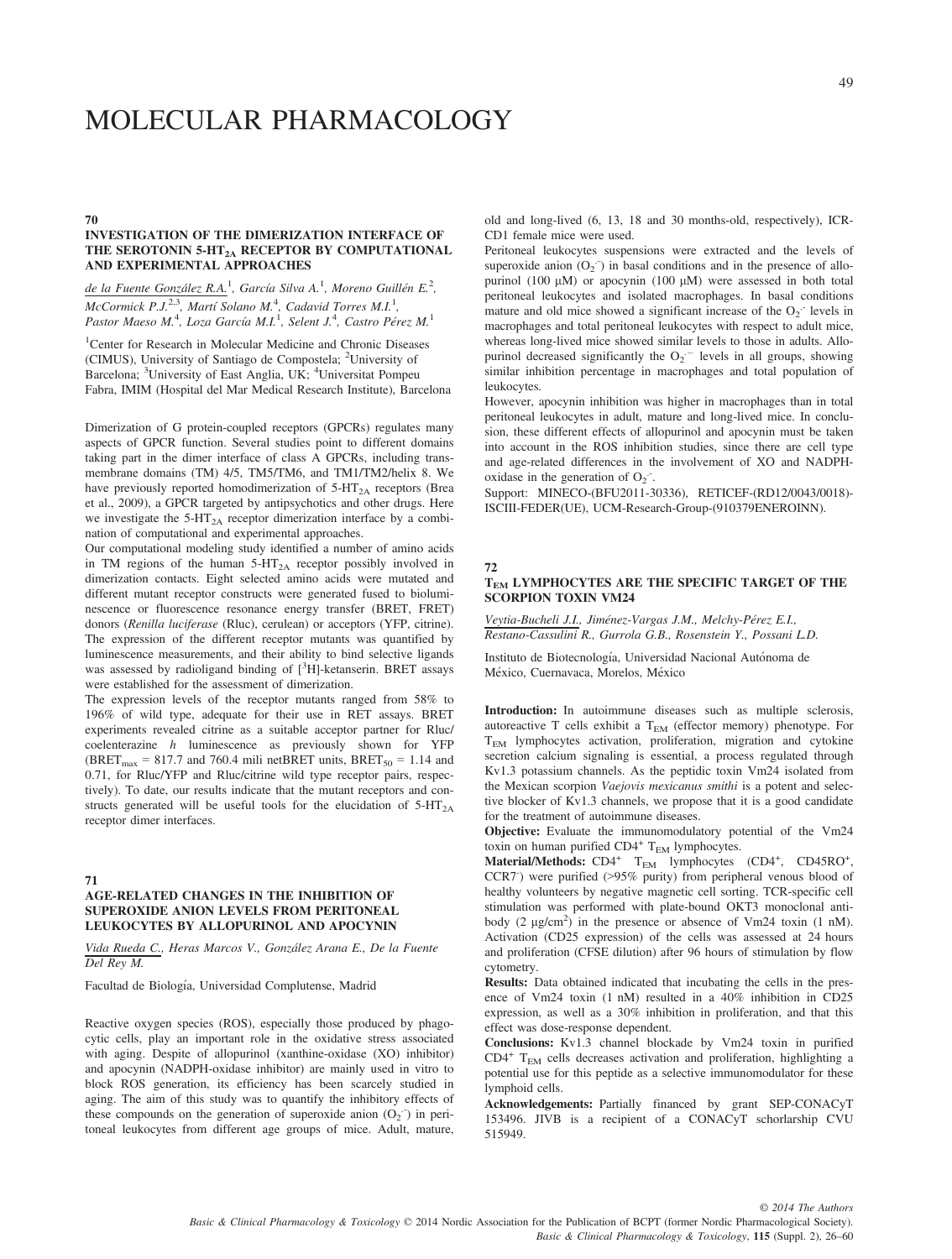# HORMONAL PHARMACOLOGY AND METABOLISM

#### 73 PPARb/d REGULATES FGF21 IN HEPATOCYTES

Zarei M.<sup>1,2</sup>, Barroso E.<sup>1,2</sup>, Salvadó L.<sup>1,2</sup>, Pardo V.<sup>2,3</sup>,  $G$ onzález-Rodriguez A.<sup>2,3</sup>, Valverde A.M.<sup>2,3</sup>, Palomer X.<sup>1,2</sup>, Michalik L.<sup>4</sup>, Wahli W.<sup>4</sup>, Vázquez-Carrera M.<sup>1,2</sup>

1 Department of Pharmacology and Therapeutic Chemistry, Faculty of Pharmacy, University of Barcelona, Institute of Biomedicine of the University of Barcelona (IBUB); <sup>2</sup>Spanish Biomedical Research Centre in Diabetes and Associated Metabolic Diseases (CIBERDEM)-Instituto de Salud Carlos III; <sup>3</sup>Instituto de Investigaciones Biomedicas Alberto Sols (CSIC/UAM), Madrid; <sup>4</sup>Center for Integrative Genomics, National Research Center Frontiers in Genetics, University of Lausanne, Switzerland

Introduction: Fibroblast growth factor (FGF) 21 is a novel hormone that has profound effects on metabolic parameters such as glucose and lipid homeostasis and represents a promising potential therapy for the treatment of type 2 diabetes. FGF21 is primarily produced by the liver, where its expression is partially under the control of  $PPAR\alpha$  and its endogenous ligands such as fatty acids. However, little is known about the role of PPAR $\beta/\delta$  on FGF21 regulation.

Material/Methods: Studies were conducted in liver from wild-type and PPAR $\beta$ / $\delta$ -deficient mice and in primary culture of hepatocytes.

Results: PPAR $\beta/\delta$ -deficient mice showed 3-fold increase ( $P < 0.001$ ) in hepatic FGF21 mRNA levels and in plasma FGF21 levels  $(P < 0.01)$  compared to wild type mice. In agreement with this, GLUT1 expression was significantly increased  $(P < 0.05)$  in adipose tissue. No changes were observed neither in plasma free fatty acids, nor in hepatic expression of PPARa-target genes (acyl-CoA oxidase or medium chain acyl-CoA dehydrogenase) nor in ATF-4 expression, suggesting that they were not involved in the increase in FGF21. Interestingly, PPAR $\beta$ / $\delta$ -deficient mice exhibited reduced hepatic protein levels of PGC-1 $\alpha$  and Rev-Erb $\alpha$ , a condition previously associated with increased FGF21 levels, suggesting that this mechanism could be responsible for the increased levels of this hormone. Treatment of a mouse primary culture of hepatocytes with the PPAR $\beta/\delta$  agonist GW501516 also increased FGF21 expression, which was associated with increased expression of hydroxymethylglutaryl-CoA synthase 2, reported to upregulate the expression of this gene.

Conclusions: Overall, our findings suggest that modulation of PPAR $\beta/\delta$  activity in hepatocytes regulates FGF21 expression through different mechanisms.

Acknowledgements: This work was supported by funds from Spain's Ministerio de Economía y Competitividad (SAF2012-30708).

74

#### DELETION OF THE INSULIN RECEPTOR SUBSTRATE 2 (IRS2) MODIFIES THE ACTIONS OF DOPAMINE IN MOUSE ADIPOCYTES

Iglesias-Osma M.C.<sup>1</sup>, García-Barrado M.J.<sup>1</sup>, Blanco E.J.<sup>1</sup>, Carretero-Hernández M.<sup>1</sup>, Robledo V.S.<sup>1</sup>, Burks D.J.<sup>2</sup>, Carretero J.<sup>1</sup>

1 Faculty of Medicine, INCyL and IBSAL, University of Salamanca, Salamanca, Spain; <sup>2</sup>Principe Felipe Research Center, Valencia, Spain

Introduction and Objectives: Disruption of Irs2 in mice promotes the progression to type 2 diabetes mellitus, because of insulin resistance in peripheral tissues and significant reduction in pancreatic ß-cell mass. This diabetic model displays gender dimorphism, related to life expectancy and metabolic profile. Moreover, dopamine has pleiotropic actions as neurotransmitter or hormone. Insofar that the biogenic amine regulates endocrine functions such as pancreatic insulin release and some hormonal actions on adipocytes, also plays a role in the regulation of glucose homeostasis.

Our aim was to compare the effects of dopamine on lipolysis of white adipose tissue (WAT) in wild type and Irs2 knockout (KO) mice in order to elucidate the pathophysiology of metabolic syndrome and related disorders.

Material/Methods: WT and  $\text{Irs2}^{-/-}$  mice of both sexes were used to evaluate the effects of dopamine  $(10^{-9} - 10^{-5} \text{ M})$  on lipolytic activity, measured by the glycerol release (basal and stimulated) from visceral adipocytes. Results are expressed as mean±s.e.m. and were considered to be statistically significant if  $P \leq 0.05$  after analyzing with the GraphPad software.

**Results:** As previously described, there were significant differences between WT and  $Irs2^{-/-}$  animals in basal lipolytic activity ( $P < 0.01$ ) for male and  $P < 0.05$  in female mice). In both sexes, on comparing glycerol release of WT mice with their corresponding KO groups the latter exhibited a significant decrease in the area under the concentration-response curve (expressed in arbitrary units) for dopamine.

Conclusions: Corroborating preceding observations, the reduced response to dopamine in the  $\text{Irs2}^{-/-}$  mice suggests a dysfunctional adrenergic signaling in this diabetic model.

#### 75 STUDY OF POTENTIAL BIOMARKERS AND TARGETS IN HUMAN MORBID OBESITY: PLEIOTROPHIN AND MIDKINE

Alguacil L.F.<sup>1.2</sup>, Rodríguez-Rivera C.<sup>2</sup>, Vicente-Rodríguez M.<sup>2</sup>,<br>Gallardo-Piña P.<sup>2</sup>, Sánchez-Pérez M.<sup>2</sup>, Muñoz-Rodríguez J.R.<sup>1</sup>,<br>Segura E.<sup>1</sup>, González-Martín C.<sup>1.2</sup>, Herradón G.<sup>2</sup>, Martin J.<sup>1</sup>

<sup>1</sup>Hospital General Universitario de Ciudad Real; <sup>2</sup>Universidad CEU San Pablo, Madrid

Pleiotrophin (PTN) and midkine (MK) are two closely related cytokines that have been proposed to be involved in different human pathologies, including obesity and related comorbidities. PTN is one out of 11 proteins overexpressed in the human omental adipose tissue relative to subcutaneous adipose tissue (Hoggard et al., Obesity 6: 1158-1167, 2012), while serum MK levels have been found elevated in overweight/obese subjects and correlated with body mass index (Fan et al., PLoS One 9: e88299, 2014).On the basis of these findings we have followed the evolution of serum levels of both cytokines in a group of morbid obese patients undergoing bariatric surgery  $(n = 23)$ and their matched normoweight controls by using ELISA kits. Concerning PTN, the data obtained with two kits of different vendors (Cusabio, MyBioSource) were highly variable and inconsistent, which prevented the obtention of reliable results. MK levels (determined with a validated kit provided by Cellmid, Australia) were similar in controls and patients before surgery, but were significantly increased (56%) one year after bariatric surgery, when patients exhibited a great improvement of many clinical, metabolic and hormonal parameters. Stratification of the patients on the basis of pre-existent food craving did not reveal any difference of MK levels between subtypes of obesity. The significance of the association between MK elevations and surgery remains to be established, however this result strongly suggests that MK could be envisaged as a biomarker of treatment outcome and/or a potential target in morbid obesity.

Supported by Instituto de Salud Carlos III (PI10/00440).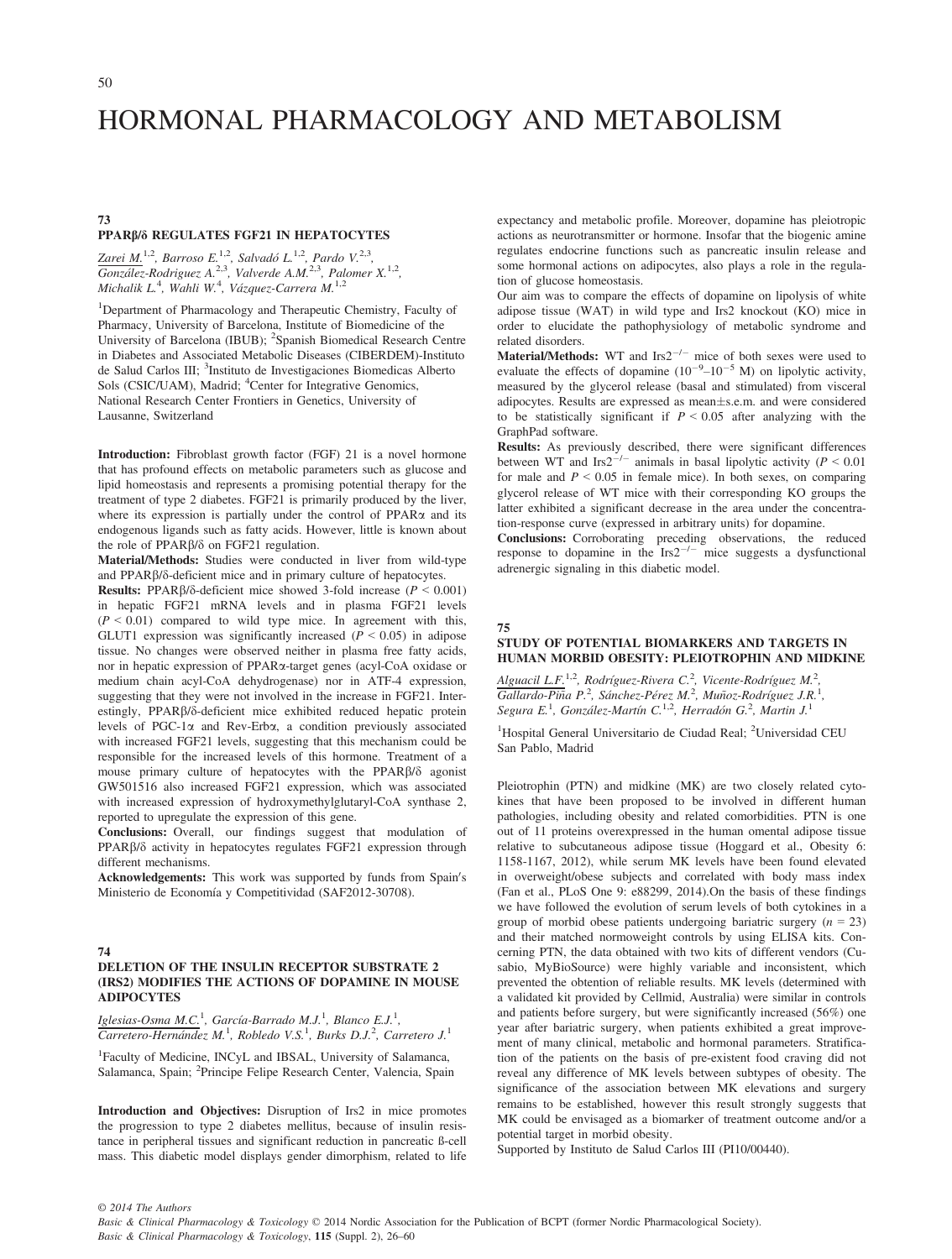# GASTROINTESTINAL/RESPIRATORY PHARMACOLOGY

#### RADIOGRAPHICAL ANALYSIS OF MORPHINE EFFECT ON GASTROINTESTINAL MOTOR FUNCTION IN CONSCIOUS **RATS**

Abalo Delgado R., Girón Moreno R., Paniagua Lora N.A., Martín-Fontelles M.I.

Facultad de Ciencias de la Salud, Universidad Rey Juan Carlos, Alcorcón, Madrid

Introduction: Opioids are commonly used for the treatment of moderate to severe pain. However, several side effects may occur upon opioid administration, including nausea, emesis and constipation. Morphine-induced nausea and vomiting is associated with gastric dysmotility. In rodents, which do not vomit, X-rays allow the noninvasive evaluation of drug-induced alterations in gastrointestinal motility, but the effects of opioids, including morphine, have not been characterized so far.

Aim: To determine, using radiographical methods, the alterations in gastrointestinal motility induced by acute morphine in conscious rats.

# ONCOLOGIC

### 77

#### CELL KINETIC IN PROXIMAL COLON: DOSE-RESPONSE EFFECTS OF DIETS SUPPLEMENTED WITH 0.7% OR 7% PLANTAGO OVATA HUSK IN HEALTHY MICE AND IN THE EARLY STAGES OF COLORECTAL CARCINOGENESIS

Navarro del Blanco O.M.<sup>1</sup>, Pérez Martínez C.<sup>1</sup>, Diez Liébana M.J.<sup>1</sup>, Susperregui Lesaca J.<sup>2</sup>, García Iglesias M.J.<sup>1</sup>

<sup>1</sup>Facultad de Veterinaria. IBIOMED. Universidad de León, León, España; <sup>2</sup>Escuela de Ingenierías Industrial e Informática, Universidad de León, León, España

Introduction: Plantago ovata husk is a soluble fermentable fiber whose intake is frequent in humans as it is used in the prevention and the treatment of digestive diseases. However, the role of the fiber in diet is still being investigated with regard to its dosage. Our aim is to assess the dose-response effects of diets supplemented with 0.7% (human equivalent dose) or 7% of Plantago ovata on cell proliferation in proximal colon (PC) in healthy mice and in early stages of colorectal carcinogenesis.

Material/Methods: ICR:CD1 female mice which consumed a standard control diet or diets supplemented with 0.7% or 7% Plantago ovata husk for 9 weeks were exposed to protocol of carcinogenesis with azoxymethane (AOM) (10 mg/Kg body weight for 6 weeks). AOM non-treated mice were considered to be healthy. In week 2 after the last carcinogen injection, AOM exposed and non-exposed mice were euthanized. Tissue sections of PC were immunostained with antibody

Methods: Male Wistar rats received morphine (1.25, 5 or 10 mg/kg, ip) or saline. Thirty min later, barium sulfate (Barigraf®, 2.5 mL, 2 g/ mL in water) was administered per os. X-rays were obtained (60 kV, 7 mA; exposure time: 0.06 s) at different time-points after contrast and were semi-quantitatively and morphometrically analyzed as previously described (Abalo et al., 2013).

Results: Morphine dose-dependently delayed motor function in all gastrointestinal regions. This effect was more pronounced in the large intestine, whereas in the stomach, only the highest dose tested (10 mg/ kg) consistently delayed motor function.

Conclusions: Morphine depresses gastrointestinal motor function in conscious rats. Gastric dysmotility associated to more intensive treatment may contribute to the emetic effects of morphine in humans. Xrays are useful to evaluate the effect of drugs on gastrointestinal motor function.

Acknowledgements: Supported by: SAF2012-40075-C02-01. Pharmacology and Nutrition is Unidad Asociada I+D+I, at Consejo Superior de Investigaciones Científicas (CSIC).

anti-Ki67 (proliferation marker). Intestinal crypt length as well as epithelial cells and Ki67-positive nuclei number per crypt were recorded using an image analysis system. Statistical study was carried out using SPSS 19.0<sup>®</sup>.

Results: In healthy mice, both doses of fiber showed a significant stimulatory effect on cell proliferation but only in caudal region of PC when compared to animals fed with standard diet. However, the human equivalent dose only induced a significant increase of the mean number of Ki67-positive cells in the basal region (proliferation compartment) of intestinal crypts whereas the highest dose also significantly increased the proliferating cells in the upper region (mainly maturation compartment) of crypts. In the early stages of colorectal carcinogenesis, 7% of fiber showed a significant inhibitory effect on cell proliferation in cranial region of PC when compared to AOM action. This fiber high dose also decreased the mean number of Ki67 positive cells in the caudal region of PC, but significant differences were not demonstrated. The supplement with 0.7% of fiber only significantly increased the mean number of epithelial cells but only in the normal proliferation compartment of crypts in caudal region of PC.

Conclusions: These results suggest that the effects on the cell kinetic of a diet supplemented with Plantago ovata depend on the dose and the location in proximal colon. This is an interesting finding when animal models are used to investigate the effects of a dietary fiber on digestive diseases.

[Correction added on 12 September 2014: IBIOMED has been added to the authors' affiliation details.]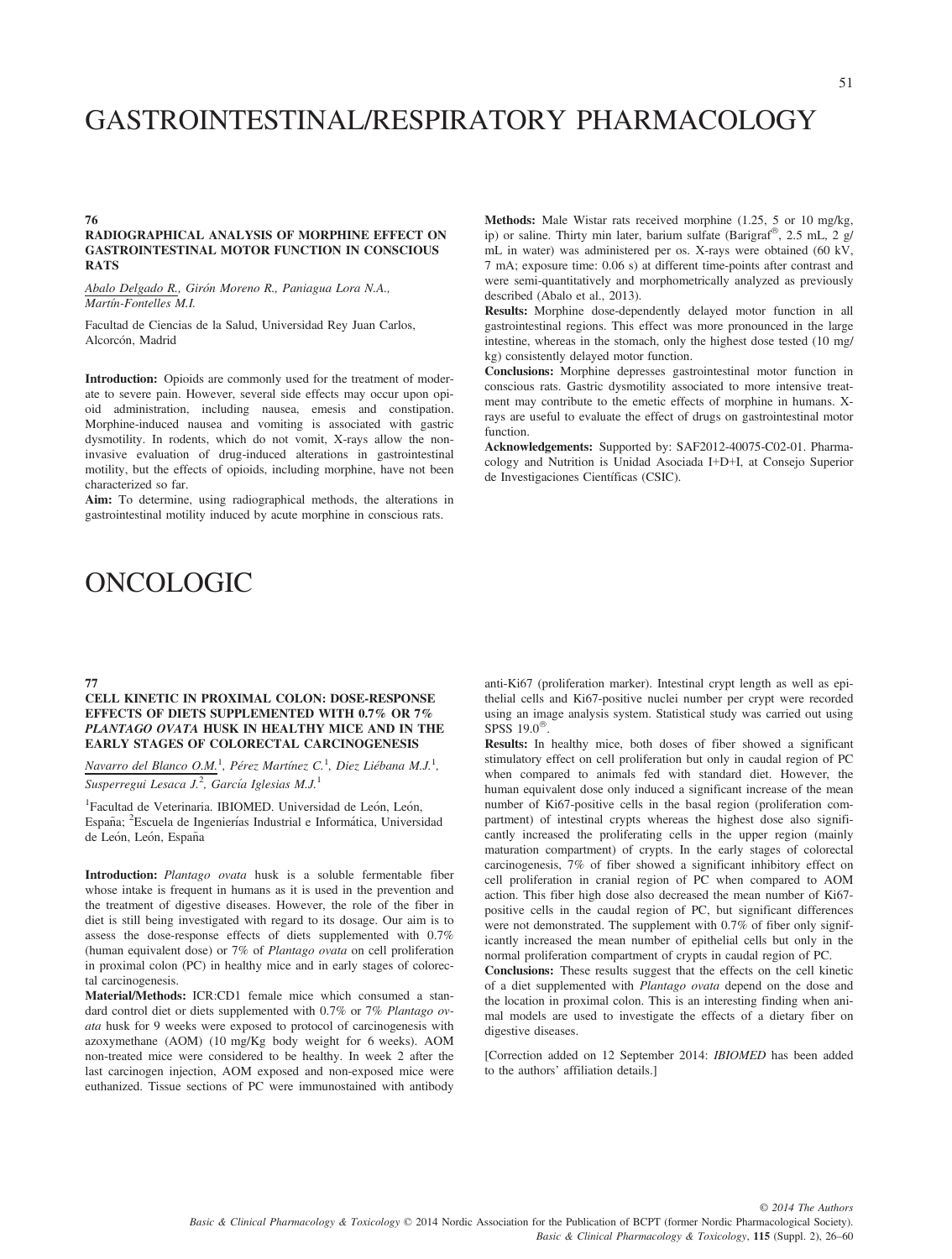# PHARMACOGENETICS AND PHARMACOGENOMICS

#### 78

# EFFECT OF POLYMORPHISMS ON THE PHARMACOKINETICS, PHARMACODYNAMICS, AND SAFETY OF RISPERIDONE IN HEALTHY VOLUNTEERS

Cabaleiro T.<sup>1</sup>, Ochoa D.<sup>1</sup>, López-Rodríguez R.<sup>2</sup>, Román M.<sup>1</sup>, Ayuso  $C^3$ , Abad-Santos  $F^1$ .

1 Service of Clinical Pharmacology, Hospital Universitario de la Princesa, Instituto Teófilo Hernando, Instituto de Investigación Sanitaria Princesa (IP), Madrid, Spain; <sup>2</sup>Centro de Investigación Biomédica en Red de Enfermedades Hepáticas y Digestivas (CIBERehd), Instituto de Salud Carlos III, Madrid, Spain; <sup>3</sup>Instituto de Investigación Sanitaria Fundación Jiménez Díaz, Madrid, Spain

Introduction: Risperidone is an atypical antipsychotic drug that is indicated for the acute and maintenance treatment of schizophrenia. We aimed to identify polymorphisms in CYP2D6 capable of predicting the pharmacokinetics, pharmacodynamics, and adverse effects of risperidone.

Methods: Genotyping was performed in 70 healthy volunteers receiving a single 1-mg oral dose of risperidone. Risperidone and hydroxyrisperidone plasma levels were measured using high-performance liquid chromatography combined with tandem mass spectrometry. Prolactin concentration was quantified by direct chemiluminescence.

Results: Poor CYP2D6 metabolizers showed higher risperidone peak plasma concentration -C<sub>max</sub>-, area under the curve -AUC-, and half life  $-t_{1/2}$ , as well as lower clearance. They also showed lower C<sub>max</sub> and AUC and higher  $t_{1/2}$  for hydroxy-risperidone. Furthermore, individuals with a mutant VKORC1 genotype had a lower risperidone AUC and  $t_{1/2}$  and higher clearance. The hydroxyl-risperidone AUC was lower in individuals with the COMT mutant genotype. Risperidone increased prolactin levels (iAUC and  $iC_{max}$ ), which were higher in women than in men. The most frequent reactions were somnolence  $(47.1\%)$ , headache  $(21.4\%)$ , and dizziness  $(17.1\%)$ . Women had neurological effects and headache more frequently than men. The incidence of headache was associated with polymorphisms in the AGTR1 and NAT2; neurological effects were associated with CYP2C19. Both prolactin levels and adverse effects were not associated with CYP2D6 polymorphisms.

Conclusions: Differences in the pharmacokinetics of risperidone are due to polymorphisms in CYP2D6, COMT, and VKORC1. Differences in adverse reactions can be explained by gender and polymorphisms in CYP2C19, AGTR1, and NAT2.

#### 79

# RELATIONSHIP BETWEEN CYP2D6 GENOTYPE AND HALOPERIDOL PHARMACOKINETICS AND EXTRAPYRAMIDAL SYMPTOMS IN HEALTHY VOLUNTEERS

Lafuente A.<sup>1,2,3</sup>, Gassó P.<sup>1,2,3</sup>, Papagianni K.<sup>1</sup>, Mas S.<sup>1,2,3</sup>, Fernández de Bobadilla R.<sup>4</sup>, Arnaiz J.A.<sup>1,2,5</sup>, Bernardo M.<sup>1,2,3,5</sup>

<sup>1</sup>School of Medicine, University of Barcelona, IDIBAPS, Barcelona, Spain; <sup>2</sup>Institut d'Investigacions Biomèdiques, August Pi i Sunyer (IDIBAPS),Barcelona, Spain; <sup>3</sup> Centro de Investigacion Biomedica enRed de Salud Mental (CIBERSAM),Madrid, Spain; <sup>4</sup>Hospital Santa Creu i Sant Pau, Barcelona, Spain; <sup>5</sup>Hospital Clinic de Barcelona, Barcelona, Spain

Introduction: This study aimed to elucidate the relationship between CYP2D6 genotype and haloperidol pharmacokinetics and induced extrapyramidal symptoms (EPSs).

Materials and methods: Twenty five healthy subjects were included in this randomized, placebo-controlled, single-dose (5 mg) crossover and doubleblind clinical trial, selected according to their CYP2D6 genotype and classified as poor metabolizers  $(n = 8)$ , extensive metabolizers ( $n = 10$ ) and ultrarapid metabolizers ( $n = 7$ ).

Results: We confirm that CYP2D6 genotype partially determines haloperidol metabolism and the rate of EPSs measured as wakefulness activity by actigraphy. The best predictor of wakefulness activity was the model including haloperidol area under the plasma concentration– time curve, sex and tranquilization, which explained 48.3% of the total variance.

Conclusion: Other markers need to be identified in order to explain the observed variability of haloperidol response and to develop pharmacogenetic predictors of haloperidol-induced EPSs.

Pharmacogenomics (2013) 14(13), 1551–1563; amalialafuente@ub.edu

#### 80

### PHARMACEUTICAL CARE AND PHARMACOGENETIC APPROACH FOR A BETTER UNDERSTANDING OF TACROLIMUS METABOLISM

García-Vidorreta P.\*, Aznar I.\*, García C.B., Sáez-Benito L., Sáez-Benito A.M., Ribate M.P.

Facultad de la Salud, Universidad San Jorge, Zaragoza

Pharmacogenetics and pharmaceutical care are raising fields that are becoming essential in the pharmaceutical area. We present the cases of two kidney-transplanted males treated with Tacrolimus as immunosuppressant therapy and with Omeprazole as gastrointestinal prevention. Both of them received the service 'medication review with follow up' which comprises the study of their pharmacotherapeutic needs as well as the development of a health care plan and monitoring tailored to the patient.

Patient 1 presented fluctuating Tacrolimus levels, gastrointestinal complications and muscular pain. Patient 2 had no problems related to the immunosuppressant therapy. They used other drugs such as Mycophenolic Acid, Prednisone and Acetaminophen. The main metabolic way of Tacrolimus is CYP3A5, and for Omeprazole is CYP2C19 (also metabolized by CYP3A5). Tacrolimus is transported by a glycoprotein P transporter encoded by ABCB1 gene. Differences in Tacrolimus plasmatic levels fluctuation could be based on differences in the genotype of those CYP.

Patient 1 carries a single nucleotide polymorphism (SNP) in CYP2C19 gene that has been associated with an increase in Omeprazole plasmatic levels and inhibition of glycoprotein P transporter. A competitive inhibition between both drugs for CYP3A5 could result in prominent changes in Tacrolimus plasmatic level with minimal changes in doses drug.

A change in antiacid therapy was proposed (substitution of Omeprazole for Rabeprazole), for which there is evidence of lower incidence in its metabolism profile. Tacrolimus plasmatic concentrations were immediately stabilized.

To determine the existence of a genetic change in those CYP; CYP3A5, CYP2C19 and ABCB1, samples were genotyped using a PCR-RFLP.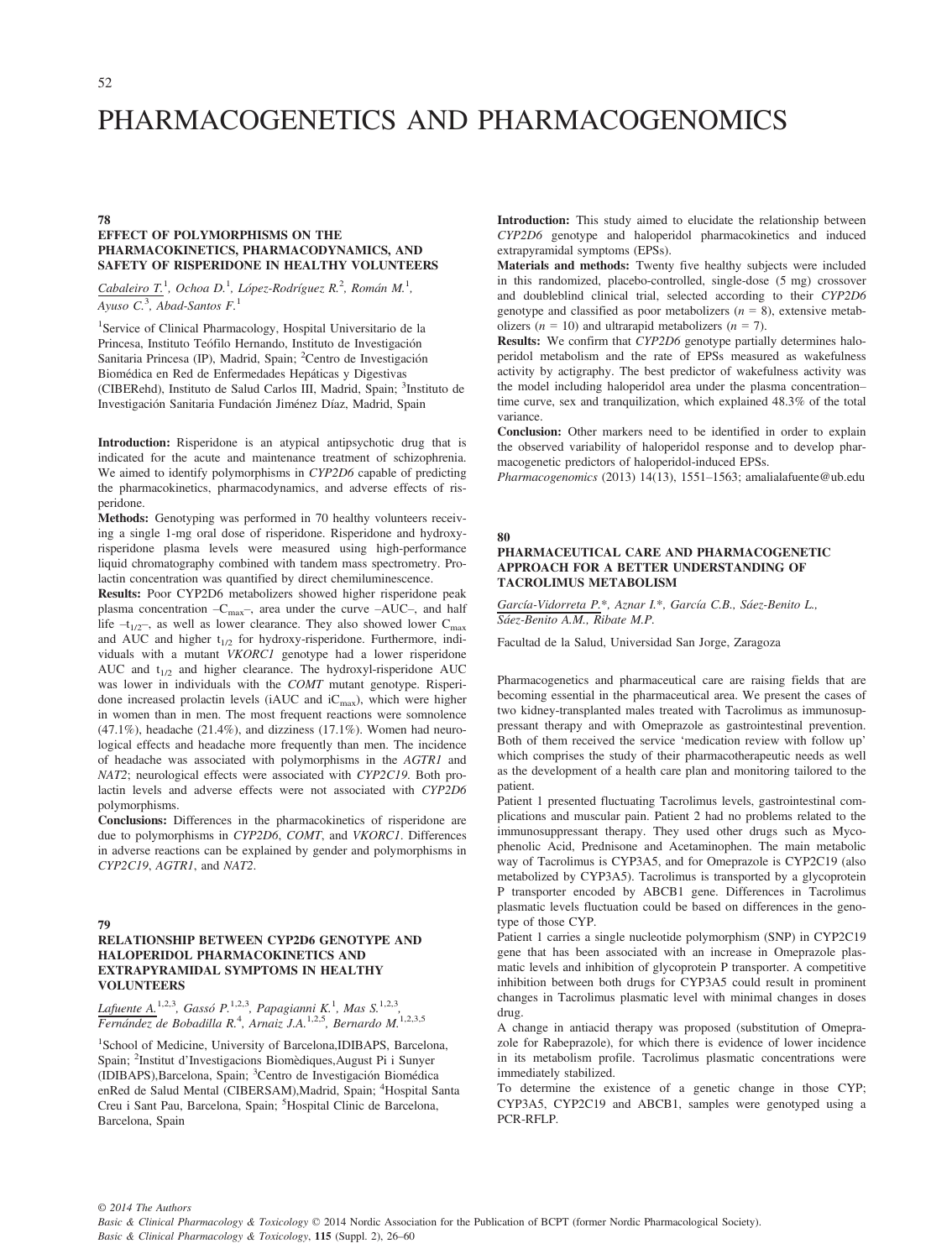#### 81 GENETIC POLYMORPHISMS CAN PREDICT KNEE OSTEOARTHRITIS PROGRESSION. RESULTS FROM THE ARTHROTEST MULTICENTER ASSOCIATION STUDY

Blanco F.J.<sup>1</sup>, Möller I.<sup>2</sup>, Bartolomé N.<sup>3</sup>, Artieda M.<sup>3</sup>, Tejedor D.<sup>3</sup>,  $\overline{Martínez A.}^3$ , Montell E.<sup>4</sup>, Martínez H.<sup>4</sup>, Herrero M.<sup>4</sup>, Vergés J.<sup>4</sup>

<sup>1</sup>INIBIC-Complexo Hospitalario Universitario de A Coruña, A Coruña, Coruña, Spain; <sup>2</sup>Instituto Poal de Reumatología, Barcelona, Barcelona, Spain; <sup>3</sup>Progenika Biopharma SA, Derio, Bizkaia, Spain; <sup>4</sup>Bioibérica SA, Barcelona, Barcelona, Spain

Objective: To develop a genetic prognostic tool based on Single Nucleotide Polymorphisms (SNPs) for radiologic progression prediction in primary knee OA (KOA) patients.

Material/Methods: Cross-sectional, retrospective, multicentric(31 sites), association study in 595 Spanish KOA patients.Inclusion criteria: Caucasian patients aged ≥40 years, with two anteroposterior X-rays available and initial Kellgren-Lawrence grade 2 or 3.Patients who progressed to KL4 or were referred for total knee replacement in ≤8 years since the diagnosis were classified as progressors to severe disease.A unique expert viewer measured radiologic progression from all X-rays.774 SNPs were analyzed.SNP genotyping was performed with Illumina Golden gate or KASPar chemistry.Clinical variables of the initial disease stages (gender,BMI,age at diagnosis,OA in the contralateral knee and OA in other joints) were registered as potential predictors. Variables with an association of  $P \leq 0.05$  were included on the multivariate analysis using forward logistic regression.

Results: Two hundred and eighty-two patients fulfilled DNA and Xray quality control criteria. 23 SNPs and age at diagnosis were significantly associated to KOA severe progression in the exploratory cohort  $(N = 220; P < 0.05)$ . The predictive accuracy of the clinical variable was limited (AUC=0.66).Combining only genetic variables a good accuracy was also obtained  $(AUC = 0.78)$ . When genetic variables were added to the clinical model (full model-Arthrotest $^{\circledR}$ ) the predictive ability was significantly improved  $(AUC = 0.82)$  and confirmed on the replication cohort ( $N = 62$ ; two-sample Z-test;  $P = 0.190$ ).

Conclusions: An accurate prognostic tool to predict primary KOA progression has been developed based on genetic and clinical information.SNPs predict radiologic progression more accurately than clinical variables.This model could help clinicians optimize patients' therapeutic care and personalize disease management.

#### 82

# ROLE OF TAP1 AND TAP2 POLYMORPHISMS IN AMOXICILLIN-CLAVULANATE HEPATOTOXICITY (AC DILI)

Medina Caliz I.<sup>1,2</sup>, Stephens C.<sup>1,2</sup>, García E.M.<sup>3</sup>, García-Cortés M.<sup>1,2</sup>, Moreno I.<sup>1,2</sup>, Hallal H.<sup>4</sup>, Soriano G.<sup>2,5</sup>, Fernandez M.C.<sup>6</sup>, Ruiz-Cabello F.<sup>3</sup>, Andrade R.J.<sup>1,2</sup>, Lucena M.I.<sup>1,2</sup>

<sup>1</sup>S Farmacología Clínica y Unidad de Hepatología, Instituto de Investigacion Biomedica de Malaga (IBIMA), Universidad de Malaga, Hospital Universitario Virgen de la Victoria, Málaga; <sup>2</sup>Centro de Investigación Biomédica en Red de Enfermedades Hepáticas y Digestivas (CIBERehd); <sup>3</sup>Departamento de Bioquímica y Biología Molecular III / Inmunología, IMIBIG, Universidad de Granada, Hospital Universitario Virgen de las Nieves, Granada; 4Servicio de Aparato Digestivo, Hospital Morales Meseguer, Murcia; <sup>5</sup>Servicio de Gastroenterología, Hospital de la Santa Creu i Sant Pau, Universitat Autònoma de Barcelona, Barcelona; <sup>6</sup>Unidad de Gestión Clínica de Farmacia, Hospital Torrecardena, Almería

Introduction: The transporter associated with antigen processing (TAP) is an important component of the immune system, translocating cytosolic peptides into the endoplasmic reticulum prior to the assembly of HLA-peptide complexes destined for the cell surface. The TAP transporter is a heterodimer consisting of TAP1 and TAP2. TAP1 and

TAP2 polymorphisms have been associated with autoimmune diseases. Due to the demonstrated role of the immune system in AC DILI we aimed to analyse the role of selected TAP polymorphisms in Spanish AC DILI patients.

Material/Methods: Five TAP1 (rs1057141, rs2127679, rs41550019, rs41561219, rs1135216) and 3 TAP2 (rs1800454, rs241448, rs4148876) polymorphisms were genotyped in 104 Spanish AC DILI patients and 142 controls.

Results: No significant differences in genotype distribution or allele frequency between DILI patients and controls were found for any of the polymorphisms. Homozygotes for the major allele were most frequent in both groups: TAP1 Ile393Val: AA (69% patients, 71% controls), Ala430Val: CC (94%, 94%), Val518Leu: CC (89%, 88%), Val578Ile: CC (92%, 93%), Asp697Gly: AA (70%, 73%) and TAP2 Val379Ile: GG (77%, 76%), Gln687Stop: AA (56%, 55%), Arg651Cys: CC (92%, 90%). Due to low minor allele frequencies in the analysed polymorphisms only TAP2 rs241448 reached sufficient statistical power (80%) to detect allelic differences with an odds ratio of 2.

Conclusions: Our findings do not support any associations between the selected TAP1 and TAP2 polymorphisms and enhanced risk of AC DILI development. Confirmation in a larger cohort is necessary due to low frequency of some of the alleles.

Financing: FIS PI12-00378, P10-CTS-6470, CIBERehd by ISCIII.

#### 83

#### TYK2: A POSSIBLE TARGET TO TREAT MODERATE-TO-SEVERE PSORIASIS

Prieto-Pérez R.<sup>1</sup>, Cabaleiro T.<sup>1</sup>, Solano-López G.<sup>2</sup>, Daudén E.<sup>2</sup>, Román M.<sup>1</sup>, Ochoa D.<sup>1</sup>, Abad-Santos F.<sup>1,3</sup>

<sup>1</sup>Service of Clinical Pharmacology, Hospital Universitario de la Princesa, Instituto Teófilo Hernando, University Autónoma de Madrid (UAM), Instituto de Investigacion Sanitaria Princesa (IP), Madrid, Spain; <sup>2</sup>Service of Dermatology, Hospital Universitario de la Princesa, Instituto de Investigacion Sanitaria Princesa (IP), Madrid, Spain; <sup>3</sup> <sup>3</sup>Centro de Investigación Biomédica en Red de Enfermedades Hepaticas y Digestivas (CIBERehd), Instituto de Salud Carlos III, Madrid, Spain

Introduction: TYK2 gene encodes a member of the Janus Kinase (JAK) family that promotes IL17 transcription and plays a main role in immune responses. Recently, a JAK inhibitor (tofacitinib) and two anti-IL17 agents (ixekizumab and secukinumab) have been developed as new alternatives to treat moderate-to-severe psoriasis resistant to ustekinumab and anti-TNF drugs. A single nucleotide polymorphism (SNP) in TYK2 gene (rs12720356\*A) has recently been associated with psoriasis, but impact of mutation is insufficiently evaluated.

Aims: To examine the association of rs12720356 (Ile684Ser) in TYK2 in Caucasian patients with moderate-to-severe psoriasis compared to healthy controls.

Material/methods: We analyzed rs12720356 in 191 moderate-tosevere plaque psoriasis patients and 197 healthy controls. The technology employed was Ilumina Veracode genotyping platform. We tested Hardy-Weinberg equilibrium with SNPStat program. Univariate analysis was performed with R program 3.0.2. (SNPassoc package). The univariate results were adjusted by rs12191877 (SNP strongly associated with psoriasis, HLA-C\*0602 allele, in previous studies). The optimal model was selected by the Akaike Information Criterion (AIC).

Results: The minor allele frequencies of rs12720356 (G allele) were 0.09 and 0.04 in controls and cases, respectively. The optimal model was additive (OR = 0.42; 95% CI = 0.23–0.78;  $P = 0.010$ ). Results of adjusted by HLA-C univariate analysis show a relation between G allele carriers in rs12720356 in TYK2 and protection to psoriasis  $(OR = 0.26; 95\% CI = 0.13-0.54; P = 0.00017).$ 

Conclusion: Our results show that TYK2 is related to psoriasis. So, TYK2 could be a potential target to develop new drugs to treat moderate-to-severe psoriasis.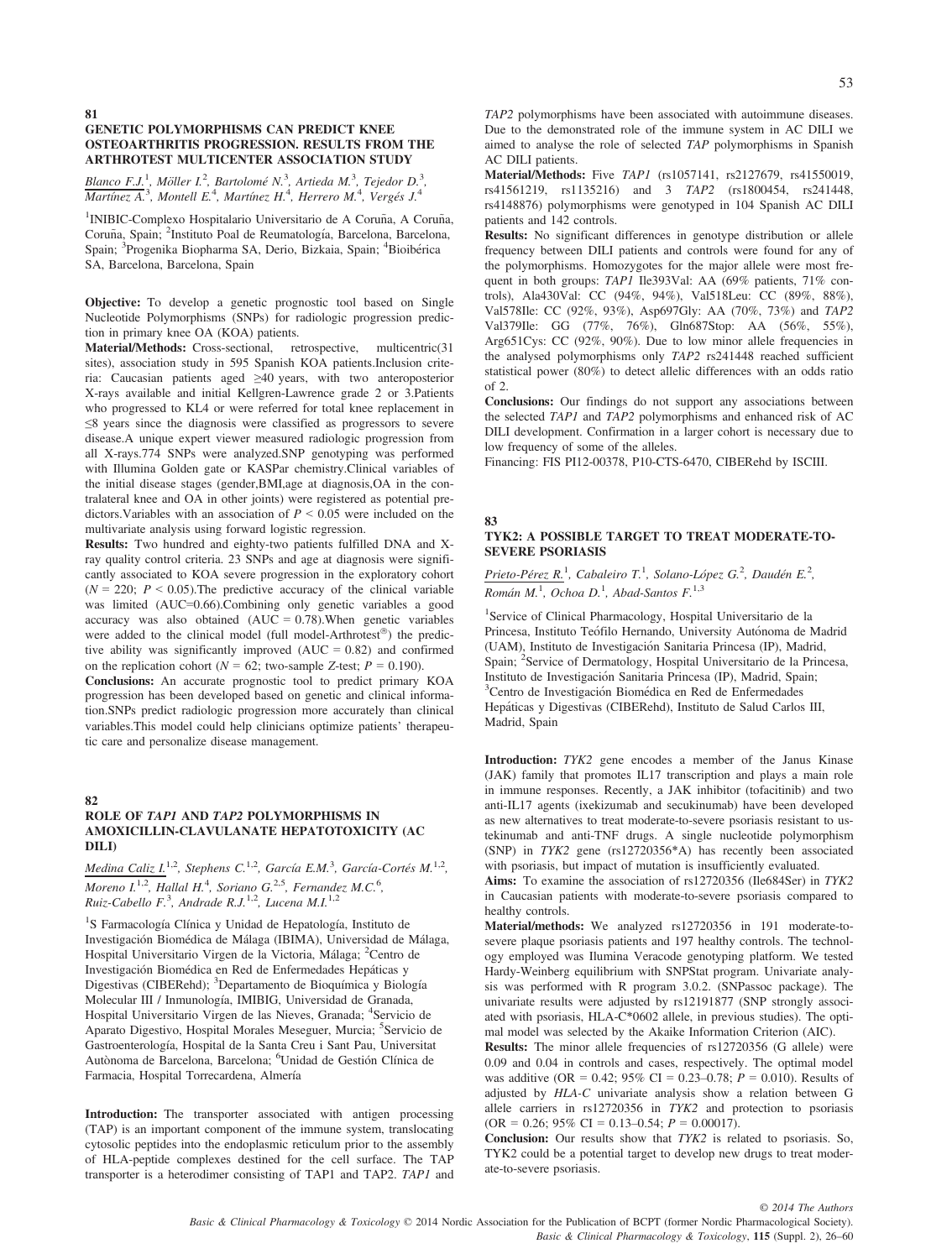# CLINICAL PHARMACOLOGY, SIDE EFFECTS AND TOXICOLOGY

#### 84 CT-1 PREVENTS GENTAMICIN-INDUCED ACUTE KIDNEY **IN HIRY**

Quiros-Luis Y.<sup>1</sup>, Rivas-Herrero N.<sup>1</sup>, López-Hernández F.<sup>2,3,4</sup>, Ruiz J.<sup>5</sup>, Pérez de Obanos M.P.<sup>5</sup>, López-Novoa J.M.<sup>2,3</sup>

<sup>1</sup>Bio-inRen S.L., Salamanca, Spain; <sup>2</sup>Unidad de Fisiopatología Renal y Cardiovascular. Departamento de Fisiología y Farmacología, Universidad de Salamanca, Salamanca, Spain; <sup>3</sup>Instituto de Investigacion Biomedica de Salamanca (IBSAL), Salamanca, Spain; <sup>4</sup> <sup>4</sup>Instituto de Estudios de Ciencias de la Salud de Castilla y León (IESCYL), Salamanca, Spain; <sup>5</sup>Digna Biotech S.L., Madrid, Spain.

Introduction: Gentamicin (G) is a widely used aminoglycoside antibiotic whose most important side effect is its nephrotoxicity. Cardiotrophin-1 (CT-1) is a member of the IL-6 family of cytokines that seems to protect several organs such as the liver against toxic or ischemic damage. The purpose of this study was to assess the effect of recombinant human cardiotrophin-1 in the development of acute kidney injury (AKI) caused by G.

Material/Methods: The study was performed in male Wistar rats, divided in 4 experimental groups (6 animals/group): C) rats receiving saline solution for 6 days. G): rats receiving G (150 mg/kg/day, i.p.) for 6 days. CT-1): rats receiving CT-1 (100 µg/Kg/day i.v.) for 7 days. G +CT-1): rats receiving G and CT-1 for 6 days. In C and CT- 1 groups, plasma creatinine concentration was not modified.

Results: In G group, there was an increase in plasma creatinine and urea, a decrease in creatinine clearance, and a significant increase in urinary excretion of AKI markers such as N-acetyl -glucosaminidase (NAG), Kidney Injury Molecule-1 (KIM-1) and neutrophil gelatinaseassociated lipocalin (NGAL). G+CT-1 group showed significantly lower plasma urea and creatinine levels, higher creatinine clearance and lower excretion of NAG, NGAL, and KIM-1 than G group. Histological renal damage was less severe in G+CT-1 group that in G group.

Conclusions: In conclusion, administration of CT-1 together with G prevents most of the AKI symptoms induced by G. The results of this study have potential clinical application as CT-1 is near of being used as a drug.

85

# URYNARY REGIIIß: A DIFFERENTIALLY MARKER OF ACUTE KIDNEY INJURY INDUCED BY GENTAMICIN

Quiros-Luis Y.<sup>1,2</sup>, Blanco-Gozalo V.<sup>1,2,3</sup>, Rivas Herrero N.<sup>1</sup>,<br>García-Sáchez O.<sup>1</sup>, Lopez-Hernandez F.J.<sup>1,3</sup>, Lopez-Novoa J.M.<sup>1,2</sup>

<sup>1</sup>Departamento de fisiología y farmacología, Universidad de Salamanca, Spain; <sup>2</sup>Bio-inRen S.L., Salamanca, Spain; <sup>3</sup>Unidad de Investigacion, IESCYL-Hospital Universitario de Salamanca, Salamanca, Spain

Introduction: Nephrotoxicity poses a considerable health and economic problem worldwide. Overall, it is estimated that nephrotoxicity is responsible for 10-20% of the acute renal failure cases. A critical aspect for the optimal clinical handling of AKI is an early diagnosis. Important progress has been made in the last decade towards an increasingly earlier detection based on novel and more sensitive urinary markers. However, AKI diagnosis may still be improved in an individual-drug basis, for enhanced theranostics and a more individualized medicine.

Material/Methods: We decided to study the regenerating islet-derived protein III beta (REGIIIß) as potentially differential urinary markers of gentamicin nephrotoxicity in an animal model of AKI induced by gentamicin, cisplatin and saline as control. Renal function was monitored by serum creatinine, BUN, creatinine clearance, proteinuria. Renal morphology and tissue integrity were assessed by histological studies and urine renal markers.

Results: REGIII $\beta$  appears in the urine of rats with overt renal injury induced by gentamicin, but it is not present in the urine of rats with a similar degree of renal damage inflicted by cisplatin. The treatment with gentamicin doses slightly increased to gene expression as early as on day 3 and urinary excretion on day 4, when no detectable kidney injury has occurred yet. REGIII $\beta$  urinary levels differentiate the nephrotoxicity caused by gentamicin from that caused by cisplatin.

Conclusions: The REGIII $\beta$  is an potentially differential or etiological urinary markers of gentamicin's nephrotoxicity. They will be help to better delineate the pharmacological profile of gentamicin and, turn, to improve its clinical utility.

86

#### HERBALS AND DIETARY SUPPLEMENT (HDS) PRODUCTS: A GROWING CAUSE OF HEPATOTOXICITY IN THE SPANISH DILI REGISTRY

Medina Cáliz I.<sup>1,2</sup>, González Jiménez A.<sup>1,2</sup>, Robles Díaz M.<sup>1,2</sup>, Stephens C.<sup>1,2</sup>, Cabello M.<sup>1,2</sup>, García Muñoz B.<sup>1,2</sup>, García Cortés M.<sup>1,2</sup>, Alcántara R.<sup>1,2</sup>, González Grande R.<sup>3</sup>, Jiménez M.<sup>3</sup>, Rendón P.<sup>4</sup>,<br>Navarro J.M.<sup>5</sup>, Méndez I.M.<sup>5</sup>, Bessone F.<sup>6</sup>, Prieto M.<sup>7</sup>, García Eliz M.<sup>7</sup>, Ginés P.<sup>8</sup>, Alfaro I.<sup>8</sup>, Brahm J. R.<sup>9</sup>, Paraná R.<sup>10</sup>, Schinoni  $M.I^{10}$ , Romero Gómez  $M.^{2,11}$ , Calle Sanz  $R.^{11}$ , Fernández M.C.<sup>12</sup>, González-Ramirez A.F.<sup>1,2</sup>, Andrade R.J.<sup>1,2</sup>, Lucena M.I.<sup>1,2</sup>

<sup>1</sup>Instituto de Investigación Biomédica de Málaga-IBIMA. Hospital Universitario Virgen de la Victoria, Universidad de Malaga, Malaga, Spain; <sup>2</sup> Centro de Investigación Biomédica en Red de Enfermedades Hepáticas y Digestivas (CIBERehd); <sup>3</sup>Hospital Regional Universitario de Malaga, Instituto de Investigacion Biomedica de Malaga-IBIMA, Málaga, Spain; <sup>4</sup>Hospital Universitario Puerta del Mar, Cádiz, Spain; <sup>5</sup>Hospital Costa del Sol. Marbella, Málaga, Spain; <sup>6</sup>Hospital Provinci Hospital Costa del Sol, Marbella, Málaga, Spain; <sup>6</sup>Hospital Provincial del Centenario, Rosario, Argentina; <sup>7</sup>Hospital La Fé, Valencia, Spain;<br><sup>8</sup>Hospital Clínic, Barcelona, Spain; <sup>9</sup>Hospital Clínico Universitario de Chile, Santiago, Chile; <sup>10</sup>Hospital Universitario Prof. Edgard Santos, Universidad Federal da Bahía, Salvador de Bahía, Brazil; <sup>11</sup>Hospital Universitario de Valme, Sevilla, Spain; 12Hospital Torrecárdenas, Almería, Spain

Introduction: HDS products including androgenic anabolic steroids (AAS) is a growing cause of drug-induced liver injury (DILI). We aimed to determine HDS-DILI incidence and the phenotype and outcome of AAS hepatotoxicity.

Material/Methods: AAS-induced DILI cases included in the Spanish-Latin-American DILI Registry were analyzed for demographic, clinical-biochemical parameters and outcome.

Results: Sixty-four out of 1023 DILI cases included in the registry over 20 years were attributed to HDS, 25 (39%) by AAS and 39 (61%) by other HDS. Eighty percent (20/25) of the AAS and  $41\%$ (16/39) of the other HDS cases were identified in the last 4 years. All AAS cases were male with a mean age of 32 years (range: 20-49). Classified into type of liver injury (60% hepatocellular and 40% cholestatic), the main causative agents were stanozolol in both groups followed by methylepitiostanol. The mean peak total bilirubin (TBL)

© 2014 The Authors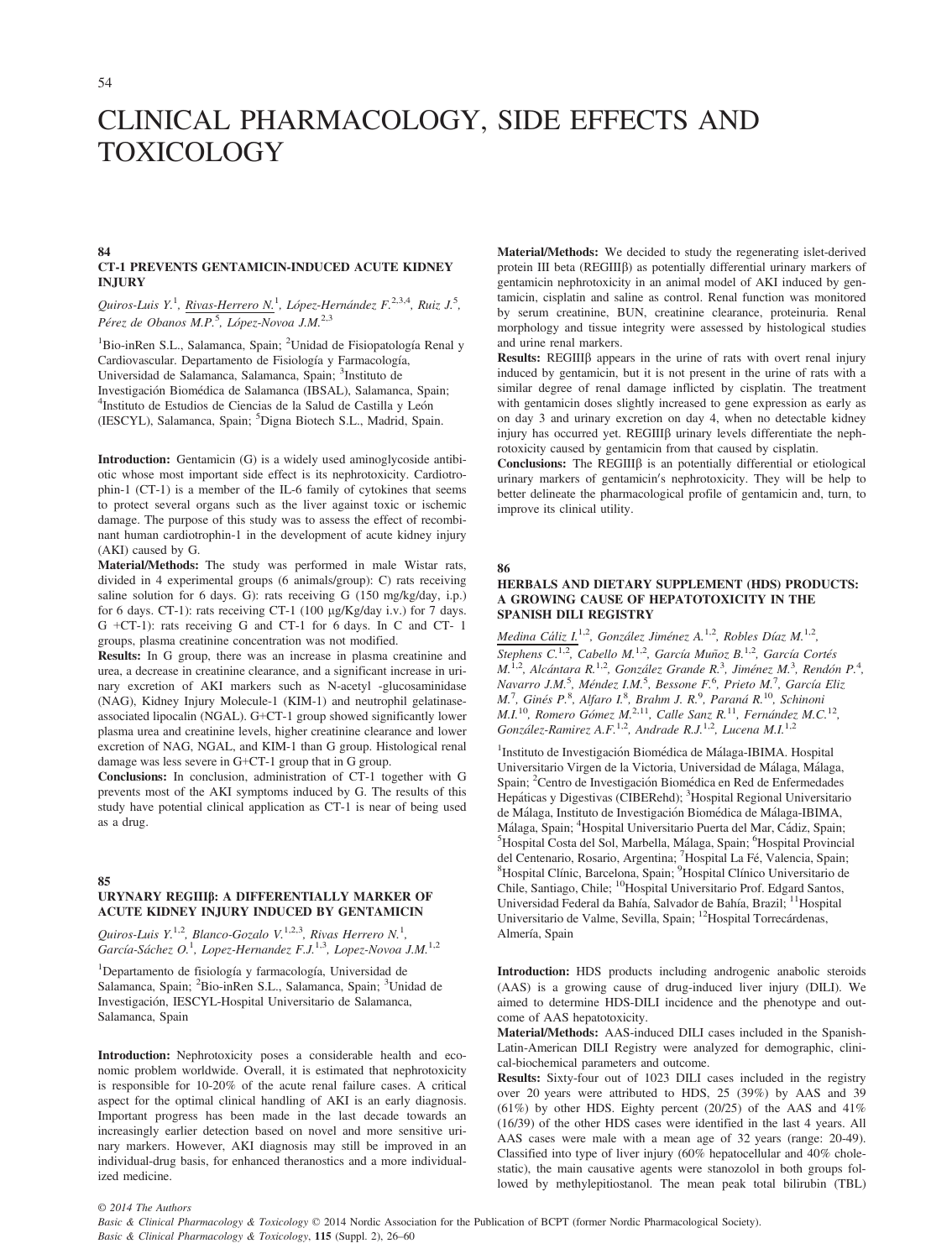value in the hepatocellular group was 21xULN (range: 2-37) and  $32xULN$  (range: 6-54) in the cholestatic group ( $p = 0.029$ ). Six patients with cholestatic injury and high TBL values (22-54xULN) developed acute renal impairment (AKI) with serum creatinine 1.6- 8.50 mg/dL. A TBL value >21.5xULN was found to be associated with AKI (serum creatinine ≥1.5 mg/dL) (AUROC: 0.87, sensitivity: 100% and specificity: 63%) in cases with cholestatic damage.

Conclusions: HDS use is a rapidly growing cause of DILI and represents a major health concern. AAS-induced liver injury presents a characteristic phenotype in which hepatocellular damage with high TBL values predominates. Cholestatic damage and high TBL values increase the risk of renal impairment during AAS hepatotoxicity. Funding: AEMPS.FIS PI12-00620.CIBERehd-ISCIII.

#### 87

# DRUGS IN SPECIAL SITUATIONS. EVIDENCE LEVELS TO GUIDE PEDIATRIC PRESCRIPTIONS

Blanco Reina E.<sup>1</sup>, Muñoz García A.<sup>2</sup>, Cárdenas Aranzana M.<sup>3</sup>, Márquez Romero E.I.<sup>1</sup>, Bellido Estévez I.<sup>1</sup>

<sup>1</sup>Facultad de de Medicina, Universidad de Málaga, Málaga; <sup>2</sup>Centro de Investigaciones Médico-Sanitarias CIMES, Málaga; <sup>3</sup>Hospital Universitario Reina Sofía, Córdoba

Introduction: A treatment option for patients suffering from a disease for which no satisfactory authorised alternative therapy exists, may be the Compassionate Use Programme. On the other hand, although offlabel prescribing is common, it is often done in the absence of adequate supporting data.

Objectives: 1) to describe the extent of the compassionate and offlabel drugs use in hospitalized pediatric patients; 2) to evaluate the evidence level of the above prescriptions; 3) to determine the degree of the new drug authorizations and the variations on SmPC (Summary of Products Characteristics) after three years.

Methods: Cross-sectional study including all applications in 2011. Setting: Reina Sofía University Hospital. Analysis: Review of SmPC and evidence according to the NICE. Number of active clinical trials (source: ClinicalTrials.gov).

Results: A total of 190 applications and 82 different indications, mainly from Pediatrics (34%). Only 30% of petitions was based on somewhere randomized clinical trial meanwhile the rest had a low level of evidence. There were nine indications without references (everolimus-polycystic disease or nilotinib-leukemia). Currently, we haven't found active research for 40% of the indications. Only five drugs have achieved SmPC variations (methotrexate for juvenile idiophatic arthritis, sildenafil for pulmonary hypertension, deferasirox for hyperferritinemia, and raltegravir and tenofovir for HIV). As compassionate use were requested decitabine, figitumumab, parenteral vitamin A and cisapride, none of which is currently authorized.

Conclusions: Our findings identified a high volume of prescriptions in the absence of good evidence (suppositional or investigational, but not supported uses). Clinical research should focus on these drugs and diseases.

# TOXICOKINETIC-TOXICODYNAMIC RELATIONSHIP IN CASES OF PYRETHROID EXPOSURE

Martínez M.A., Martínez M., Castellano V.J., Ares I., Romero A., Ramos E., Martínez-Larrañaga M.R., Anadón A.

88

Departamento de Toxicología y Farmacología, Facultad de Veterinaria, Universidad Complutense, Madrid

In human medicine, the prevalence of pyrethroids in formulations for lice control has increased in the last decade. Pyrethroids act primarily on the nervous system. The commonly accepted mechanism of action is the prolongation of the open state of voltage-dependent sodium channels in nervous tissue. Pyrethroids are classified as Type I or Type II according to both chemical structure and biological effects of high-dose acute exposures. The objective of this work was to analyse TK-TD relationship, correlating brain pharmacokinetic parameters with neurochemical effects for the pyrethroids Type II  $\lambda$ -cyhalothrin and deltamethrin.

Two experiments were carried out: (1) male Wistar rats treated with  $\lambda$ cyhalothrin or deltamethrin (20 and 26 mg/kg, per os) were killed at different time period after treatment and plasma samples and brain regions isolated, homogenized and extracted in acetonitrile to determine pyrethroid levels by HPLC-UV; (2) male Wistar rats treated with  $\lambda$ -cyhalothrin or deltamethrin (8 and 9 mg/kg, per os, 6 days) and with corn oil (control animals) were killed 24 h after dosing, brain regions isolated and contents of DA, 5-HT and metabolites quantified by HPLC-ED.

Both pyrethroids were extensively absorbed, distributed to SNC tissues and slowly eliminated. Significant differences in the kinetic parameters between nervous tissues and plasma were observed. Nervous tissue accumulation of both pyrethroids was reflected by the AUC tissue/ AUC plasma ratios. Hypothalamus presented the higher  $T\frac{1}{2}\beta$ , Cmax, and AUC. Both pyrethroids caused a statistically significant decrease in the DA and 5-HT levels in the brain regions. The major depleting effect was observed in the hypothalamus.

Our results demonstrate that information regarding TK-TD relationship improves the scientific basis for risk decisions of pyrethroids.

This work was supported by Consolider-Ingenio 2010 Ref. CSD/2007/ 00063 (FUN-C-FOOD), and project Ref. UCM-BSCH/GR35/10-A.

# RECEPTORS

#### 89

#### CYTOSOLIC AND ENDOPLASMIC RETICULUM CALCIUM SIGNALS EVOKED BY TWO TYPES OF CHONDROITIN SULFATES

Maroto M.<sup>1</sup>, José Moreno A.<sup>1</sup>, Fernando Padín J.<sup>1</sup>, Montell L.<sup>2</sup>,<br>Cano-Abad M.<sup>1</sup>, Vergés J.<sup>2</sup>, García A.G.<sup>1</sup>

<sup>1</sup>Instituto Teófilo Hernando, Universidad Autónoma de Madrid;<br><sup>2</sup>I aboratorios Biojbérica, Barcelona <sup>2</sup>Laboratorios Bioibérica, Barcelona

Introduction and objectives: Chondroitin sulfate (CS) is an ubiquitous glycosaminoglycan of the cellular membrane and extracelular

matrix; particularly, nervous tissues (NT) is highly enriched with CS leading to the formation of perineural net (PNN), a lattice-like structure that enwraps soma and proximal dendrites of certain subpopulation of neurons. In NT, CS is synthesized by neurons and glia. The present work aims to elucidate the effect of CS over calcium signaling that underlie synaptic transmission.

Material and methods: We have measured membrane potential and ionic currents through patch-clamp techniques. Furthermore we performed cytosolic and endoplasmic reticulum (ER) calcium measurements by using Fluo 4AM and genetically ER-targeted chameleon. The cellular model used was the primary culture of hippocampal cells. Results and Conclusions: We found that both CS from bovine traquea and CS from shark cartilague induce activation of AMPA/Kainate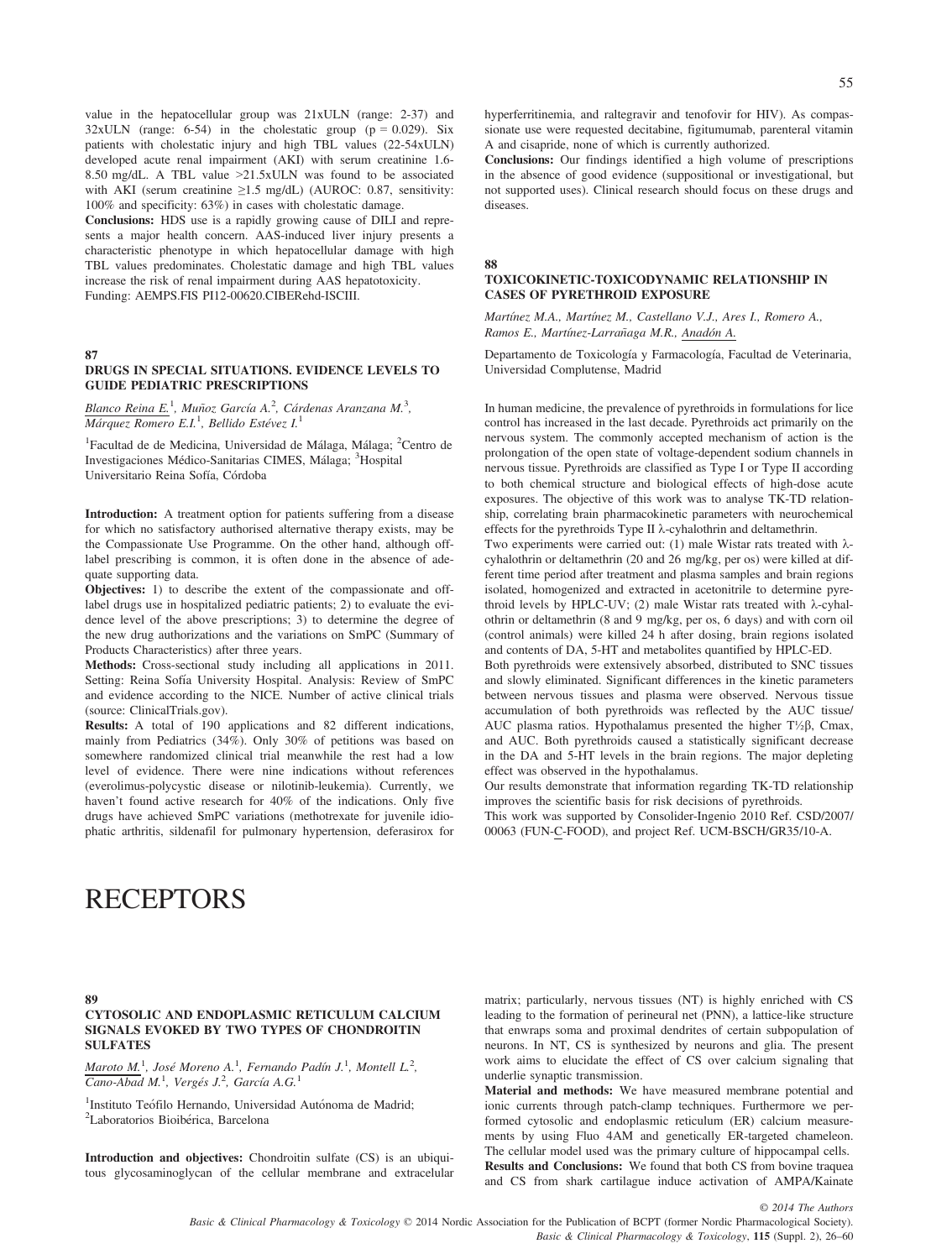receptors in primary hippocampal neurons. They are able, in addition, to promote a cytosolic calcium transient and calcium release from ER. The receptors involved in this calcium signaling were AMPA/Kainate receptors and group I metabotropic glutamate receptors. The involvement of metabotropic receptor was corroborated by transfecting hippocampal cells with a fluorescent protein directed to ER and monitoring ER calcium concentration. This discovery adds a new target to the list of proteins reported to interact with CS, and could explain the functions attributed to this glycosaminoglycan.

We thank the continued support of Fundación Teófilo Hernando and Bioiberica S.A.

# TEACHING IN PHARMACOLOGY

#### 90

# QUESTIONS ORDER MANIPULATION WITH RESPECT TO LEARNED-KNOWLEDGE ORDER MAY CONDITION THE SCORE IN MULTIPLE-CHOICE QUESTION ASSESSMENT

Bellido I., Gomez-Luque A., Blanco E., Garcia-Arnes J.A., Marquez E.I., de Pablo J.

Department of Pharmacology, Medicine School, Malaga, Spain

Multiple-choice questions-test with one-true answer is widely use in pharmacology assessment to determine the student's depth of understanding on a topic because it is an easily graded method to evaluated large number of students simultaneously in a short time, and it provide an immediate feedback for the students. But, is it an effective and safe assessment?

Aim: To evaluate the questions order and question's answer order manipulations impact in the exam's score of analgesic and sedative drugs assessment.

Methods: Prospective controlled study was done in Anaesthesia (Medicine Degree,  $N = 398$ ) and Pharmacology (Podiatry Degree,  $N = 145$ ) students. A 45 multiple-choice questions/one true-answer test was done in each course (2011-13). The students were randomized in three groups: A= questions' and answers' orders were similar to which knowledge's were taught in class; B= questions order was different and answers' order was similar to which knowledge's were taught in class; C= questions' and answers' order were different from that of which knowledge's were taught in class. The percentages of hits obtained and the time employed in completed the test by the students were evaluated.

Results: Group A completed the test with a slight high percentages of obtained hits and short time than group B and C: i) Hits (%): 88,9  $\pm$  15% vs 81,6  $\pm$  17% vs 78,6  $\pm$  5,7%, respectively; ii) Time (min):  $51.9 \pm 8.6$  min vs  $62.6 \pm 11.9$  min vs  $75.55 \pm 13.4$  min, respectively,  $(p < 0.05)$ .

Conclusion: Test's questions order manipulation with respect to learned knowledge order may result in different scores not related with the real student's knowledge at the assessment.

#### 91 DEVELOPMENT OF A MINI-GRAPHIC ATLAS OF MECHANISMS OF ACTION OF DRUGS MADE BY **STUDENTS**

Montserrat-de la Paz S., Fernández-Arche M.A.

Facultad de Farmacia, Universidad de Sevilla, Sevilla, España

Introduction: We proposed a practical activity addressed to students of Pharmacology and Pharmacotherapy in the  $4<sup>th</sup>$  year of Pharmacy Degree with the main goal of favouring their learning. The knowledge of mechanisms of action of drugs is crucial in pharmacology leading to understand the indications, clinical and adverse effects of each of the major drug classes.

Material/Methods: The students organized in groups, made a graphical mechanisms of action of the major drugs classes specified by the teacher, who oversees this work through various tutorial sessions, conducted in the classroom and warned in advance. The level of student satisfaction was assessed through surveys.

Results: Finally, the activity was completed with the selection of the best graphical mechanisms evaluated by the teachers and the subsequent development of a "Mini-graphic atlas of mechanisms of action of drugs" designed by students. The students highly appreciated the increase of their knowledge after having developed this activity.

Conclusion: The results suggest that students achieve an ability to apply knowledge on pharmacology and pharmacotherapy in a creative way and help to reach learning aims.

#### 92

#### ACQUISITION OF SKILLS AND ABILITIES IN PHARMACOLOGY: PREFERENCES OF UNDERGRADUATE MEDICAL STUDENTS

García-Barrado M.J., Herráez Aguilar E., López-Rico M., Palomero Labajos J., Sancho-Sánchez C., Iglesias-Osma M.C.

Faculty of Medicine, INCyL and IBSAL, University of Salamanca, Salamanca, Spain

Introduction and Objectives: In pharmacology teaching at medical schools the problem-based learning (PBL) is a pedagogical technique that, by a student-centered approach, promotes the development of a number of important skills, abilities and competencies in order to prepare those future professionals for attending their patients. The aim of this study intends to investigate, through systematized surveys, the impact of PBL in pharmacological training of undergraduate medical students, by comparing this innovative educational methodology with other teaching techniques that we use in practical classes.

Material/Methods: The medical students participated voluntarily on an anonymous survey that encompassed ten questions about five of their corresponding practical classes in pharmacology matters. Those questions distinguished undoubtedly the lessons previously presented at the pharmacology lab, by computed-assisted instruction (CAI) or by PBL. For this last one, pharmacokinetic problems or pharmacological clinical cases were employed, encouraging the students to resolve the specific situation proposed.

Results: Of a total number of 350 medical students participating in the survey, 179 were studying Basic Pharmacology and 171 Clinical Pharmacology, respectively at the  $2<sup>nd</sup>$  and  $3<sup>rd</sup>$  course of their medical core curriculum. At 2nd course, a clear majority of students preferred the pharmacology lab practical classes (77.1%) over CAI or PBL. Moreover, at  $3^{rd}$  course students showed their welcome to repeat more PBL exercises (69.1%).

Conclusions: In undergraduate medical students, there is a tendency to prefer the PBL methodology when their knowledge in pharmacology are more advanced.

Supported by Proyecto de Innovación y Mejora Docente (ID2013/ 353), Universidad de Salamanca (convocatoria 2013-2014).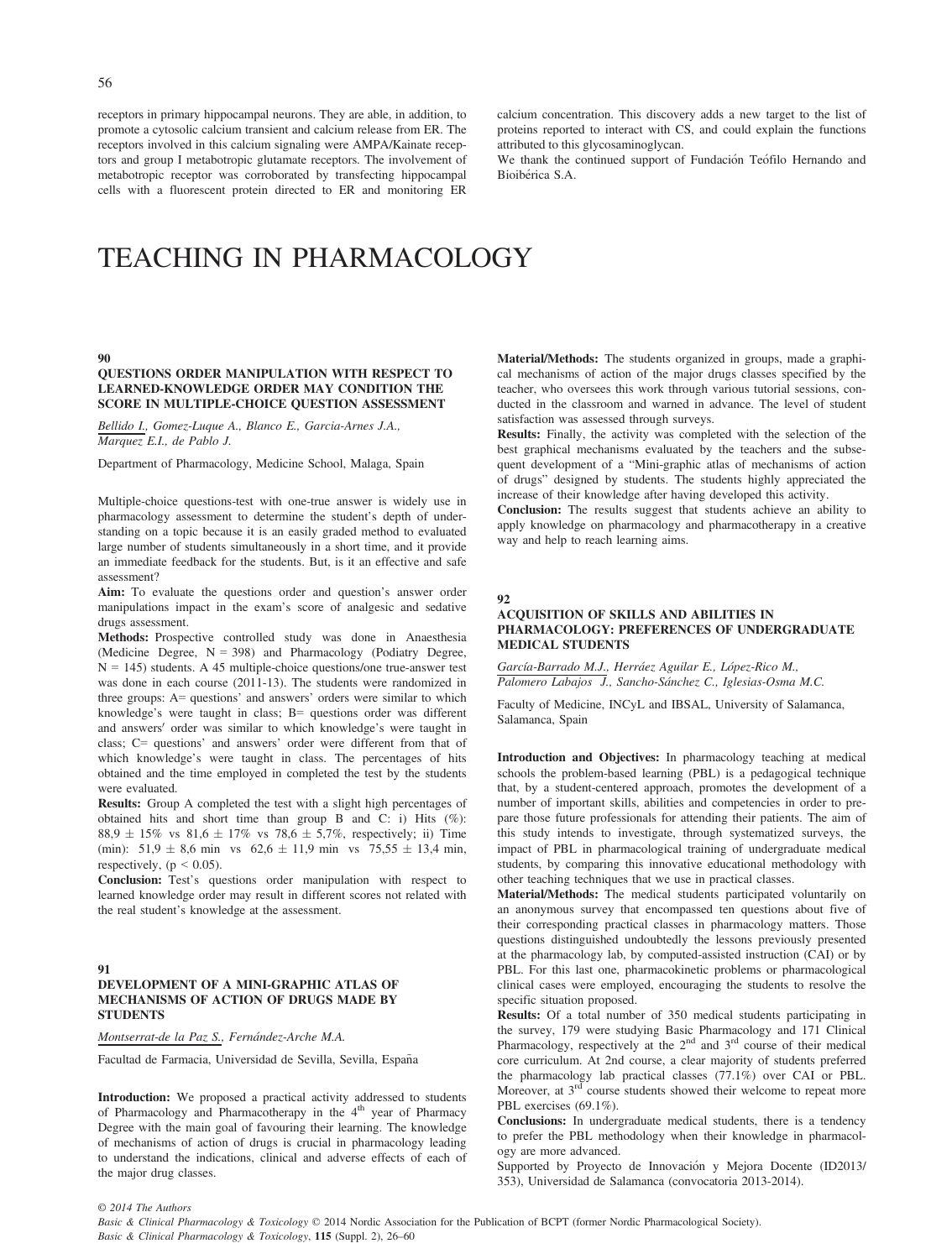#### 93 UNDERSTANDING DRUG MECHANISMS OF ACTION: EFFECTIVENESS OF A LEARNING MULTIMEDIA TOOL

Fernández Martínez N., Diez Liébana M.J., García Vieitez J.J., Sahagún Prieto A.M., Díez Láiz R., Sierra Vega M.

Escuela Universitaria de Ciencias de la Salud, IBIOMED, Universidad de León, León, España

Introduction: New technologies and internet offer attractive possibilities to improve and facilitate teaching/learning process. The objective of this study was to evaluate a learning innovation developed in the subject Pharmacology at the University of León (second course, degree of Physical Therapy), based on the use of multimedia animations. This interactive help tool was employed to explain drug mechanisms of action along the course (one semester).

Material and methods: Animations have been searched in internet, displayed at classroom, and their links provided to students. At the end of the innovative experience, a voluntary questionnaire was offered to undergraduates, scoring their opinion from 1 (bad) to 5 (excellent).

Results: A 93% return rate of students' questionnaire was achieved. Animations have been displayed by almost all the undergraduates, although 40% of students followed them without listening or reading English explanations attached. This educational tool have made mechanisms of action easier to understand for 86% of students. Moreover, a high (70%) or very high (23%) level of satisfaction has been perceived among them, increasing their interest for Pharmacology in about 88% of the students.

Conclusions: A good acceptance of the educational experience performed has been observed among students, and their use should be implemented to improve students' motivation and interest for this subject.

[Correction added on 12 September 2014: IBIOMED has been added to the authors' affiliation details.]

#### 95

#### TUTORING AS TOOL TO IMPROVE LEARNING OUTCOMES IN PHARMACOLOGY

Pérez Martínez C., García Iglesias M.J., Gutiérrez Martín C.B., López Cadenas C., Rodríguez Lago J.M., Sahagún Prieto A.M.

Facultad de Veterinaria. IBIOMED. Universidad de León. León. España

Introduction: Tutoring plays a vital role in enhancing students' academic and personal development. Nevertheless, this learning methodology currently remains underused and underestimated at Spanish University. Thus, the aim of this study was to find out new ways to manage tutoring in the subject Veterinary Pharmacology (second course of the Degree in Veterinary Medicine) and their influence on academic results of our students.

Material and methods: A pilot study (called TUBAVET) with two types of tutoring (three classroom-based sessions and three self-evaluation on line questionnaires) have been carried out in this subject over the semester. To evaluate the effectiveness of tutoring, students' scores and their level of satisfaction were statistically studied.

Results: Thirty-three students have taken part in this pilot experience. Average scores obtained in self-evaluation on line questionnaires on Pharmacology ranged from to 7.4 to 9.4. Moreover, 90.1% of tutored students passed the course in comparison to 81.5% in tutorless group (Chi-square test,  $P > 0.05$ ). Average final examination scores tended to be higher in the tutored group  $(7.4 \pm 1.1)$  than in the tutorless one  $(6.6 \pm 1.1)$ . "Good" or "excellent" qualifications were also higher (48.5 and 12.1%, respectively) among the students who took part in this study compared to those tutorless (22.2 and 4.6%, respectively) (Chi-square test,  $P < 0.05$ ). Level of satisfaction degree was also high in tutored group.

Conclusions: Enhancement of tutoring improves the academic performance of students, as well as their motivation and interest for this subject.

[Correction added on 12 September 2014: IBIOMED has been added to the authors' affiliation details.]

# 96

# ASSESSING STUDENTS' OPINION AND SATISFACTION ON PHARMACOLOGY IN NURSING DEGREE

Diez Liébana M.J., Calle Pardo A.P., Fernández Martínez N., García Vieitez J.J., Sahagún Prieto A.M., Sierra Vega M.

Escuela Universitaria de Ciencias de la Salud, IBIOMED, Universidad de León, León, España

Introduction: The European Higher Education Area has brought a big change in Nursing education framework. The survey was conducted to gather information on the development of the learning process and to assess attitudes and opinions of the students attending the subject Pharmacology in Nursing Degree (Campus of Ponferrada, University of León) as a way to assess their academic improvement and success.

Material and methods: Information was collected by using a voluntary five-point Likert scale structured questionnaire, which was administered to all students enrolled in the subject.

Results: 42 students (87% female and 13% male) have collaborated in this study. Most of them had no (53%) or little (36%) previous knowledge on Pharmacology. They think that this subject is very useful in Nursing curricula (86%), giving it a considerable (62%) or great (29%) importance in the second course of the degree, although they would increase neither theory nor practical classes in it. On the other hand, in their opinion, the subject has got a high (71%) or very high (12%) level of difficulty. They spent studying Pharmacology between 3-5 h  $(24%)$  and 6-8 h  $(38%)$  and, in general, they were satisfied  $(57%)$  or very satisfied (26%) with the subject. No significant differences were found between genders.

Conclusions: Findings indicate that most students have a favorable opinion of Pharmacology, and are satisfied with this subject, although the level of difficulty appreciated by them remains as a challenge to overcome.

[Correction added on 12 September 2014: IBIOMED has been added to the authors' affiliation details.]

#### 97

#### RESOLUTION OF CLINICAL CASE STUDIES IN THE DEGREE OF PHARMACY BY USING "AULA VIRTUAL" OF UNIVERSITY OF MURCIA

Navarro-Zaragoza J., Falcón Romero M., Luna A.

Faculty of Medicine, University of Murcia, Murcia, Spain

Information and Communication Technologies (ICTs) have become one of the main pillars for professors who teach at the University. These tools facilitate the contact between teacher and students, making it quicker and easier, avoid the needing of a meeting. So what this virtual mood of solving questions is much more comfortable. In the University of Murcia this tool is a version of Sakai named Aula Virtual. On the other hand, one of the biggest lacks nowadays in the University is to make teaching more practical. One opportunity of making it real is by solving clinical case studies. For these reasons, the aim of this study was to make that the students will find easier the theoretical part through the resolution of clinical case studies.

"Aula Virtual" of University of Murcia contains several forums where the students can change opinions and to interact. We set five clinical case studies, one for each month with two extra clues. This work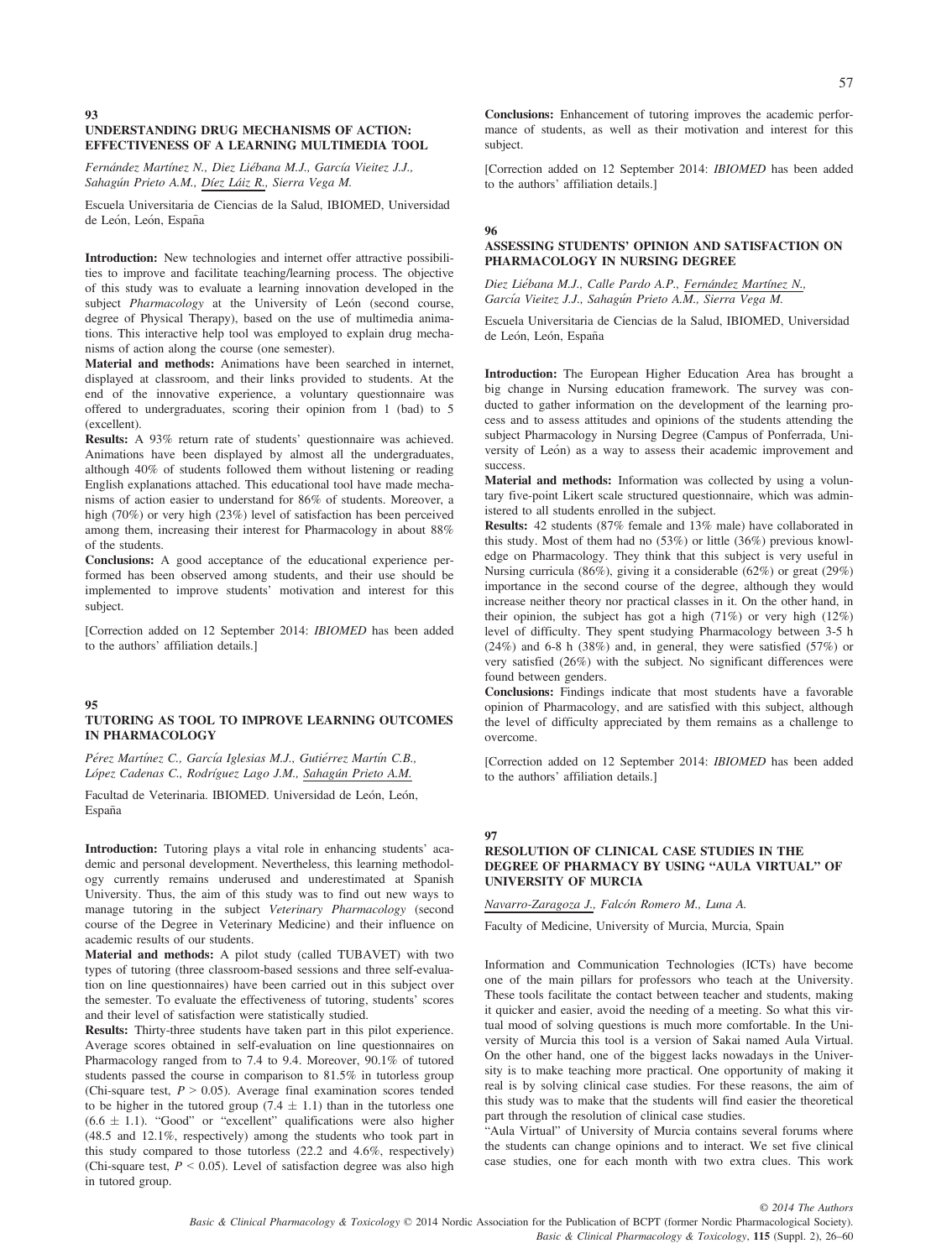counted as a percentage in their marks depending on the time spent on solving it properly (0.2 first week, 0.15 second week, 0.12 third week) Normally, in practical classes the students do not involve properly. By this system we have obtained a 96% of participation. The average score was 0.18. Most of the students have improved their final marks compared to the years before.

We highly recommend to include new ways of teaching taking advantage of these new tools. It makes that the students appraise the subject and learn more.

#### 98

#### LEARNING TO RESEARCH IN PHARMACOLOGY USING WEB 2.0 TECHNOLOGIES

Moreno Royo L.<sup>1</sup>, Muedra Navarro V.<sup>1,2</sup>, López Castellano A.<sup>1</sup>, Martínez Romero  $F<sup>1</sup>$ 

<sup>1</sup>Facultad de Ciencias de la Salud. Universidad CEU Cardenal Herrera; 2 Hospital Universitario La Ribera, Alzira-Valencia. Spain

Introduction: Web 2.0 is today essential as an information channel for the communication. Its main tools are: blogs, twitter, podcasting, wikis, etc. These tools and communication technologies are used by students, teachers and patients in multiple ways to learn and to com-

# OTHERS | OTROS

#### 99

#### ASSESSMENT AND COMPARISON OF THE ANTIOXIDANT ACTIVITIES OF COMMERCIAL DIETARY SUPPLEMENTS USED TO IMPROVE MALE INFERTILITY

Bermejo-Bescós P., Cuadrado-Berrocal I., Ortega-Cárdenas J.C., de las Heras B.

Facultad de Farmacia, Universidad Complutense de Madrid

Introduction and objectives: Couple infertility commonly results from the synergistic negative influence of several factors. External factors, related to life-style and environmental exposure as well as oxidative stress play an important role in the pathophysiology of male infertility. High levels of semen Reactive Oxygen Species (ROS) can cause sperm dysfunction, sperm DNA damage and reduced male reproductive potential. This observation has led clinicians to treat infertile men with antioxidant supplements. To date, most clinical studies generally demonstrate that dietary antioxidant supplements are beneficial in terms of improving sperm function and DNA integrity. The aim of this study was to investigate the antioxidant properties of five commercially available dietary supplements used in Spain to improve male infertility.

Materials and methods: Antioxidant activities of the dietary supplements (AndroMÁS, Androferti, Seidiferty, Aquilea Fértil and Gesta Dha) were determined using two analytical methods: oxygen radical absorbance capacity (ORAC) and 1,1-diphenyl-2-picrylhydrazyl (DPPH). Two batches of each supplement were analyzed.

Results: AndroMAS and Seidiferty showed significant antioxidant properties as measured by the ORAC assay with ORAC values of 0.25 and 0.24 µmol Trolox/mg supplement, within the range reported in the literature for dietary antioxidant supplements (0.018- 3.18 µmol of Trolox equivalent/mg of supplement). The DPPH radical scavenging activity was highest in AndroMAS, Androferti and Seidiferty (97.2%, 93,0% and 60.5%, respectively).Based on the results of various antioxmunicate. Therefore, these tools also need to be implemented in higher education.

Aims: Introduce Web 2.0 communication tools in the teaching of pharmacology as a way to motivate and to teach students for the realization and publication of papers.

Methods: In Pharmacology and Clinical Pharmacy subjects of 4th course of the degree in Pharmacy are scheduled workshops and seminars to acquire teaching skills of scientific communication. Students acquire these skills through the preparation of a literature review article later published in an online journal for pharmacy students. Published papers are discussed in the university blog and shared on Facebook and twitter.

Results: Forty-nine papers made by our pharmacy students have been published in the journal on line. The papers have had an average of 2705 visits (minimum 141 - maximum: 5212). Articles has been published in the pharmacy blog (http://blog.uchceu.es/farmacia/), with an average of 1078 visits (minimum 330, maximum: 3335) and on our Facebook page (https://www.facebook.com/farmaciaUCHCEU)

Conclusion: In general it can be concluded that the integration of social networks of Web 2.0 represents a current form of self-learning, which encourages reflection and requires students to be active in the construction of knowledge.

The introduction of this technology in education presents a new challenge for teaching at the University.

idant activity methods, the greatest antioxidant capacity of the tested dietary supplements was found in AndroMÁS.

Conclusions: This study suggests that the antioxidant properties showed by AndroMAS and Seidiferty could contribute to the therapeu tic efficacy on male infertility demonstrated in male patients who received these supplements.

# 100

# PITX2 DECREASES L-TYPE CA<sup>2+</sup> CURRENT AND INCREASES THE SLOW DELAYED RECTIFIER K+ CURRENT IN CARDIAC CELLS

Núñez M., Amorós I., Matamoros M., Pérez-Hernández M., Barana A., Tamargo J., Delpón E., Caballero R.

Facultad de Medicina, Universidad Complutense, Madrid

Introduction: An increase in Pitx2 expression has been associated with an increased risk of atrial fibrillation (AF). On the other hand, AF produces profound changes in the expression of voltage-gated  $Ca^{2+}$  and K<sup>+</sup> channels. Here we analyzed the effects of Pitx2 on Ltype  $Ca^{2+}$  and  $K^+$  channels.

Methods: Currents were recorded in mouse atrial cultured HL-1 cells transfected or not with the cardiac Pitx2 isoform (Pitx2c) by using whole-cell patch-clamp. L-type  $Ca^{2+}$  current  $(I_{Ca,L})$  was recorded by using  $Ba^{2+}$  as charge carrier  $(I_{Ba})$ .

Results: Pitx2c significantly reduced peak I<sub>Ba</sub> density by 40.2% without modifying time- and voltage-dependent properties of the current. Regarding voltage-gated K<sup>+</sup> channels, under control conditions 2 groups of cells were identified based on the predominant voltage-gated  $K^+$  current exhibited. In most of the cells ( $\approx 80\%$ ), a rapid delayed rectifier current  $(I_{Kr})$  sensitive to dofetilide could be recorded. In the rest of the cells ( $\approx$ 20%), I<sub>Kr</sub> was absent and the predominant current was an outward current sensitive to 4-aminopyridine (2 mM), similar to the ultrarapid delayed rectifier  $K^+$  current ( $I_{Kur}$ ) recorded in human atrial

© 2014 The Authors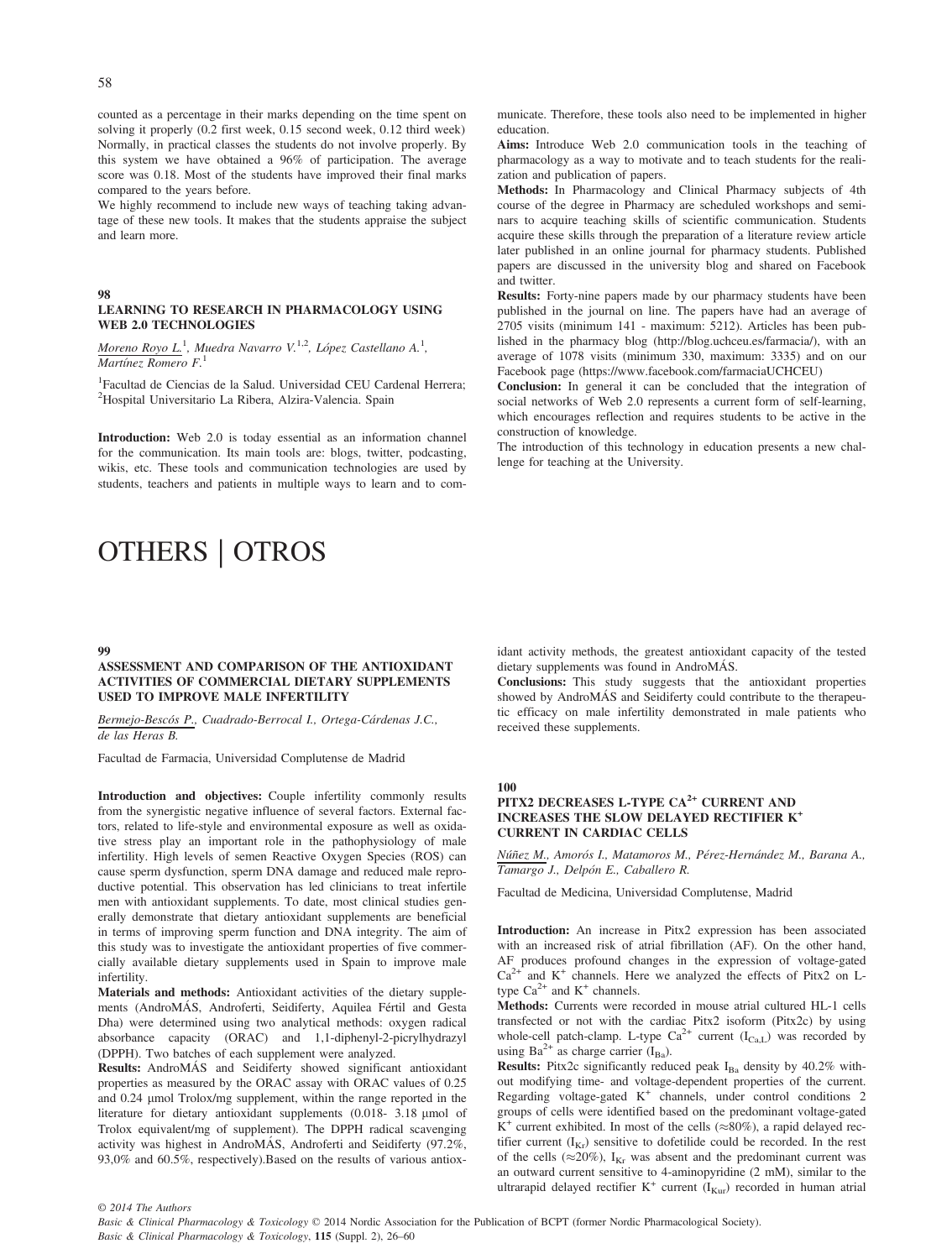myocytes. In the presence of Pitx2c, only 10% of the cells exhibited  $I_{Kur}$  and the rest exhibited a voltage-gated, dofetilide-resistant,  $K^+$  current with very slow activation kinetics that was completely abolished by the selective  $I_{Ks}$  blocker HMR-1556 (1 µM).

**Conclusions:** Pitx2c decreased  $I_{Ca,L}$  and increased  $I_{Ks}$  suggesting that this transcription factor could contribute to the reduction of  $I_{C_8L}$ and the increase of  $I_{Ks}$  that characterize the AF-induced electrical remodeling.

101

# NAV1.5 N-TERMINUS EXHIBITS A PDZ BINDING DOMAIN AND INCREASES THE KIR2.1 CHANNEL DENSITY

Pérez-Hernández M., Matamoros M., Amorós I., Barana A., Núñez M., Tamargo J., Caballero R., Delpón E.

Facultad de Medicina, Universidad Complutense, Madrid

Introduction: The N-terminal domain of Nav1.5 channels (Nter), a 132 aminoacids peptide increases the Nav1.5 current  $(I_{\text{Nav1.5}})$  density. Additionally, there is a reciprocal modulation of the expression of Nav1.5 and Kir2.1 and Kir2.2 channels. Thus, we tested whether Nter is able to increase the expression of Kir2.x channels.

Material and Methods: Currents were recorded using the patchclamp technique in Chinese hamster ovary cells transiently transfected with wild type or site directed mutated Nter, Kir2.1, Kir2.2, and Nav1.5 channels.

Results: Cotransfection of Nter with Kir2.1 and Kir2.2 channels significantly increased Kir2.1 current  $(I_{\text{Kir2.1}})$  and  $I_{\text{Kir2.2}}$ . Conversely, cotransfection of Nter with Kir2.3 channels, did not significantly modify I<sub>Kir2.3</sub>. Nter did not increase the current density generated by Nav1.5 channels lacking their C-terminal PDZ domain (Nav1.5 $\Delta$ PDZ). Noteworthy, Nav1.5 $\Delta$ PDZ channels still co-immunoprecipitated with syntrophin. We identified in the Nter peptide a sequence which could act as a "PDZ-like" binding domain (18-RESLA). Site directed mutagenesis demonstrated that mutants of all residues, except p.S20A Nter, increased  $I_{\text{Kir2x}}$ . Finally, adult rat ventricular myocytes were enzimatically dissociated, cultured, and infected with either a control adenoviral construction (Ad-GFP) or an Nter codifying adenoviral construction (Ad-Nter). Results demonstrated that myocyte infection with Ad-Nter significantly increased both the inward sodium  $(I_{Na})$  and inward rectifier  $(I_{K1})$  currents.

Conclusions: The N-terminal domain of Nav1.5 channels exerts "chaperon-like" effect increasing  $I_{\text{Nav1.5}}$  and  $I_{\text{Kir2.x}}$  densities, this effect depends on the residue Ser20 which probably determines the binding to syntrophin via an "internal" PDZ binding domain.

#### 102

#### GRAPHENE DERIVATIVES AS SCAFFOLD FOR EX VIVO SURVIVAL AND MATURATION OF DOPAMINERGIC SN4741 **CELLS**

Pavía J.<sup>1</sup>, Martín-Montañez E.<sup>1</sup>, Rodríguez-Losada N.<sup>1</sup>, Wendelbo R.<sup>2</sup>,  $\overline{Garcia}$ -Fernández M.<sup>1</sup>, Arenas E.<sup>3</sup>, Aguirre J.A.<sup>1</sup>

<sup>1</sup>Faculty of Medicine. University of Malaga, Malaga, Spain; <sup>2</sup>Abalonyx AS. Forskningsveien, Oslo, Norway; <sup>3</sup>Department of Medical Biochemistry and Biophysics. Karolinska Institutet, Stockholm, Sweden

Carbon nanomaterial Graphene (G) can form a three-dimensional porous structure with efficient bioconjugation and cell differentiation properties, providing a promising scaffold for neural regeneration.

Aims: To study this putative new application of G, we cultured a clonal substantia nigra dopaminergic neuronal progenitor cell line (SN4741) in presence of G as scaffold.

Methods: Cells were cultured in DMEM/10% FCS to about 80% confluence and incubated with different concentrations (0.001–1 mg/ml) of three chemically different G derivatives (G oxide (GO); partially reduced GO (PRGO) and fully reduced GO (FRGO)) and two different presentation matrixes as powder and films. Cell viability was measured by the MTT assay. To study cellular characterization, morphology and assessment of cell engraftment into G films, we analyzed the immunostaining of the neuronal marker NeuN, the anti-rat Beta-3-tubulin antibody, and the anti-rabbit DCX as immature neuronal marker. Reactive oxidative species (ROS) and the mitochondrial membrane potential after JC-1 incubation were measured by flow cytometry. Lactate dehydrogenase was measured in the culture supernatant.

Results: We found similar increase of survival and metabolism (30- 40%) at low concentrations of PRGO and FRGO (0.05-0.01 mg/ml) compared with the higher concentration (1 mg/ml), no changes were seen in the GO group. PRGO or FRGO films showed an increased in the effective anchorage capacity to nest into the G matrix and in the maturation of the dopaminergic SN 4741 cells.

Conclusions: G scaffolds could offer a powerful platform for neural stem cells, direct cell conversion techniques and neural tissue engineering.

103

#### THE EFFECTS OF TREATMENT ON DISEASE SYMPTOMS AND PROGRESSION OF STRUCTURAL CHANGES IN KNEE OSTEOARTHRITIS PARTICIPANTS FROM THE OSTEOARTHRITIS INITIATIVE PROGRESSION COHORT

Hochberg M.C.<sup>1</sup>, Martel-Pelletier J.<sup>2</sup>, Monfort J.<sup>3</sup>, Möller I.<sup>4</sup>, Castillo J.-R.<sup>5</sup>, Arden N.<sup>6</sup>, Berenbaum F.<sup>7</sup>, Conaghan P.<sup>8</sup>, Pap T.<sup>9</sup>, Richette P.<sup>10</sup>, Sawitzke A.<sup>11</sup>, du Souich P.<sup>12</sup>, Pelletier J.-P.<sup>2</sup>, MOVES Investigation Group, Martel-Pelletier J.<sup>1</sup>, Roubille C.<sup>1</sup> MOVES Investigation Group, Martel-Pelletier J.<sup>1</sup>, Roubille C.<sup>1</sup>,<br>Raynauld J.-P.<sup>1</sup>, Abram F.<sup>2</sup>, Hochberg M.<sup>3</sup>, Dorais M.<sup>4</sup>, Delorme P.<sup>5</sup>, Pelletier J.-P. $^1$ 

<sup>1</sup>University of Montreal Hospital Research Centre (CRCHUM), Montreal, Quebec, Canada; <sup>2</sup>Imaging Research & Development, ArthroLab Inc., Montreal, Quebec, Canada; <sup>3</sup> University of Maryland Medical Center, Baltimore, Maryland, USA; <sup>4</sup> StatSciences Inc., Notre-Dame de l'Île–Perrot, Quebec, Canada; <sup>5</sup>ArthroLab Inc., Montreal, Quebec, Canada

Introduction: To explore the effects of commonly used medications for treatment of knee osteoarthritis (OA) on structural progression.

**Material/Methods:** Participants  $(n = 600)$  were selected from the Osteoarthritis Initiative (OAI) progression cohort (http://www.oai.ucsf. edu/)  $(n = 1390)$  who met the following criteria: 24 consecutive months of follow-up with clinical and imaging data including radiographs and magnetic resonance imaging (MRI) of the target (highest WOMAC pain) knee. Data for joint space width (JSW) were obtained from the OAI database and cartilage volume was measured using a fully-automated MRI.

**Results:** Participants reported taking  $(+)$  ( $n = 300$ ) or not taking  $(-)$  $(n = 300)$  OA treatment (analgesic/NSAID, etc.) over 24 months, with or without glucosamine and chondroitin sulfate (Glu/CS). The +analgesic/NSAID subjects had higher WOMAC scores  $(P < 0.0001)$  and smaller JSW ( $P = 0.013$ ) reflecting more severe disease at the onset of the study (T0). In the analgesic/NSAID group, subjects taking Glu/CS had a smaller loss of JSW at 12 months ( $P = 0.057$ ) and cartilage volume at 24 months in the medial central tibial plateau ( $P = 0.022$  univariate and  $P = 0.025$  multivariate analysis). In the +analgesic/NSAID group, those taking Glu/CS had significantly lower WOMAC scores (pain,  $P < 0.0001$ ; stiffness,  $P = 0.037$ ; disability,  $P = 0.0004$ ) and higher KOOS scores at T0 as well as a smaller cartilage volume loss in the tibial plateau at both 12  $(P = 0.029)$  and 24 months  $(P = 0.033)$ .

**Conclusions:** In both the  $+$  and analgesic/NSAID groups, participants who took Glu/CS had reduced loss of JSW and cartilage volume over 24 months. These effects of Glu/CS on structural changes support results from previous studies.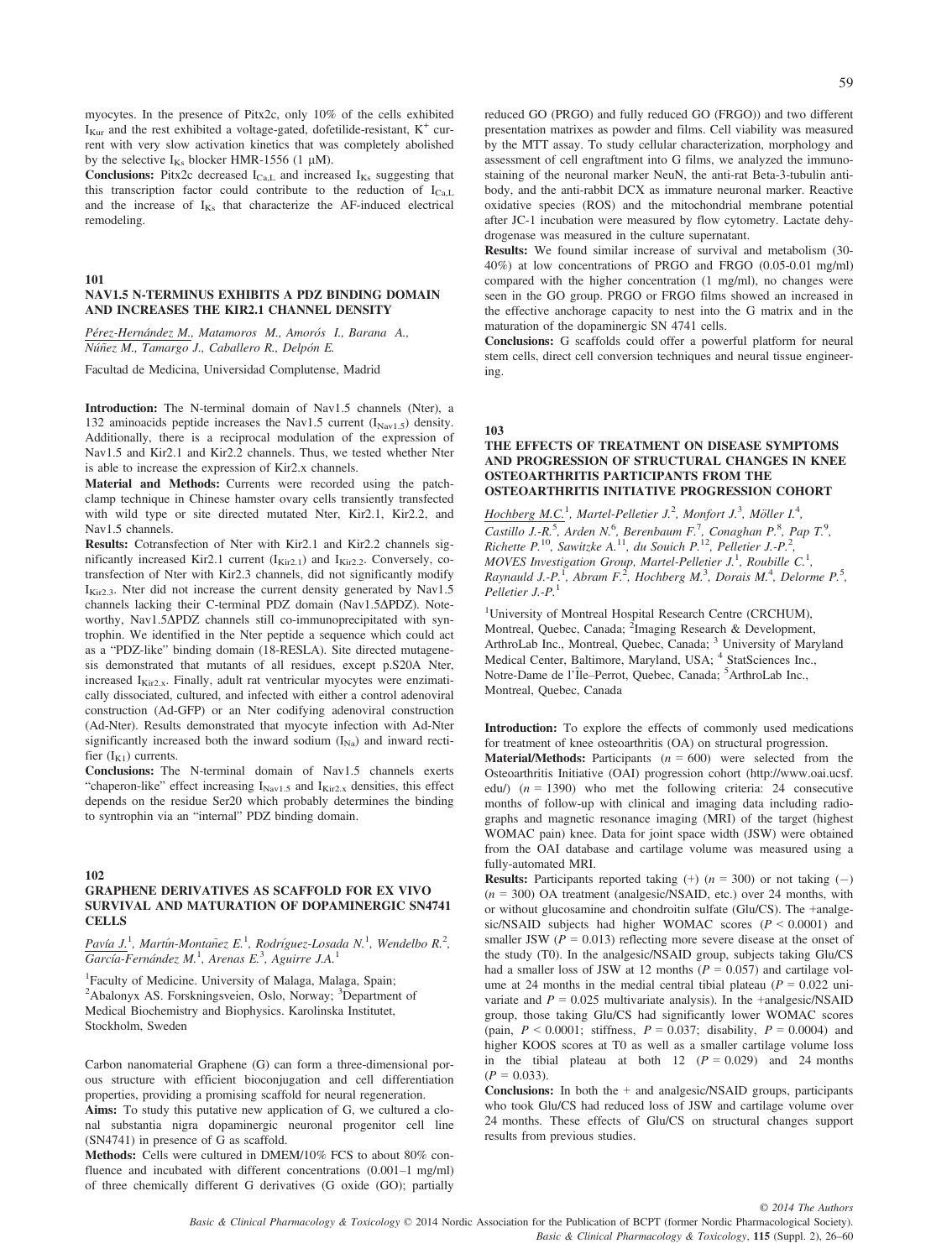#### 104 ANTIFUNGAL ACTIVITY IN VITRO OF STATINS: A COMPARATIVE STUDY OF SIMVASTATIN, FLUVASTATIN, LOVASTATIN, PRAVASTATIN AND ATORVASTATIN AGAINST CANDIDA

Gil-Alonso S., Santano D., Quindós G., Eraso E., Ortega I., Jauregizar N.

Facultad de de Medicina y Odontología, Universidad del País Vasco UPV/EHU, Bilbao, Spain

Introduction: Statins inhibit 3-hydroxy-3-methylglutaryl-coenzyme A (HMG-CoA) reductase, which catalyzes the biosynthesis of sterols. This inhibition may affect fungal growth and multiplication reducing ergosterol biosynthesis. The objective of this study was to evaluate the antifungal activity of statins against strains and isolates from 3 species of Candida causing invasive fungal infections.

Material and methods: Five statins, atorvastatin, fluvastatin, pravastatin, lovastatin and simvastatin, were studied against 3 strains of Candida glabrata, 4 of Candida krusei and 3 of Candida lusitaniae, by the CLSI M27-A3 broth microdilution method, with fluconazole as positive control.

Results: Simvastatin was the most active statin against Candida glabrata, Candida krusei and Candida lusitaniae (MICs: 6.35, 42.22 and 1.71 µg/ml, respectively) ( $P < 0.001$ ), followed by lovastain, fluvastatin, atorvastatin and pravastatin which showed species-dependent antifungal activities. The lowest MICs of statins, except for pravastatin, were observed against Candida lusitaniae (range, 1.71-9.33 µg/ml)  $(P < 0.001)$ .

Conclusions: Simvastatin, lovastatin and fluvastatin exhibit higher species-dependent antifungal activities than atorvastatin and pravasatin. Candida lusitaniae was the most susceptible species. Even the antifungal activity of statins was observed at higher concentrations than clinically achievable, the results reported here may represent a first step when considering the use of these drugs as antifungal agents, probably in combination with other drugs. In vivo studies will be required to confirm clinical relevance.

105

### ALCOHOL AND TOBACCO CONSUME DURING PREGNANCY AFTER NATURAL AND IN VITRO FERTILIZATION CONCEPTION

Blasco M.<sup>1</sup>, Bellido I.<sup>2</sup>, Gonzalez-Mesa E.<sup>1</sup>, Blanco E.<sup>2</sup>

<sup>1</sup>Obstetrics and Gynaecology Service, Regional University Hospital; <sup>2</sup>Department of Pharmacology. School of Medicine, Malaga

Women's use of alcohol and tobacco in pregnancy is associated with an increased risk of foetal loss, and birth defects and low weight. It has also been reported that alcohol use in women decreases the success of infertility treatment, such as in vitro fertilization (IVF). Our aim was to determine the life-style behaviour of women during natural and in vitro fertilization pregnancy.

Methods: Prospective surveys on pregnant women have been done. Women in different trimester of their pregnancy were encouraged to complete a self-administered survey, in which participants reported epidemiological data, obstetric data, tobacco and alcohol (type, amount, and frequency consumed) and other possible toxic compounds intake/ consume during their pregnancy.

**Results:** Four hundred and forty-six women, aged  $31.5 \pm 0.2$  years old, 48.2% with previous children and  $0.48 \pm 0.04$  with previous abortion, have been included. The 89.9% were Spanish, 56.5% were outside-home workers, and 34.5%/56.9% had university/high school studies. Women were in their first (FT) (41%), second (ST)(26.7%), third trimester (TT)(22.2%) of pregnancy and puerperium (P)(10.1%); and after natural 94.6% and IVF 5.4% conceptions. Their labour deliveries were 48.9%eutocic, 17.8% instrumental vaginal and 33.3% caesarean. Toxic consume-intake ranking order was (Natural/IVF conception): i) Tobacco FT 48.9%/42.9% > ST 43.4%/23.1% > TT 39.8%/4.20%\* > P 33.3%/0.0%; ii) Alcohol FT 41.8%/16.7%\* > ST  $28.7\%/8.3\%$  > TT  $21.3\%/0.0\%$  > P  $11.9\%/0.0\%$  iii) Marijuana FT  $3.6\%/0.0\% > ST$  2.2%/0.0% > TT 1.2%/0.0% > P 0.0%/0.0%  $(P \le 0.05)$ . No other toxic consume were detected.

Conclusion: The reductions of alcohol and tobacco consumption during pregnancy were boosted after assisted reproduction techniques.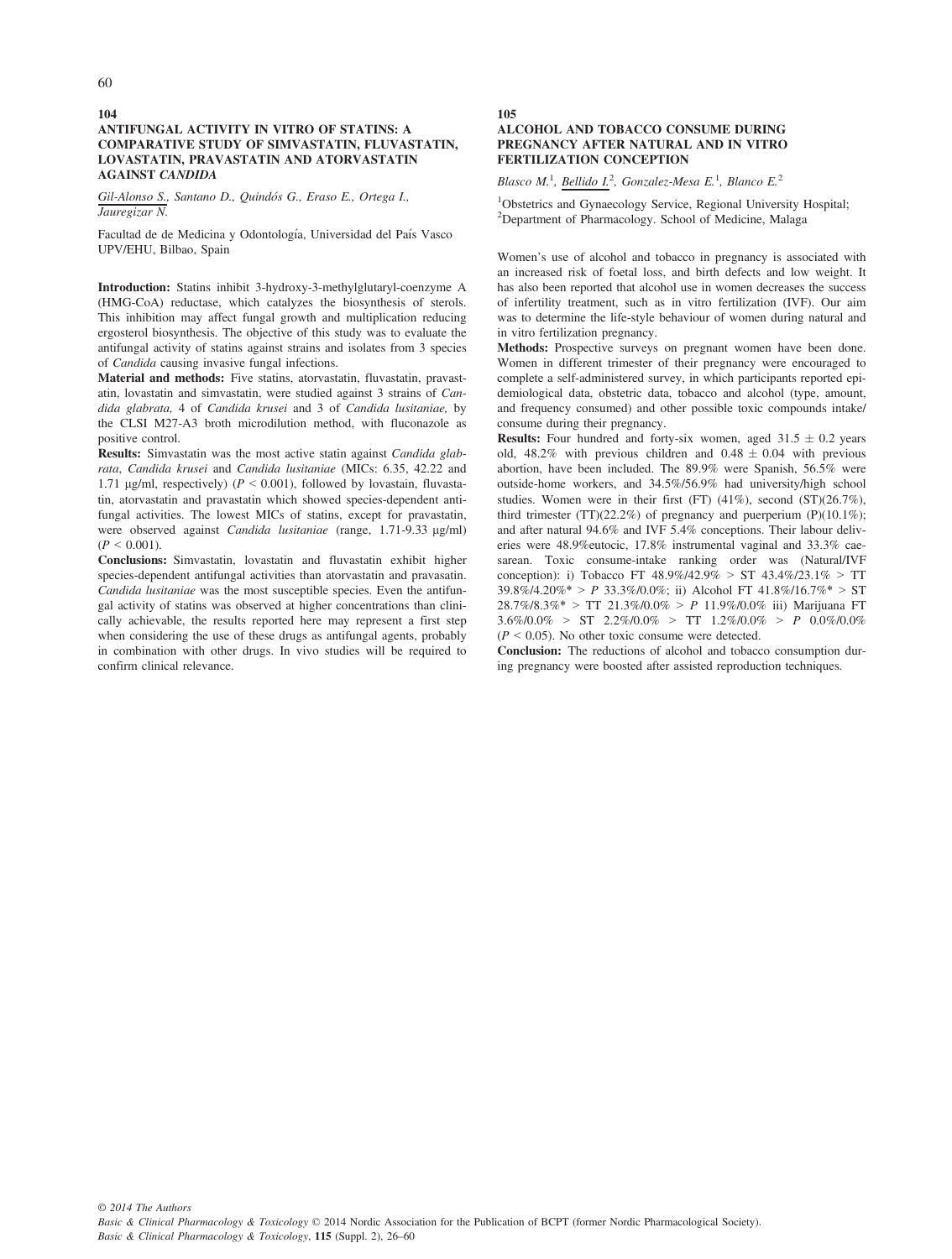# **AUTHOR INDEX**

 Abad-Santos, F., 51, 53 Abad-santos, F., 23 Abalo Delgado, R., 51 Abdel-Karim, M., 46 Abia, R., 22 Abian, O., 44 Abram, F., 59 Aguado, A., 27, 29 Agüero, J., 14 Aguirre, J.A., 40, 59 Alarcón-De-La-Lastra, C., 15, 34, 35 Albillos, A., 24 Alcaide, A., 38 Alcántara, R., 54 Alcaraz, M.J., 34 Alcaraz Tormo, M.J., 35, 36, 37 Aleixandre, A., 45 Alén, F., 16 Alfaro, I., 54 Algieri, F., 23 Alguacil, L.F., 24, 50 Almenar, L., 14 Alonso, M.J., 27 Alou, L., 18 Alvarez de Sotomayor, M., 12 Álvarez, Á., 17 Álvarez, F.C., 2 Álvarez, R., 46 Álvarez Álvarez, J., 48 Alvarez-Sala, J.L., 32 Amigo, J., 39 Amigo, J., 39 Amorós, I., 12, 59, 59 Anadón, A., 55 Andrade, R.J., 53, 54 Anis El-sayed, A., 40 Antón, M., 16 Antonijoan, R.M., 27 Aparicio, R., 28 Aparicio-Soto, M., 15, 35 Aracil-Fernández, M.A., 42 Araújo de Brito, M., 40 Arce, C., 14 Arce, C., 24 Arden, N., 25, 59 Arenas, E., 59 Ares, I., 55 Aristieta, A., 41 Arnaiz, J.A., 51 Arranz-Tagarro, J.A., 13, 16 Arranz-Tagarro, J.A., 40 Arribas-Blázquez, M., 16 Artalejo, A.R., 16 Artieda, M., 53 Artigas, F., 8 Avedaño Ortiz, J., 38 Avendaño, M.S., 29 Ávila-Román, J., 19 Aycart, N., 42 Ayuso, C., 51 Aznar, I., 52 Baamonde, A., 36, 37 Badorrey, R., 21 Baeyens, J.M., 37 Ballester, M.R., 27 Bando-Hidalgo, M.J., 22

Baños, J.-E., 4, 11

 Barahona, M.V., 16 Barana, A., 12, 59, 59 Barcia, E., 38 Barettino Fraile, D.D., 31 Barranco, T., 16 Barreira, B., 32, 33 Barroso, E., 50 Barrús, M.T., 27 Bartolomé, N., 53 Bascuñana, P., 40 BelénValenzuela, D., 7 Bellido, I., 10, 26, 56, 60 Bellido Estévez, I., 55 Beltrán, E., 42 Benedito Castellote, M.S., 13 Benedito Castellote, S., 28 Benito, P., 35 Berenbaum, F., 25, 59 Bermejo-Bescós, P., 58 Bermejo-Bescós, P., 40 Bermúdez, B., 15 Bermudez, B., 22 Bermudez Pulgarin, B., 47 Bernardo, M., 51 Berzosa, C., 44 Bessone, F., 54 Blanco, E., 56, 60 Blanco, E.J., 50 Blanco, F.J., 53 Blanco-Gozalo, V., 54 Blanco-Hinojo, L., 35 Blanco Reina, E., 55 Blas, C., 46 Blasco, M., 60 Bomfim, G.H.S., 13, 35 Boraldi, F., 40 Boscá, L., 26 Bosch, F., 11 Brea, J., 16 Brea Floriani, J., 22 Brines Juan, R., 36 Briones, A.M., 29 Buendia, I., 42 Burgueño, J., 16 Burks, D.J., 50 Bustillo, D., 16 Byers Kraus, V., 33 Cárdeno, A., 15 Cabaleiro, T., 23, 51, 53 Caballero, R., 12, 59 Cabello, M., 54 Cabezudo, S., 21 Cachofeiro, M.V., 29 Cadavid Torres, M.I., 49 Cadavid, M.I., 16 Cadavid Torres, M.I., 41 Calle Pardo, A.P., 57 Calle Sanz, R., 54 Calvo, M., 42 Calvo-Gallardo, E., 19, 38, 44 Camacho, M., 29 Camarasa, J., 43 Cano-Abad, M., 55 Carceller Zazo, C., 36 Carceller Zazo, M.C., 35 Cárdenas Aranzana, M., 55 Cárdeno, A., 35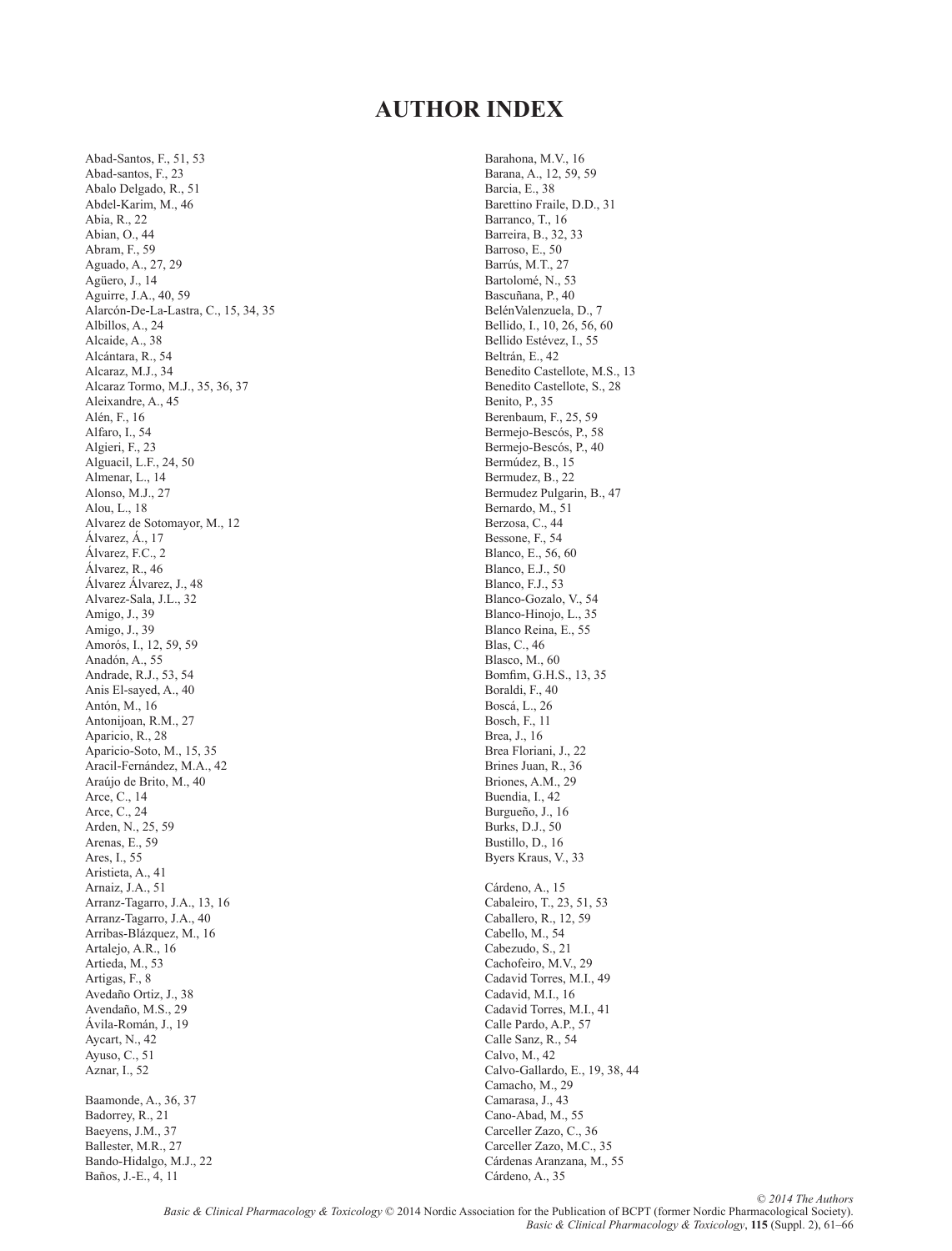# 62

 Carretero, J., 50 Carretero Accame, E., 47 Carretero-Hernández, M., 50 Carrón, R., 27, 28 Caso, J.R., 16, 18 Castellano, V.J., 55 Castillo, J.-R., 25, 59 Castillo-Muñoz, N., 45 de Castro-Guerín, C., 24 Castro, E., 39, 39 Castro Pérez, M., 22, 41, 49 Celada, P., 8 Chamorro, V., 32 Chueca, N., 23 Ciudad, C.J., 43 Ciudad-Roberts, A., 43 Claro, C., 12 Clavería Gimeno, R., 44 Cobos, E.J., 35, 37 Cogolludo, A., 32, 33 Colado, M.I., 41, 42, 42 Collado-Díaz, V., 17 Collado Díaz, V., 36 Colmena, I., 17, 40 Compan, V., 39, 39 Conaghan, P., 25, 59 CorreaLeite, P.E., 17 Couceiro-Monteagudo, C., 35 Crespo-Castrillo, A., 44 Crespo-Castrillo, A., 19 de Cristóbal, J., 40 Cruz, J., 26 Cuadrado-Berrocal, I., 26, 58 Curto-Reyes, V., 37 Díaz, A., 39 Díez Láiz, R., 57 Dantas, A.P., 14 Dantas Villela, A.P., 30 D'ocon, P., 14, 24 Daudén, E., 53 Davidson, M.M., 30 De La Cruz, J.P., 46, 47 De la Puerta Vazquez, R., 47 De Batista, P.R., 27 Delgado, A., 24 Delgado, M., 40 Delgado-Morales, R., 3 Delorme, P., 59 Delpón, E., 12, 59 Dessy, C., 13 Díaz, A., 39 Diez-Liébana, M.J., 46 Diez Liébana, M.J., 48, 51, 57 Doncel-Pérez, E., 39 Dorais, M., 59 Duart, M.J., 20 Duarte, J., 13, 29, 33 Eckel, J., 33 Egea, J., 42 Entrena, J.M., 37 Eraso, E., 60 Erburu, M., 42 Esbrit, P., 37 Escandell Planells, J.M., 4 Escubedo, E., 43 Espartero, J.L., 47 Esplugues, J.V., 17, 17

Falcón Romero, M., 58

 Fameli, N., 28 Fariñas, I., 24 Farré, M., 4 Fernández Martínez, N., 48, 57 Fernández Teruel, C., 20 Fernadez Arche, A., 47 Fernández de Bobadilla, R., 51 Fernández Teruel, C., 20 Fernandez, E., 27 Fernandez, M.C., 53 Fernández, M.C., 54 Fernández-Arche, M.A., 56 Fernández-Bolaños, J., 15 Fernández-Carballido, A., 38 Fernández de la Rosa, R., 40 Fernández García, M.T., 36 Fernández-Martínez, N., 46, 57 Fernández-Mayoralas, A., 39, 44 Fernández-Velasco, M., 26 FernandoPadín, J., 55 Ferrándiz, M.L., 34 Ferrándiz Manglano, M.L., 35, 36 Flores, M., 42 Fraguas, D., 5 Fudio Muñoz, S., 20 Gómez-Roso, M., 27 Gabilondo, A.M., 3 Galan, M., 26 Gallardo, E., 47 Gallardo-Piña, P., 50 Gálvez, J., 23, 29 Gandía, L., 17, 38, 40 Gárate, I., 18 García, A.G., 44 García, M., 26 García-Barrado, M.J., 56 García-Pedraza, J.A., 12 García-Vidorreta, P., 52 Garcés, M., 46 Garcés Zulleyman, Z., 31 Garcia Gimenez, M.D., 47 García Vieitez, J.J., 48, 57 García, A.G., 13, 19, 38, 40, 42, 55 García, C.B., 52 García, C.G., 6 García, E.M., 53 García, F., 23 García, G.A., 35 García, M., 12 García-Alonso, M., 28 García-Álvarez, I., 44 Garcia-Arnes, J.A., 56 García-Barrado, M.J., 50 García-Bueno, B., 1, 16, 18 García-Cortés, M., 53 García Cortés, M., 54 García Eliz, M., 54 García-Fernández, M., 40, 59 Garcia-Garcia, L., 38 García-García, L., 40 García-Gutiérrez, M.S., 42 García-Hoz, C., 21 García Iglesias, M.J., 48, 51, 57 García-Mauriño, S., 19, 38, 48 García-Miñarro, A.M., 35 García Muñoz, B., 54 García-Pedraza, J.A., 26 García-Romero, E., 45 García-Sáchez, O., 54

García-Sacristán, A., 13, 15, 28

© *2014 The Authors*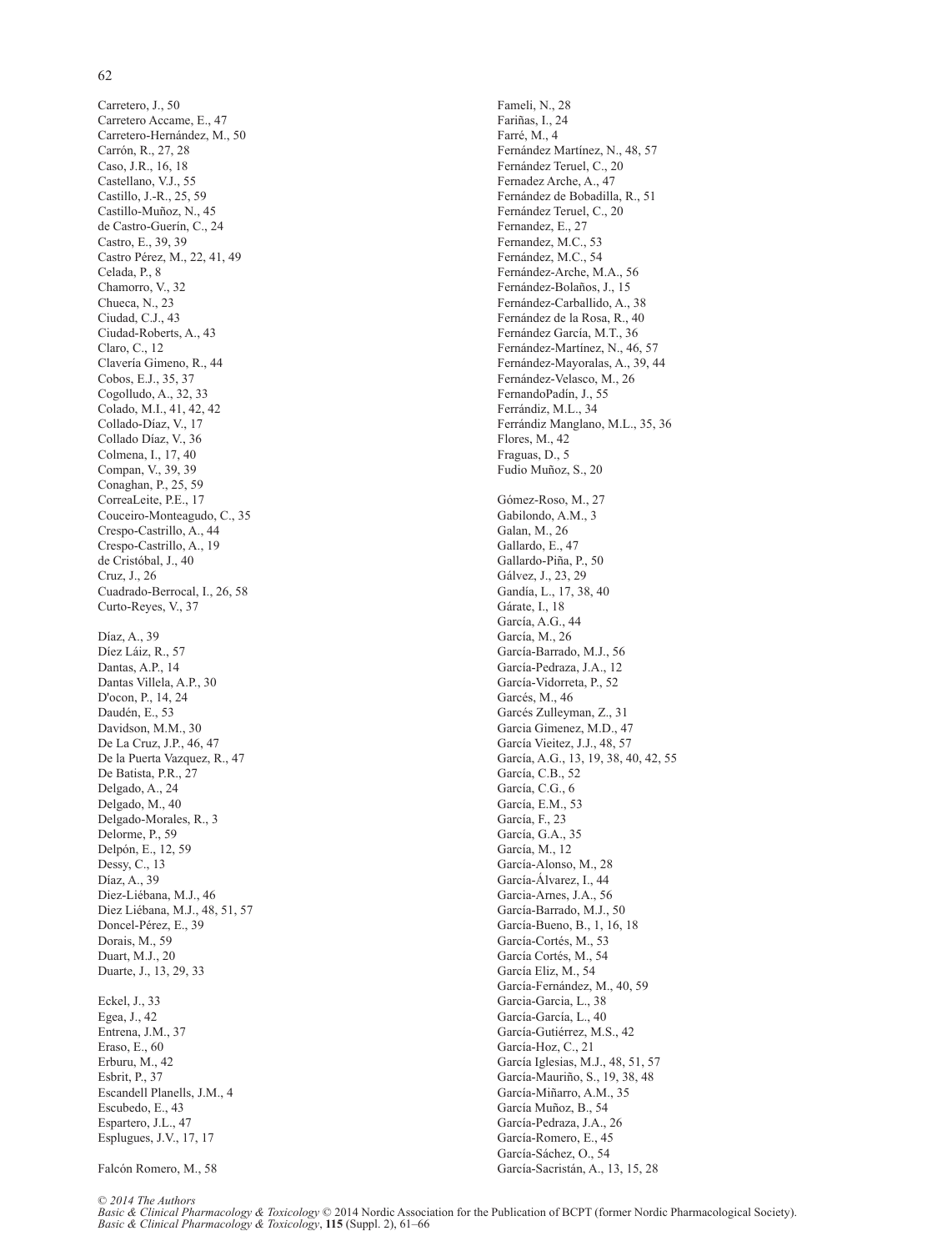García Silva, A., 49 García-Vieitez, J.J., 46 García Vieitez, J.J., 48, 57 Garrido Mesa, N., 11 Garrido-Mesa, N., 23 Gassó, P., 51 Gich, I., 27 Gil, A., 8 Gil, B., 18 Gil-Alonso, S., 60 Gil-Bea, F.J., 43 Gil-Pisa, I., 5 Ginés, P., 54 Girón Moreno, R., 51 Gómez-Alonso, S., 45 Gómez-Guzmán, M., 13, 29 Gomez-Luque, A., 56 Gómez-Lus, M., 18 Gómez-Rangel, V., 42 Gómez-Rincón, C., 44 Gomez-Roso, M., 26 González-iZquierdo, A., 41 González Rodríguez, S., 37 González, C., 46 González, M.A.H., 7 González Arana, E., 49 González-Benjumea, A., 15 González Correa, J.A., 2 González-Correa, J.A., 30, 47 Gonzalez-Correa, J.A., 46 González Grande, R., 54 González Jiménez, A., 54 González-Lafuente, L., 40 González-Martín, C., 45, 50 Gonzalez-Mesa, E., 60 González-Ramirez, A.F., 54 González-Rodriguez, A., 50 Guerrero, A., 46 Guerrero-Orriach, J., 26 Guerri, C., 8, 41 Guillén Salazar, M.I., 35, 37 Gurrola, G.B., 49 Gutiérrez Martín, C.B., 57 Gutiérrez-de-terán Castañón, H., 22 Gutiérrez-López, M.D., 41, 42 Guzmán, L., 46 Guzman-Moscoso, R., 46 Hallal, H., 53 de las Heras, B., 26, 58 HerasMarcos, V., 49 Hermenegildo, C., 6, 14 Hermosín-Gutiérrez, I., 45 Hernáez, G., 35 Hernández Rodriguez, M., 13, 15, 28 Hernanz, R., 27 Herradón, E., 46 Herradón, G., 50 Herráez Aguilar, E., 56 Herrera, M.D., 12 Herrero, M., 35, 53 Hervera, A., 37 Hochberg, M., 59 Hochberg, M.C., 25, 59 Hone, A.J., 24 Huerga-Mañanes, V., 46 Iglesias, P., 26 Iglesias-Osma, M.C., 50, 56 Íñiguez, M.A., 29

Iriepa, I., 12

 Ivorra, D., 14 Ivorra, M.D., 24 Jauregizar, N., 60 Jiménez-Altayó, F., 30 Jiménez, M., 54 Jiménez, R., 13, 29 Jimenez, R., 33 Jiménez, S., 18 Jiménez-Altayó, F., 29 Jiménez-Vargas, J.M., 49 José Moreno, A., 55 Jurkiewicz, A., 13 Jurkiewicz, N.H., 13 Khöler, R., 44 Knox, M., 46 Köhler, R., 21, 31 Kohoutová, L., 43 López, V., 44 López, M.G., 42 López Carreras, N., 45 López Cid, A., 47 López-Miranda, V., 46 Lacivita, E., 41 de La Cruz, J.P., 30 de La Cruz Morcillo, M.A., 32 de La Fuente Del Rey, M., 49 de La Fuente González, R.A., 22, 49 Lafuente, A., 51 Lagrota-Candido, J., 17 Lajarín-Cuesta, R., 40 Langa, E., 44 Laorden, M.L., 14 Lastra, A., 36 Laza, P.G., 9 Lázaro, D., 18 León-Gómez, E., 13 Les, F., 44 Leza, J.C., 16, 18, 18 Lladó-Pelfort, L., 8 Llorens, S., 32 Llorente, J., 41 Llorente-Onaindia, J., 35 Llorián Salvador, M., 36 López Cadenas, C., 57 López, C., 26 Lopez, S., 22 López, V., 44 López Castellano, A., 58 López-Fandiño, R., 46 López-Hernández, F., 54 Lopez-Hernandez, F.J., 54 López-Novoa, J.M., 54 Lopez-Novoa, J.M., 54 López-oliva Muñoz, E., 15 López-Rico, M., 56 López-Rodríguez, R., 51 López-Solà, M., 35 López-Villodres, J.A., 46 Loza García, M.I., 22, 41, 49 Loza, M.I., 16 Lucena, M.I., 53, 54 Luisa Ferrándiz Manglano, M., 10 Luna, A., 58

 Méndez-López, I., 13 Macdowell, K.S., 18 Madrigal, J.L.M., 18 Mainil-Valet, P., 34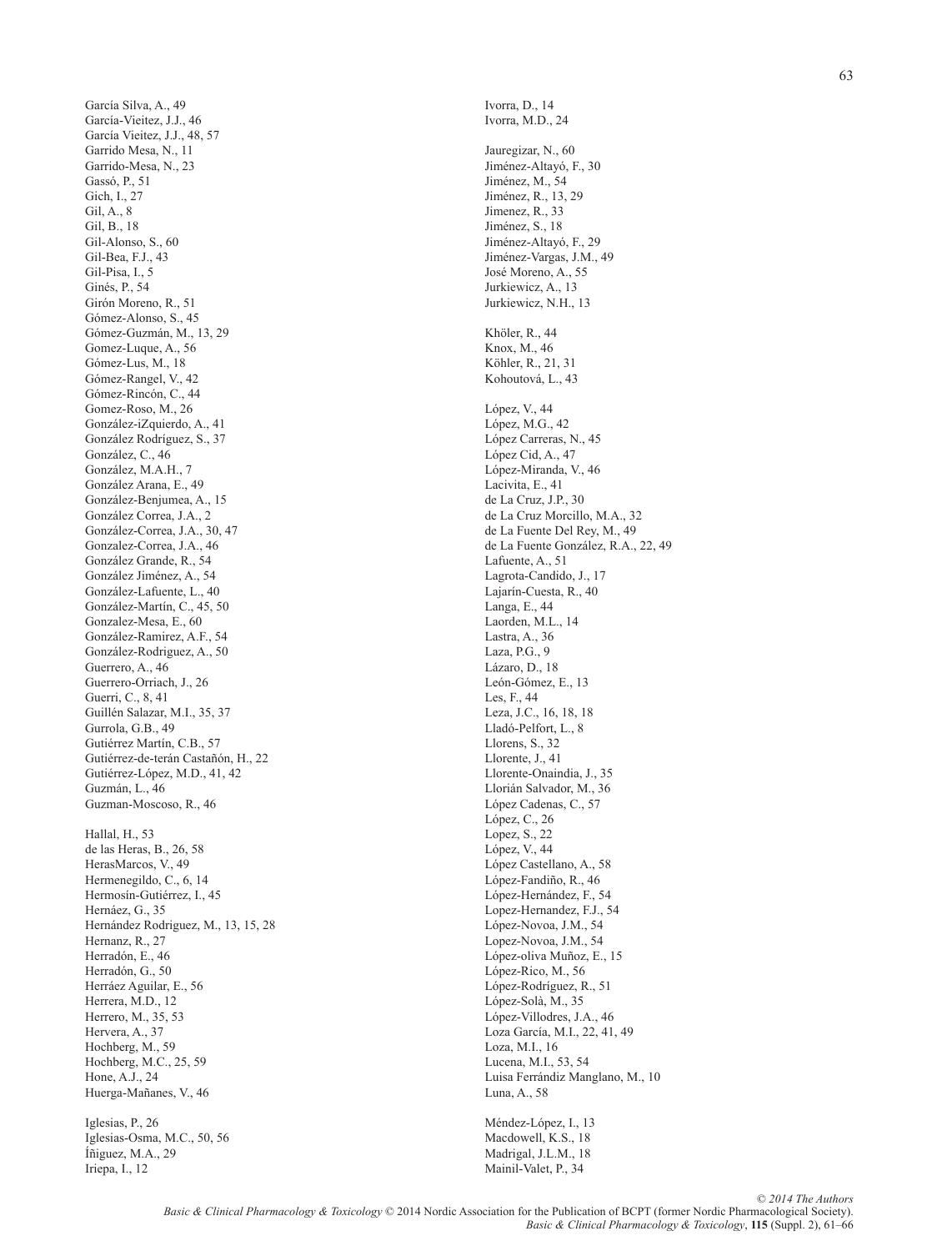# 64

 Mantecón Ramiro, C., 45 Manzanares, J., 42 Marcianes, P., 38 Maroto, M., 19, 39, 44, 55 Marquez, E.I., 56 Márquez-Flores, Y.K., 35 Márquez Romero, E.I., 55 Martínez, A.L., 16 Martín-Hernández, D., 18 Martín-Montañez, E., 40 Martel-Pelletier, J., 25, 59, 59 Martiín, M.L., 26 Martín, A., 27, 39, 39 Martin, J., 50 Martín, M.L., 12 Martín-Aragón, S., 40 Martínez, A., 32, 53 Martínez, H., 53 Martínez, M., 55 Martínez, M.A., 55 Martínez Gómez, A.C., 28 Martínez-Larrañaga, M.R., 55 Martínez-Revelles, S., 29 Martínez Romero, F., 58 Martínez Saínz, P., 13 Martín-Fontelles, M.I., 46, 51 Martín López, T., 45 Martín-Montañez, E., 59 Martí Solano, M., 49 Mas, S., 51 Masiá Adalid, S., 31 Matamoros, M., 12, 59, 59 Mateos, R., 47 Maus, S.R., 18 Maya, I., 15 Mayor Jr, F., 21 Mcintosh, J.M., 24 Medina, P., 14 Medina, U., 30 Medina Cáliz, I., 54 Medina Caliz, I., 53 Medina-Moreno, Ú., 28 Medina-Moreno, U., 31, 32 Medina-Tovar, B., 14 Meilin, S., 34 Melchy-Pérez, E.I., 49 Méndez, I.M., 54 Méndez-López, I., 35 Mendizábal Castillo, Y., 32 Menéndez, L., 36 Merlós, M., 16 Michalik, L., 50 Miguel, M., 45, 46 Miguelez, C., 41 de Miguel Lillo, B., 20 Miguel-Lillo, B., 20 Milanés, M.V., 14 Miranda-Azpiazu, P., 5 Moawad, A., 29 Möller, I., 25, 53, 59 Mollinedo, I., 5 Monfort, J., 25, 59 Monfort, J., 35 Monroy, X., 16 Monroy-Ruiz, J., 28 Montañés, F.J., 35 Montell, E., 19, 34, 42, 53 Montell, L., 55 Montell, E., 33 Montero, M.J., 27, 28 Montesinos, J., 8

 Montilla-Garca, A., 35, 37 Monto, F., 14, 24 Montserrat de la Paz, S., 15, 22, 47, 56 Morales, D., 32 Morales-Cano, D., 33 Morán, A., 12, 26 Moreno, L., 32, 33 Moreno, S., 46 Moreno Guillén, E., 49 Moreno Royo, L., 31, 58 Morera-Herreras, T., 41 Motilva, V., 19, 38, 48 Muñoz Picos, M., 15 Muedra Navarro, V., 31, 58 Muguruza, C., 5 Muñoz, J., 30 Muñoz, S.F., 4 Muñoz-cobo, I., 42 Muñoz García, A., 55 Muñoz Picos, M., 13 Muriana, F.J.G., 15, 22 Musial, D.C., 13 Núñez, M., 59 Nanclares, C., 17, 40 NavaHernández, E., 32 Navarro, J.M., 54 Navarro Del Blanco, O.M., 51 Navarro-Dorado, J., 28, 30, 31, 32 Navarro-Zaragoza, J., 14, 58 Negro, S., 38 Noguera, M.A., 14, 24 Novella, S., 14 Núñez, M., 8, 12, 59 O'Shea, E., 41, 42 Ochoa, D., 23, 51, 53 Oliván-Viguera, A., 21, 31 Olivan-Vigueira, A., 44 Olivos-Oré, L.A., 16 Onetti Vilalta, Y., 29, 30 Orden, S., 17, 17 Orio, L., 16 Orlowsky, E.W., 33 Ortega, I., 60 Ortega, M.J., 19 Ortega-Cárdenas, J.C., 58 Ortega Hernández-agero, T., 47 Ortiz, H., 35 Oudovenko, N., 27 Pérez-Hernández, M., 42, 59 Pérez Montes, S., 44 de Pablo, C., 17 de Pablo, J., 56 Padín, J.F., 19 Padín, J.F., 13, 35 Palacios, R., 27 Palma, R., 47 Palomer, X., 30, 50 Palomero Labajos, J., 56 Pandolfi, R., 32, 33 Paniagua Lora, N.A., 51 Pap, T., 25, 59 Papagianni, K., 51 Papaseit, E., 4 Parada, E., 42 Paraná, R., 54 Pardo, V., 50 Parrado, J., 12 de Pascual, R., 17, 38, 44

© *2014 The Authors*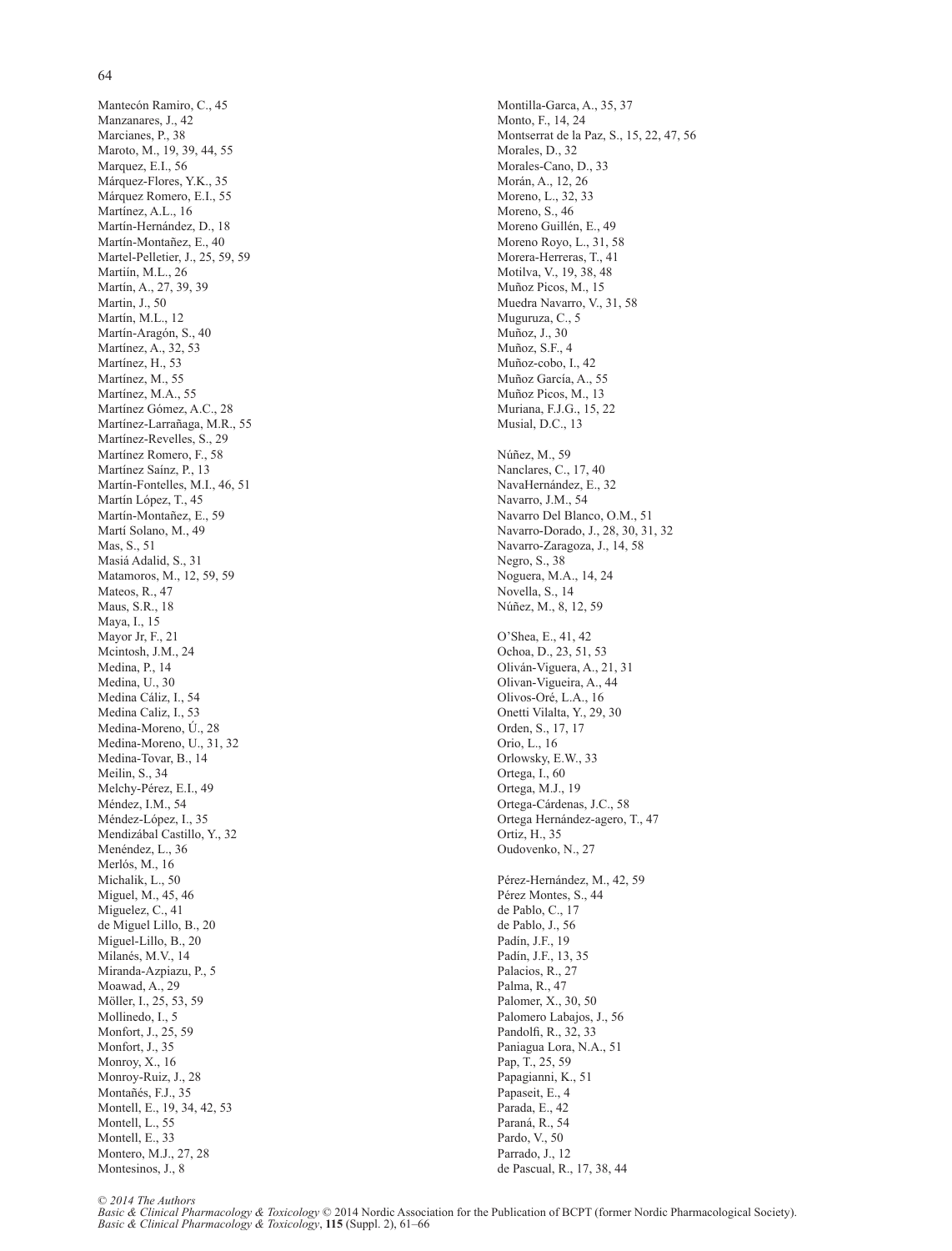Pascual, R., 16 Passas, J., 24 Pastor Maeso, M., 49 Pavía, J., 40, 59 Pavón, J., 16 Pazos, A., 39, 39 Peiró, C., 1, 33 Pelletier, J.-P., 25, 59 Perazzoli, G., 37 Perera, M., 30 Pérez, J., 10 Pérez Fernández, B., 29 Pérez-Hernández, M., 12, 41, 42, 59 Pérez-Mañá, C., 4 Pérez Martínez, C., 51, 57 Pérez-Ruixo, J.J., 3 Perez-Ternero, C., 12 Pérez-Vizcaíno, F., 13, 29 Perez-Vizcaino, F., 32, 33 Pevida, M., 36 Pilar-Cuéllar, F., 39 Planavila, A., 30 Platas Gil, J., 37 Pol, O., 37 Porcu, F., 41, 42 Portal-Núñez, S., 37 Possani, L.D., 49 Pozo, M.A., 40 Prieto, M., 54 Prieto Ocejo, D., 13, 15, 28 Prieto-Pérez, R., 23, 53 Pubill, D., 43 Puerta, E., 42 Pujol, J., 35 Puntes, M., 27 Punzón-Fernández, E., 39, 44 Puras, E., 30 Quilez Guerrero, A., 47 Quindós, G., 60 Quirico-Santos, T., 17 Quiros-Luis, Y., 54, 54 Ramírez, M.J., 43 Ramajo, M., 30 Ramajo Matesanz, M., 28, 31, 32 Ramirez, M., 26 Ramírez, M.J., 43 Ramos, E., 55 Raynauld, J.-P., 59 Reguillo La Cruz, F., 31, 32 Rendón, P., 54 Restano-Cassulini, R., 49 de los Ríos, C., 40 de losReyes, C., 19, 48 Reyes de la Vega, J.L., 46 Ribas, C., 21 Ribate, M.P., 52 Richette, P., 25, 59 Riga, M., 8 Ríos-Navarro, C., 17 Rivas, A., 23 Rivas-Herrero, N., 54 Rivas Herrero, N., 54 Rivera, L., 15 Rivero, G., 5 Robledo, V.S., 50 Robles Díaz, M., 54 Roda, J.M., 42 Rodríguez Carracedo, J., 22, 41 Rodríguez-Cabezas, M.E., 23

 Rodríguez de Fonseca, F., 16 Rodríguez Díaz, D., 22 Rodríguez Lago, J.M., 57 Rodríguez-Losada, N., 40, 59 Rodriguez-Luna, A., 48 Rodríguez-Nogales, A., 23 Rodriguez-Perdigón, M., 43 Rodríguez-Rivera, C., 50 Roig, E., 27 Romacho, T., 33 Román, M., 23, 51 Romero, A., 55 Romero, M., 13, 29 Romero Gómez, M., 54 Romero-Mota, Y., 22 Rosenstein, Y., 49 Rosillo, M.A., 34, 35 Ros-Simó, C., 14 Roubille, C., 59 Roupain, N., 17 Rubio, M., 26 Rubio-Araiz, A., 41, 42 Rueda, J., 14 Ruhí, R., 34, 42 Ruiz, J., 54 Ruiz-Cabello, F., 53 Ruiz-Cabello, J., 32 Ruiz-Moreno, M.I., 46 Ruiz-Nuño, A., 16, 38 Ruiz-Ortega, J.A., 41 Ruiz-Pascual, L., 38, 44 Rydings, M.H., 30 Sánchez-Ferrer, C.F., 33 Sáez-Benito, A.M., 52 Sáez-Benito, L., 52 Sagarduy, A., 41 Sahagún Prieto, A.M., 48, 57 Sahagún-Prieto, A.M., 46 Salaices, M., 27, 29 Salas, E., 45 Salvadó, L., 50 Sánchez, L., 35 Sánchez, M., 13, 29 Sánchez de la Muela, M., 16 Sánchez-Fernández, C., 21, 35, 37 Sánchez Ferrer, C.F., 1 Sánchez-Fidalgo, S., 15 Sánchez-Hidalgo, M., 34 Sánchez-Nogueiro, J., 16 Sánchez-Pérez, M., 50 Sánchez Pina, A., 13, 15 Sancho-Sánchez, C., 56 Santana, N., 8 Santano, D., 60 Santiago, M., 47 Santín, L.J., 40 Santos, W.C., 17 Santos, P., 28 Sanz Ferrando, M.J., 8 Sawitzke, A., 25, 59 Sayd, A., 16 Schinoni, M.I., 54 Segarra, G., 14 Segura, E., 50 Selent, J., 49 Sell, H., 33 Serrano-Hernando, F.J., 30 Sevilla, M.A., 27, 28 Sierra-Vega, M., 46 Sierra Vega, M., 57 Simões, M.R., 29